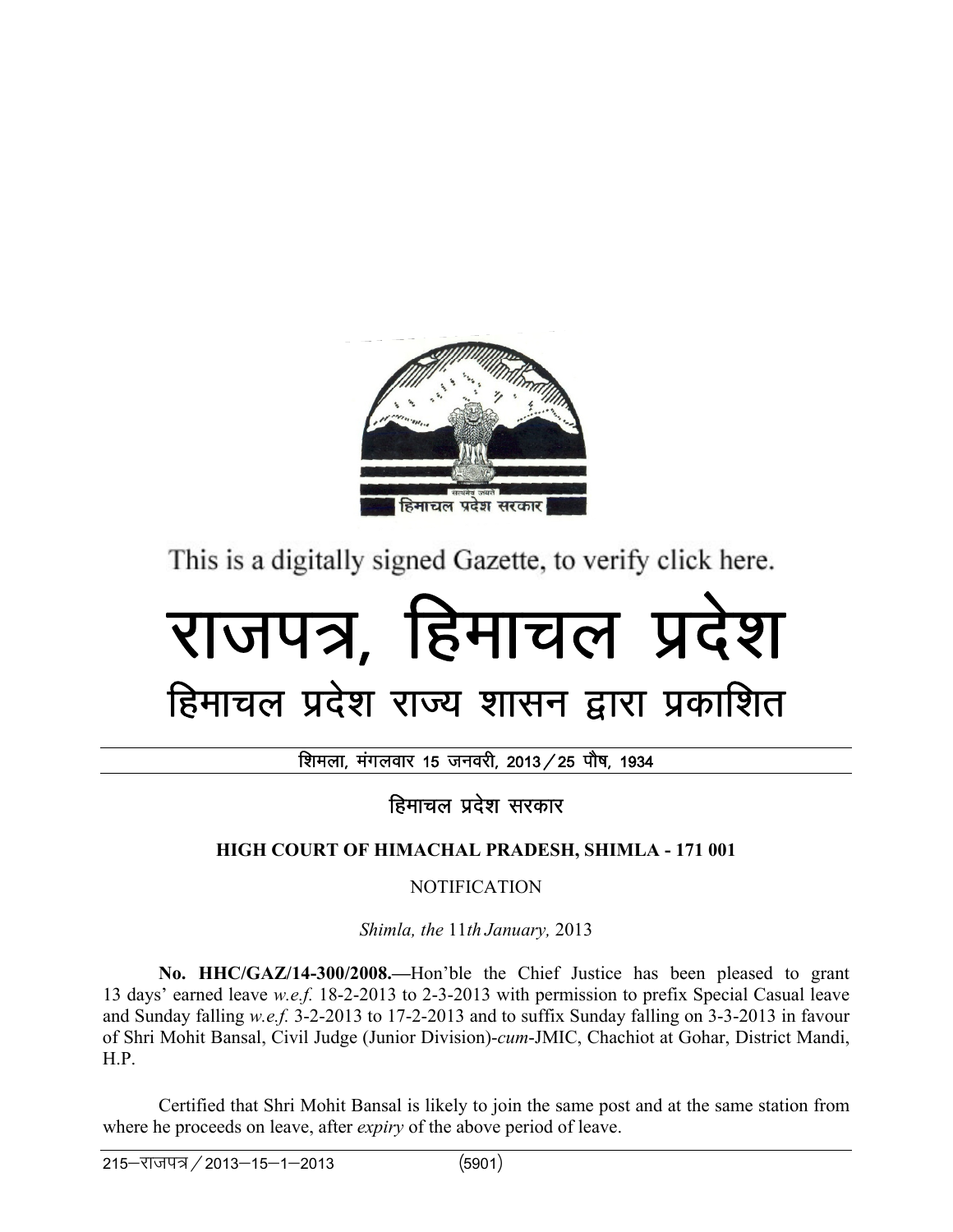Also certified that Shri Mohit Bansal would have continued to hold the same post of Civil Judge (Junior Division)-*cum*-JMIC, Chachiot at Gohar, District Mandi, H.P., but for his proceeding on leave for the above period.

> By order, Sd/- *Registrar General.*

#### **HIGH COURT OF HIMACHAL PRADESH, SHIMLA–171 001**

 $\frac{1}{2}$ 

#### NOTIFICATION

*Shimla, the* 10*th January,* 2013

 **No. HHC/Admn. 6 (23)/74-XIV.—**Hon'ble the Chief Justice in exercise of the powers vested in him under Rule 2 (32) of Chapter-I of H.P. Financial Rules, 2009 has been pleased to declare the Civil Judge (Senior Division)-*cum*-JMIC(I), Sunder Nagar as Drawing and Disbursing Officer in respect of the Court of Civil Judge (Junior Division)-*cum*-JMIC (II), Sunder Nagar and also the Controlling Officer for the purpose of T.A. etc. in respect of Class-II, III, IV establishment attached to the aforesaid Court under head "2014 Administration of Justice" with immediate effect till the posting of new incumbent there.

> By order, Sd/- *Registrar General.*

#### **HIGH COURT OF HIMACHAL PRADESH AT SHIMLA-171001**

 $\mathcal{L}_\text{max}$ 

#### NOTIFICATION

*Shimla, the* 11*th January,* 2013

 **No. HHC/Admn. 6(23)/74-XIV.—**Hon'ble the Chief Justice in exercise of the power vested in him under Rule 2 (32) of Chapter-I of H.P. Financial Rules, 2009 has been pleased to declare the Civil Judge (Senior Division)*-cum*-JMIC, Court No.1, Sunder Nagar as Drawing and Disbursing Officer in respect of the Court of Civil Judge (Junior Division)-*cum-*JMIC, Chachiot at Gohar and also the Controlling Officer for the purpose of T.A. ete. in respect of the Class-II, III and IV establishment attached to the aforesaid Court under head "2014 Administration of Justice" during the earned leave period of Shri Mohit Bansal, Civil Judge (Junior Division)-*cum-*JMIC, Chachiot at Gohar, H.P. *w.e.f.* 18-2-2013 to 2-3-2013 with permission to prefix special casual leave and Sunday falling *w.e.f.* 3-2-2013 to 17-2-2013 and to suffix Sunday falling on 3-3-2013 or until he returns from leave.

> By order, Sd/- *Registrar General.*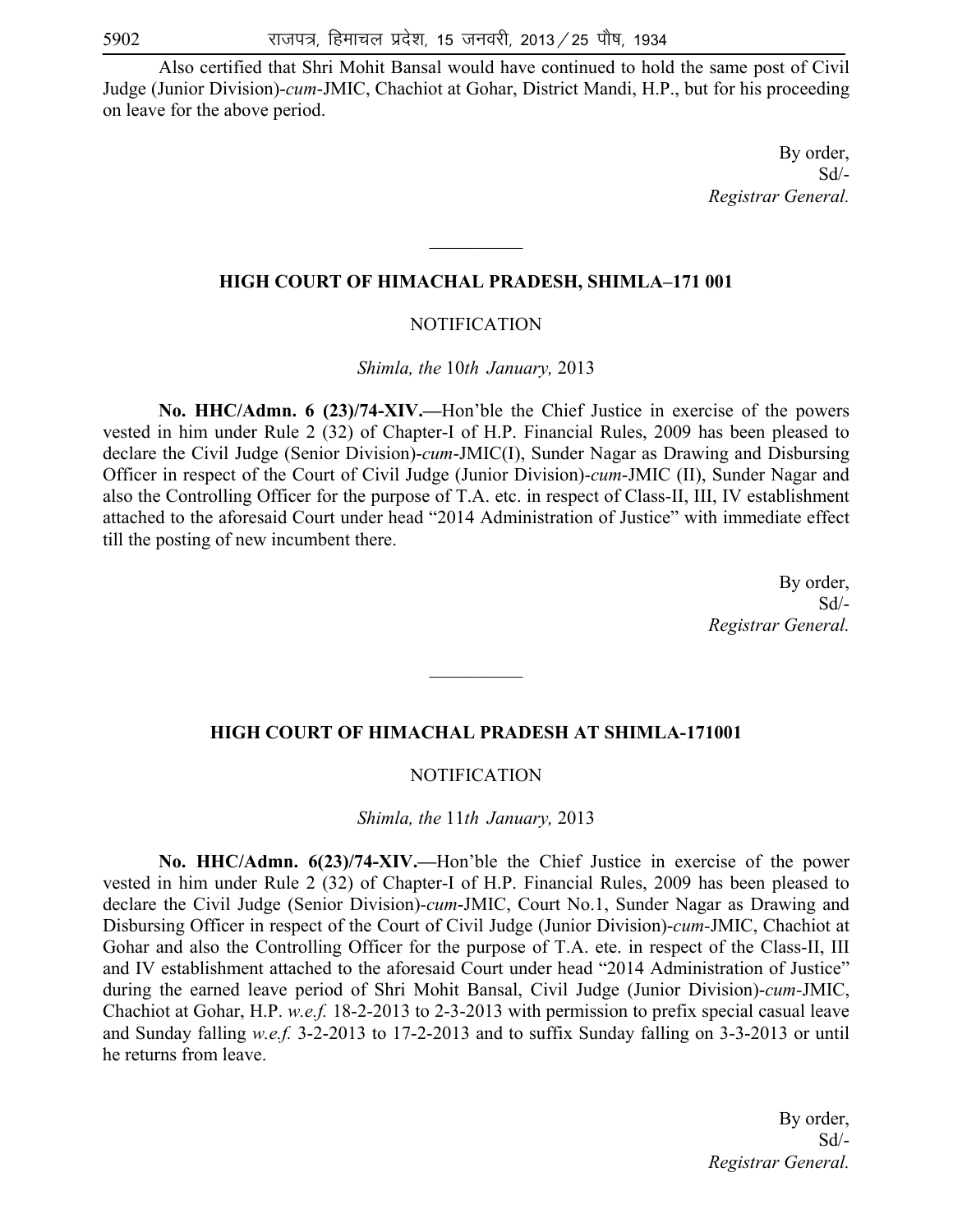# **HIGH COURT OF HIMACHLA PRADESH, SHIMLA - 171 001**

#### NOTIFICATION

*Shimla, the* 8*th January, 2013* 

 **No. HC/GAZ/14-159/84-II.—** Shri B.L.Soni, an officer of the cadre of District Judges/Additional District Judges, and presently posted as District and Sessions Judge(Forests), Shimla, shall stand retired from service on attaining the age of superannuation on and w.e.f. 31.1.2013 (afternoon).

> By order, Sd/- *Registrar General.*

#### **HIGH COURT OF HIMACHAL PRADESH, SHIMLA – 171001**

**\_\_\_\_\_\_\_** 

#### NOTIFICATION

*Shimla, the January* 10*th , 2013* 

 **No. HHC/GAZ/14-52/74-VI.—** In the interest of administration, Ms. Madhvi Singh, Shri Vishal Kaundal, Shri Nav Kamal, Ms. Shikha Thakur, Shri Vikas Gupta and Shri Anish Kumar, on their appointment as Civil Judges (Jr. Division) vide H.P. Government notification No. Home-B (B) 6-4/2006-VI-74 dated 22.12.2012, are detailed to undergo induction training in the H.P. Judicial Academy, Shimla with immediate effect till further orders and posted for the purpose of withdrawl of their salary etc. as under:—

- 1. Ms. Madhvi Singh as Civil Judge (Junior Division)-cum-Judicial Magistrate, Jubbal.
- 2. Shri Vishal Kaundal, as Civil Judge (Junior Division)-cum-Judicial Magistrate (I), Dharamshala.
- 3. Shri Nav Kamal as Civil Judge (Junior Division)-cum-Judicial Magistrate (II), Sundernagar.
- 4. Ms. Shikha Thakur as Civil Judge (Junior Division)-cum-Judicial Magistrate (II), Sarkaghat.
- 5. Shri Vikas Gupta, as Civil Judge (Junior Division)-cum-Judicial Magistrate, in the High Court of Himachal Pradesh against training reserve post.
- 6. Shri Anish Kumar as Civil Judge (Junior Division)-cum-Judicial Magistrate in the High Court of Himachal Pradesh against training reserve post.

By order of the Hon'ble, High Court of Himachal Pradesh, *Registrar General.*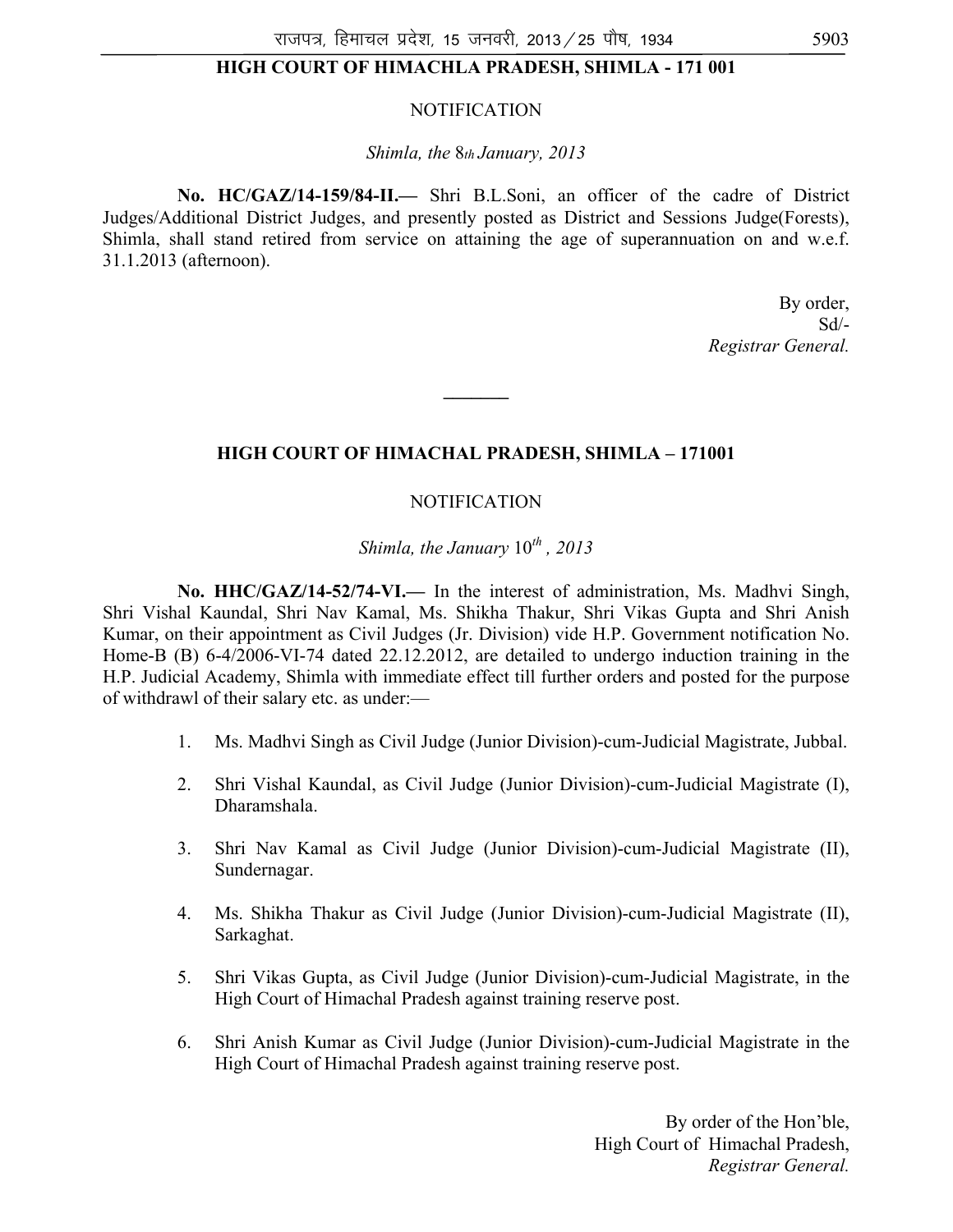#### **HIGH COURT OF HIMACHAL PRADESH, SHIMLA- 171 001**

#### NOTIFICATION

*Shimla, the* 10*th January, 2013* 

 **No. HHC/GAZ/14-274/2004.—**In exercise of the powers vesting in it under Article 235 of the Constitution of India and Rule 4(2) of the H.P.Judicial Service Rules, 2004 and all other powers enabling it in this behalf, Hon'ble the High Court of Himachal Pradesh has been pleased to order the promotion and appointment of Shri Yajuvender Singh, Civil Judge (Junior Division) cum-JMIC, Jogindernagar and Shri Hitender Kumar, Civil Judge (Junior Division), Barsar as Civil Judges (Senior Division) in the pay scale of Rs.39530-920-40450-1080-49090-1230-54010, purely on adhoc basis, from the date S/ Shri Yogesh Jaswal and Bahadur Singh relinquish the charge on their promotion as Presiding Officers Fast Track Courts. They will continue to work at their present places of posting.

> By order, Sd/- *Registrar General.*

#### विधि विभाग

**\_\_\_\_\_\_\_\_** 

अधिसूचना

#### शिमला–2, 14 जनवरी, 2013

 $\dot{R}$ संख्या एल0एल0आर0—डी0(6)—51 / 2012—लेज.—हिमाचल प्रदेश की राज्यपाल, भारत के संविधान के अनुच्छेद 200 के अधीन प्रदत्त शक्तियों का प्रयोग करते हुए दिनांक 05–01–2013 को अनुमोदित हिमाचल प्रदेश मूल्य परिवर्धित कर (संशोधन) विधेयक, 2012 (2012 का विधेयक संख्यांक 47) को वर्ष 2013 के अधिनियम संख्यांक 2 के रूप में संविधान के अनुच्छेद 348 (3) के अधीन उसके अंग्रेजी प्राधिकृत पाठ सहित हिमाचल प्रदेश ई–राजपत्र में प्रकाशित करती हैं ।

> आदेश द्वारा, के0 एस0 चन्देल, सचिव (विधि) ।

#### 2013 का अधिनियम संख्यांक 2

# हिमाचल प्रदेश मूल्य परिवर्धित कर (संशोधन) अधिनियम, 2012

———————

(राज्यपाल महोदया द्वारा तारीख 5 जनवरी, 2013 को यथाअनुमोदित)

हिमाचल प्रदेश मूल्य परिवर्धित कर अधिनियम, 2005 (2005 का अधिनियम संख्यांक 12) का और संशोधन करने के लिए **अधिनियम** ।

भारत गणराज्य के तिरसठवें वर्ष में हिमाचल प्रदेश विधान सभा द्वारा निम्नलिखित रूप में यह अधिनियमित हो:——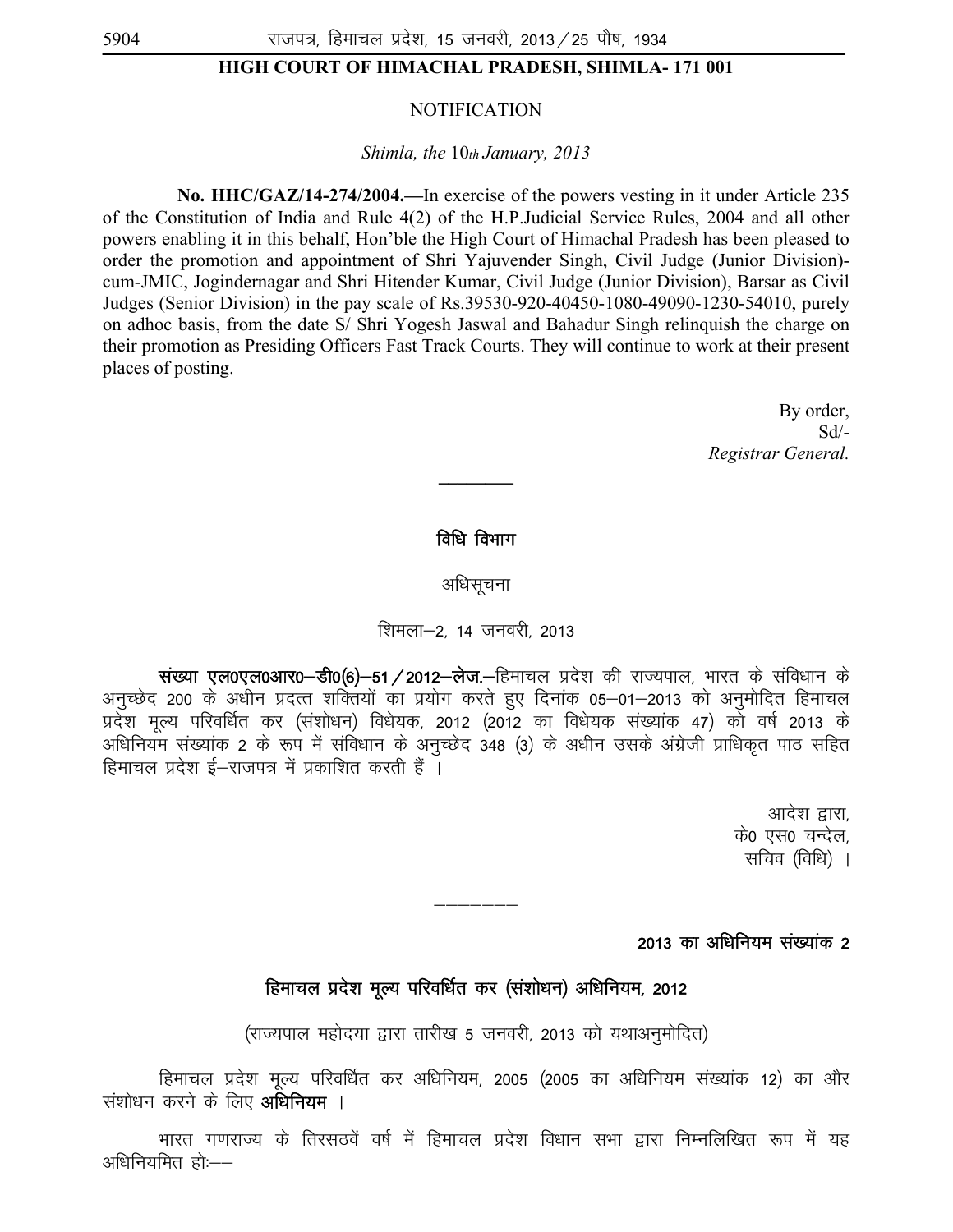1. संक्षिप्त नाम और प्रारम्भ.– (1) इस अधिनियम का संक्षिप्त नाम हिमाचल प्रदेश मूल्य परिवर्धित कर (संशोधन) अधिनियम, 2012 है ।

(2) इस अधिनियम में अन्यथा उपबन्धित के सिवाय, धारा 2 और 5(क) प्रथम अप्रैल, 2012 से प्रवृत्त हुई समझी जाएंगी ।

2. धारा 4 का संशोधन. – हिमाचल प्रदेश मूल्य परिवर्धित कर अधिनियम, 2005 (2005 का 12) (जिसे इसमें इसके पश्चात् ''मूल अधिनियम'' कहा गया है) की धारा 4 की उपधारा (6) में,——

> (क) खण्ड (ग) में "4,00,000 / – "अंको और चिन्हों के स्थान पर "5,00,000 / – "अंक और चिन्ह रखे जाएंगे: और

> (ख) खण्ड (ङ) में "6,00,000/-" अंको और चिन्हों के स्थान पर "8,00,000/-" अंक और चिन्ह रखे जाएंगे ।

3. धारा 11 का संशोधन.– मूल अधिनियम की धारा 11 की उपधारा (16) के स्थान पर निम्नलिखित उपधारा रखी जाएगी, अर्थातः $-$ 

"(16) यदि कोई व्यौहारी,——

(क) अपनी विवरणी में ऐसे आगत कर प्रत्यय का मिथ्या दावा करता है जिसका वह हकदार नहीं है तो आयुक्त या निर्धारण प्राधिकारी ऐसे व्यौहारी को, उसके द्वारा संदेय कर और ब्याज के अतिरिक्त, ऐसे दावे या प्रत्यय की रकम से दुगुनी राशि के बराबर की रकम, शास्ति के रूप में संदत्त करने का निदेश देगा ; और

(ख) अपनी विवरणियों में आगत कर प्रत्यय का गलत दावा करता है तो आयुक्त या निर्धारण प्राधिकारी ऐसे व्यौहारी को, उसके द्वारा संदेय कर और ब्याज के अतिरिक्त, ऐसे दावे या प्रत्यय की रकम के पचास प्रतिशत के बराबर की रकम, शास्ति के रूप में संदत्त करने का निदेश देगा ।

रपष्टीकरण:--

- (i) खण्ड (क) के प्रयोजन के लिए "मिथ्या" से राजस्व हित को प्रतिकलतः प्रभावित करने के आशय से जानबुझकर किया गया अत्यधिक दावा अभिप्रेत है; और
- (ii) खण्ड (ख) के प्रयोजन के लिए "गलत" से राजस्व हित को प्रतिकूलतः प्रभावित करने के किसी आशय के बिना, अशुद्ध गणना के कारण अत्यधिक दावा अंभेप्रेत है ।

धारा 14 का संशोधन.-मूल अधिनियम की धारा 14 की उपधारा (7) में "वह निर्धारण के लिए दायी है," शब्दों और चिन्ह के पश्चात् किन्तु "के बराबर की रकम" शब्दों से पूर्व "प्रेषण के मूल्य के पचास प्रतिशत" शब्द अन्तःस्थापित किए जाएंगे ।

# 5. धारा 16 का संशोधन – मूल अधिनियम की धारा 16 में,––

- "(क) उपधारा (3) के पश्चात् निम्नलिखित नई उपधारा (3क) अन्तःस्थापित की जाएगी, अर्थात्ः——
	- "(3क)) राज्य सरकार, अधिसूचना द्वारा, व्यौहारी के किसी वर्ग को, ऐसे निर्बन्धनों और शर्तों के अध्यधीन, आवर्त की ऐसी सीमा और ऐसी अवधि के लिए, जैसी विहित की जाए, विवरणी को दाखिल करने से छूट दे सकेगी तथा स्त्रोत पर की गई कर की कटौती, यदि कोई है, को कर का अन्तिम संदाय समझा जाएगा और व्यौहारी उस अवधि के लिए निर्धारण के लिए दायी नहीं होगा ":
	- (ख) उपधारा (6) में "विवरणी को प्रस्तुत करने में विलम्ब के लिए पच्चीस रूपए प्रतिदिन के बराबर की राशि दस दिन तक के लिए संदत्त करने के लिए दायी होगा और उसके पश्चात व्यतिक्रम जारी रहने तक शास्ति पचास रुपए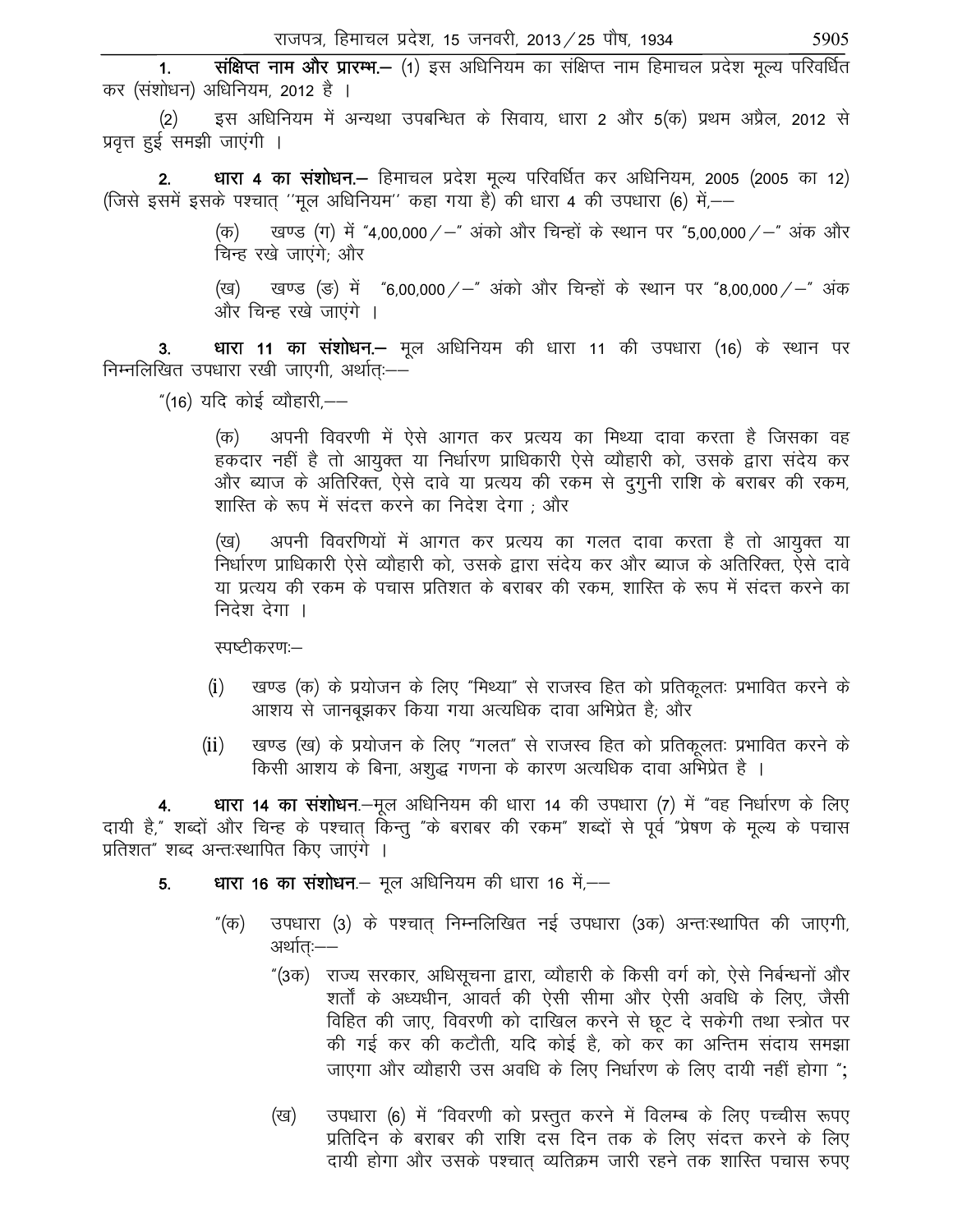प्रतिदिन के हिसाब से होगी किन्तु ऐसी शास्ति तीन हजार रूपए से अधिक नहीं होगी " शब्दों के स्थान पर "दो सौ रूपए की राशि संदत्त करने के लिए दायी होगा" शब्द रखे जाएंगे; और

- उपधारा (8) में "की दुगनी के बराबर की रकम" शब्दों के स्थान पर "की  $(\pi)$ दुगनी तक रकम किन्तु जो ऐसे कर की रकम के एक सौ प्रतिशत से कम नहीं होगी" शब्द रखे जाएंगे ।
- धारा 21 का संशोधन.- मूल अधिनियम की धारा 21 में.-6.
- उपधारा (7) में "बराबर की राशि" शब्दों के स्थान पर "दुगने तक की राशि (क) किन्तु जो कर की रकम के एक सौ प्रतिशत से कम नहीं होगी" शब्द रखे जाएंगे; और
- उपधारा (9) में "उससे देय राशि से अधिक नहीं होगी" शब्दों के पश्चात (ख) "किन्तु जो एक हजार रूपए से कम नहीं होगी" शब्द अन्तःस्थापित किए जाएंगे ।

 $7.$ धारा 33 का संशोधन.—मूल अधिनियम की धारा 33 की उपधारा (3) में, "क्रय या विक्रय की किन्हीं विशिष्टियों को छिपाता है" शब्दों के पश्चात् किन्तु ", तो आयुक्त या धारा 3" शब्दों और चिन्ह से पूर्व "या कारबार परिसर में लेखा बहियां नहीं पाई जाती हैं," शब्द और चिन्ह अन्तःस्थापित किए जाएंगे ।

धारा 34 का संशोधन.-मूल अधिनियम की धारा 34 की उपधारा (12) में "या वास्तविक 8. दस्तावेजों के बिना करता है" शब्दों के पश्चात् किन्तु ", तो अधिकारी, जो आबकारी एवं कराधान अधिकारी की पंक्ति से नीचे का न हो," शब्दों और चिन्हों से पूर्व "या उन बिलों के अन्तर्गत वहन किए जाने के लिए तात्पर्यित प्रेषण के बिना बैरियर पर घोषणा के लिए बिल प्रस्तुत करता है" शब्द अन्तःस्थापित किए जाएंगे ।

धारा 50 का संशोधन.– मूल अधिनियम की धारा 50 की उपधारा (2) में "दो हजार रूपए से  $9<sub>1</sub>$ अधिक नहीं होगी, और जहां ऐसा उल्लंघन या असफलता जारी रहती है, पचास रूपए से अनधिक की दैनिक शास्ति से" शब्दों और चिन्हों के स्थान पर "पांच हजार रूपए से अधिक नहीं होगी, और जहां ऐसा उल्लंघन या असफलता जारी रहती है, दो सो रूपए से अनधिक की दैनिक शास्ति से" शब्द और चिन्ह अन्तःस्थापित किए जाएंगे ।

2012 के अध्यादेश संख्यांक 3 का निरसन और व्यावृत्तिया.-(1) हिमाचल प्रदेश  $10.$ मृल्य परिवर्धित कर (संशोधन) अध्यादेश, 2012 का एतदद्वारा निरसन किया जाता है ।

ऐसे निरसन के होते हुए भी, इस प्रकार निरसित अध्यादेश के अधीन की गई कोई बात या  $(2)$ की गई कोई कार्रवाई इस अधिनियम के तत्स्थानी उपबन्धों के अधीन की गई समझी जाएगी ।

# AUTHORITATIVE ENGLISH TEXT

**Act No. 2 of 2013** 

# THE HIMACHAL PRADESH VALUE ADDED TAX (AMENDMENT)

# **ACT, 2012**

(AS ASSENTED TO BY THE GOVERNOR ON  $5^{TH}$  JANUARY, 2013)

#### AN

#### **ACT**

further to amend the Himachal Pradesh Value Added Tax Act, 2005 (Act No. 12 of  $2005$ ).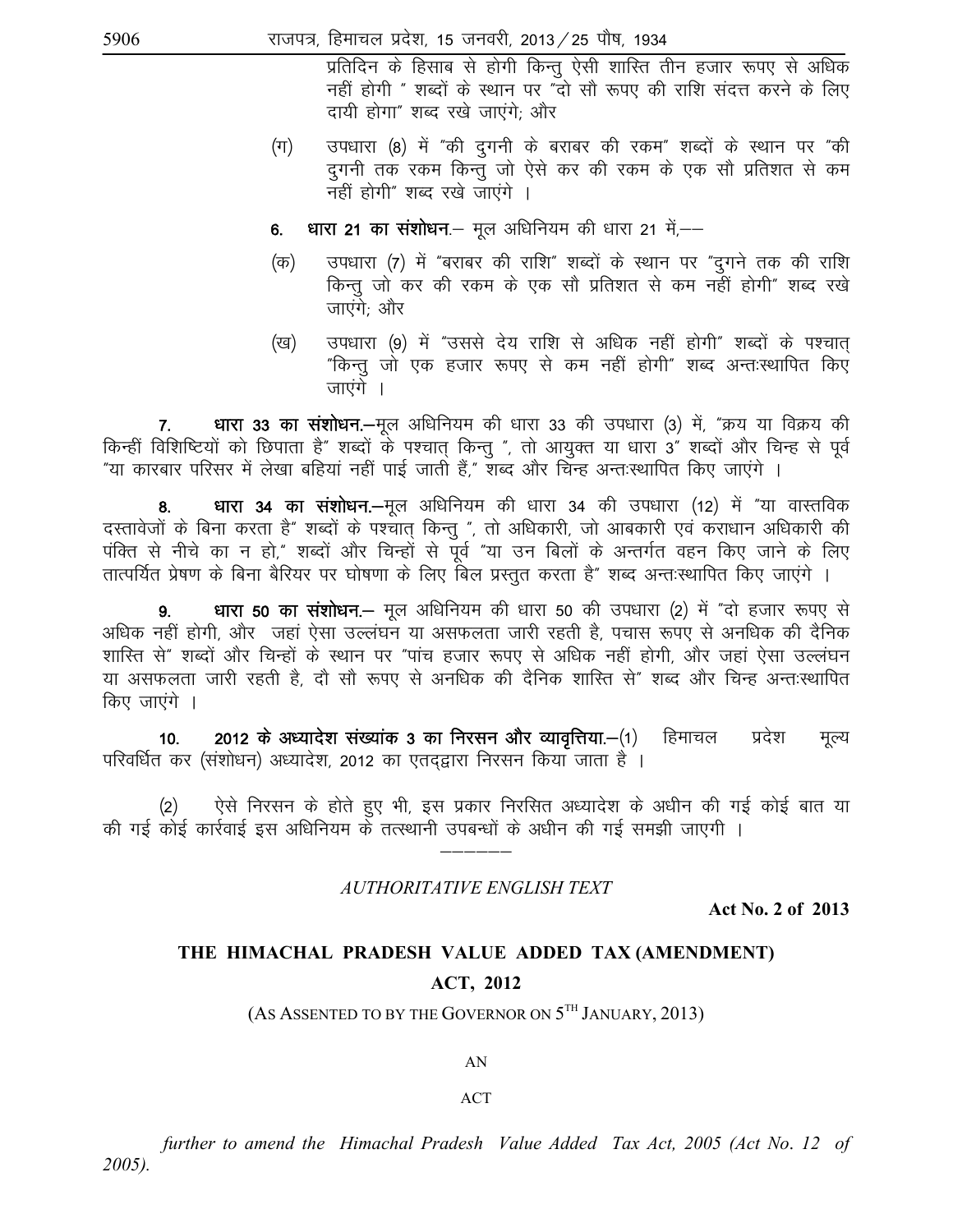BE it enacted by the Legislative Assembly of Himachal Pradesh in the Sixty-third Year of the Republic of India as follows:—

**1. Short title and commencement.** (1) This Act may be called the Himachal Pradesh Value Added Tax (Amendment) Act, 2012.

 (2) Save as otherwise provided in this Act, sections 2(a) and 5(a) shall be deemed to have come into force on 1<sup>st</sup> day of April, 2012.

**2. Amendment of section 4.—** In section 4 of the Himachal Pradesh Value Added Tax Act, 2005 (hereinafter referred to as the 'principal Act'), in sub-section (6),—

- (a) in clause (c), for the figures and signs "4,00,000/-", the figures and signs "5,00,000/-" shall be substituted; and
- (b) in clause (e), for the figures and signs " $6,00,000/$ -", the figures and signs " $8,00,000/$ -" shall be substituted.

**3.** Amendment of section 11.— In section 11 of the principal Act, for sub-section  $(16)$ , the following sub-section shall be substituted, namely:—

- " $(16)$  If a dealer,—
	- (a) falsely claims Input Tax Credit in his returns to which he is not entitled, the Commissioner or the Assessing Authority shall direct such dealer to pay, by way of penalty, in addition to the tax and interest payable by him, a sum equal to twice the amount of such claim or credit; and
	- (b) claims incorrect Input Tax Credit in his returns, the Commissioner or the Assessing Authority shall direct such dealer to pay, by way of penalty, in addition to the tax and interest payable by him, a sum equal to fifty percentum of the amount of such claim or credit.

**Explanation:—(i)** For the purpose of clause (a) "falsely" means excessive claim made deliberately with the intent to affect revenue interest adversely; and

> (ii) For the purpose of clause (b) "incorrect" means excessive claim due to wrong calculation without any intension to affect revenue interest adversely.

 **4. Amendment of section 14.—** In section 14 of the principal Act, in sub-section (7), for the words "the amount of tax evaded or attempted to be evaded", the words "fifty percentum of the value of consignment" shall be substituted.

- **5**. **Amendment of section 16.** —In section 16 of the principal Act,—
- (a) after sub-section (3), the following new sub-section (3a) shall be inserted, namely:—
	- "(3a) The State Government may, by notification, exempt any class of dealer from filing of return, subject to such restrictions and conditions, such limit of turnover and for such period, as may be prescribed, and tax, if any, deducted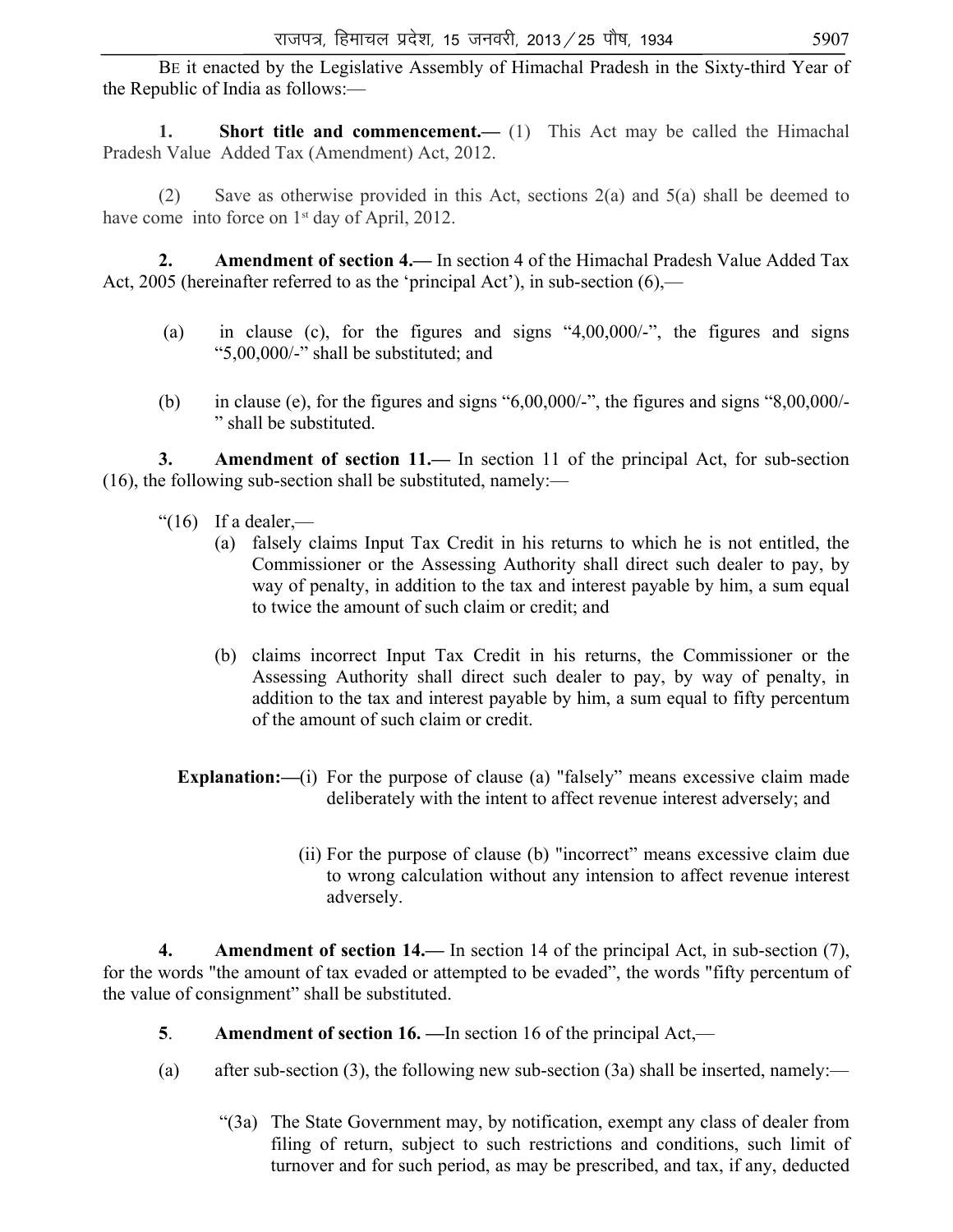$5908$  राजपत्र, हिमाचल प्रदेश, 15 जनवरी, 2013  $\angle$  25 पौष, 1934

at source, shall be deemed to be final payment of tax and such dealer shall not be liable to assessment for that period.";

- (b) In sub-section (6), for the words, figures and signs "Rs. 25/- per day for dealy in furnishing such return upto 10 days, where after the penalty shall be Rs. 50/- per day till the default continues but such penalty shall not exceed Rs.3000/-" the words, figures and signs "Rs. 200/-" shall be substituted.; and
- (c) In sub-section (8), for the words "equal to twice the amount of tax", the words "upto twice the amount of tax but which shall not be less than one hundred percentum of such tax amount" shall be substituted.
- **6. Amendment of section 21.—** In section 21 of the principal Act,-
- (a) in sub-section (7), for the words "equal to the amount" the words "upto double the amount of tax assessed but which shall not be less than one hundred percentum of the amount of tax" shall be substituted.; and
- (b) in sub-section (9), after the words "sum due from him", the words "but which shall not be less than one thousand rupees" shall be inserted.

 **7. Amendment of section 33.—**In section 33 of the principal Act, in sub-section (3), after the words "sales or purchases", the words "or the account books are not found at the business premises" shall be inserted.

 **8. Amendment of section 34.—**In section 34 of the principal Act, in sub-section (12) after the words "or without genuine documents", the words "or presents bills for declaration at the barrier without the consignment purported to be transported under those bills" shall be inserted.

**9.** Amendment of section 50.—In section 50 of the principal Act, in sub-section (2), for the words and signs "not exceeding two thousand rupees, and where such contravention or failure is continuing one, to a daily penalty not exceeding fifty rupees", the words and signs "not exceeding five thousand rupees, and where such contravention or failure is continuing one, to a daily penalty not exceeding two hundred rupees" shall be substituted.

**10. Repeal of Ordinance No. 3 of 2012 and savings.—** (1) The Himachal Pradesh Value Added Tax (Amendment) Ordinance, 2012, is hereby repealed.

(2) Notwithstanding such repeal, anything done or any action taken under the Ordinance so repealed shall be deemed to have been done or taken under the corresponding provisions of this Act.

**\_\_\_\_\_\_\_\_** 

# विधि विभाग

अधिसचना

शिमला-2, 14 जनवरी, 2013

wited to verto verto verto the transportant with the verto statement of the verto depth of the verto verto dis<br>that do verto distributed, and verto distributed of the state of the 500/6-5012-do verto data in verto dance d अनुच्छेद 200 के अधीन प्रदत्त शक्तियों का प्रयोग करते हुए दिनांक 05–01–2013 को अनुमोदित हिमाचल ,<br>प्रदेश (होटल और आवास गृह) विलास-वस्तुएं कर संशोधन विधेयक, 2012 (2012 का विधेयक संख्यांक 44)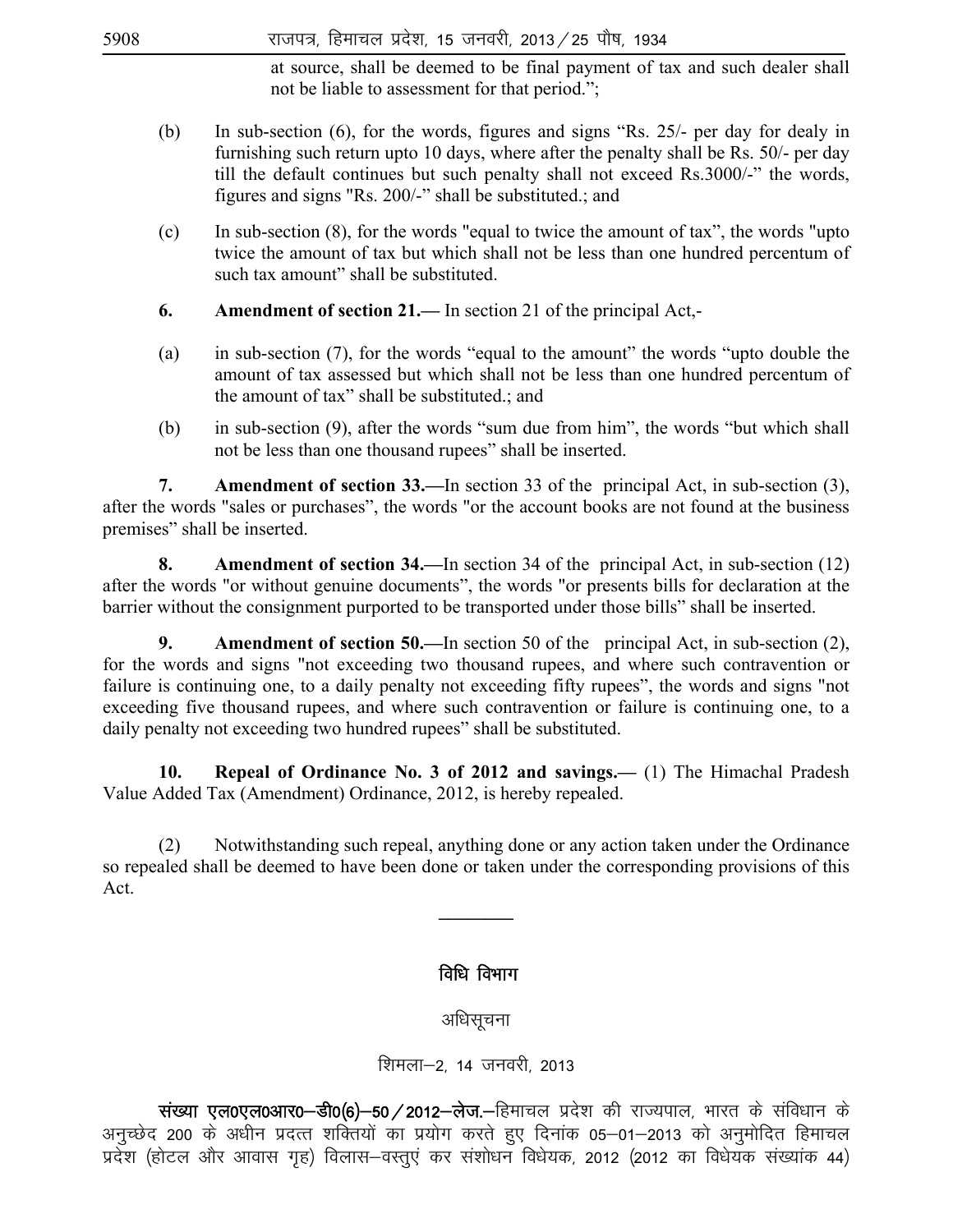को वर्ष 2013 के अधिनियम संख्यांक 3 के रूप में संविधान के अनुच्छेद 348 (3) के अधीन उसके अंग्रेजी प्राधिकृत पाठ सहित हिमाचल प्रदेश ई–राजपत्र में प्रकाशित करती हैं ।

> आदेश द्वारा, के0 एस0 चन्देल, सचिव (विधि) ।

2013 का अधिनियम संख्यांक 3

# **हिमाचल प्रदेश (होटल और आवास गृह) विलास वस्तुएँ कर संशोधन** अधिनियम, 2012

—————

(राज्यपाल महोदया द्वारा तारीख 5 जनवरी, 2013 को यथाअनुमोदित)

हिमाचल प्रदेश (होटल और आवास गृह) विलास-वस्तुएँ कर अधिनियम,1979 (1979 का अधिनियम संख्यांक 15) का और संशोधन करने के लिए **अधिनियम** ।

भारत गणराज्य के तिरसठवें वर्ष में हिमाचल प्रदेश विधानसभा द्वारा निम्नलिखित रुप में यह अधिनियमित हो $:$ 

**1. संक्षिप्त नाम और प्रारम्भ.—**(1) इस अधिनियम का संक्षिप्त नाम हिमाचल प्रदेश (होटल और आवास गृह) विलास-वस्तुएं कर संशोधन अधिनियम, 2012 है ।

(2) यह 14 जून, 2012 को प्रवृत हुआ समझा जाएगा ।

2. नई धारा 6-<del>ड</del> का अन्तः स्थापन. हिमाचल प्रदेश (होटल और आवास गृह) विलास-वस्तुएं कर अधिनियम, 1979 (1979 का 15) की धारा 6-य के पश्चात निम्नलिखित नई धारा अन्तःस्थापित की जाएगी, अर्थात:—

"6- ड. जनजातीय और दुर्गम क्षेत्रों में नए होटलों के स्वत्वधारियों द्वारा विलास-वस्तू कर का संदाय करने से छूट की बाबत विशेष उपबन्ध.-(1) इस अधिनियम में किसी बात के होते हुए भी, यदि सरकार की यह राय है कि राज्य में जनजातीय और दुर्गम क्षेत्र में पर्यटन को बढ़ावा देने के आशय से ऐसा करना लोकहित में आवश्यक और समीचीन है, तो वह एक स्कीम अधिसूचित कर सकेगी तथा प्रथम अप्रैल,2012 के पश्चात् जनजातीय और दुर्गम क्षेत्रों में प्रर्वतन में आए नए होटलों के रजिस्ट्रीकृत स्वत्वधारियों को होटल के प्रवर्तन में आने की तारीख से दस वर्ष की अवधि के लिए विलास–वस्तू कर का संदाय करने से, ऐसे निर्वन्धनों और शर्तों के अध्यधीन, जैसी उक्त रकीम में विनिर्दिष्ट की जाएं, छूट दे सकेगी ।

(2) धारा 4 की उपधारा (6) में किसी बात के होते हुए भी, ऐसे नए होटलों का कोई भी स्वत्वधारी, उस अवधि, जिसमें उपधारा (1) के अधीन छूट प्रवर्तन में रहती है, के दौरान ऐसे नए होटलों में उपलब्ध करवाई गई विलास–वस्तू के लिए, विलास–वस्तू कर के रुप में किसी राशि का संग्रहण नहीं करेगा ।

**स्पष्टीकरण:-**इस धारा के प्रयोजन के लिए जनजातीय / दुर्गम क्षेत्र से निम्नलिखित अभिप्रेत है,-

- $(i)$  जिला लाहौल एवं स्पिति.
- (ii) चम्बा जिला का पांगी और भरमौर उप मण्डल,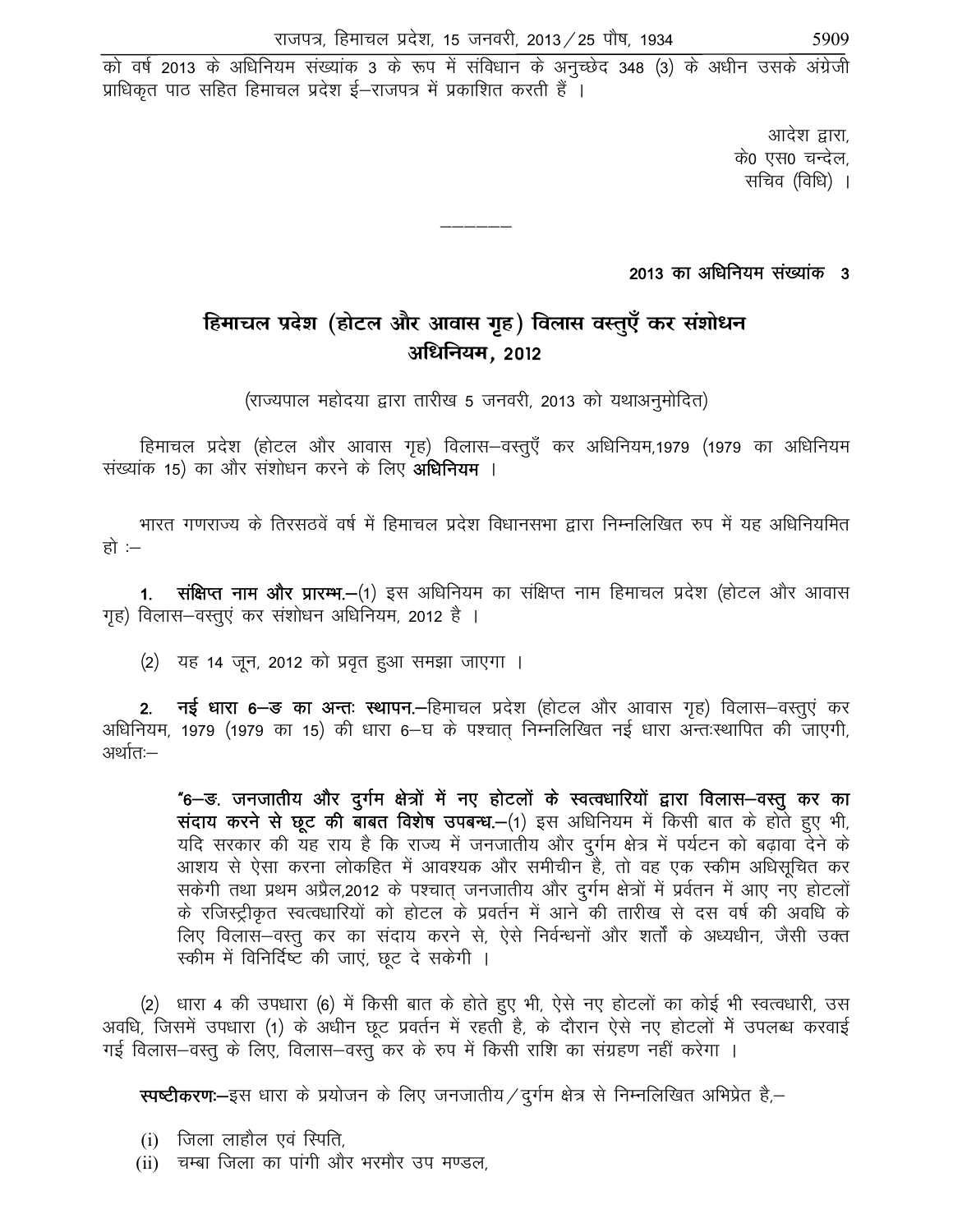(iii) रोहडू उप मण्डल का डोडरा क्वार क्षेत्र,

- (iv) जिला शिमला की रामपुर तहसील का पन्द्रह बीस परगना, मुनीष, दरकाली और ग्राम पंचायत काशापाट.
- कुल्लू जिला का पन्द्रह बीस परगना,  $(v)$
- $(vi)$  कांगड़ा जिला के बैजनाथ उप मण्डल के बड़ा भंगाल के क्षेत्र,
- $(vii)$  जिला किन्नौर
- सिरमौर जिला में उप तहसील कमरउ के काठवाड और कोरगा पटवार वृत्त, रेणुकाजी तहसील के  $(viii)$ भलाड–भलौना और सांगना पटवार वृत्त और शिलाई तहसील का कोटा पाब पटवार वृत्त; और
- मण्डी जिला में करसोग तहसील का खन्योल–बगडा पटवार वृत्त, बाली चौकी उप तहसील के  $(ix)$ गाडा गुसैणी, मठयानी, घनयाड़, थाची, बागी, सोमगाड़ और खोलानाल, पद्धर तहसील के झारवाड, कूटगढ़, ग्रामन, देवगढ़, ट्रैला, रोपा, कथोग, सिल्ह-हड़वानी, हस्तपुर, ग्रामचार और भटेनहर पटवार पटवार वृत्त और सुन्दरनगर तहसील का बटवाडा पटवार वृत्त ।"।

2012 के अध्यादेश संख्यांक 2 का निरसन और व्यावृत्तियां.-(1) हिमाचल प्रदेश (होटल और  $3.$ आवास गृह) विलास–वस्तुएँ कर संशोधन अध्यादेश, 2012 का एतदद्वारा निरसन किया जाता है ।

(2) ऐसे निरसन के होते हुए भी, इस प्रकार निरसित अध्यादेश के अधीन की गई कोई बात या की गई कार्रवाई, इस अधिनियम के तत्स्थानी उपबन्धों के अधीन की गई समझी जाएगी ।

**AUTHORITATIVE ENGLISH TEXT** 

Act No. 3 of 2013

# THE HIMACHAL PRADESH TAX ON LUXURIES (IN HOTELS AND LODGING HOUSES) AMENDMENT ACT, 2012

(AS ASSENTED TO BY THE GOVERNOR ON  $5^{TH}$  JANUARY, 2013)

#### AN

#### ACT

further to amend the Himachal Pradesh Tax on Luxuries (in Hotels and Lodging Houses) Act, 1979 (Act No. 15 of 1979).

BE it enacted by the Legislative Assembly of Himachal Pradesh in the Sixty-third Year of the Republic of India as follows:-

Short title and commencement.— $(1)$  This Act may be called the Himachal Pradesh 1. Tax on Luxuries (in Hotels and Lodging Houses) Amendment Act, 2012.

(2) It shall be deemed to have come into forece on  $14<sup>th</sup>$  day of June, 2012.

2. Insertion of new of section 6-E.—After section 6-D of the Himachal Pradesh Tax on Luxuries (in Hotels and Lodging Houses) Act, 1979, the following new section shall be inserted, namely:-

"6-E. Special provisions relating to exemption from payment of luxury tax by proprietors of new hotels in tribal and hard areas.—(1) Notwithstanding anything contained in this Act, if the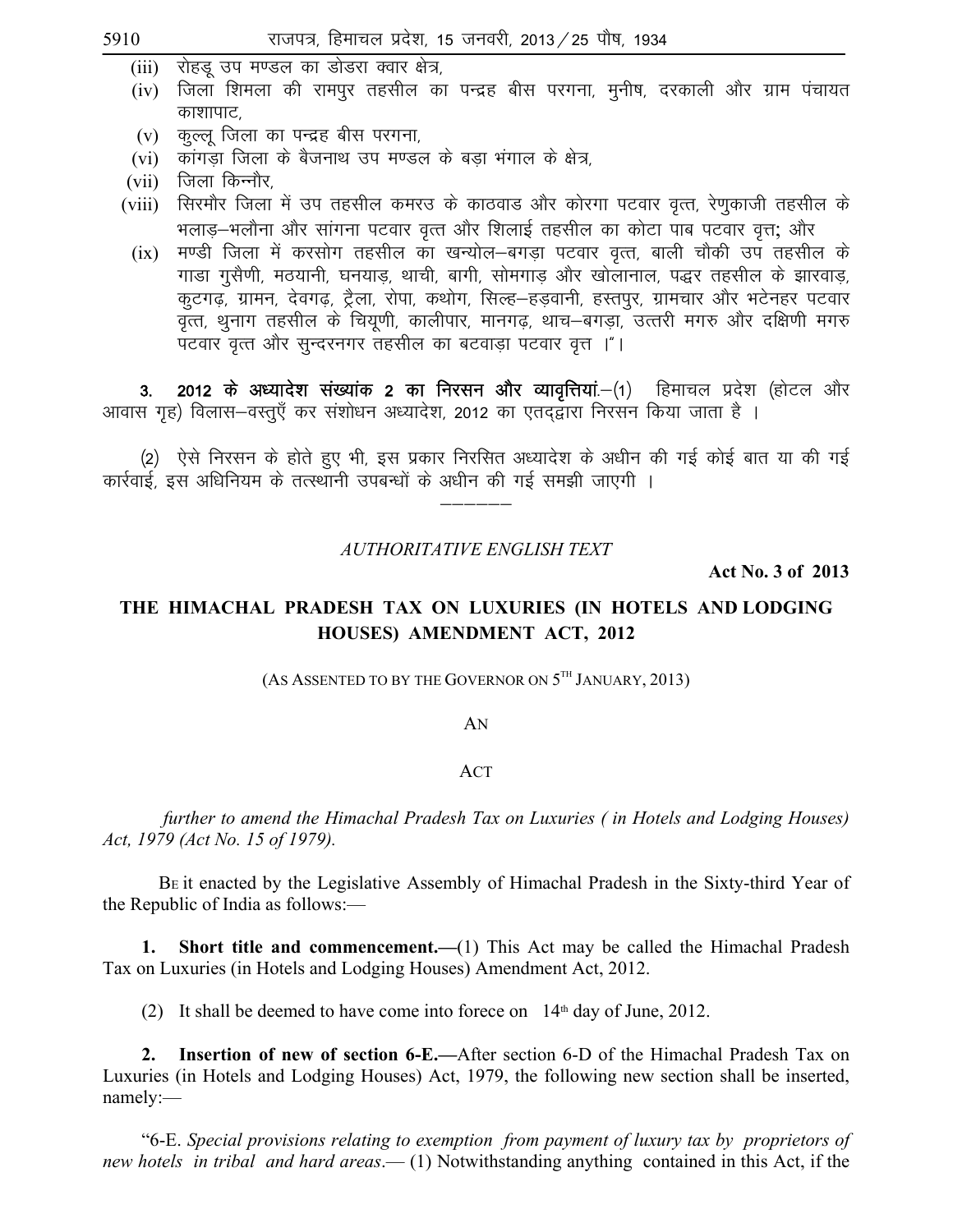Government is of the opinion that in order to promote tribal and hard area tourism in the State, it is necessary and expedient, in the public interest so to do, it may notify a scheme, and exempt the registered proprietors of new hotels in tribal and hard areas come into operation after 1st April, 2012 from the payment of luxury tax for a period of ten years from the date the hotel commences operation, subject to such restrictions and conditions as may be specified in the said scheme.

 (2) Notwithstanding anything contained in sub- section (6) of section 4, no proprietor of such new hotels shall, during the period when the exemption under sub-section(1) remains in force, collect any sum by way of luxury tax for the luxury provided in such new hotels.

**Explanation.—**For the purpose of this section tribal and hard area means,-

- (i) District Lahaul and Spiti,
- (ii) Pangi and Bharmour Sub-division of Chamba District,
- (iii) Dodra Kawar Area of Rohru Sub-division,
- (iv) Pandrah Bis Pargana, Munish Darkali and Kashapat Gram Panchayat of Rampur Tehsil of District Shimla,
- (v) Pandrah Bis Pargana of Kullu District,
- (vi) Bara Bangal Areas of Baijnath Sub-division of Kangra.
- (vii) District Kinnaur,
- (viii) Kathwar and Korga Patwar Circles of Kamrau Sub-tehsil, Bhaladh Bhalona and Sangna Patwar Circles of Renukaji Tehsil and Kota Pab Patwar Circle of Shillai Tehsil, in Sirmour District, and
- (ix) Khanyol- Bagra Patwar Circle of Karsog Tehsil, Gada- Gussaini, Mathyani, Ghanyar, Thachi, Baggi, Somgad and Kholanal of Bali-Chowki Sub-tehsil, Jharwar, Kutgarh, Graman, Devgarh, Trailla, Ropa, Kathog, Silh-Hadhwani, Hastpur, Ghamrchar and Bhatenhar Patwar Circle of Padhar Tehsil, Chiuni, Kalipar, Mangarh, Thach- Bagra, North Magru and South Magru Patwar Circles of Thunag Tehsil and Batwara Patwar Circle of Sunder Nagar Tehsil in Mandi District.".

**3. Repeal of Ordinance No. 2 of 2012 and savings.—** (1) The Himachal Pradesh Tax on Luxuries (In Hotels and Lodging Houses) Amendment Ordinance,2012 is hereby repealed.

 (2) Notwithstanding such repeal, anything done or any action taken under the Ordinance so repealed shall be deemed to have been done or taken under the corresponding provisions of this Act.

 $\frac{1}{2}$ 

# विधि विभाग

अधिसचना

शिमला-2, 14 जनवरी, 2013

संख्या एल0एल0आर0-डी0(6)-43/2012-लेज.-हिमाचल प्रदेश की राज्यपाल, भारत के संविधान के अनुच्छेद 200 के अधीन प्रदत्त शक्तियों का प्रयोग करते हुए दिनांक 05-01-2013 को अनुमोदित इण्डस इन्टरनेशनल विश्वविद्यालय (स्थापना और विनियमन) द्वितीय संशोधन विधेयक, 2012 (2012 का विधेयक संख्यांक 33) को वर्ष 2013 के अधिनियम संख्यांक 11 के रूप में संविधान के अनुच्छेद 348 (3) के अधीन उसके अंग्रेजी प्राधिकत पाठ सहित हिमाचल प्रदेश ई–राजपत्र में प्रकाशित करती हैं ।

> आदेश द्वारा, के0 एस0 चन्देल, सचिव (विधि) ।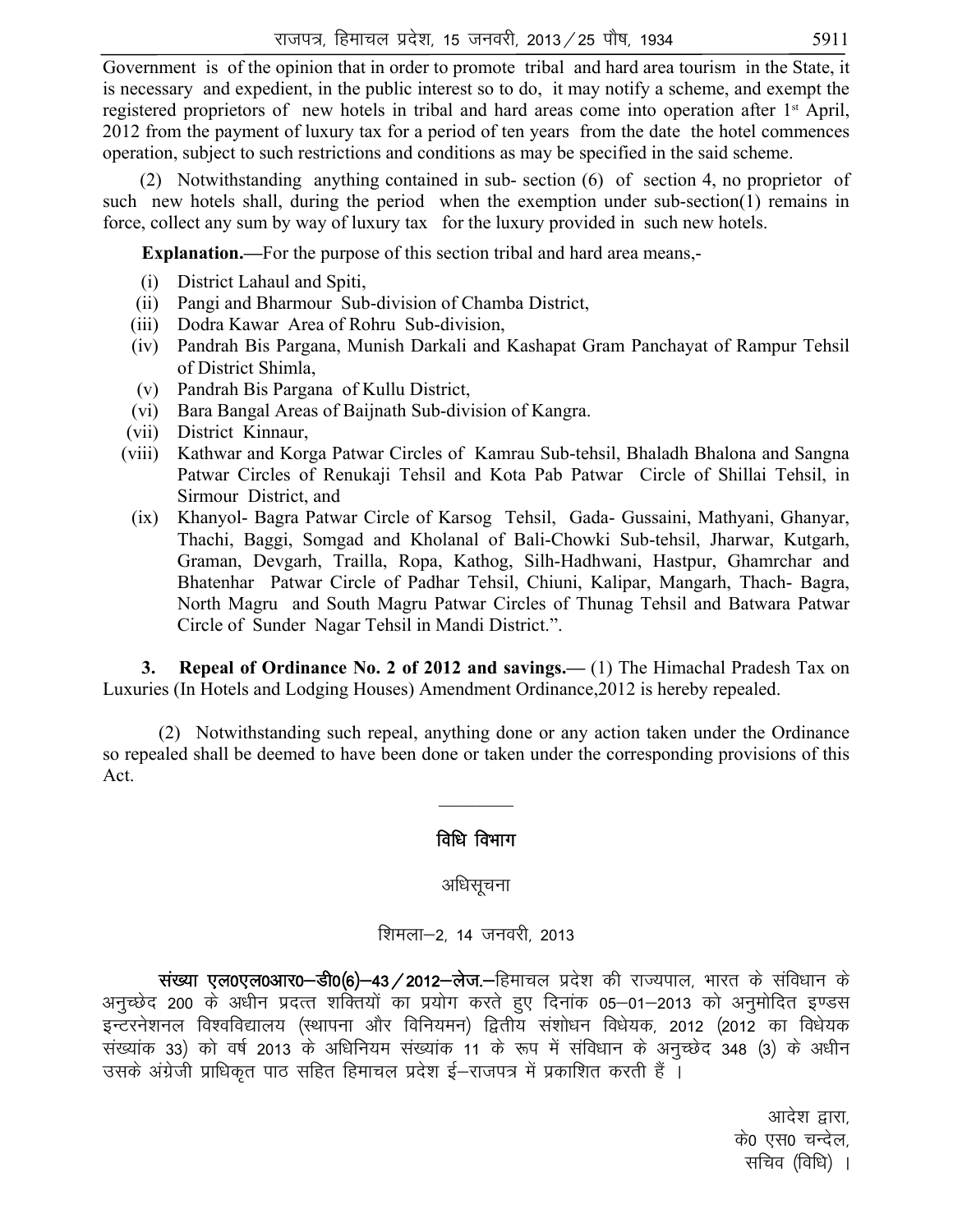#### 2013 का अधिनियम संख्यांक 11

# इण्डस इन्टरनेशनल विश्वविद्यालय (स्थापना और विनियमन) द्वितीय संशोधन अधिनियम, 2012

(राज्यपाल महोदया द्वारा तारीख 5 जनवरी, 2013 को यथाअनुमोदित)

इण्डस इन्टरनेशनल विश्वविद्यालय (स्थापना और विनियमन) अधिनियम, 2009 (2010 का अधिनियम संख्यांक 1) का और संशोधन करने के लिए **अधिनियम** ।

भारत गणराज्य के तिरसठवें वर्ष में हिमाचल प्रदेश विधान सभा द्वारा निम्नलिखित रुप में यह अधिनियमित $\tilde{\text{R}}$ ा:—

1. संक्षिप्त नाम और प्रारम्भ.-(1) इस अधिनियम का संक्षिप्त नाम इण्डस इन्टरनेशनल विश्वविद्यालय (स्थापना और विनियमन) द्वितीय संशोधन अधिनियम, 2012 है।

(2) यह 22 अक्तूबर, 2009 से प्रवृत्त हुआ समझा जाएगा ।

2. धारा 3 का संशोधन.—इण्डस इन्टरनेशनल विश्वविद्यालय (स्थापना और विनियमन) अधिनियम, 2009 (2010 का 1) (जिसे इसमें इसके पश्चात् "मूल अधिनियम" कहा गया है) की धारा 3 के खण्ड (ञ) के पश्चात. निम्नलिखित नया खण्ड (ट) अन्तःस्थापित किया जाएगा. अर्थात:-

 $^{\prime\prime}$ (ट) विश्वविद्यालय को इस अधिनियम के प्रारम्भ की तारीख से एक वर्ष के भीतर क्रियाशील करना  $\mathbf{I}^{\prime\prime}$ 

3. धारा 41 का संशोधनमूल.-अधिनियम की धारा 41 की उपधारा (2) के परन्तुक में "विघटित कर देता है, तो" शब्दों और चिन्ह के पश्चात, किन्तु "विश्वविद्यालय की सभी परिसम्पत्तियाँ" शब्दों से पूर्व "विश्वविद्यालय से सम्बन्धित प्रायोजक निकाय की परिसम्पत्तियों सहित" शब्द अन्तःस्थापित किए जाएंगे ।

4. धारा 42 का संशोधन.-मूल अधिनियम की धारा 42 की उपधारा (9) में "विघटन की तारीख से" शब्दों के पश्चात्, किन्तु "विश्वविद्यालय की समस्त परिसम्पत्तियाँ" शब्दों से पूर्व "विश्वविद्यालय से सम्बन्धित <u>प्रायोजक निकाय की परिसम्पत्तियों सहित" शब्द अन्तःस्थापित किए जाएंगे ।</u>

#### *AUTHORITATIVE ENGLISH TEXT*

—————

**Act No. 11 of 2013** 

#### **THE INDUS INTERNATIONAL UNIVERSITY (ESTABLISHMENT AND REGULATION) SECOND AMENDMENT ACT, 2012**

(AS ASSENTED TO BY THE GOVERNOR ON  $5^{TH}$  JANUARY, 2013)

AN

#### ACT

 further to amend the Indus International University (Establishment and Regulation) Act, 2009 (Act No. 1 of 2010).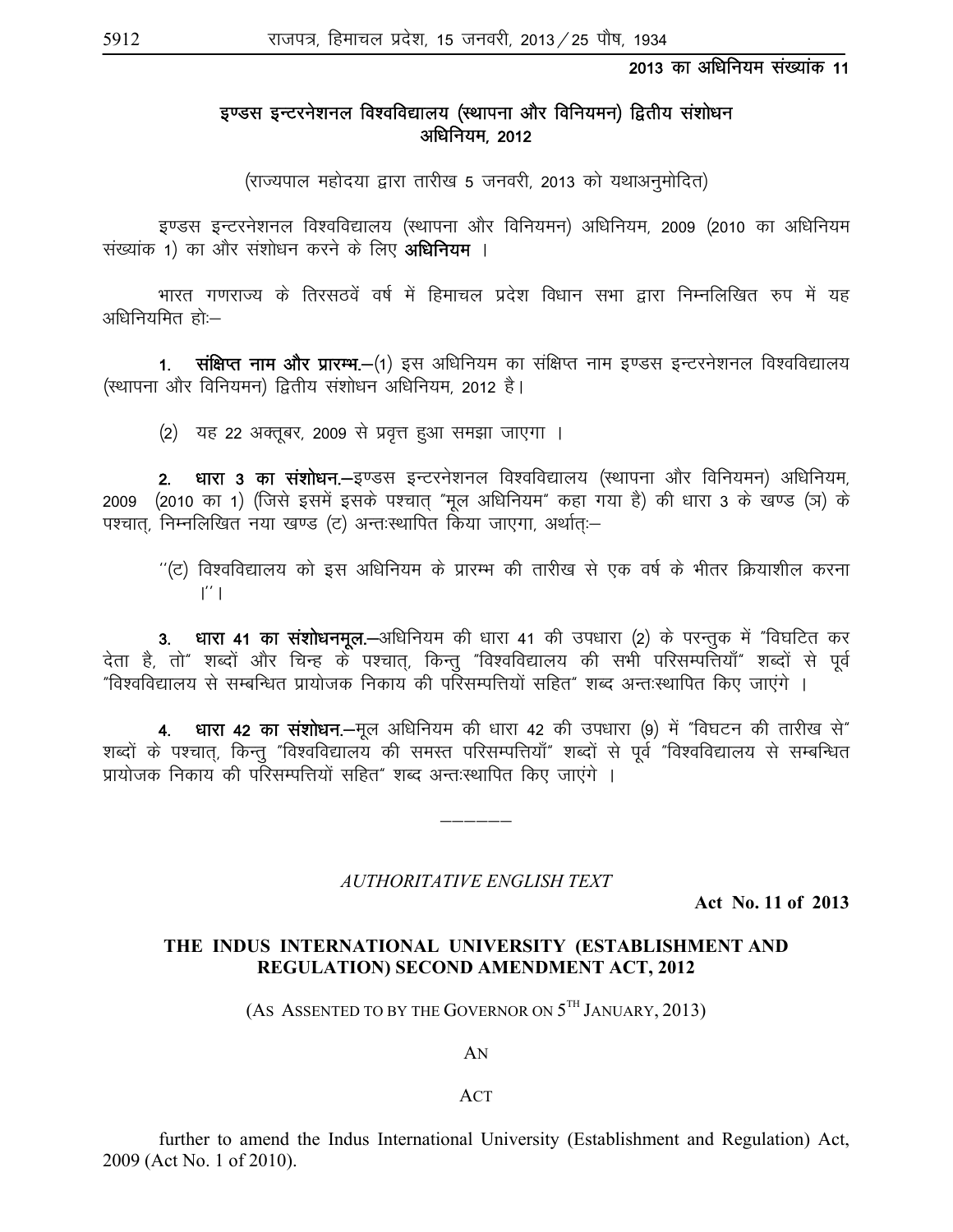BE it enacted by the Legislative Assembly of Himachal Pradesh in the Sixty-third Year of the Republic of India as follows:—

**1. Short title and commencement.**—(1) This Act may be called the Indus International University (Establishment and Regulation) Second Amendment Act, 2012.

(2) It shall be deemed to have come into force on  $22<sup>nd</sup>$  day of October, 2009.

**2. Amendment of section 3.—**In section 3 of the Indus International University (Establishment and Regulation) Act, 2009 (1 of 2010) (hereinafter referred to as the "principal Act"), after clause (j), the following new clause (k) shall be inserted, namely:—

 "(k) to make the University functional within one year from the date of commencement of this Act." .

**3. Amendment of section 41.—**In section 41of the principal Act, in sub-section (2), in the proviso, after the words "all the assets of the University", the words "including assets of the sponsoring body pertaining to the University" shall be inserted.

**4. Amendment of section 42.—**In section 42 of the principal Act, in sub-section (9), after the words "all the assets of the University", the words "including assets of the sponsoring body pertaining to the University" shall be inserted.

# विधि विभाग

 $\frac{1}{2}$ 

अधिसूचना

शिमला-2, 14 जनवरी, 2013

संख्या एल0एल0आर0-डी0(6)-41/2012-लेज.-हिमाचल प्रदेश की राज्यपाल, भारत के संविधान के अनुच्छेद 200 के अधीन प्रदत्त शक्तियों का प्रयोग करते हुए दिनांक 05–01–2013 को अनुमोदित मानव भारती विश्वविद्यालय (स्थापना और विनियमन) द्वितीय संशोधन विधेयक, 2012 (2012 का विधेयक संख्यांक 41) को वर्ष 2013 के अधिनियम संख्यांक 10 के रूप में संविधान के अनुच्छेद 348 (3) के अधीन उसके अंग्रेजी .<br>प्राधिकृत पाठ सहित हिमाचल प्रदेश ई—राजपत्र में प्रकाशित करती हैं ।

> आदेश द्वारा, के0 एस0 चन्देल, सचिव (विधि) ।

# 2013 का अधिनियम संख्यांक 10

# मानव भारती विश्वविद्यालय (स्थापना और विनियमन) द्वितीय संशोधन अधिनियम, 2012

—————

(राज्यपाल महोदया द्वारा तारीख 5 जनवरी, 2013 को यथाअनुमोदित)

मानव भारती विश्वविद्यालय (स्थापना और विनियमन) अधिनियम, 2009 (2009 का अधिनियम संख्यांक 22) का और संशोधन करने के लिए अ**धिनियम** ।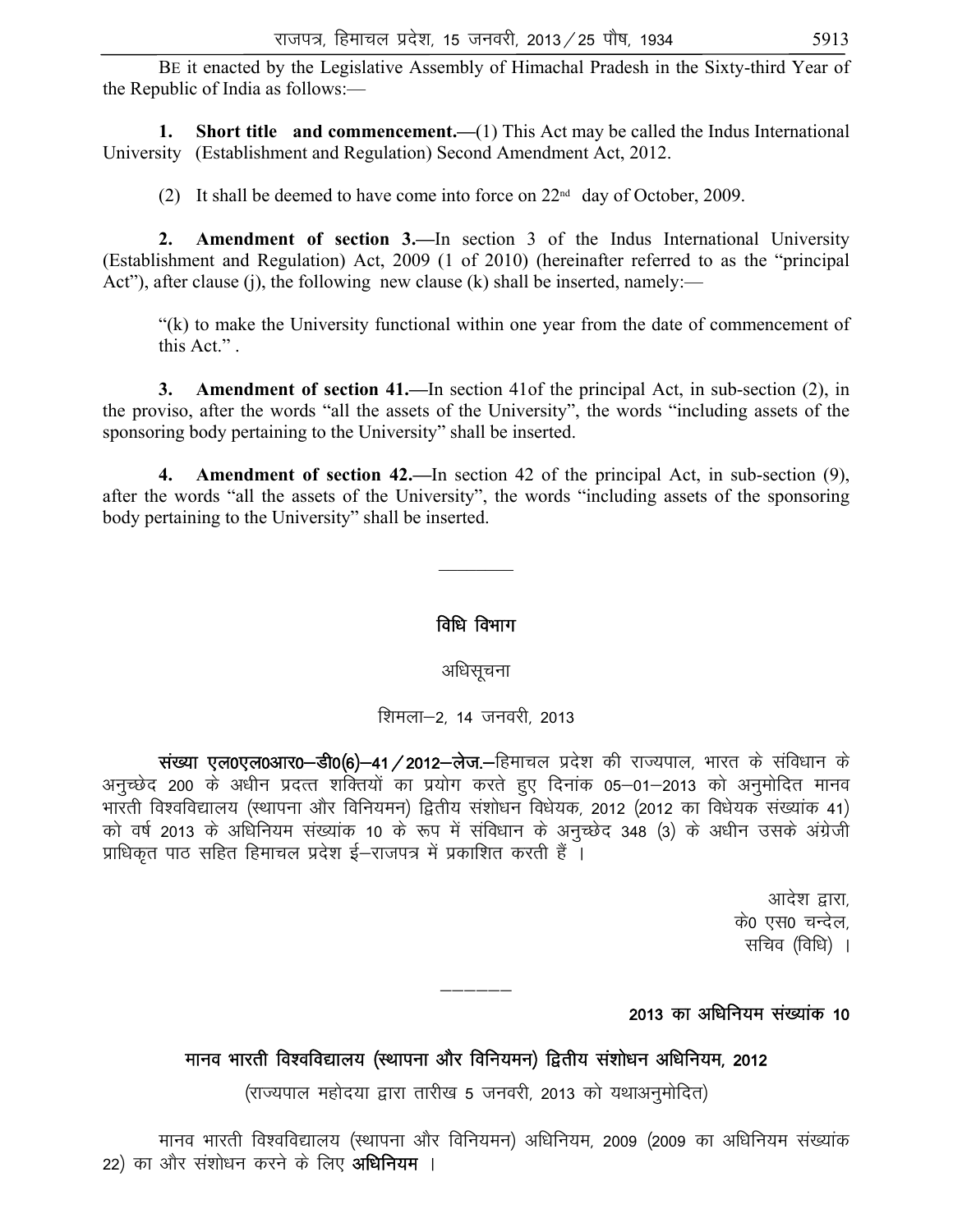.<br>भारत गणराज्य के तिरसठवें वर्ष में हिमाचल प्रदेश विधान सभा द्वारा निम्नलिखित रुप में यह अधिनियमित हो:-

1. संक्षिप्त नाम और प्रारम्भ.—(1) इस अधिनियम का संक्षिप्त नाम मानव भारती विश्वविद्यालय (स्थापना और विनियमन) द्वितीय संशोधन अधिनियम, 2012 है ।

(2) यह 4 नवम्बर, 2009 से प्रवृत्त हुआ समझा जाएगा ।

2. धारा 3 का संशोधन.—मानव भारती विश्वविद्यालय (स्थापना और विनियमन) अधिनियम, 2009 (2009 का 22) (जिसे इसमें इसके पश्चात् "मूल अधिनियम" कहा गया है) की धारा 3 के खण्ड (ञ) के पश्चात, निम्नलिखित नया खण्ड (ट) अन्तःस्थापित किया जाएगा, अर्थातः–

"(ट) विश्वविद्यालय को इस अधिनियम के प्रारम्भ की तारीख से एक वर्ष के भीतर क्रियाशील करना।''।

धारा 41 का संशोधन.-मल अधिनियम की धारा 41 की उपधारा (2) के परन्तुक में "विघटित कर  $3.$ देता है, तो" शब्दों और चिन्ह के पश्चात किन्तु "विश्वविद्यालय की सभी परिसम्पत्तियाँ" शब्दों से पूर्व "विश्वविद्यालय से सम्बन्धित प्रायोजक निकाय की परिसम्पत्तियों सहित" शब्द अन्तःस्थापित किए जाएंगे ।

4. धारा 42 का संशोधन.-मूल अधिनियम की धारा 42 की उपधारा (9) में "विश्वविद्यालय की समस्त परिसम्पत्तियाँ और दायित्व प्रायोजक निकाय में निहित हो जाएंगे" शब्दों के स्थान पर "विश्वविद्यालय से सम्बन्धित प्रायोजक निकाय की परिसम्पत्तियों सहित, विश्वविद्यालय की समस्त परिसम्पत्तियाँ, समस्त विल्लंगमों से रहित, सरकार में निहित हो जाएंगी" शब्द और चिन्ह रखे जाएंगे ।

#### AUTHORITATIVE ENGLISH TEXT

Act No. 10 of 2013

# THE MANAV BHARTI UNIVERSITY (ESTABLISHMENT AND REGULATION) SECOND AMENDMENT ACT, 2012

(AS ASSENTED TO BY THE GOVERNOR ON  $5^{TH}$  JANUARY, 2013)

#### AN

#### **ACT**

further to amend the Manav Bharti University (Establishment and Regulation) Act, 2009 (Act No. 22 of 2009).

BE it enacted by the Legislative Assembly of Himachal Pradesh in the Sixty-third Year of the Republic of India as follows:—

**1.** Short title and commencement  $.-(1)$  This Act may be called the Manav Bharti University (Establishment and Regulation) Second Amendment Act, 2012.

(2) It shall be deemed to have come into force on  $4<sup>th</sup>$  day of November, 2009.

 $2.$ Amendment of section 3.—In section 3 of the Manav Bharti University (Establishment and Regulation) Act, 2009 (22 of 2009) (hereinafter referred to as the "principal Act"), after clause (j), the following new clause (k) shall be inserted, namely:-

5914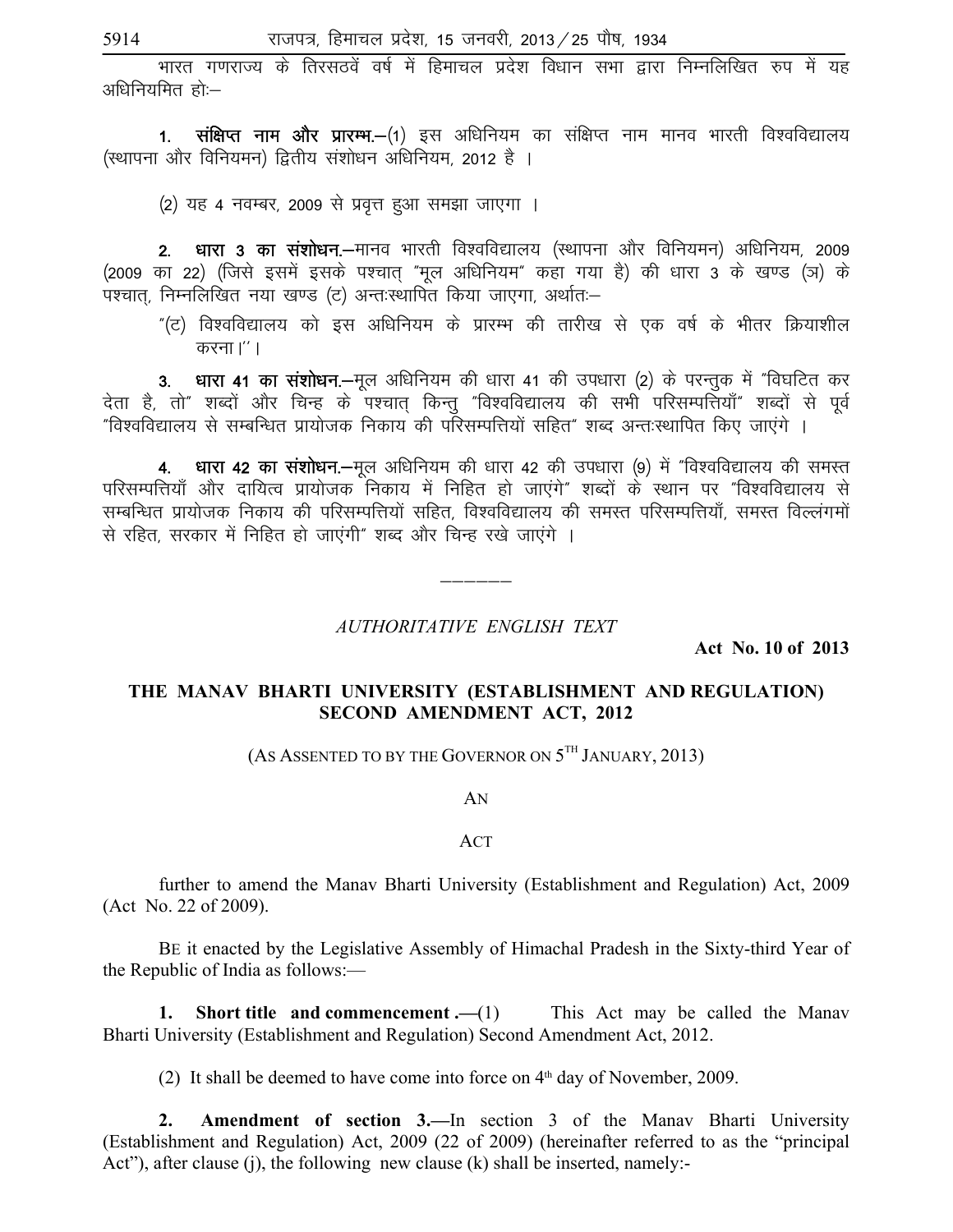"(k) to make the University functional within one year from the date of commencement of this Act."

**3. Amendment of section 41.—**In section 41 of the principal Act, in sub-section (2), in the proviso, after the words "assets of the University", the words "including assets of the sponsoring body pertaining to the University" shall be inserted.

**4. Amendment of section 42.—**In section 42 of the principal Act, in sub-section (9), for the words "assets and liabilities of the University shall vest in the sponsoring body", the words "assets of the University including assets of the sponsoring body pertaining to the University shall vest in the Government free from all encumbrances" shall be substituted.

# विधि विभाग

 $\frac{1}{2}$ 

अधिसूचना

शिमला-2, 14 जनवरी, 2013

wited to discribe versions of the control with the origin the state of the state of the interface discussed ve अनुच्छेद 200 के अधीन प्रदत्त शक्तियों का प्रयोग करते हुए दिनांक 05–01–2013 को अनुमोदित (अलख प्रकाश गोयल) शिमला विश्वविद्यालय स्थापना और विनियमन विधेयक, 2012 (2012 का विधेयक संख्यांक 45) को वर्ष 2013 के अधिनियम संख्यांक 20 के रूप में संविधान के अनुच्छेद 348 (3) के अधीन उसके अंग्रेजी प्राधिकृत पाठ सहित हिमाचल प्रदेश ई–राजपत्र में प्रकाशित करती हैं ।

> आदेश द्वारा. के0 एस0 चन्देल. सचिव (विधि) ।

ए पी जी (अलख प्रकाश गोयल) शिमला विश्वविद्यालय स्थापना और विनियमन अधिनियम, 2012

——————<br>——————

धाराओं का क्रम

धाराएं $:$ 

- 1. संक्षिप्त नाम और प्रारम्भ ।
- 2. परिभाषाएं ।
- 3. विश्वविद्यालय के उददेश्य ।
- 4. निगमन ।
- 5. विश्वविद्यालय की शक्तियां और कृत्य ।
- 6. विश्वविद्यालय का स्व-वित्तपोषित होना ।
- 7. सम्बद्धता की शक्ति का न होना।
- 8. विन्यास निधि ।
- 9 साधारण निधि ।
- 10. साधारण निधि का उपयोजन ।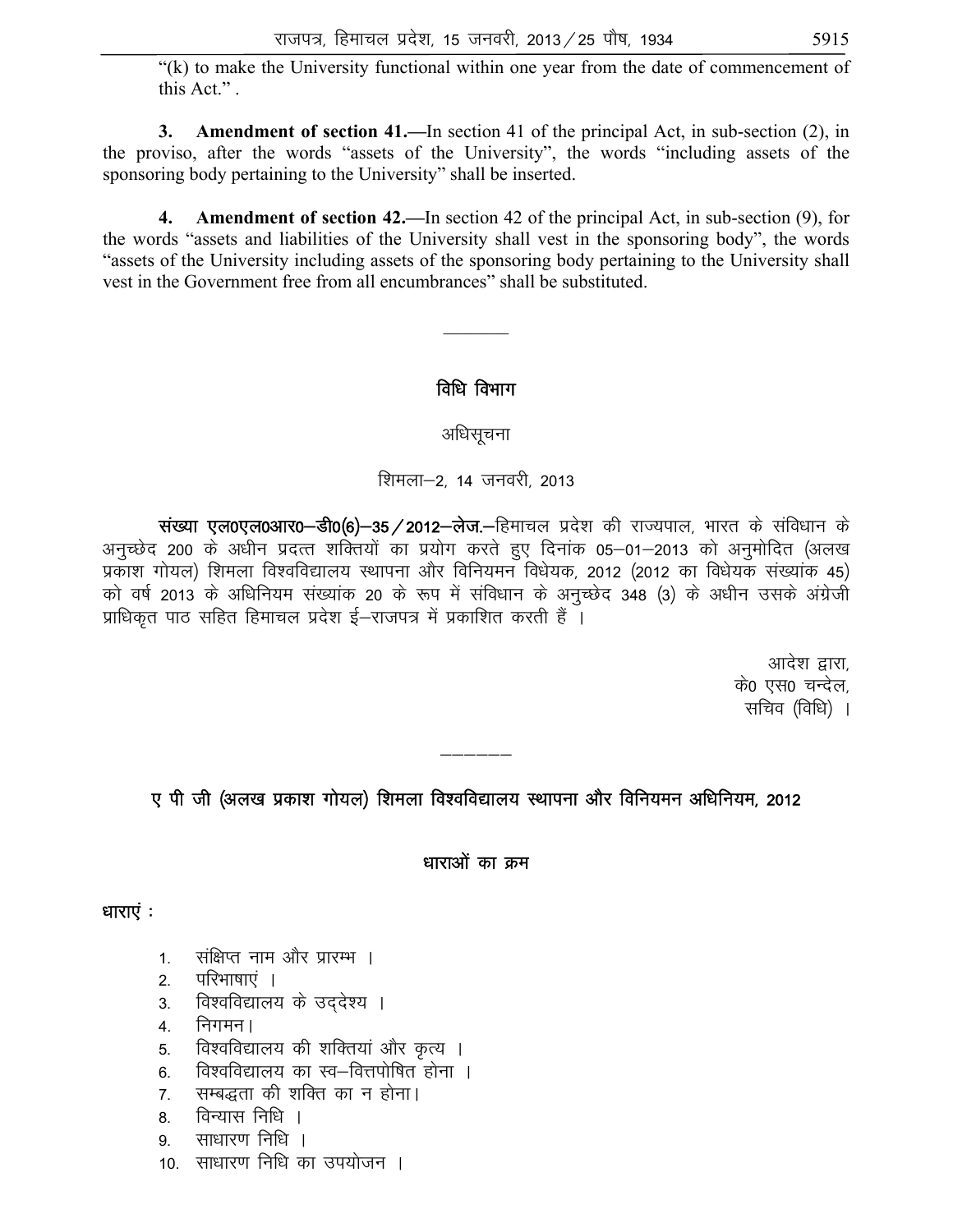- 11. विश्वविद्यालय के अधिकारी ।
- 12. कलाधिपति । 13. कुलपति ।
- 14. रजिस्ट्रार।
- 15. मुख्य वित्त तथा लेखा अधिकारी ।
- 16. अन्य अधिकारी ।
- 17. विश्वविद्यालय के प्राधिकरण ।
- 18. शासी निकाय ।
- 19. प्रबन्ध बोर्ड ।
- 20. विद्या परिषद् ।
- 21. अन्य प्राधिकरण ।
- 22. निरर्हताएं ।
- 23. रिक्तियों से विश्वविद्यालय के किसी भी प्राधिकरण या निकाय की कार्यवाहियों का अविधिमान्य न होना $\,$ ।
- 24. आकस्मिक रिक्तियों का भरा जाना ।
- 25. समितियां ।
- 26. प्रथम परिनियम ।
- 27. पश्चातवर्ती परिनियम ।
- 28. प्रथम अध्यादेश ।
- 29. पश्चातवर्ती अध्यादेश ।
- 30. विनियम ।
- 31. प्रवेश ।
- 32. फीस संरचना ।
- 33. परीक्षाएं ।
- 34. परिणामों की घोषणा ।
- $35$  दीक्षांत समारोह ।
- 36. विश्वविद्यालय का प्रत्यायन ।
- 37. विश्वविद्यालय द्वारा विनियमन करने वाले निकायों के नियमों, विनियमों, सन्नियमों आदि का अनुसरण।
- 38. वार्षिक रिपोर्ट ।
- 39 वार्षिक लेखे और लेखा परीक्षा ।
- 40. सरकार की विश्वविद्यालय का निरीक्षण करने की शक्तियां ।
- 41. प्रायोजक निकाय द्वारा विश्वविद्यालय का विघटन ।
- 42. कतिपय परिस्थितियों में सरकार की विशेष शक्तियां ।
- 43. नियम बनाने की शक्ति ।
- 44. कठिनाईयां दूर करने की शक्ति ।
- 45. 2012 के अध्यादेश संख्यांक 1 का निरसन और व्यावृत्तियां ।

# 2013 का अधिनियम संख्यांक 20.

# ए पी जी (अलख प्रकाश गोयल) शिमला विश्वविद्यालय स्थापना और विनियमन अधिनियम, 2012

———————

(राज्यपाल महोदया द्वारा तारीख 5 जनवरी, 2013 को यथाअनुमोदित)

उच्चतर शिक्षा के लिए ए पी जी (अलख प्रकाश गोयल) शिमला विश्वविद्यालय, हिमाचल प्रदेश की स्थापना, निगमन और विनियमन करने तथा इसके क्रियाकलापों का विनियमन करने और उससे सम्बन्धित या उसके आनुषंगिक विषयों का उपबन्ध करने के लिए **अधिनियम** ।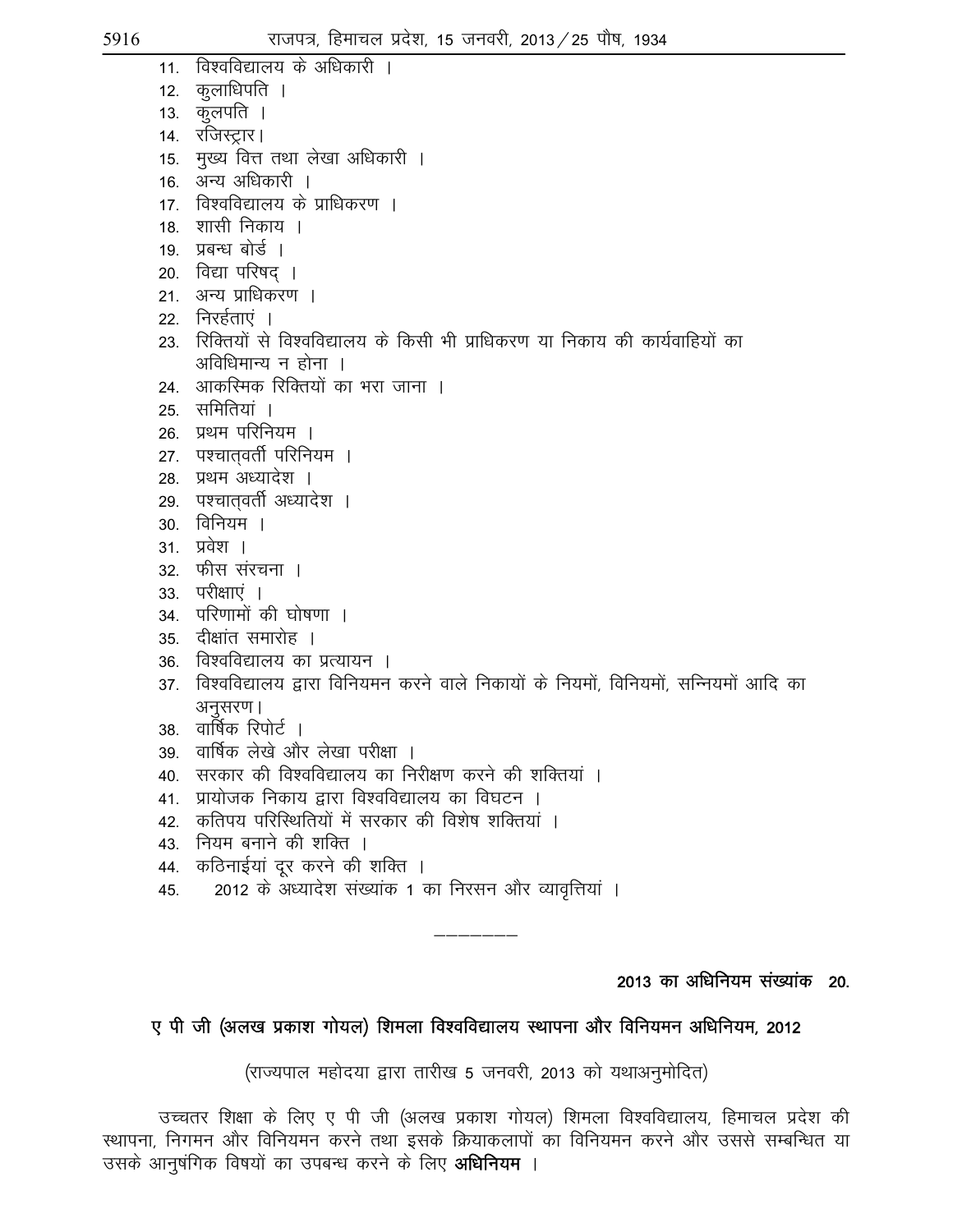भारत गणराज्य के तिरसठवें वर्ष में हिमाचल प्रदेश विधान सभा द्वारा निम्नलिखित रूप में यह अधिनियमित हो:-

1. संक्षिप्त नाम और प्रारम्भ.–(1) इस अधिनियम का संक्षिप्त नाम ए पी जी (अलख प्रकाश गोयल) शिमला विश्वविद्यालय स्थापना और विनियमन अधिनियम, 2012 है ।

- (2) यह 19 जून, 2012 को प्रवृत्त हुआ समझा जाएगा ।
- **परिभाषाएं.—**इस अधिनियम में, जब तक कि सन्दर्भ से अन्यथा अपेक्षित न हो,—  $2.$
- (क) "प्रबन्ध बोर्ड" से इस अधिनियम की धारा 19 के अधीन गठित प्रबन्ध बोर्ड अभिप्रेत है;
- (ख) "परिसर (कैम्पस)" से विश्वविद्यालय का वह क्षेत्र अभिप्रेत है जिसमें यह स्थापित है;
- (ग) "दुरवर्ती शिक्षा" से संचार अर्थात प्रसारण, टेलीकास्टिंग, पत्राचार पाठयक्रमों, सेमिनारों, सम्पर्क कार्यक्रमों और ऐसी ही किसी अन्य कार्यपद्धति के किन्हीं भी दो या दो से अधिक साधनों के संयोजन द्वारा दी गई शिक्षा अभिप्रेत है;
- (घ) "कर्मचारी" से विश्वविद्यालय द्वारा नियुक्त कोई व्यक्ति अभिप्रेत है और इसके अन्तर्गत विश्वविद्यालय के शिक्षक और अन्य कर्मचारिवृन्द हैं ;
- (ङ) "फीस" से, यथास्थिति, विश्वविद्यालय या उसके महाविद्यालयों, संस्थाओं अथवा अध्ययन केन्द्रों द्वारा छात्रों से. किसी भी प्रकार के नाम से किया गया धनीय संग्रहण. जो प्रतिदेय नहीं है. अभिप्रेत है:
- (च) "सरकार" या "राज्य सरकार" से हिमाचल प्रदेश सरकार अभिप्रेत है:
- (छ) "शासी निकाय" से इस अधिनियम की धारा 18 के अधीन गठित शासी निकाय अभिप्रेत है;
- (ज) "उच्चतर शिक्षा" से दस जमा दो स्तर से ऊपर के ज्ञान के अध्ययन के लिए, पाठयचर्या या पाठ्यक्रम का अध्ययन अभिप्रेत है;
- (झ) "छात्रावास" से विश्वविद्यालय या उसके महाविद्यालयों, संस्थाओं और अध्ययन केन्द्रों के छात्रों के निवास के लिए विश्वविद्यालय द्वारा इस रूप में स्थापित या मान्यता प्राप्त निवास स्थान अभिप्रेत है-
- (ञ) "अधिसृचना" से राजपत्र में प्रकाशित अधिसृचना अभिप्रेत है;
- (ट) "परिसर बाह्य (ऑफ कैम्पस)" से विश्वविद्यालय द्वारा मुख्य परिसर (कैम्पस) के बाहर स्थापित, उसकी घटक इकाई के रूप में प्रचालित और अनुरक्षित कोई केन्द्र अभिप्रेत है, जिसमें विश्वविद्यालय की सम्पूरक सुविधाएं, संकाय और कर्मचारिवृन्द (स्टाफ) हो;
- (ठ) "राजपत्र" से राजपत्र, हिमाचल प्रदेश अभिप्रेत है:
- (ड) "विहित" से इस अधिनियम के अधीन बनाए गए नियमों द्वारा विहित अभिप्रेत है:
- (ढ) "विनियमन निकाय" से उच्चतर शिक्षा के शैक्षणिक सन्नियम सुनिश्चित करने के लिए मानदण्ड और शर्तें अधिकथित करने हेतू केन्द्रीय सरकार द्वारा स्थापित कोई निकाय, जैसे विश्वविद्यालय अनुदान आयोग, अखिल भारतीय तकनीकी शिक्षा परिषद्, राष्ट्रीय अध्यापक शिक्षा परिषद्,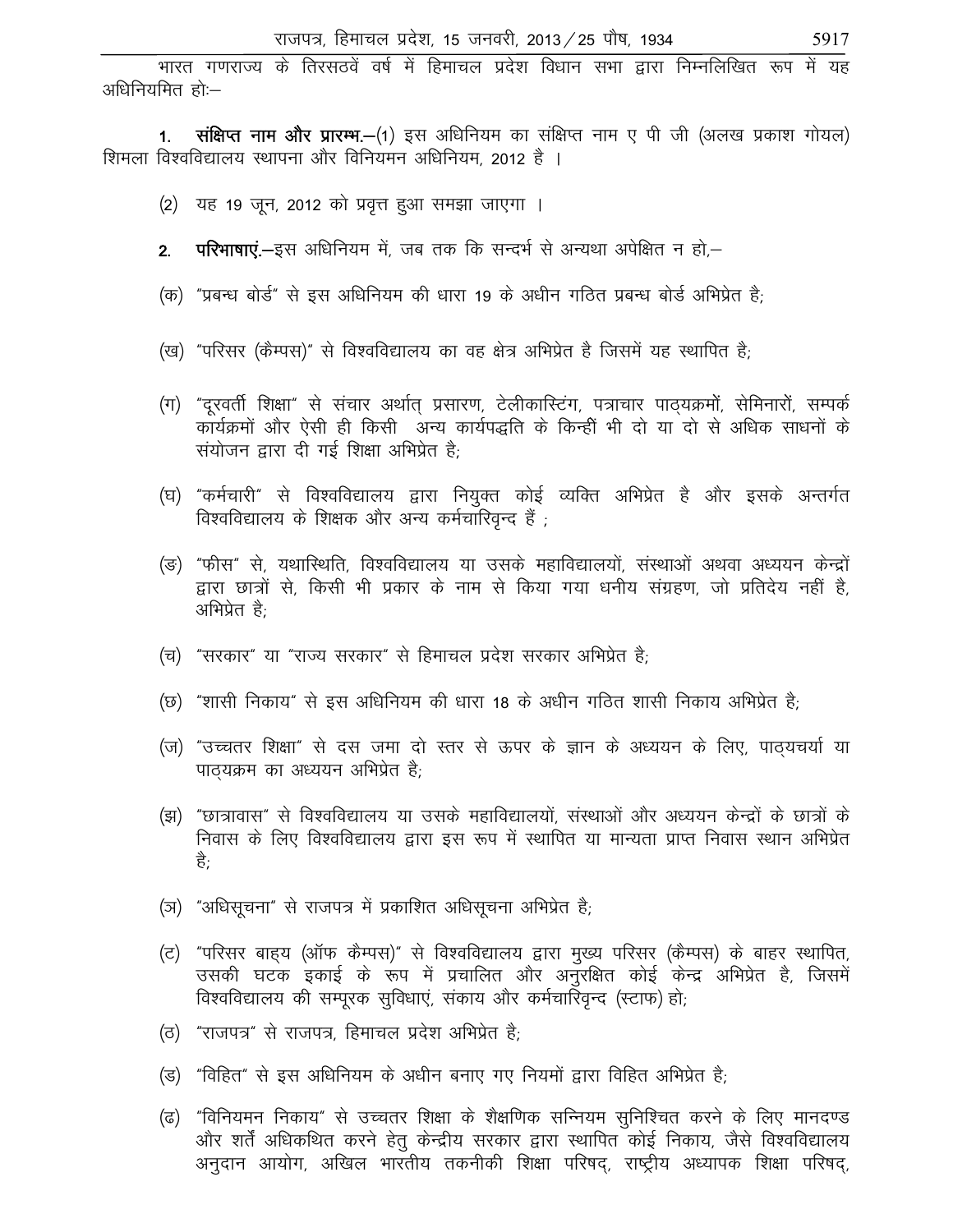राजपत्र, हिमाचल प्रदेश, 15 जनवरी, 2013 / 25 पौष, 1934

भारतीय आयुर्विज्ञान परिषद्, भारतीय औषधीय परिषद्, राष्ट्रीय निर्धारण और प्रत्यायन परिषद्, भारतीय कृषि अनुसंधान परिषद्, दूरवर्ती शिक्षा परिषद्, वैज्ञानिक और औद्योगिक अनुसंधान परिषद, हिमाचल प्रदेश प्राइवेट शिक्षा संस्था विनियामक आयोग आदि अभिप्रेत हैं, और इसके अन्तर्गत सरकार है:

- (ण) "धारा" से इस अधिनियम की धारा अभिप्रेत है:
- (त) "प्रायोजक निकाय" से भारतीय न्यास अधिनियम, 1882 के अधीन रजिस्ट्रीकृत ए. पी. गोयल चैरिटेबल ट्रस्ट, दिल्ली–110092 और उप रजिस्ट्रार, शिमला (ग्रामीण), हिमाचल प्रदेश की रजिस्ट्रीकरण संख्या 85 / 2012 द्वारा रजिस्ट्रीकृत इसका समनुषंगी ट्रस्ट अभिप्रेत है)
- (थ) "राज्य" से हिमाचल प्रदेश राज्य अभिप्रेत है:
- (द) "परिनियमों", "अध्यादेशों" और "विनियमों" से इस अधिनियम के अधीन बनाए गए विश्वविद्यालय के क्रमशः परिनियम, अध्यादेश और विनियम अभिप्रेत हैं:
- (ध) "छात्र" से अनुसंधान उपाधि सहित विश्वविद्यालय द्वारा संस्थित किसी उपाधि, डिप्लोमा या अन्य विद्या सम्बन्धी विशेष उपाधि के लिए, पाठ्यक्रमानुसार अध्ययन करने के लिए विश्वविद्यालय में नामांकित व्यक्ति अभिप्रेत है<sup>.</sup>
- (न) "अध्ययन केन्द्र" से ऐसा केन्द्र अभिप्रेत है, जो छात्रों को दरवर्ती शिक्षा के सन्दर्भ में सलाह देने, परामर्श देने या उन द्वारा अपेक्षित कोई अन्य सहायता देने के प्रयोजन के लिए विश्वविद्यालय द्वारा स्थापित और अनुरक्षित या मान्यता प्राप्त है;
- (प) "शिक्षक" से विश्वविद्यालय के पाठ्यक्रमानुसार अध्ययन करने के लिए छात्रों को शिक्षा देने या अनुसंधान में मार्गदर्शन करने या किसी भी अन्य रूप में मार्गदर्शन करने के लिए अपेक्षित कोई आचार्य, उपाचार्य, प्राध्यापक या कोई अन्य व्यक्ति अभिप्रेत है; और
- (फ) ''विश्वविद्यालय'' से ए पी जी (अलख प्रकाश गोयल) शिमला विश्वविद्यालय, गांव सरघीण (शोघी–मैहली बाईपास रोड़) डाकघर बेहलिया, तहसील एवम जिला शिमला, हिमाचल प्रदेश अभिप्रेत है ; और
- (ब) ''विनियामक आयोग'' से हिमाचल प्रदेश प्राइवेट शिक्षा संस्था (विनियामक आयोग) अधिनियम, 2010 की धारा 3 के अधीन स्थापित हिमाचल प्रदेश प्राइवेट शिक्षा संस्था विनियामक आयोग अभिप्रेत है ।
- **विश्वविद्यालय के उद्देश्य.-**विश्वविद्यालय के उद्देश्यों में निम्नलिखित सम्मिलित होंगे,-3.
- (क) बौद्धिक योग्यताओं के उच्चत्तर स्तर सृजित करने के दृष्टिगत उच्चत्तर शिक्षा में शिक्षण, अध्यापन और प्रशिक्षण का उपबन्ध करना;
- (ख) शिक्षा और प्रशिक्षण के लिए सुविधाएं स्थापित करना;
- (ग) अध्यापन और अनुसंधान को कार्यान्वित करना और सतत् शिक्षा कार्यक्रम प्रस्थापित करना;
- (घ) राज्य की आवश्यकताओं से सुसंगत अनुसंधान और विकास के लिए ज्ञान तथा इसके उपयोजन में सहभागी होने के लिए श्रेष्ठता के केन्द्रों का सृजन करना;
- (ङ) राज्य में परिसर (कैम्पस) स्थापित करना;

5918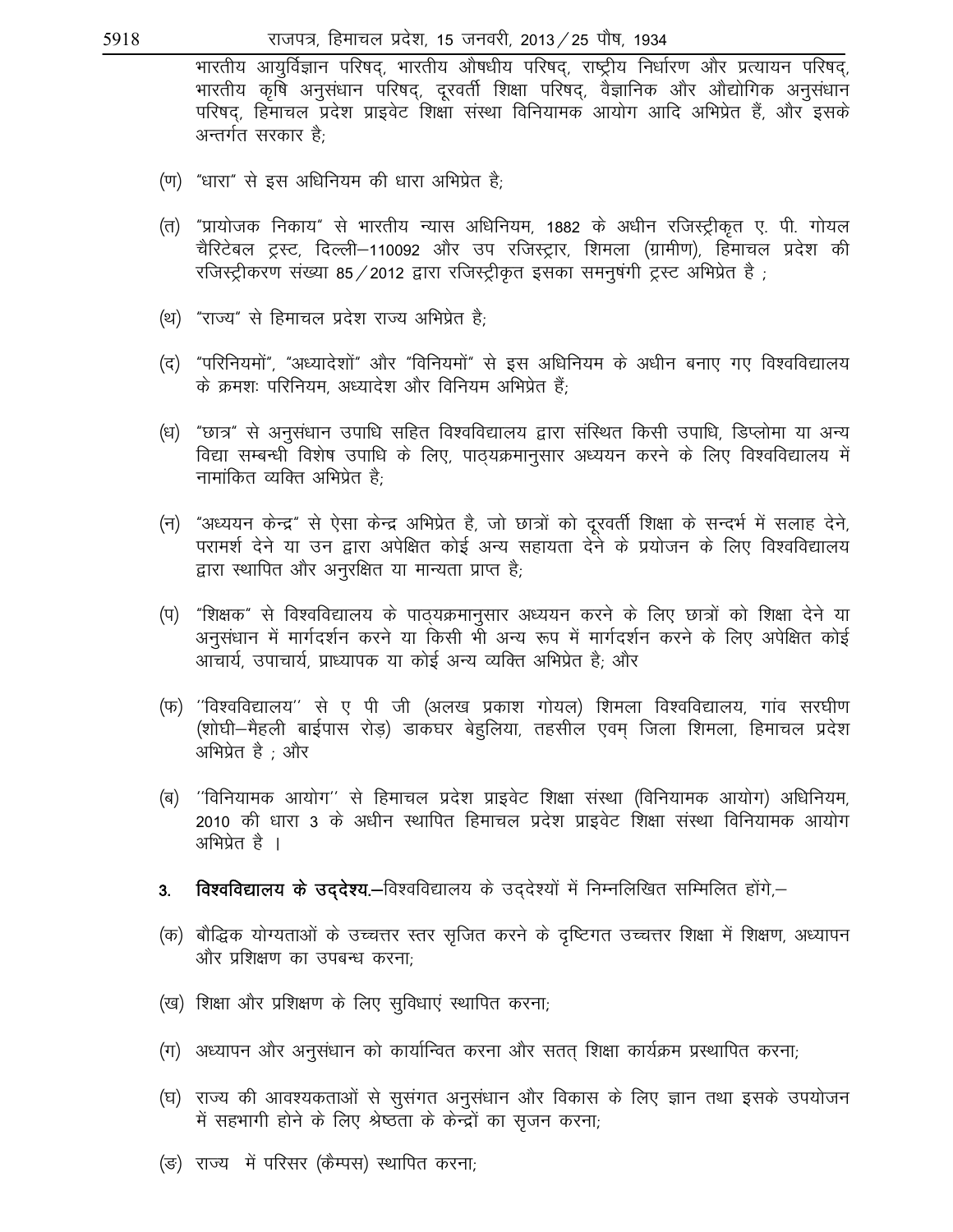- (च) परीक्षा केन्द्र स्थापित करना; (छ) परीक्षा या ऐसी किसी अन्य पद्धति के आधार पर उपाधियां, डिप्लोमें, प्रमाणपत्र और अन्य विद्या सम्बन्धी विशेष उपाधियां संस्थित करना; ऐसा करते समय, विश्वविद्यालय यह सुनिश्चित करेगा कि उपाधियों, डिप्लोमों, प्रमाण पत्रों और अन्य विद्या सम्बन्धी विशेष उपाधियों का स्तर उससे कम नहीं हो, जो विनियमन निकायों द्वारा अधिकथित किया गया है:
- (ज) लागू नियमों या विनियमों के अध्यधीन परिसर बाहय केन्द्र (ऑफ कैम्पस सेन्टरज़) स्थापित करना $:$
- (झ) विश्वविद्यालय शिक्षा पद्धति के उद्देश्यों में सुभिन्न योगदान, अर्थात् परम्परागत संस्थाओं द्वारा नेमीतः प्रस्थापित सामान्य प्रकृति के कार्यक्रमों, जो कला, विज्ञान, इंजीनियरिंग, औषधि, दंत चिकित्सा, भेषजी, प्रबंधन इत्यादि में परम्परागत उपाधियों का मार्ग प्रशस्त करते हैं, से स्पष्टतया भिन्न शैक्षणिक विनियोजन करने के लिए सिद्ध योग्यता सहित विशेषज्ञता के क्षेत्रों में लगे रहना ;
- (ञ)) सुदृढ़ अंतर विषयक अभिविन्यास और संयोजन सहित विभिन्न विषयों में विस्तृत आधारमुक्त और व्यवहार्य स्नातकपूर्व, स्नातकोत्तर और अनुसंधान कार्यक्रम स्थापित करना; और
- (ट) विश्वविद्यालय को इस अधिनियम के प्रारम्भ की तारीख से एक वर्ष के भीतर क्रियाशील करना ।

4. निगमन.-(1) विश्वविद्यालय के प्रथम कुलाधिपति और प्रथम उप कुलपति तथा शासी निकाय, प्रबन्ध बोर्ड और विद्या परिषद् के प्रथम सदस्य तथा ऐसे समस्त व्यक्ति, जो इसके पश्चात् ऐसे अधिकारी या सदस्य हो सकेंगे, जब तक वे ऐसा पद धारण करते रहते हैं या सदस्य बने रहते हैं, मिलकर ए पी जी (अलख प्रकाश गोयल) शिमला विश्वविद्यालय, हिमाचल प्रदेश के नाम से एक निगमित निकाय का गठन करेंगे ।

(2) विश्वविद्यालय का शाश्वत् उत्तराधिकार होगा और एक सामान्य मुद्रा होगी तथा उक्त नाम से वह वाद ला सकेगा और उस पर वाद लाया जा सकेगा ।

(3) विश्वविद्यालय और इसका मुख्यालय शिमला, जिला शिमला, हिमाचल प्रदेश में स्थित होगा ।

विश्वविद्यालय की शक्तियां और कृत्य.-(1) विश्वविद्यालय की निम्नलिखित शक्तियां और कृत्य  $5<sub>1</sub>$ होंगे, अर्थात:—

- (i) विद्या की ऐसी शाखाओं में, जिन्हें विश्वविद्यालय समय—समय पर अवधारित करे, शिक्षण की व्यवस्था करना तथा अनुसंधान और ज्ञान की अभिवृद्धि और प्रसारण के लिए तथा शिक्षा के प्रसार के लिए उपबंध करना;
- (ii) तकनीकी शिक्षा के क्षेत्र में, ऐसी शिक्षा, प्रशिक्षण और अनुसंधान के अन्तरराष्ट्रीय मानकों को बनाए रखने में आधुनिक पद्धतियों और प्रौद्योगिकियों में नई रीति का प्रयोग करना;
- (iii) निवेश–बाहय अध्यापन और प्रसार सेवाओं की व्यवस्था करना और जिम्मा लेना;
- (iv) किसी विधि के अधीन, किसी कानूनी निकाय द्वारा मान्यता के अध्यधीन, यदि अपेक्षित हो, परीक्षाएं लेना और व्यक्तियों को डिप्लोमें और प्रमाण-पत्र प्रदान करना और उपाधियां तथा अन्य सम्बन्धी विशेष उपाधियां प्रदत्त करना और ऐसे किन्हीं डिप्लोमों, प्रमाण–पत्रों, उपाधियों विद्या या अन्य विद्या सम्बन्धी विशेष उपाधियों को समुचित और पर्याप्त हेतुक होने पर वापिस लेना ;
- (v) अध्यापन, प्रशासनिक और अन्य ऐसे पदों का, जिन्हें विश्वविद्यालय समय–समय पर आवश्यक समझे, सृजन करना और उन पर नियुक्तियां करना;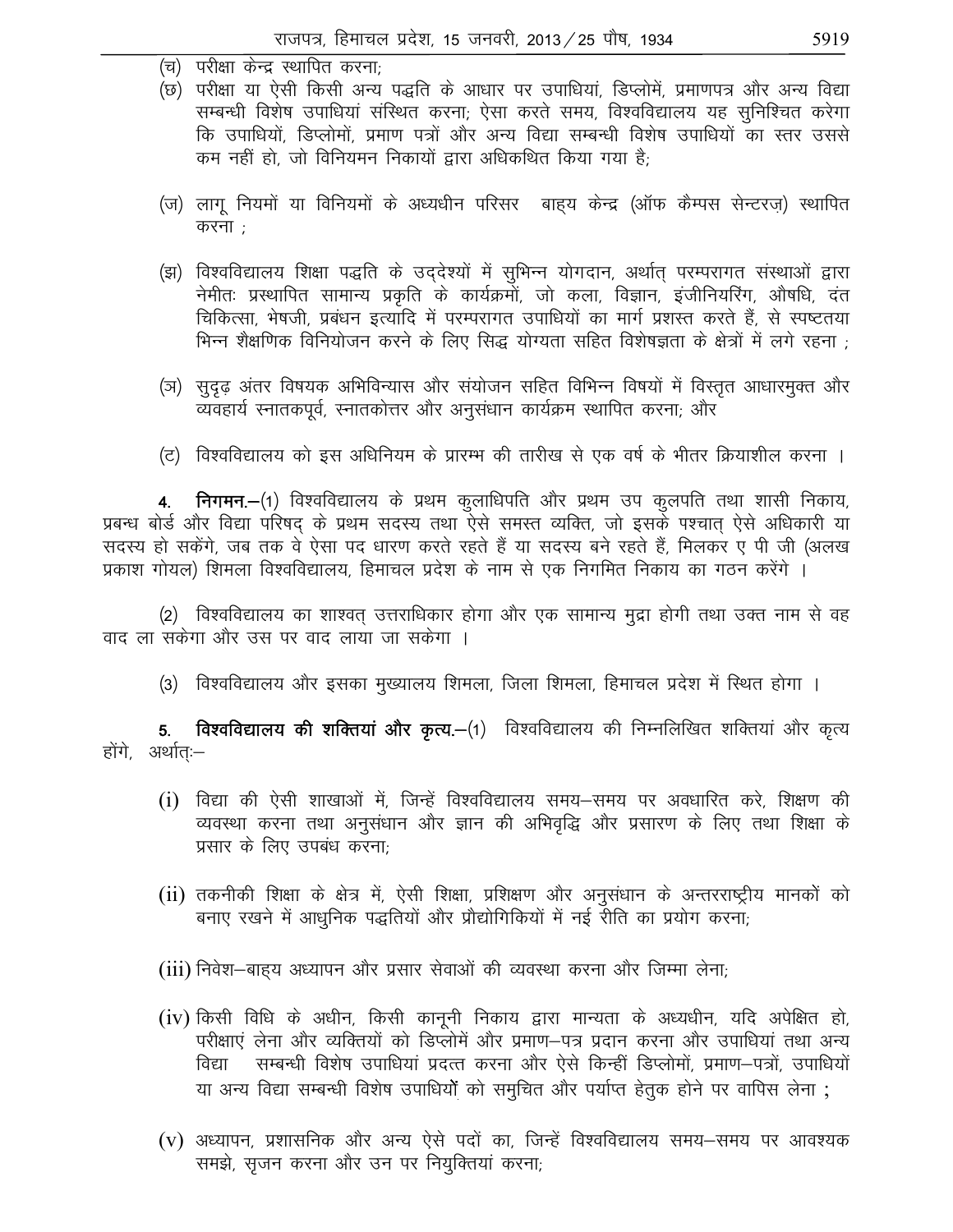- $(vi)$  प्रायोजक निकाय / विश्वविद्यालय, विश्वविद्यालय के लिए पर्णकालिक नियमित कर्मचारियों की नियुक्ति करेगा तथा कर्मचारियों का वेतन प्रत्येक माह कर्मचारियों के बैंक खाते में जमा किया जाएगा $\pm$
- (vii)अध्येतावृत्तियां, अध्ययनवृत्तियां और पुरस्कार संस्थित करना और प्रदान करना;
- (viii)हालों सहित छात्रावासों को स्थापित और अनुरक्षित करना; हालों सहित छात्रावासों, जो विश्वविद्यालय द्वारा अनुरक्षित न हों और छात्रों के निवास के लिए अन्य आवास को मान्यता देना, मार्गदर्शन करना, पर्यवेक्षण करना और नियन्त्रण करना तथा ऐसी दी गई मान्यता वापिस लेना:
- $(ix)$  विश्वविद्यालय के छात्रों और कर्मचारियों में अनुशासन को विनियमित करना और उसे प्रवर्तित करना तथा ऐसे अनुशासनात्मक उपाय करना, जो आवश्यक समझे जाएं;
- (x) विश्वविद्यालय और महाविद्यालयों के छात्रों और कर्मचारियों के स्वास्थ्य और सामान्य कल्याण के संप्रवर्तन (बढावा देने) के लिए व्यवस्था करना;
- $(xi)$  विश्वविद्यालय और इसके महाविद्यालयों में प्रवेश के लिए मानदण्ड अवधारित करना;
- (xii)किसी संस्था या उसके सदस्यों या छात्रों को, किसी भी प्रयोजन के लिए पूर्णतः या भागतः ऐसे fनेबन्धनों और शर्तों पर, जो समय—समय पर विहित की जाएं, मान्यता देना और ऐसी मान्यता को वापिस लेना:
- $(xiii)$ विश्वविद्यालय अनुदान आयोग अधिनियम, 1956 और तदधीन बनाए गए विनियमों के अध्यधीन, दरवर्ती शिक्षा सहित उच्चतर शिक्षा, प्रशिक्षण और अनुसंधान के लिए विकसित देशों में आधुनिक उच्च प्रौद्योगिकी में उत्कृष्ट केन्द्रों (सेन्टरज ऑफ ऍक्सीलैंस) के साथ द्वियुगमी व्यवस्था विकसित करना और बनाए रखना;
- $(xiv)$ विश्वविद्यालय के उद्देश्यों के समरूप उद्देश्यों और प्रयोजनों वाले किसी अन्य विश्वविद्यालय, प्राधिकरण या संगम या किसी सार्वजनिक निकाय के साथ ऐसे प्रयोजनों के लिए, जैसे करार ik, पाए जाएं, ऐसे निबन्धनों और शर्तों पर, जो समय—समय पर विश्वविद्यालय द्वारा विनिर्दिष्ट की जाएं, सहकार करना;
- $(xv)$ विश्वविद्यालय अनुदान आयोग अधिनियम, 1956 और) तद्धीन बनाए गए विनियमों के अध्यधीन, अनुसंधान और उच्चतर शिक्षा के संचालन में अन्य राष्ट्रीय और अन्तरराष्ट्रीय संस्थाओं के साथ सहकार करना:
- (xvi) विश्वविद्यालय के उद्देश्यों के संवर्धन के लिए विश्वविद्यालय से सम्बन्धित या उसमें निहित सम्पत्ति का किसी भी रीति में, जैसी आवश्यक समझी जाए, संव्यवहार करना;
- (xvii)विश्वविद्यालय में किसी संस्था को निगमित करने और इसके अधिकारों, सम्पत्तियों और दायित्वों को ग्रहण करने और किसी अन्य प्रयोजन के लिए, जो इस अधिनियम के विरूद्ध न हों, कोई करार करना:
- $(xviii)$ ऐसी फीस और अन्य प्रभारों, जो समय-समय पर विनिर्दिष्ट किए जाएं, के संदाय की मांग करना और प्राप्त करना:
- (xix)माता—पिता और छात्रों के सिवाय, दान तथा अनुदान प्राप्त करना और विश्वविद्यालय के .<br>प्रयोजनों और उद्देश्यों के लिए हिमाचल प्रदेश के भीतर या बाहर न्यास या विन्यस्त सम्पत्ति सहित किसी स्थावर या जंगम सम्पत्ति को, अर्जित करना, धारित करना, उसका प्रबन्ध और व्ययन करना और निधियों का ऐसी रीति, जिसे विश्वविद्यालय उचित समझे, में विनिधान करना;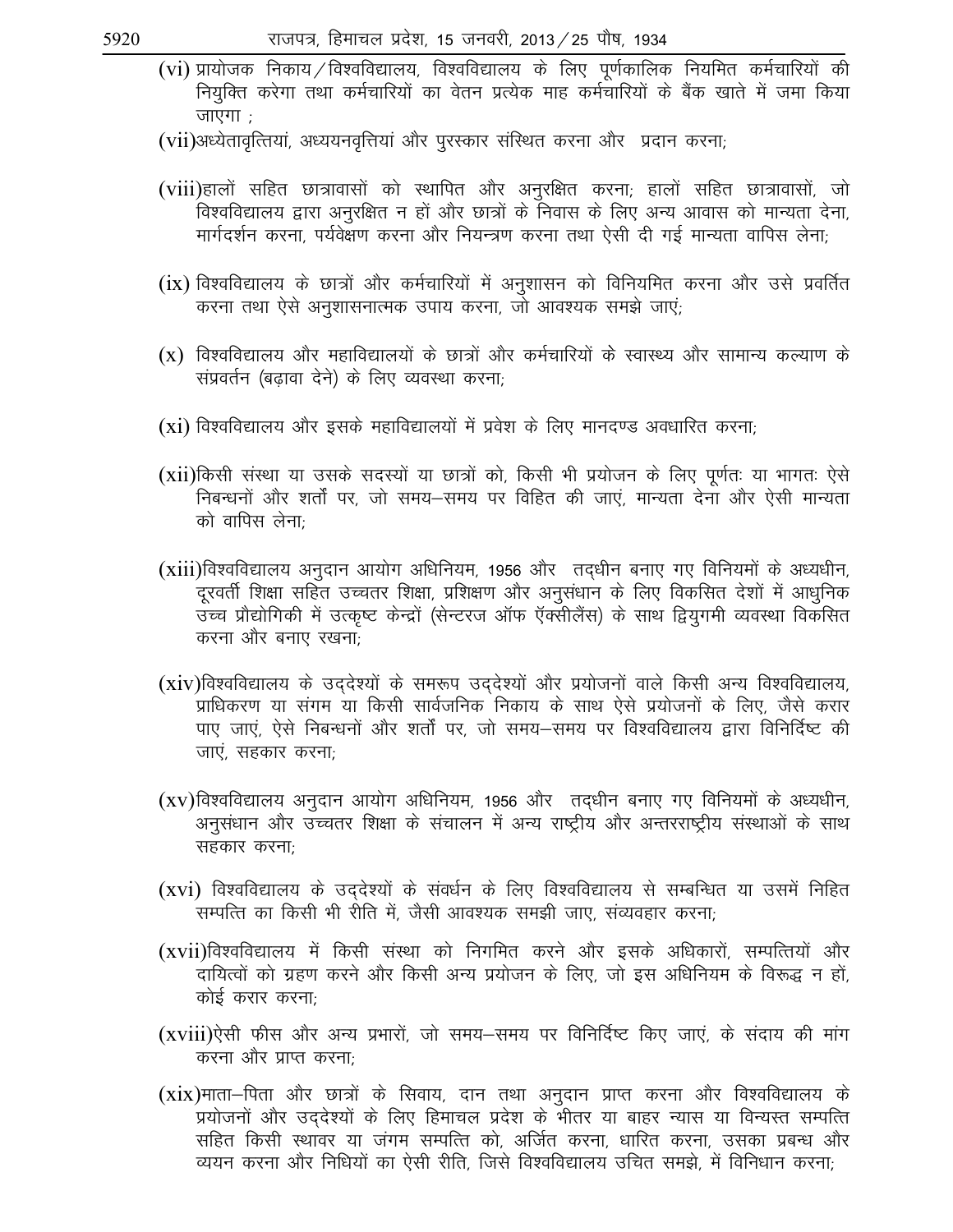$(xx)$ अनुसंधान और सलाहकार सेवाओं का उपबन्ध करने के लिए और उस प्रयोजन के लिए अन्य संस्थाओं या निकायों के साथ ऐसी व्यवस्थाएं करना, जैसी विश्वविद्यालय उचित समझे;

(xxi)अनुसंधान और अन्य कार्य, जिसके अन्तर्गत विश्वविद्यालय द्वारा जारी की जाने वाली पुस्तकें भी हैं, के मुद्रण, प्रत्युत्पादन और प्रकाशन की व्यवस्था करना;

 $(xxi)$ विश्वविद्यालय में प्रवेश के लिए संस्थाओं और परीक्षाओं को मान्यता देना;

- (xxiii)ऐसे अन्य समस्त कार्य करना, जो विश्वविद्यालय के सभी या किन्हीं उद्देश्यों की प्राप्ति के लिए आवश्यक, आनुषंगिक या सहायक हों;
- $(xxi)$ इस अधिनियम के उपबन्धों के अनुसार विश्वविद्यालय के उद्देश्यों की पूर्ति के लिए परिनियम, अध्यादेश और विनियम बनाना $\cdot$
- (xxv)देश के भीतर तथा बाहर, पारस्परिक आधार पर अन्य विश्वविद्यालयों के साथ—साथ ड़यूल उपाधियां, डिप्लोमें या प्रमाण–पत्रों के लिए उपबन्ध करना;
- (xxvi)विश्वविद्यालय के शैक्षिक कार्यक्रमों के विभिन्न विषयों में एकीकृत पाठ्यक्रमों के लिए उपबन्ध करनाः
- (xxvii)केन्द्रीय सरकार के विनियामक निकायों और केन्द्रीय सरकार द्वारा समय—समय पर जारी मानकों और विनियमों को पूर्ण करने के पश्चात तथा राज्य सरकार का विशेष अनुमोदन प्राप्त करने के पश्चात महाविद्यालय, संस्थाएं, ऑफ कैम्पस केन्द्र, ऑफ शोर केन्द्र और अध्ययन केन्द्र स्थापित करना या दूरवर्ती शिक्षा प्रारम्भ करना; और
- (xxviii) पारस्परिक रूप से स्वीकार्य निबन्धनों और शर्तों पर अन्य संस्थाओं से सहयोग (कलैबोरेशन) करना $\vert$

(2) अपने उद्देश्यों के अनुसरण में और अपनी शक्तियों के प्रयोग तथा अपने कृत्यों के अनुपालन में विश्वविद्यालय किसी व्यक्ति, चाहे कोई भी हो, के साथ जाति, वर्ग, रंग, पंथ, लिंग, धर्म या मुलवंश के आधार पर कोई भेदभाव नहीं करेगा।

6. विश्वविद्यालय का स्व—वित्तपोषित होना.—विश्वविद्यालय स्व—वित्तपोषित होगा और वह राज्य सरकार से कोई भी अनुदान या अन्य वित्तीय सहायता प्राप्त करने का हकदार नहीं होगा ।

7. सम्बद्धता की शक्ति का न होना.—विश्वविद्यालय को किसी भी अन्य संस्था के साथ सम्बद्धता की या अन्यथा अपने विशेषाधिकार में लाने की शक्ति नहीं होगी ।

**विन्यास निधि.-**(1) प्रायोजक निकाय, विश्वविद्यालय के लिए पाँच करोड रूपए की रकम से एक विन्यास निधि स्थापित करेगा, जो सरकार के पास गिरवी रखी जाएगी ।

(2) इस अधिनियम और तद्धीन बनाए गए नियमों, विनियमों, परिनियमों या अध्यादेशों के उपबन्धों की कड़ी अनुपालना सुनिश्चित करने के लिए, विन्यास निधि को प्रतिभूति निक्षेप के रूप में रखा जाएगा ।

(3) यदि विश्वविद्यालय या प्रायोजक निकाय, इस अधिनियम या तद्धीन बनाए गए नियमों, परिनियमों, अध्यादेशों या विनियमों के किन्हीं उपबन्धों का उल्लंघन करता है, तो राज्य सरकार को, सम्पर्ण विन्यास निधि या उसके भाग को विहित रीति में समपड़त करने की शक्ति होगी ।

(4) विन्यास निधि से प्राप्त आय का उपयोग, विश्वविद्यालय की अवसंरचना के विकास के लिए किया जाएगा, किन्तु इसका उपयोग विश्वविद्यालय के आवर्ती व्यय की पूर्ति करने में नहीं किया जाएगा ।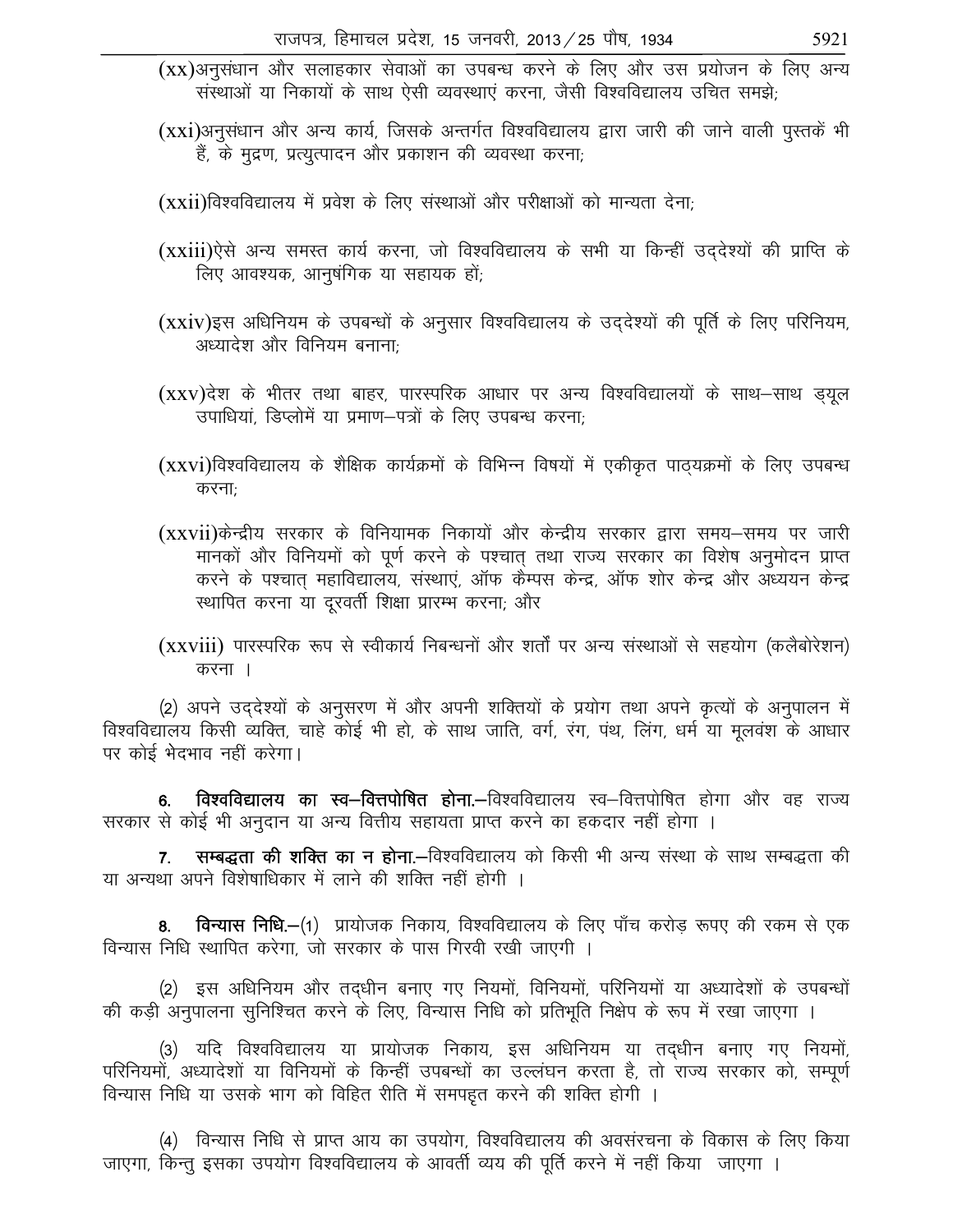(5) विन्यास निधि की रकम, किसी अधिसूचित बैंक में सावधि जमा लेखों के रूप में, इस शर्त के अध्यधीन कि यह निधि राज्य सरकार की अनुज्ञा के बिना प्रत्याहत नहीं की जाएगी, विश्वविद्यालय के विघटन तक, विनिहित रखी जाएगी।

साधारण निधि.—विश्वविद्यालय एक निधि स्थापित करेगा, जिसे साधारण निधि कहा जाएगा,  $9<sub>1</sub>$ जिसमें निम्नलिखित जमा किया जाएगा, अर्थात :-

- (क) विश्वविद्यालय द्वारा प्राप्त फीस और अन्य प्रभार:
- (ख) प्रायोजक निकाय द्वारा किया गया कोई अभिदाय;
- (ग) परामर्शी-सेवा और विश्वविद्यालय द्वारा किए गए अन्य कार्यों से प्राप्त कोई आय;
- (घ) वसीयतें, माता–पिता और छात्रों के सिवाय दान, विन्यास और अन्य कोई अनुदान; और
- (ङ) विश्वविद्यालय द्वारा प्राप्त समस्त अन्य राशियां ।

10. साधारण निधि का उपयोजन.—साधारण निधि, निम्नलिखित प्रयोजनों के लिए उपयोग में लाई जाएगी, अर्थातः-

- (क) विश्वविद्यालय के कर्मचारियों और शिक्षण और अनुसंधान स्टाफ के सदस्यों के वेतन और भत्तों के संदाय के लिए तथा ऐसे अधिकारियों और कर्मचारियों को किसी भविष्य निधि अभिदायों, उपदान और अन्य फायदों के संदाय के लिए;
- (ख) विश्वविद्यालय द्वारा विद्युत, दूरभाष आदि सहित, ली गई सेवाओं के लिए उपगत होने वाले व्ययों के लिए:
- (ग) करों या स्थानीय उदग्रहणों, जहां भी लागू हैं, के संदाय के लिए;
- (घ) विश्वविद्यालय की परिसम्पत्तियों के अनुरक्षण के लिए;
- (ङ) विश्वविद्यालय द्वारा उपगत ऋणों. जिसमें उनके ब्याज प्रभार सम्मिलित हैं. के संदाय के लिए:
- (च)) शासी निकाय, प्रबन्ध बोर्ड, विद्या परिषद् आदि के सदस्यों के यात्रा और अन्य भत्तों के संदाय के लिए:
- (छ) यथास्थिति, समाज के आर्थिक रूप से कमजोर वर्गों के छात्रों या अनुसंधान सहकारियों या प्रशिक्षणार्थियों या इस अधिनियम के अधीन बनाए गए परिनियमों, अध्यादेशों, विनियमों के अधीन ऐसे पुरस्कार के लिए अन्यथा पात्र किसी भी छात्र को अध्येतावृत्तियों, फीस माफियों, छात्रवृत्तियों, सहायकवृत्तियों और अन्य पुरस्कारों के संदाय के लिए;
- (ज) इस अधिनियम की धारा 8 और 9 के अधीन सुजित निधियों की लेखा–परीक्षा की लागत के संदाय के लिए:
- (झ) किसी वाद या कार्यवाहियों, जिसमें विश्वविद्यालय पक्षकार है, के व्यय की पूर्ति के लिए;
- (ञ) जंगम (चल) और स्थावर (अचल) परिसम्पत्तियों के प्रयोजन के लिए;
- (ट) विश्वविद्यालय द्वारा इस अधिनियम या तदधीन बनाए गए परिनियमों, अध्यादेशों, विनियमों या नियमों के उपबन्धों को कार्यान्वित करने में उपगत किन्हीं व्ययों के संदाय के लिए: और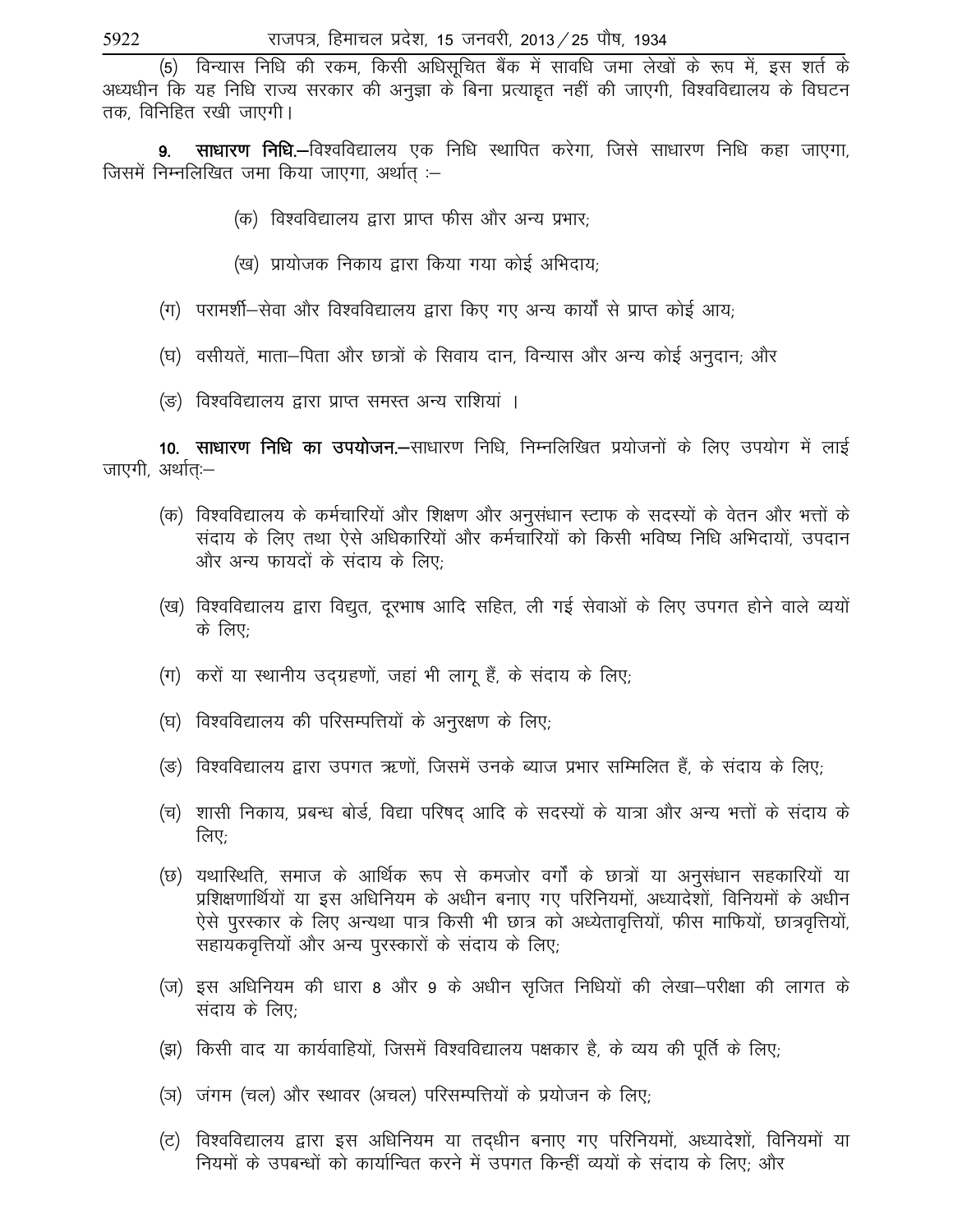(ठ) किसी अन्य व्यय के संदाय के लिए, जो प्रबन्ध बोर्ड द्वारा विश्वविद्यालय के प्रयोजनों के लिए व्यय होने के रूप में अनुमोदित हो:

परन्तु विश्वविद्यालय द्वारा कोई भी व्यय, वर्ष के लिए कुल आवर्ती व्यय और कुल अनावर्ती व्यय की सीमाओं, जो प्रबन्ध बोर्ड द्वारा नियत की जाएं, से अधिक, उसके पूर्व अनुमोदन के बिना, उपगत नहीं किया जाएगाः

परन्तु यह और कि उप-खण्ड (ङ) के अधीन विर्निदिष्ट प्रयोजन के लिए साधारण निधि, शासी निकाय के पूर्व अनुमोदन से उपयोजित की जाएगी :

परन्तु यह और कि विश्वविद्यालय की आय और सम्पत्ति का कोई भाग, प्रत्यक्षतः या परोक्षतः लाभांश, बोनस या अन्यथा किसी भी तरह लाभ के रूप में उन व्यक्तियों को, जो किसी समय विश्वविद्यालय के सदस्य थे या हैं या उनमें से किसी को या उनके माध्यम से दावा करने वाले किन्हीं व्यक्तियों को, संदत्त या अंतरित नहीं किया जाएगा, परन्तु इसमें अन्तर्विष्ट कोई बात विश्वविद्यालय को प्रदान की गई किसी सेवा के प्रतिफलस्वरूप पारिश्रमिक का उसके किसी सदस्य या अन्य व्यक्ति को अथवा यात्रा या अन्य भत्तों तथा ऐसे अन्य प्रभारों के लिए सदभावपूर्वक संदाय को निवारित नहीं करेगी ।

- 11. विश्वविद्यालय के अधिकारी.—विश्वविद्यालय के निम्नलिखित अधिकारी होंगे, अर्थात:—
	- $(i)$  कुलाधिपति;
	- $(ii)$  कुलपति;
	- $(iii)$  रजिस्ट्रार;
	- (iv) मुख्य वित्त और लेखा अधिकारी; और
	- (y) विश्वविद्यालय की सेवा में ऐसे अन्य व्यक्ति, जो परिनियमों द्वारा विश्वविद्यालय के अधिकारी घोषित किए जाएं ।

12. कुलाधिपति.-(1) कुलाधिपति, प्रायोजक निकाय द्वारा, राज्य सरकार के अनुमोदन से, तीन वर्ष की अवधि के लिए, ऐसी रीति में और ऐसे निबन्धनों और शर्तों पर, नियुक्त किया जाएगा, जो परिनियमों द्वारा विनिर्दिष्ट की जाएं ।

(2) कुलाधिपति, विश्वविद्यालय का प्रमुख होगा ।

(3) कुलाधिपति, शासी निकाय की बैठकों की तथा उपाधियां, डिप्लोमे या अन्य विद्या सम्बन्धी विशेष उपाधियां प्रदान करने के लिए विश्वविद्यालय के दीक्षांत समारोह की अध्यक्षता करेगा ।

- (4) कुलाधिपति की निम्नलिखित शक्तियां होंगी, अर्थात् :-
	- (क) कोई सूचना या अभिलेख मंगवाना;
	- (ख) कुलपति को नियुक्त करना;
	- (ग) इस अधिनियम की धारा 13 की उपधारा (7) के उपबन्धों के अनुसार कुलपति को हटाना: और
	- (घ) ऐसी अन्य शक्तियां जो परिनियमों द्वारा विनिर्दिष्ट की जाएं ।

13. कुलपति.-(1) कुलपति की नियुक्ति, शासी निकाय द्वारा संस्तुत तीन व्यक्तियों के पैनल में से, कूलाधिपति द्वारा ऐसे निबन्धनों और शर्तों पर की जाएगी, जो परिनियमों द्वारा विनिर्दिष्ट की जाएं और वह उपधारा (7) में अन्तर्विष्ट उपबन्धों के अध्यधीन तीन वर्ष की अवधि के लिए पद धारित करेगा :

परन्तू तीन वर्ष की अवधि के अवसान के पश्चात्, व्यक्ति, तीन वर्ष की अन्य अवधि के लिए पुनर्नियुक्ति का पात्र होगाः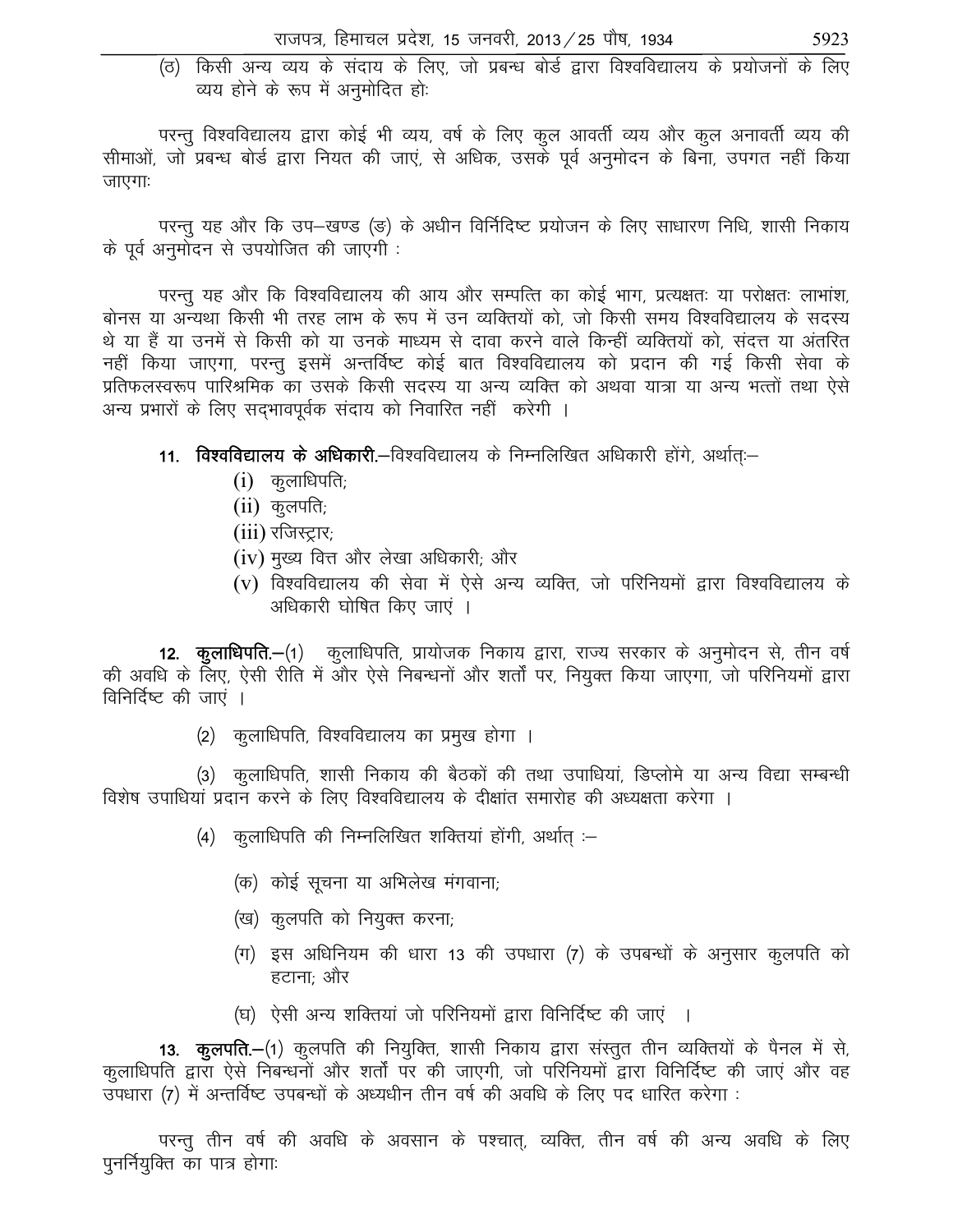परन्तू यह और कि कुलपति अपनी अवधि के अवसान के पश्चात् भी, नए कुलपति के पदग्रहण करने तक, पद धारित करता रहेगा. तथापि किसी भी दशा में यह अवधि एक वर्ष से अधिक नहीं होगी ।

(2) कुलपति, विश्वविद्यालय का प्रधान कार्यपालक और शैक्षणिक अधिकारी होगा तथा उसका विश्वविद्यालय के कार्यकलापों पर साधारण अधीक्षण और नियंत्रण होगा तथा वह विश्वविद्यालय के विभिन्न प्राधिकरणों के विनिश्चयों का निष्पादन करेगा ।

(3) कुलपति, कुलाधिपति की अनुपस्थिति में विश्वविद्यालय के दीक्षांत समारोह की अध्यक्षता करेगा ।

(4) यदि, कुलपति की राय में किसी ऐसे मामले में, जिसके लिए शक्तियां इस अधिनियम के द्वारा या अधीन किसी अन्य प्राधिकरण को प्रदत्त की गई हैं, तुरन्त कार्रवाई करना आवश्यक हो, तो वह ऐसी कार्रवाई कर सकेगा, जैसी वह आवश्यक समझे, और तत्पश्चात अपनी कार्रवाई की रिपोर्ट, यथासंभव शीघ्र अवसर पर, ऐसे अधिकारी या प्राधिकरण को करेगा, जिसने सामान्य अनुक्रम में मामले को निपटाया होताः

परन्तु यदि सम्बन्धित अधिकारी या प्राधिकरण की राय में, ऐसी कार्रवाई कुलपति द्वारा नहीं की जानी थी, तो ऐसा मामला कुलाधिपति को निर्दिष्ट किया जाएगा, जिस पर उसका विनिश्चय अन्तिम होगा ।

(5) यदि, कुलपति की राय में, विश्वविद्यालय के किसी प्राधिकरण का कोई भी विनिश्चय, इस अधिनियम या तदधीन बनाए गए परिनियमों, अध्यादेशों, विनियमों या नियमों द्वारा प्रदत्त शक्तियों के बाहर है या उससे विश्वविद्यालय के हितों पर प्रतिकूल प्रभाव पडने की सम्भावना है, तो वह सम्बद्ध प्राधिकरण से इसके विनिश्चय की तारीख से पन्द्रह दिन के भीतर, उसके विनिश्चय का पुनरीक्षण करने का अनुरोध कर सकेगा और यदि प्राधिकरण, ऐसे विनिश्चय का पूर्णतः या भागतः पुनरीक्षण करने से इन्कार करता है या पन्द्रह दिन के भीतर कोई विनिश्चय करने में असफल रहता है, तो ऐसा मामला कुलाधिपति को निर्दिष्ट किया जाएगा और उस पर उसका विनिश्चय अन्तिम होगा ।

(6) कुलपति ऐसी शक्तियों का प्रयोग और ऐसे कर्त्तव्यों का पालन करेगा, जो परिनियमों या अध्यादेशों द्वारा विनिर्दिष्ट किए जाएं ।

(7) यदि, किसी भी समय किए गए किसी अभ्यावेदन पर या अन्यथा, और ऐसी जांच करने के पश्चात्, जैसी आवश्यक समझी जाए, स्थिति ऐसी हो और यदि कुलपति का बने रहना विश्वविद्यालय के हित में न हो तो, कुलाधिपति, लिखित आदेश द्वारा, उसमें कारणों को कथित करते हुए, कुलपति को, ऐसी तारीख से. जैसी आदेश में विनिर्दिष्ट की जाए. पद छोड़ने के लिए कह सकेगा:

परन्तु इस उपधारा के अधीन कोई कार्रवाई करने से पूर्व, कुलपति को सुनवाई का अवसर दिया जाएगा ।

**14. रजिस्ट्रार.—(**1) रजिस्ट्रार की नियुक्ति, ऐसी रीति में और सेवा के ऐसे निबन्धनों और शर्तों पर, जो परिनियमों द्वारा विहित की जाएं, कुलाधिपति द्वारा की जाएगी ।

(2) रजिस्ट्रार को विश्वविद्यालय की ओर से करार करने, संविदा करने, दस्तावेज हस्ताक्षरित करने और अभिलेख अधिप्रमाणित करने की शक्ति होगी तथा वह ऐसी शक्तियों का प्रयोग और ऐसे कर्त्तव्यों का पालन करेगा, जो परिनियमों द्वारा विनिर्दिष्ट किए जाएं ।

(3) रजिस्ट्रार शासी निकाय, प्रबन्ध बोर्ड और विद्या परिषद् का सदस्य–सचिव होगा, परन्तु उसे मत देने का अधिकार नहीं होगा ।

15. मुख्य वित्त तथा लेखा अधिकारी.-(1) मुख्य वित्त तथा लेखा अधिकारी की नियुक्ति, ऐसी रीति और सेवा के ऐसे निबन्धनों और शर्तों पर, जो परिनियमों द्वारा विनिर्दिष्ट की जाएं, कुलाधिपति द्वारा की जाएगी ।

5924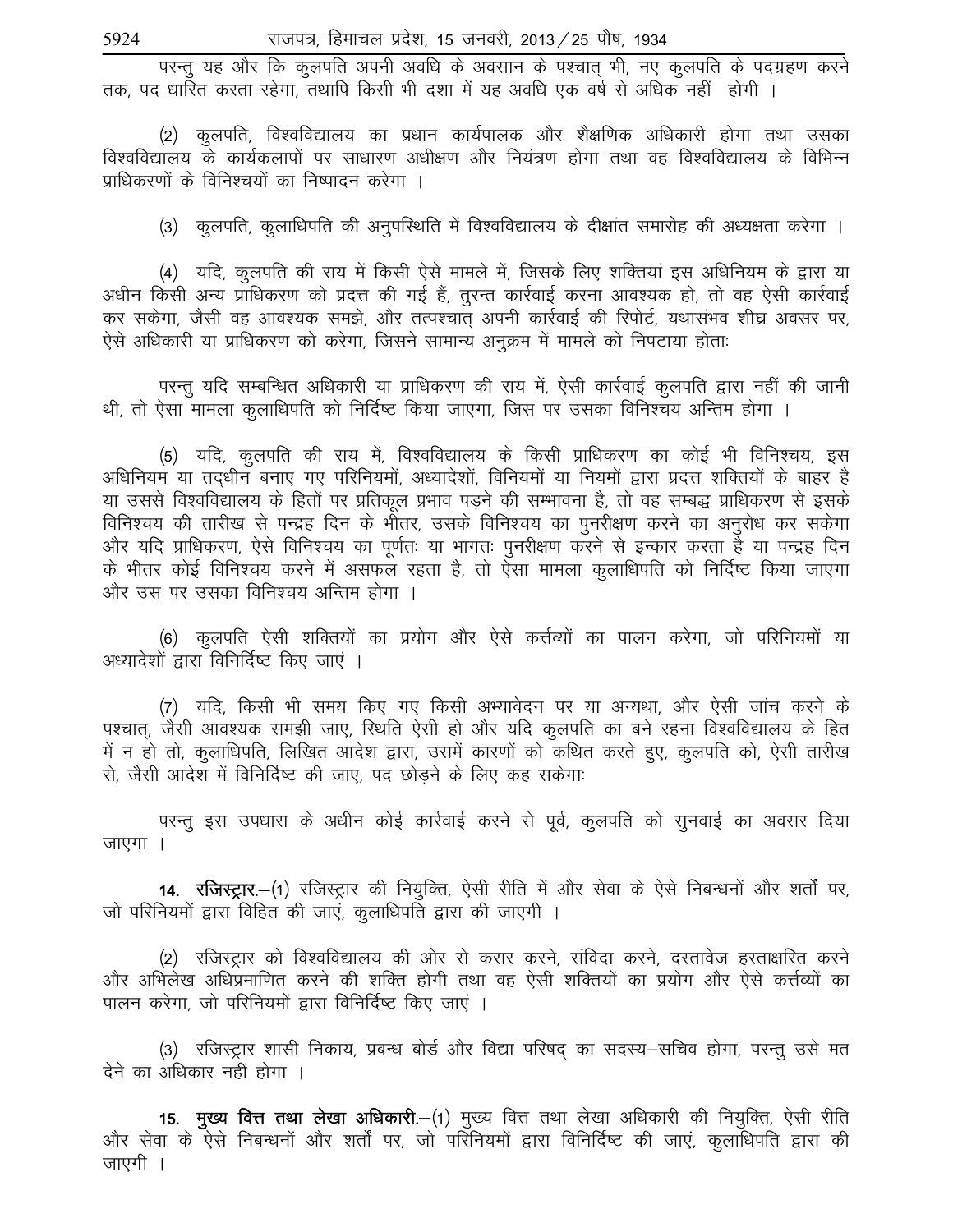(2) मुख्य वित्त तथा लेखा अधिकारी, ऐसी शक्तियों का प्रयोग और ऐसे कर्त्तव्यों का पालन करेगा, जो परिनियमों द्वारा विनिर्दिष्ट किए जाएं।

16. अन्य अधिकारी.-(1) विश्वविद्यालय ऐसे अन्य अधिकारियों की नियुक्ति कर सकेगा, जितने उसके क्रियाकलापों के लिए आवश्यक हों ।

(2) विश्वविद्यालय के अन्य अधिकारियों की नियुक्ति की रीति और उनकी शक्तियां और कृत्य ऐसे होंगे, जैसे परिनियमों द्वारा विनिर्दिष्ट किए जाएं ।

17. विश्वविद्यालय के प्राधिकरण.-विश्वविद्यालय के निम्नलिखित प्राधिकरण होंगे, अर्थात् :-

- $(i)$  शासी निकाय;
- $(ii)$  प्रबन्ध बोर्ड;
- (iii) विद्या परिषद; और

 $(iv)$  ऐसे अन्य प्राधिकरण, जो परिनियमों द्वारा विश्वविद्यालय के प्राधिकरण घोषित किए जाएं ।

- **18. शासी निकाय.—**(1) विश्वविद्यालय का शासी निकाय निम्नलिखित से गठित होगा, अर्थात :—  $($ क) कुलाधिपति;
	- (ख) कुलपति;
	- $($ ग) प्रायोजक निकाय द्वारा नामनिर्दिष्ट तीन व्यक्ति जिनमें से दो विख्यात शिक्षाविद होंगे;
	- (घ) विश्वविद्यालय के बाहर से, कुलाधिपति द्वारा नामनिर्दिष्ट, प्रबंधन या सूचना प्रौद्योगिकी का एक विशेषज्ञ $\cdot$
	- (ङ) सरकार द्वारा नामनिर्दिष्ट दो व्यक्ति: और
	- (च) राज्य विधानमण्डल द्वारा निर्वाचित किए जाने वाले राज्य विधान सभा के दो सदस्य।
	- (2) ) शासी निकाय, विश्वविद्यालय का सर्वोच्च प्राधिकरण होगा ।
	- $(3)$  शासी निकाय की निम्नलिखित शक्तियां होंगी, अर्थात:-
- (क) सामान्य अधीक्षण और निदेशों का उपबन्ध करना और इस अधिनियम या तद्धीन बनाए गए परिनियमों, अध्यादेशों, विनियमों या नियमों द्वारा यथा–उपबंधित ऐसी समस्त शक्तियों के प्रयोग हारा विश्वविद्यालय के क्रियाकलापों पर नियंत्रण रखना:
- (ख) विश्वविद्यालय के अन्य प्राधिकारियों के विनिश्चयों का पुनर्विलोकन करना, यदि वे इस अधिनियम या तदधीन बनाए गए परिनियमों, अध्यादेशों, विनियमों या नियमों के उपबन्धों के अनुरूप नहीं हैं;
- $\vert$ (ग)) विश्वविद्यालय के बजट और वार्षिक रिपोर्ट का अनुमोदन करना;
- (घ) विश्वविद्यालय द्वारा अपनाई जाने वाली नीतियां अधिकथित करना;
- (ङ) यदि ऐसी स्थिति उत्पन्न हो, जब सभी प्रयासों के बावजूद भी विश्वविद्यालय के कार्यकलापों का सुचारू रूप से चलना संभव नहीं रह जाए, तो विश्वविद्यालय के स्वैच्छिक परिसमापन के बारे में प्रायोजक निकाय को सिफारिश करना: और
- (च) ऐसी अन्य शक्तियां, जो परिनियमों द्वारा विहित की जाएं ।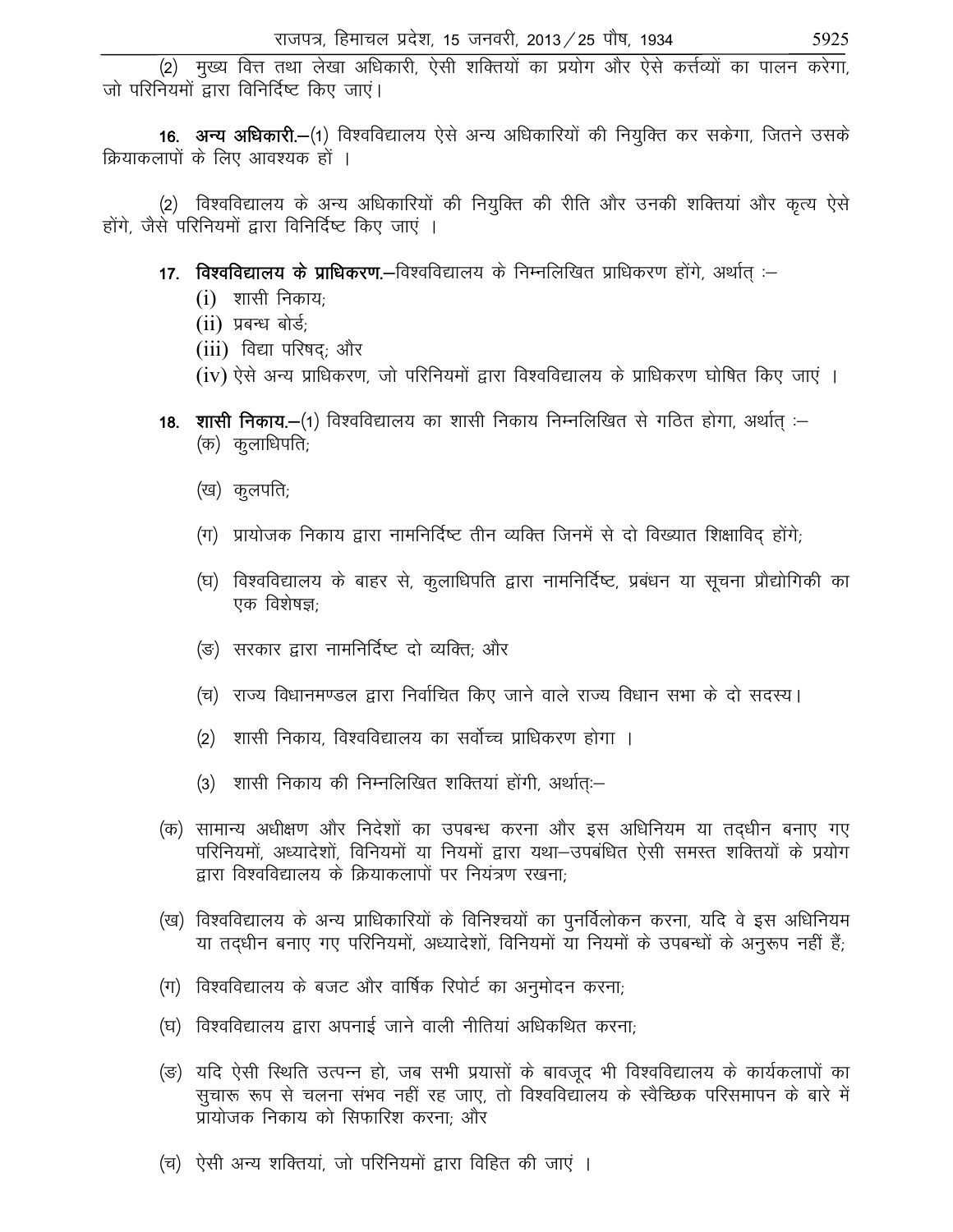5926

राजपत्र, हिमाचल प्रदेश, 15 जनवरी, 2013 / 25 पौष, 1934

(4) शासी निकाय, एक कलैण्डर वर्ष में कम से कम तीन बार बैठक करेगा ।

(5) शासी निकाय की बैठकों की गणपूर्ति पांच से होगी ।

- 19. प्रबन्ध बोर्ड.—(1) प्रबन्ध बोर्ड में निम्नलिखित सदस्य होंगे, अर्थात:—
	- (क) कुलपति;
	- (ख) दो से अनधिक संकायाध्यक्ष (वरिष्ठता पर आधारित चक्रानुक्रम द्वारा);
	- (ग) विख्यात शिक्षाविदों में से या प्रबंधन क्षेत्र से प्रायोजक निकाय द्वारा नामनिर्दिष्ट दो व्यक्ति ;
	- (घ) विनियामक आयोग के परामर्श से सरकार द्वारा नामनिर्दिष्ट किए जाने वाले दो विख्यात शिक्षाविद ;
	- (ङ) वरिष्ठता पर आधारित चक्रानुक्रम द्वारा शिक्षकों (आचार्यों, सह आचार्यों) में से दो व्यक्ति और
	- (च) रजिस्ट्रार सदस्य-सचिव होगा ।
- (2) कुलपति प्रबन्ध बोर्ड का अध्यक्ष होगा ।

(3) विश्वविद्यालय का प्रबंध बोर्ड अपने शैक्षणिक और प्रशासनिक कृत्यों का पालन करने हेत् प्रायोजक निकाय से पूर्ण स्वायत्तता सहित स्वतन्त्र होगा ।

- (4) प्रबन्ध बोर्ड की शक्तियां और कृत्य ऐसे होंगे, जैसे परिनियमों द्वारा विनिर्दिष्ट किए जाएं ।
- (5) प्रबन्ध बोर्ड की प्रत्येक दो मास में कम से कम एक बार बैठक होगी।
- (6) प्रबन्ध बोर्ड की बैठकों की गणपूर्ति पांच से होगी ।

20. विद्या परिषद.—(1) विद्या परिषद में कुलपति और ऐसे अन्य सदस्य होंगे, जो परिनियमों द्वारा विनिर्दिष्ट किए जाएं ।

(2) कुलपति विद्या परिषद का अध्यक्ष होगा ।

(3) विद्या परिषद, विश्वविद्यालय की प्रधान शैक्षणिक निकाय होगी, और इस अधिनियम और तदधीन बनाए गए नियमों, परिनियमों और अध्यादेशों के उपबंधों के अध्यधीन विश्वविद्यालय की शैक्षणिक नीतियों का समन्वय करेगी और उन पर सामान्य पर्यवेक्षण रखेगी ।

(4) विद्यापरिषद की बैठकों के लिए गणपूर्ति ऐसी होगी, जैसी परिनियमों द्वारा विनिर्दिष्ट की जाए ।

21. अन्य प्राधिकरण.—विश्वविद्यालय के अन्य प्राधिकरणों की संरचना, गठन, शक्तियां और कृत्य ऐसे होंगे, जो परिनियमों द्वारा विनिर्दिष्ट किए जाएं ।

22. निरईताएं.—कोई व्यक्ति, विश्वविद्यालय के किसी भी प्राधिकरण या निकाय का सदस्य होने के लिए निरर्हित होगा, यदि वह,—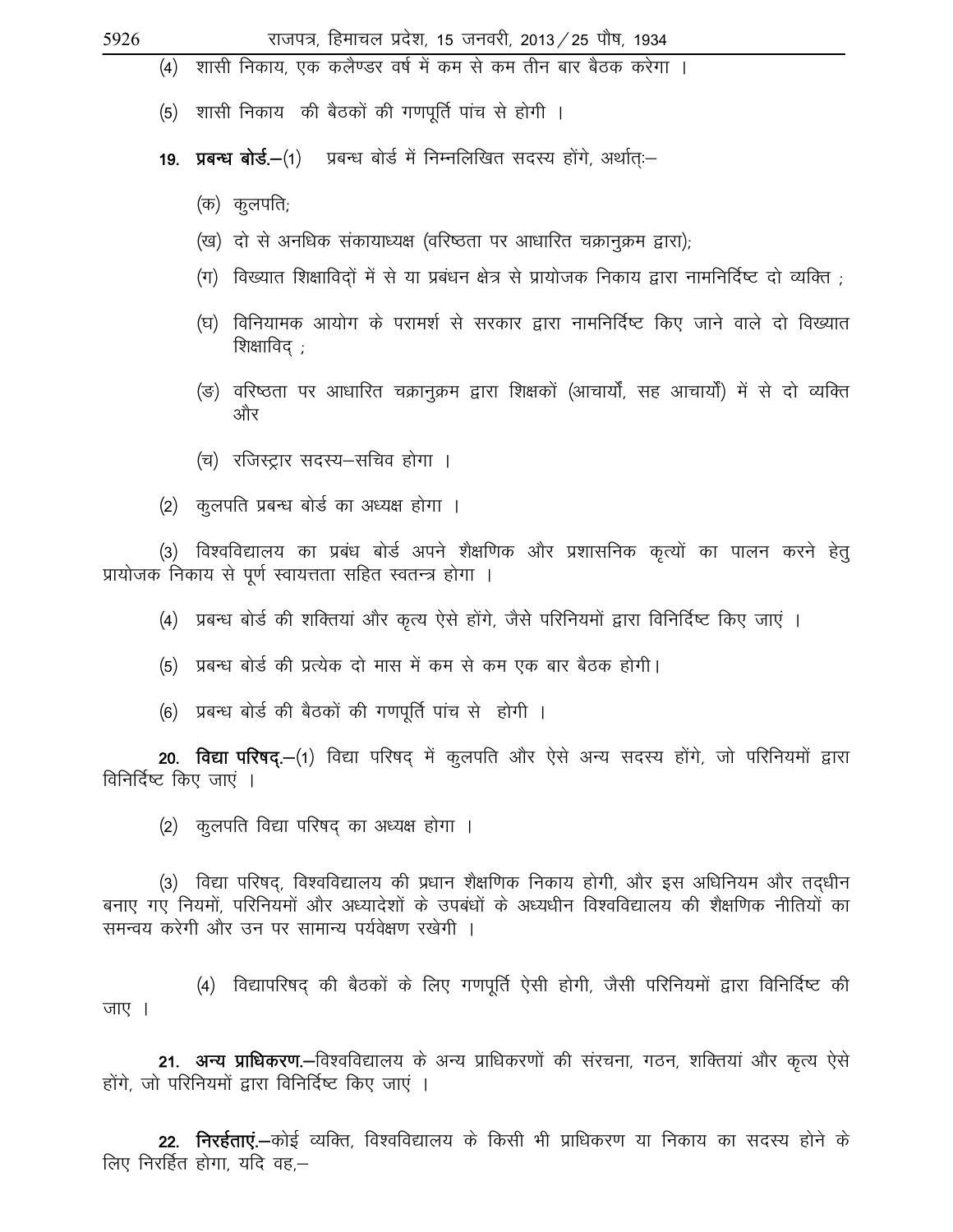- (क) विकृतचित है और सक्षम न्यायालय द्वारा ऐसा घोषित है; या
- (ख) अनुन्मोचित दिवालिया है; या
- (ग) नैतिक अधमता से अन्तर्वलित किसी अपराध के लिए सिद्धदोष ठहराया गया है ; या
- (घ) निजी कोचिंग कक्षाएं संचालित कर रहा है या) उसमें स्वयं लगा हुआ है; या
- (ङ) किसी परीक्षा का संचालन करने में किसी भी रूप में, कहीं पर भी अनुचित आचरण में लिप्त रहने या उसको बढावा देने के लिए दण्डित किया गया है ।

23. रिक्तियों से विश्वविद्यालय के किसी भी प्राधिकरण या निकाय की कार्यवाहियों का अविधिमान्य न होना.-विश्वविद्यालय के किसी भी प्राधिकरण या निकाय का कोई भी कृत्य या कार्यवाही,उसके गठन में मात्र किसी रिक्ति के या त्रूटि के कारण अविधिमान्य नहीं होगी ।

24. आकस्मिक रिक्तियों का भरा जाना.-यदि विश्वविद्यालय के किसी प्राधिकरण या निकाय में कोई आकस्मिक रिक्ति, सदस्य की मृत्यू, पदत्याग या हटाए जाने के कारण होती है, तो उसे उस व्यक्ति या निकाय द्वारा, जो उस सदस्य, जिसका पद रिक्त हुआ है, को नियुक्त या नामनिर्दिष्ट करता है, यथाशक्य शीघ्र भरा जाएगा और आकरिमक रिक्ति पर नियुक्त या नामनिर्दिष्ट व्यक्ति, ऐसे प्राधिकरण या निकाय का, उस शेष अवधि के लिए सदस्य होगा, जिस के दौरान वह व्यक्ति जिसका स्थान वह भरता है, सदस्य होता ।

**25. समितियां.—**(1) विश्वविद्यालय के प्राधिकारी या अधिकारी निर्देश के ऐसे निबंधनों सहित समितियां गठित कर सकेंगे, जो ऐसी समितियों द्वारा सम्पादित किए जाने वाले विनिर्दिष्ट कार्यों के लिए आवश्यक हों ।

(2) ऐसी समितियों का गठन और उनके कर्त्तव्य ऐसे होंगे, जो परिनियमों द्वारा विनिर्दिष्ट किए जाएं।

26. प्रथम परिनियम.-(1) इस अधिनियम और तदधीन बनाए गए नियमों के उपबन्धों के अध्यधीन विश्वविद्यालय के प्रथम परिनियमों में निम्नलिखित सभी या किन्हीं विषयों के लिए उपबन्ध किया जा सकेगा, अर्थात:—

- (क) विश्वविद्यालय के प्राधिकरणों और अन्य निकायों जो समय—समय पर गठित किए जाएं, का गठन, शक्तियाँ और कृत्य;
- (ख) कुलपति की नियुक्ति के निबन्धन और शर्तें तथा उसकी शक्तियां और कृत्य,
- (ग) रजिस्ट्रार और मुख्य वित्त तथा लेखा अधिकारी की नियुक्ति की रीति और सेवा के निबंधन और शर्तें तथा उनकी शक्तियां और कृत्य;
- (घ) विश्वविद्यालय के कर्मचारियों की नियुक्ति की रीति और सेवा के निबंधन और शर्तें तथा उनकी शक्तियां और कृत्य;
- (ङ) कर्मचारियों, छात्रों और विश्वविद्यालय के मध्य विवादों के मामले में माध्यस्थम् के लिए प्रक्रियाः
- (च) छात्रों को शिक्षा फीस (टयूशन फीस) के संदाय से छूट देने और उन्हें छात्रवृत्तियां तथा अध्येतावृत्तियां प्रदान करने के संबन्ध में उपबंध;
- (छ) सीटों (स्थानों) के आरक्षण के विनियमन सहित, प्रवेश की नीति से संबन्धित उपबंध;
- (ज) छात्रों से प्रभारित की जाने वाली फीस से सम्बन्धित उपबंध; और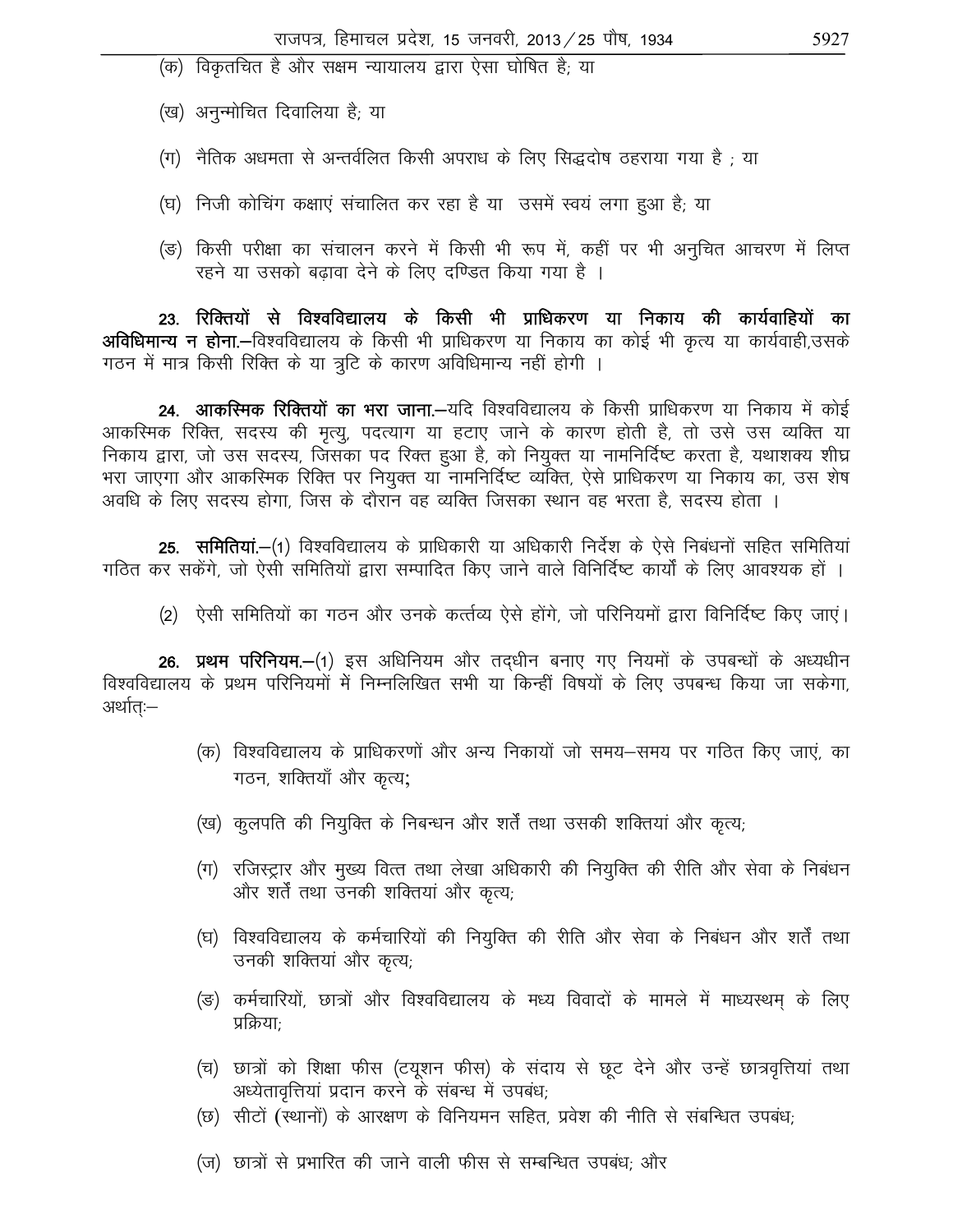(झ) विभिन्न पाठयक्रमों में सीटों (स्थानों) की संख्या से सम्बन्धित उपबंध ।

(2) प्रथम परिनियम, सरकार द्वारा बनाए जाएंगे और राजपत्र में प्रकाशित किए जाएंगे तथा उनकी एक प्रति राज्य विधान सभा के समक्ष रखी जाएगी ।

27. पश्चातवर्ती परिनियम.-(1) इस अधिनियम और तदधीन बनाए गए नियमों के उपबंधों के अध्यधीन, विश्वविद्यालय के पश्चातवर्ती परिनियमों में निम्नलिखित सभी या किन्हीं विषयों के लिए उपबंध किया जा सकेगा, अर्थातः–

- (क) विश्वविद्यालय के नए प्राधिकरणों का सृजन;
- (ख) लेखा नीति और वित्तीय प्रक्रिया;
- (ग) विश्वविद्यालय के प्राधिकरणों में अध्यापकों का प्रतिनिधित्व;
- (घ) नए विभागों का सृजन और विद्यमान विभाग का समापन या पुनः संरचना;
- (ङ) पदक और पुरस्कार संस्थित करना;
- (च) पदों का सृजन और पदों की समाप्ति के लिए प्रक्रिया;
- (छ) फीस का पुनरीक्षण;
- (ज) विभिन्न पाठ्य विवरणों में सीटों (स्थानों) की संख्या का परिवर्तन; और
- (झ) अन्य समस्त विषय, जो इस अधिनियम के उपबंधों के अधीन परिनियमों द्वारा विनिर्दिष्ट किए जाने हैं ।

(2) प्रथम परिनियम से भिन्न, विश्वविद्यालय के परिनियम, प्रबन्ध बोर्ड द्वारा शासी निकाय के अनुमोदन से बनाए जाएंगे ।

(3) प्रबन्ध बोर्ड, समय–समय पर, नए या अतिरिक्त परिनियम बना सकेगा या इस प्रकार बनाए गए परिनियमों का, इस धारा में इसके पश्चात उपबंधित रीति में, संशोधन या निरसन कर सकेगाः

परन्तु प्रबन्ध बोर्ड, तब तक विश्वविद्यालय के किसी विद्यमान प्राधिकरण की प्रास्थिति, शक्तियों या गठन को प्रभावित करने वाले परिनियम नहीं बनाएगा या परिनियम में कोई संशोधन नहीं करेगा, जब तक कि ऐसे प्राधिकरण को प्रस्ताव पर राय व्यक्त करने का अवसर प्रदान नहीं किया गया हो और इस प्रकार व्यक्त कोई राय, लिखित रूप में होगी तथा शासी निकाय द्वारा इस पर विचार किया जाएगा ।

(4) ऐसा प्रत्येक परिनियम या परिनियमों में परिवर्धन या परिनियमों का संशोधन या निरसन, सरकार के अनुमोदन के अध्यधीन होगा :

परन्तु प्रबंध बोर्ड द्वारा कोई भी परिनियम, जो विद्यार्थियों के अनुशासन और शिक्षण, शिक्षा और परीक्षा के स्तरमानों को प्रभावित करते हों, विद्या परिषद् से परामर्श किए बिना नहीं बनाए जाएंगे ।

28. प्रथम अध्यादेश.—(1) इस अधिनियम या तदधीन बनाए गए नियमों या परिनियमों के उपबंधों के अध्यधीन, प्रबन्ध बोर्ड, शासी निकाय के अनुमोदन से, ऐसे प्रथम अध्यादेश बना सकेगा, जिन्हें वह विश्वविद्यालय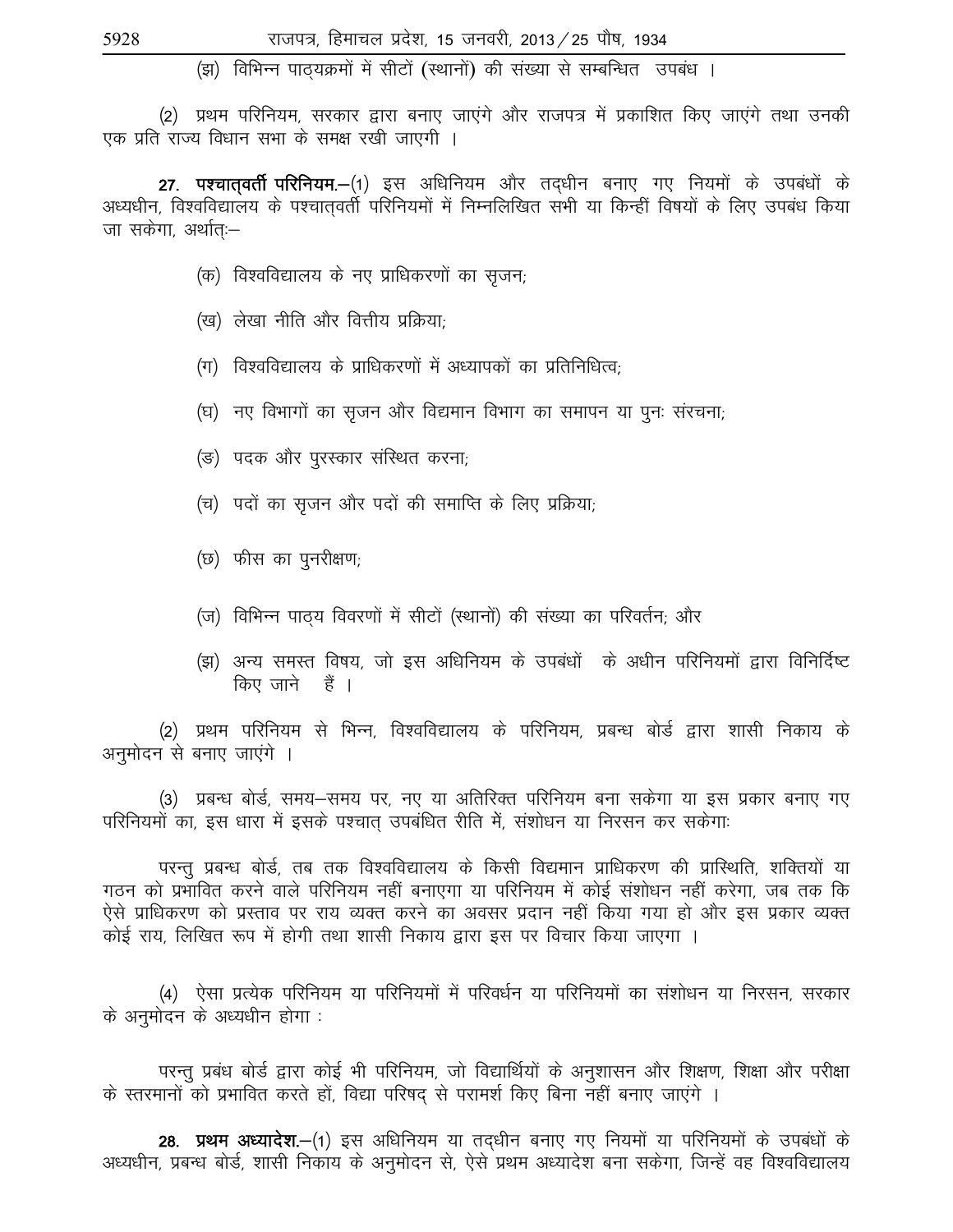के उद्देश्यों को अग्रसर करने के लिए समुचित समझे और ऐसे अध्यादेशों में निम्नलिखित समस्त या किन्हीं भी विषयों के संबंध में उपबंध किए जा सकेंगे, अर्थात :-

- (क) विश्वविद्यालय में छात्रों का प्रवेश और इस रूप में उनका नामांकन;
- (ख) विश्वविद्यालय की उपाधियों, डिप्लोमों और प्रमाण पत्रों के लिए अधिकथित किए जाने वाले पाठ्यक्रम;
- (ग) उपाधियां, डिप्लोमें, प्रमाण—पत्र और अन्य विद्या संबंधी विशेष उपाधियां प्रदान करना, उनके लिए न्यूनतम अर्हताएं तथा उनके प्रदान किए जाने और अभिप्राप्त किए जाने के संबंध में साधन:
- (घ) अध्येतावृत्तियां, छात्रवृत्तियां, वृत्तिकाएं, पदक और पुरस्कार प्रदान किए जाने की शर्तें;
- (ङ) परीक्षा निकायों, परीक्षकों और अनुसीमकों (मॉडरेटरज) की पदावधि और नियुक्ति की रीति तथा कर्त्तव्यों सहित परीक्षाओं का संचालन
- (च) विश्वविद्यालय के विभिन्न पाठ्यक्रमों, परीक्षाओं, उपाधियों और डिप्लोमों के लिए प्रभारित की जाने वाली फीस:
- (छ) विश्वविद्यालय के छात्रावासों में छात्रों के निवास की शर्तें ;
- (ज) छात्रों के विरूद्ध अनुशासनात्मक कार्रवाई के संबंध में उपबंध ;
- (झ) किसी अन्य निकाय का सृजन, संरचना और कृत्य, जो विश्वविद्यालय के शैक्षणिक जीवन के उन्नयन के लिए आवश्यक समझे जाएं;
- (ञ) अन्य विश्वविद्यालयों और उच्चतर शिक्षा संस्थाओं के साथ सहकार और सहयोग की रीति; और
- (ट) ऐसे सभी अन्य विषय, जिनका इस अधिनियम या तद्धीन बनाए गए परिनियमों के अधीन अध्यादेशों द्वारा उपबन्ध किया जाना अपेक्षित है ।

(2) प्रबंध बोर्ड, या तो शासी निकाय के सुझाव को सम्मिलित करते हुए अध्यादेशों को उपान्तरित करेगा या शासी निकाय द्वारा दिए गए किसी भी सुझाव को सम्मिलित न करने के कारण प्रस्तुत करेगा और ऐसे कारणों, यदि कोई हों, के साथ अध्यादेशों को शासी निकाय को वापिस भेजेगा और उनकी प्राप्ति पर शासी निकाय, प्रबंध बोर्ड की टिप्पणियों पर विचार करेगा तथा विश्वविद्यालय के अध्यादेशों को ऐसे उपान्तरणों सहित या उनके बिना, अनुमोदित करेगा और तत्पश्चात शासी निकाय द्वारा यथा अनुमोदित अध्यादेश प्रवृत्त होंगे ।

29. पश्चात्वर्ती अध्यादेश.-(1) प्रथम अध्यादेशों से अन्यथा (भिन्न) समस्त अध्यादेश, विद्या परिषद् द्वारा बनाए जाएंगे, जिन्हें प्रबंध बोर्ड द्वारा अनुमोदित किए जाने के पश्चात शासी निकाय को उसके अनुमोदन के लिए प्रस्तुत किया जाएगा ।

(2) विद्या परिषद, प्रबंध बोर्ड और शासी निकाय के सुझावों को सम्मिलित करते हुए अध्यादेशों को या तो उपांतरित करेगी या दिए गए सूझावों को सम्मिलित न करने के लिए कारण देगी और ऐसे कारणों सहित, यदि कोई हों, अध्यादेश को वापिस भेजेगी तथा प्रबंध बोर्ड और शासी निकाय, विद्या परिषद की टिप्पणियों पर विचार करेंगे और विश्वविद्यालय के अध्यादेशों को ऐसे उपांतरणों सहित या उनके बिना अनुमोदित करेंगे, और तत्पश्चात् शासी निकाय द्वारा यथा–अनुमोदित अध्यादेश प्रवृत्त होंगे ।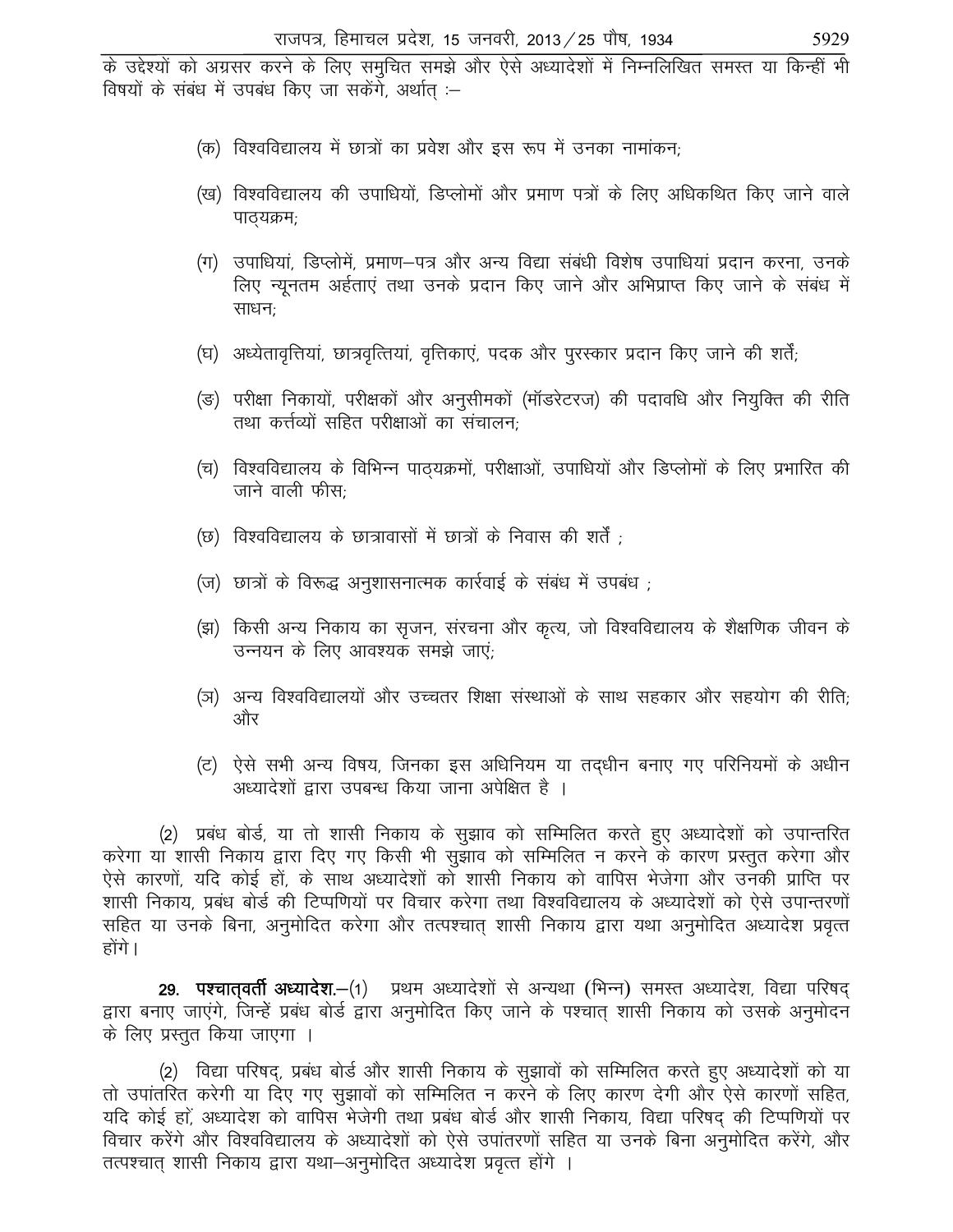30. विनियम.-विश्वविद्यालय के प्राधिकरण, प्रबंध बोर्ड के पूर्व अनुमोदन के अध्यधीन, उनके स्वयं के ओर उनके द्वारा नियुक्त समितियों के कारबार के संचालन के लिए, इस अधिनियम और तदधीन बनाए गए नियमों, परिनियमों और अध्यादेशों से संगत विनियम बना सकेंगे ।

31. प्रवेश.—(1) विश्वविद्यालय में प्रवेश, सर्वथा योग्यता के आधार पर दिया जाएगा ।

(2) विश्वविद्यालय में प्रवेश के लिए योग्यता (मैरिट) या तो प्रवेश के लिए अर्हता परीक्षा में प्राप्त अंकों या ग्रेड और पाठयचर्या के साथ पाठयेतर और क्रियाकलापों में उपलब्धियों के आधार पर या राज्य स्तर पर या तो समरूप पाठयक्रम संचालित करने वाले विश्वविद्यालयों के संगम द्वारा या राज्य के किसी अभिकरण द्वारा संचालित किसी प्रवेश परीक्षा में अभिप्राप्त अंकों या ग्रेड के आधार पर अवधारित की जा सकेगी :

परन्तु व्यावसायिक और तकनीकी पाठ्यक्रमों में प्रवेश, केवल प्रवेश परीक्षा के माध्यम से ही होगा ।

(3) अनुसुचित जातियों, अनुसुचित जनजातियों और अन्य पिछडे वर्गों के छात्रों और विकलांग छात्रों के लिए विश्वविद्यालय में प्रवेश के लिए सीटें (स्थान), राज्य सरकार की नीति के अनुसार आरक्षित की जाएंगी।

(4) प्रत्येक कोर्स में प्रवेश के लिए कम से कम पच्चीस प्रतिशत सीटें (स्थान), हिमाचल के स्थाई निवासियों के लिए आरक्षित रखी जाएंगी ।

(5) विश्वविद्यालय, पश्चातवर्ती वर्षों में विद्यमान पाठ्यक्रमों में, नए छात्रों को प्रवेश देने के लिए या नए पाठ्यक्रम प्रारम्भ करने के लिए, जो प्रयोजन के लिए गठित निरीक्षण समिति की सिफारिश के अध्यधीन होंगे, विनियामक आयोग का पूर्व अनुमोदन प्राप्त करेगा । यह अन्तिम वर्ष के छात्रों के बैच को प्रवेश दिए जाने तक लागू रहेगा ।

32. फीस संरचना.-(1) विश्वविद्यालय, समय-समय पर अपनी फीस संरचना को तैयार और पुनरीक्षित करेगा तथा इसे विनियामक आयोग द्वारा प्रदान पाठ्यक्रमों के अनुमोदन सहित प्रत्येक पूर्ववर्ती शैक्षणिक वर्ष के 31 दिसम्बर से पूर्व सरकार को इसके अनुमोदन के लिए भेजेगा तथा सरकार प्रस्ताव की प्राप्ति के तीन मास के भीतर अनुमोदन सुचित करेगी :

परन्तु प्रत्येक पाठ्यक्रम के लिए फीस संरचना का, प्रॉस्पेक्टस को जारी करने से पूर्व, विनिश्चय कर लिया जाएगा और इसे प्रॉस्पेक्टस में दर्शित किया जाएगा :

परन्तु यह और कि शैक्षणिक वर्ष के दौरान फीस संरचना को पुनरीक्षित या उपान्तरित नहीं किया जाएगा ।

(2) विश्वविद्यालय द्वारा तैयार की गई फीस संरचना पर, राज्य सरकार द्वारा विहित रीति में गठित की जाने वाली समिति द्वारा विचार किया जाएगा, जो इस पर विचार करने के पश्चात अपनी सिफारिशें सरकार को प्रस्तुत करेगी, कि क्या प्रस्तावित फीस:-

- $(\sigma)$  निम्नलिखित के लिए: $-$
- (i) विश्वविद्यालय के आवर्ती व्यय की पूर्ति के लिए ; और
- (ii) विश्वविद्यालय के और विकास के लिए अपेक्षित बचतों के लिए, स्त्रोत जुटाने के लिए पर्याप्त है; और

(ख) अयुक्तियुक्त रूप से अधिक नहीं है ।

(3) उपधारा (2) के अधीन सिफारिशें प्राप्त होने के पश्चात् यदि सरकार का समाधान हो जाता है, तो वह फीस संरचना को अनुमोदित कर सकेगी ।

(4) उपधारा (3) के अधीन सरकार द्वारा अनुमोदित फीस संरचना, अगले पुनरीक्षण तक विधिमान्य रहेगी ।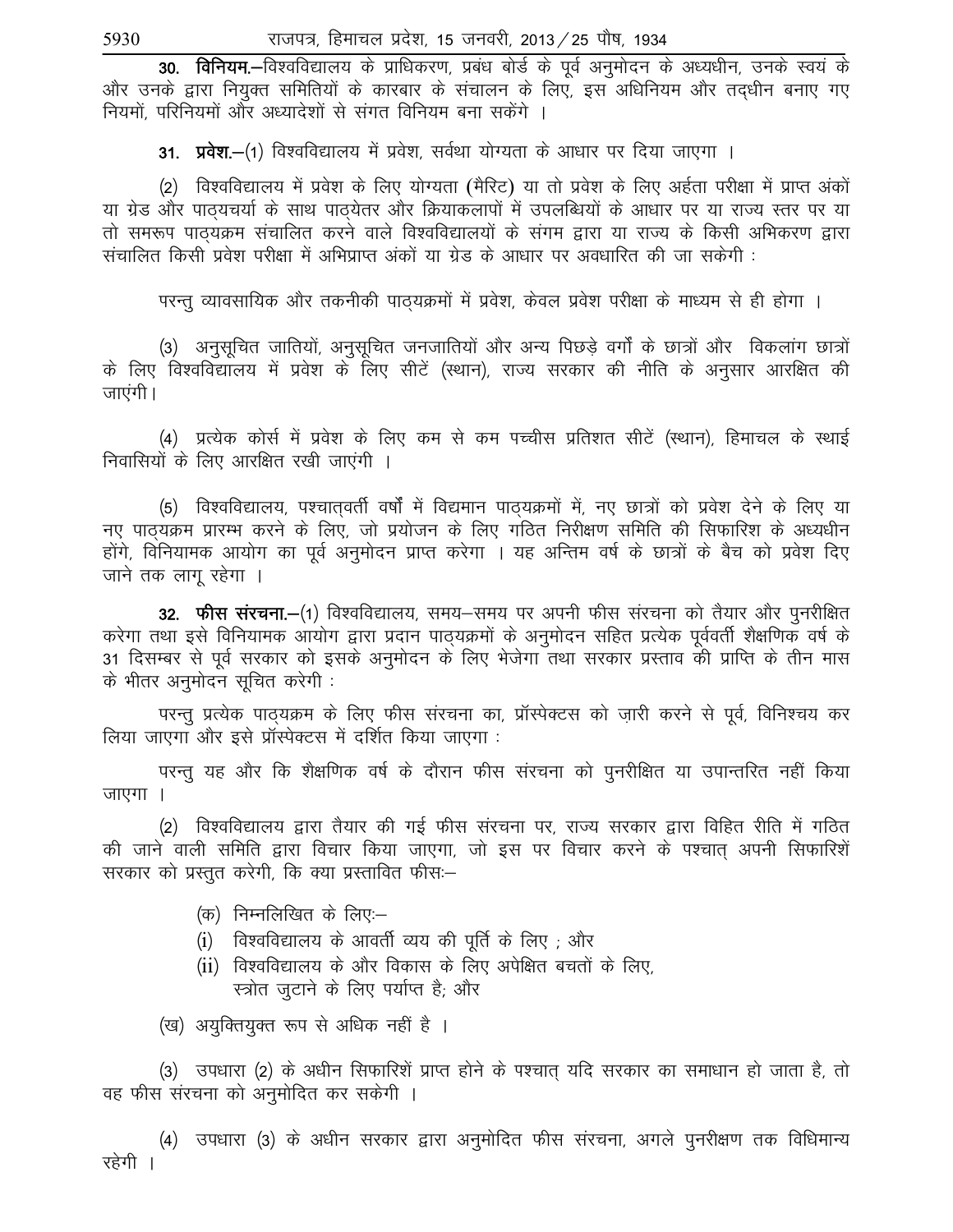33. परीक्षाएं.-प्रत्येक शैक्षणिक सत्र के प्रारम्भ पर और किसी भी दशा में प्रत्येक कलैण्डर वर्ष के 30 अगस्त तक, न कि उसके पश्चात (अपश्चात), विश्वविद्यालय स्वयं द्वारा संचालित प्रत्येक पाठयक्रम के लिए परीक्षाओं की अनुसूची, यथास्थिति, अर्द्धवार्षिक या वार्षिक आधार पर तैयार और प्रकाशित करेगा और ऐसी अनुसूची का कड़ाई से पालन करेगा :

परन्तु किसी भी कारण से, यदि विश्वविद्यालय इस अनुसूची का पालन करने में असमर्थ है, तो वह यथासाध्य–शौघ्रता से, एक रिपोर्ट, जिसमें परीक्षा की प्रकाशित अनुसूची का अनुसरण न करने के ब्यौरेवार कारण दिए गए हों, विनियामक आयोग को प्रस्तुत करेगा । विनियामक आयोग उस पर ऐसे निदेश जारी कर सकेगा, जिन्हें वह भविष्य में बेहतर अनुपालन के लिए उचित) समझे ।

स्पष्टीकरण.- परीक्षाओं की अनुसूची' से, प्रत्येक प्रश्न-पत्र जो परीक्षाओं की स्कीम का भाग हो, के प्रारम्भ होने का समय, दिन और तारीख के बारे में ब्यौरा देने वाली सारणी अभिप्रेत है और जिसमें व्यावहारिक परीक्षाओं का ब्यौरा भी सम्मिलित होगा ।

**34. परिणामों की घोषणा.—**(1) विश्वविद्यालय अपने द्वारा संचालित प्रत्येक परीक्षा के परिणामों की घोषणा, एक विशिष्ट पाठ्यक्रम की परीक्षा की अंतिम तारीख से तीस दिन के भीतर करने का प्रयास करेगा और किसी भी दशा में उन्हें ऐसी तारीख से ज्यादा से ज्यादा पैंतालीस दिन के भीतर घोषित करेगा :

परन्तु किसी भी कारण से यदि विश्वविद्यालय पैंतालीस दिन की अवधि के भीतर किसी भी परीक्षा के परिणामों की अंतिम रूप से घोषणा करने में असमर्थ है, तो यह एक रिपोर्ट, जिसमें विलम्ब के ब्यौरेवार कारण दिए गए हों, विनियामक आयोग को प्रस्तुत करेगा । विनियामक आयोग उस पर ऐसे निदेश जारी कर सकेगा, जिन्हें वह भविष्य में बेहतर अनुपालना के लिए उचित समझे ।

(2) कोई भी परीक्षा या किसी परीक्षा का परिणाम, केवल इस कारण से अविधिमान्य नहीं ठहराया जाएगा कि विश्वविद्यालय ने धारा 33 और इस धारा में यथा नियत परीक्षा की अनुसूची का अनुसरण नहीं किया है ।

**35. दीक्षांत समारोह.–**विश्वविद्यालय का दीक्षांत समारोह, प्रत्येक शैक्षणिक वर्ष में उपाधियां, डिप्लोमे प्रदान करने या किसी अन्य प्रयोजन के लिए, परिनियमों द्वारा यथाविहित रीति में आयोजित किया जाएगा ।

36. विश्वविद्यालय का प्रत्यायन.–विश्वविद्यालय, समय–समय पर राष्ट्रीय निर्धारण और प्रत्यायन परिषद् द्वारा जारी मार्गदर्शक सिद्धान्तों के अनुसार राष्ट्रीय निर्धारण और प्रत्यायन परिषद् (एन.ए.ए.सी.), बंगलौर से प्रत्यायन अभिप्राप्त करेगा और सरकार तथा ऐसे अन्य विनियमन निकायों को, जो विश्वविद्यालय द्वारा चलाए गए पाठयक्रमों से संबद्ध हैं, राष्ट्रीय निर्धारण और प्रत्यायन परिषद् (एन.ए.ए.सी.)द्वारा विश्वविद्यालय को दिए ग्रेड के बारे में सुचित करेगा तथा विश्वविद्यालय ऐसे प्रत्यायन को ऐसी अवधि के पश्चात, जैसी विहित की जाए, नवीकृत करवाएगा ।

37. विश्वविद्यालय द्वारा विनियमन करने वाले निकायों के नियमों, विनियमों, सन्नियमों आदि का अनुसरण.-इस अधिनियम में अंतर्विष्ट किसी बात के होते हुए भी, विश्वविद्यालय, विनियमन निकायों के समस्त नियमों, विनियमों, सन्नियमों आदि का अनुपालन करने के लिए आबद्ध होगा और ऐसे निकायों को ऐसी समस्त सुविधाएं और सहायता उपलब्ध करवाएगा, जो उनके द्वारा कृत्यों के निर्वहन और कर्त्तव्यों का पालन करने के लिए अपेक्षित हों ।

38. वार्षिक रिपोर्ट.-(1) विश्वविद्यालय की वार्षिक रिपोर्ट, प्रबंध बोर्ड द्वारा तैयार की जाएगी, जिसमें अन्य बातों के साथ–साथ विश्वविद्यालय द्वारा अपने उद्देश्यों की पूर्ति के लिए उठाए गए कदम सम्मिलित होंगे और वह शासी निकाय द्वारा अनुमोदित की जाएगी तथा उसकी प्रति प्रायोजक निकाय को प्रस्तुत की जाएगी।

(2) उपधारा (1) के अधीन तैयार की गई वार्षिक रिपोर्ट की प्रतियां विनियामक आयोग और सरकार को भी प्रस्तुत की जाएंगी ।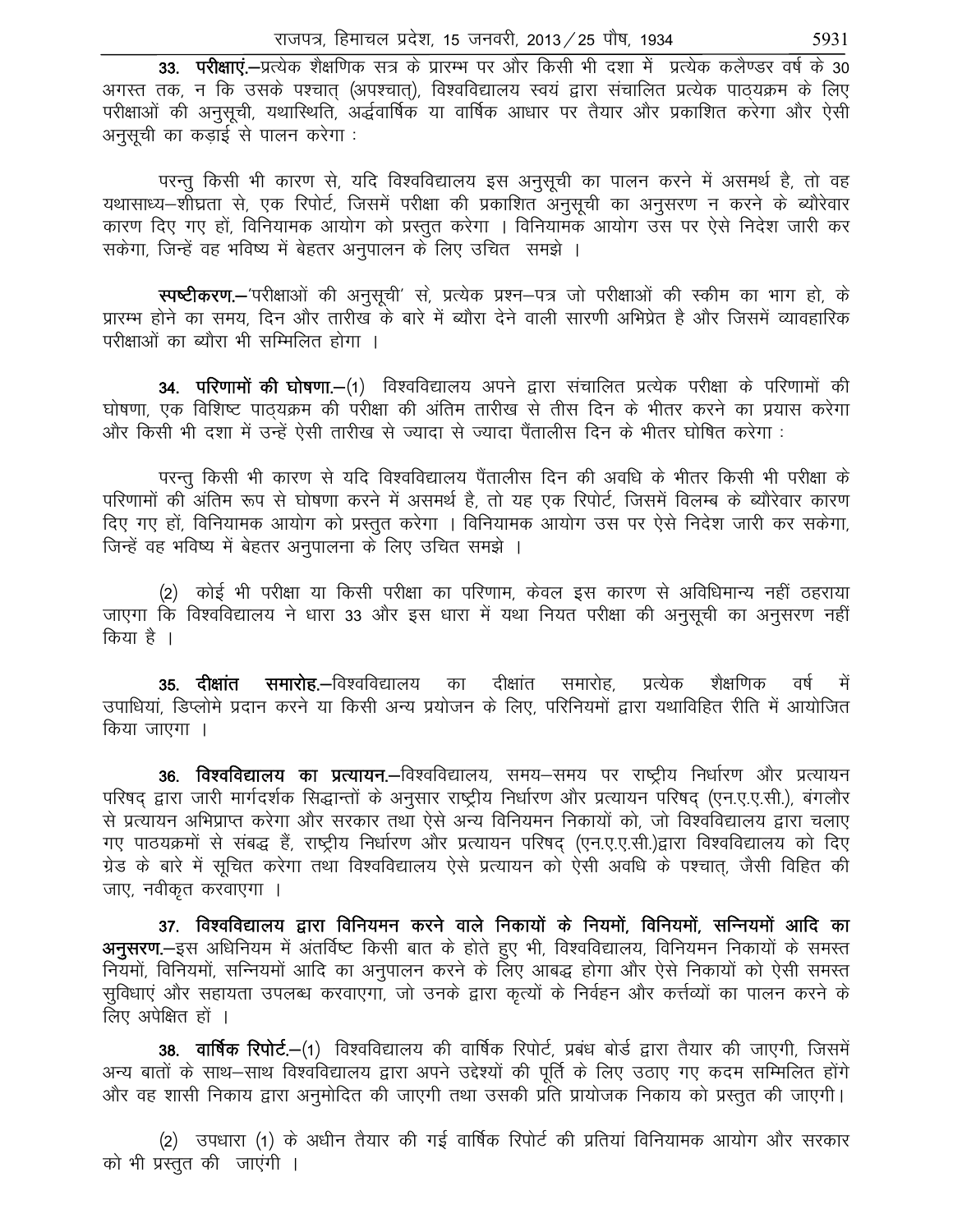39. वार्षिक लेखे और लेखा परीक्षा.-(1) विश्वविद्यालय के तुलन-पत्र सहित वार्षिक लेखे, प्रबंध बोर्ड के निदेशों के अधीन तैयार किए जाएंगे और वार्षिक लेखे विश्वविद्यालय द्वारा इस प्रयोजन के लिए नियुक्त लेखा परीक्षकों द्वारा प्रत्येक वर्ष में कम से कम एक बार संपरीक्षित किए जाएंगे ।

(2) लेखा परीक्षा रिपोर्ट सहित वार्षिक लेखे की एक प्रति, शासी निकाय को प्रस्तुत की जाएगी ।

(3) शासी निकाय के संप्रेक्षणों सहित वार्षिक लेखे और लेखा परीक्षा रिपोर्ट की एक प्रति, प्रायोजक निकाय को प्रस्तुत की जाएगी ।

(4) उपधारा (1) के अधीन तैयार किए गए वार्षिक लेखों और तुलनपत्र की प्रतियां, विनियामक आयोग और सरकार को भी प्रस्तुत की जाएंगी ।

(5) विश्वविद्यालय के लेखों और लेखापरीक्षा रिपोर्ट से उदभूत विनियामक आयोग और सरकार का परामर्श, यदि कोई हो, शासी निकाय के समक्ष रखा जाएगा और शासी निकाय ऐसे निदेश जारी करेगा, जैसे वह उचित समझे तथा उसकी अनुपालना के बारे में विनियामक आयोग और सरकार को रिपोर्ट की जाएगी ।

40. सरकार की विश्वविद्यालय का निरीक्षण करने की शक्तियां.-(1) अध्यापन, परीक्षा और अनुसंधान या विश्वविद्यालय से सम्बन्धित किसी अन्य विषय के स्तर अभिनिश्चित करने के प्रयोजन के लिए सरकार या विनियामक आयोग, ऐसी रीति में, जो विहित की जाए, ऐसे व्यक्ति या व्यक्तियों से, जैसा यह उचित समझे, निर्धारण करवाएगा ।

(2) यथास्थिति, सरकार या विनियामक आयोग, शोधक कार्रवाई के लिए ऐसे निर्धारण के परिणाम के संबंध में अपनी सिफारिशें, विश्वविद्यालय को संसुचित करेगा और विश्वविद्यालय ऐसे शोधक उपाय करेगा, जो सिफारिशों का अनुपालन सुनिश्चित करने के लिए आवश्यक हों ।

(3) यदि विश्वविद्यालय उपधारा (2) में दी गई सिफारिशों का युक्तियुक्त समय में अनुपालन करने में असफल रहता है, तो, यथास्थिति, सरकार या विनियामक आयोग, ऐसे निदेश दे सकेगी, जैसे वह ऐसे अनुपालन के लिए समुचित समझे, जो विश्वविद्यालय पर आबद्धकर होंगे ।

41. प्रायोजक निकाय द्वारा विश्वविद्यालय का विघटन.—(1) प्रायोजक निकाय, सरकार और विश्वविद्यालय के कर्मचारियों और छात्रों को इस प्रभाव का कम से कम एक वर्ष का अग्रिम नोटिस देकर, विश्वविद्यालय का विघटन कर सकेगा :

परन्तू विश्वविद्यालय का विघटन, नियमित पाठ्यक्रम वाले छात्रों के अंतिम बैच द्वारा अपना पाठ्यक्रम पूर्ण किए जाने और उन्हें, यथास्थिति, उपाधियां, डिप्लोमे या पुरस्कार प्रदान किए जाने के पश्चात् ही प्रभावी होगा ।

(2) विश्वविद्यालय के विघटन पर, विश्वविद्यालय की समस्त परिसम्पत्तियां और दायित्व, प्रायोजक निकाय में निहित हो जाएंगे:

परन्तु यदि प्रायोजक निकाय, विश्वविद्यालय को इसकी स्थापना के पच्चीस वर्ष के भीतर विघटित कर देता है, तो विश्वविद्यालय की सभी परिसम्पत्तियां, विश्वविद्यालय से सम्बंधित प्रायोजक निकाय की परिसम्पत्तियों सहित, समस्त विल्लंगमों से रहित, सरकार में निहित हो जाएंगी ।

42. कतिपय परिस्थितियों में सरकार की विशेष शक्तियां.-(1) यदि सरकार को यह प्रतीत होता है कि विश्वविद्यालय ने इस अधिनियम या तदधीन बनाए गए नियमों, परिनियमों या अध्यादेशों के किन्हीं उपबंधों का उल्लंघन किया है या इस अधिनियम के अधीन उसके द्वारा जारी किए गए किन्हीं निदेशों का उल्लंघन किया है या दिए गए किन्हीं परिवचनों का पालन करना छोड दिया है या विश्वविद्यालय में वित्तीय कुप्रबंध या कुप्रशासन की स्थिति उत्पन्न हो गई है, तो यह, विश्वविद्यालय को, पैंतालीस दिन के भीतर कारण दर्शित करने की अपेक्षा करते हुए, नोटिस जारी करेगी कि उसके समापन का आदेश क्यों नहीं किया जाना चाहिए ।

5932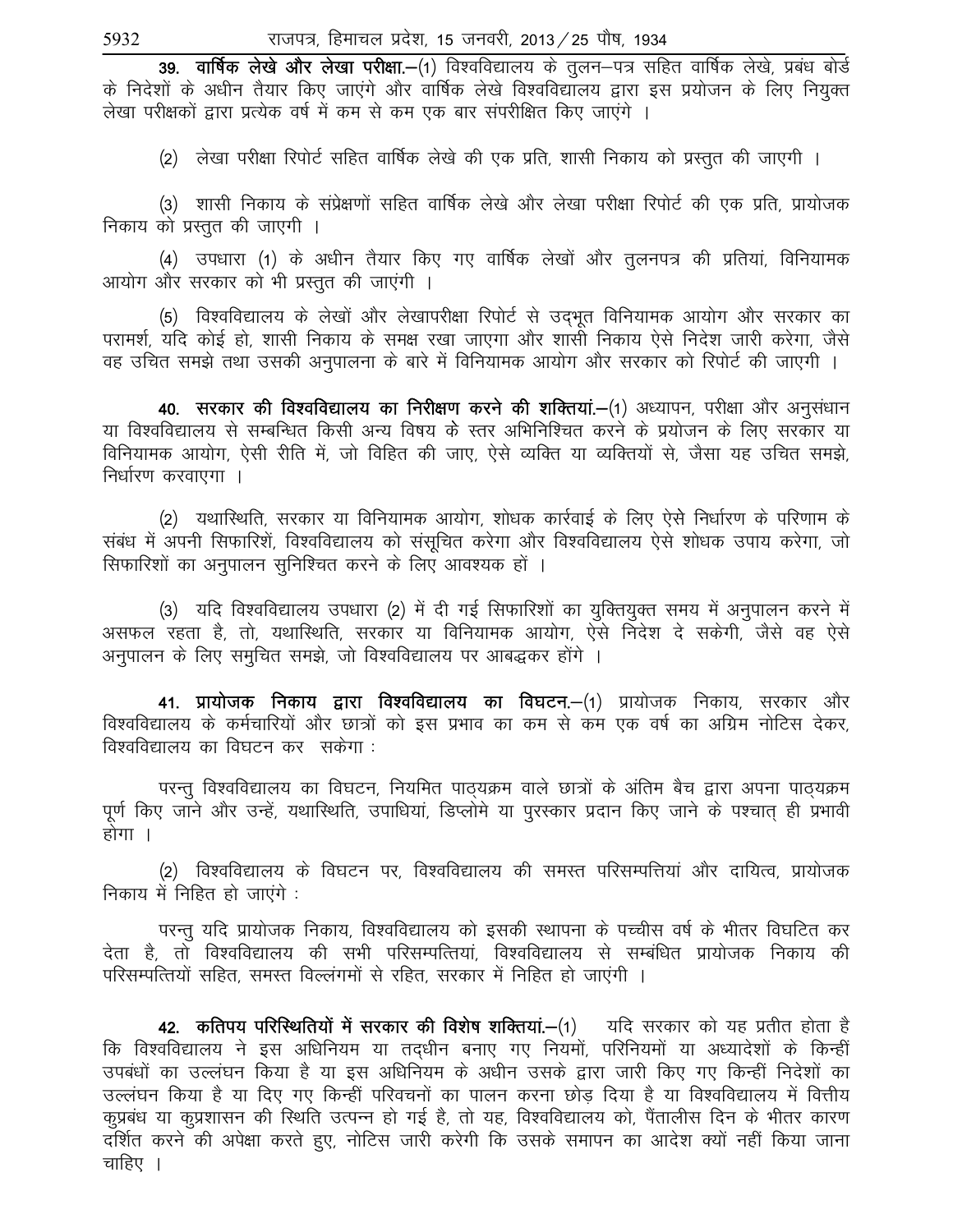(2) यदि सरकार का, उपधारा (1) के अधीन जारी किए गए नोटिस पर विश्वविद्यालय का उत्तर प्राप्त होने पर, समाधान हो जाता है कि इस अधिनियम या तदधीन बनाए गए नियमों, परिनियमों या अध्यादेशों के समस्त या किन्हीं उपबंधों के उल्लंघन का या इस अधिनियम के अधीन इसके द्वारा जारी किए गए निदेशों के उल्लंघन का, या दिए गए परिवचनों का पालन न करने का या वित्तीय कुप्रबन्ध या कुप्रशासन का प्रथमदृष्टया मामला है, तो वह ऐसी जांच का आदेश करेगी, जैसी वह आवश्यक समझे।

(3) सरकार, उपधारा (2) के अधीन किसी भी जांच के प्रयोजन के लिए, किसी भी अभिकथन की जांच करने और उस पर रिपोर्ट देने के लिए, जांच अधिकारी या अधिकारियों को नियुक्त कर सकेगी ।

(4) उपधारा (3) के अधीन नियुक्त जांच अधिकारी या अधिकारियों की वही शक्तियां होंगी, जो सिविल प्रक्रिया संहिता, 1908 के अधीन, निम्नलिखित विषयों के संबंध में वाद का विचारण करते समय सिविल न्यायालय में निहित हैं, अर्थातः-

(क) किसी व्यक्ति को समन करना और हाजिर कराना और शपथ पर उसकी परीक्षा करना;

(ख) कोई ऐसा दस्तावेज या कोई अन्य सामग्री, जो साक्ष्य में पोषणीय हो, का प्रकटीकरण और उसे पेश किए जाने की अपेक्षा करना:

(ग) किसी न्यायालय या कार्यालय से लोक अभिलेख की अपेक्षा करना; और

(घ) कोई अन्य मामला जो विहित किया जाए ।

(5) इस अधिनियम के अधीन जाँच कर रहे जाँच अधिकारी या अधिकारियों को, दण्ड प्रक्रिया संहिता, 1973 को धारा 195 और अध्याय 26 के प्रयोजनों के लिए सिविल न्यायालय समझा जाएगा।

(6) उपधारा (3) के अधीन नियुक्त अधिकारी या अधिकारियों से जाँच रिपोर्ट प्राप्त होने पर, यदि सरकार का समाधान हो जाता है कि विश्वविद्यालय ने इस अधिनियम या तद्धीन बनाए गए नियमों, परिनियमों या अध्यादेशों के समस्त या किन्हीं उपबंधों का उल्लंघन किया है, या इस अधिनियम के अधीन इसके द्वारा जारी किन्हीं निदेशों का उल्लंघन किया है या दिए गए परिवचनों का पालन करना छोड़ दिया है या विश्वविद्यालय में वित्तीय कूप्रबंध और कूप्रशासन की स्थिति उत्पन्न हो गई है, जिससे विश्वविद्यालय के शैक्षणिक स्तर को खतरा है, तो वह विश्वविद्यालय के समापन के आदेश करेगी और कोई प्रशासक नियुक्त करेगी ।

(7) उपधारा (6) के अधीन नियुक्त प्रशासक को इस अधिनियम के अधीन, शासी निकाय तथा प्रबंध बोर्ड की सभी शक्तियां होंगी और वह इनके सभी कर्त्तव्यों के अध्यधीन होगा और विश्वविद्यालय के कार्यकलापों का प्रशासन करेगा जब तक कि नियमित पाठ्यक्रम के छात्रों का अंतिम बैच अपना पाठ्यक्रम पूरा न कर ले तथा उन्हें, यथारिथति, उपाधियां, डिप्लोमे या पुरस्कार प्रदान न कर दिए जाएं।

(8) नियमित पाठयक्रमों के छात्रों के अंतिम बैचों को, यथास्थिति, उपाधियां, डिप्लोमे या पुरस्कार प्रदान किए जाने के पश्चात प्रशासक, इस प्रभाव की एक रिपोर्ट सरकार को देगा ।

(9) उपधारा (8) के अधीन रिपोर्ट की प्राप्ति पर सरकार, राजपत्र में अधिसूचना द्वारा, विश्वविद्यालय को विघटित करने का आदेश जारी करेगी और ऐसी अधिसूचना के प्रकाशन की तारीख से विश्वविद्यालय विघटित हो जाएगा तथा विघटन की तारीख से विश्वविद्यालय की समस्त परिसम्पत्तियां समस्त विल्लंगमों से रहित, सरकार में निहित हो जाएंगी ।

43. नियम बनाने की शक्ति.—(1) सरकार, इस अधिनियम के उपबन्धों को कार्यान्वित करने के लिए राजपत्र में अधिसूचना द्वारा नियम बना सकेगी ।

(2) पूर्वगामी शक्ति की व्यापकता पर प्रतिकूल प्रभाव डाले बिना, ऐसे नियमों में निम्नलिखित समस्त या किन्हीं विषयों के लिए उपबंध किया जा सकेगा, अर्थातः-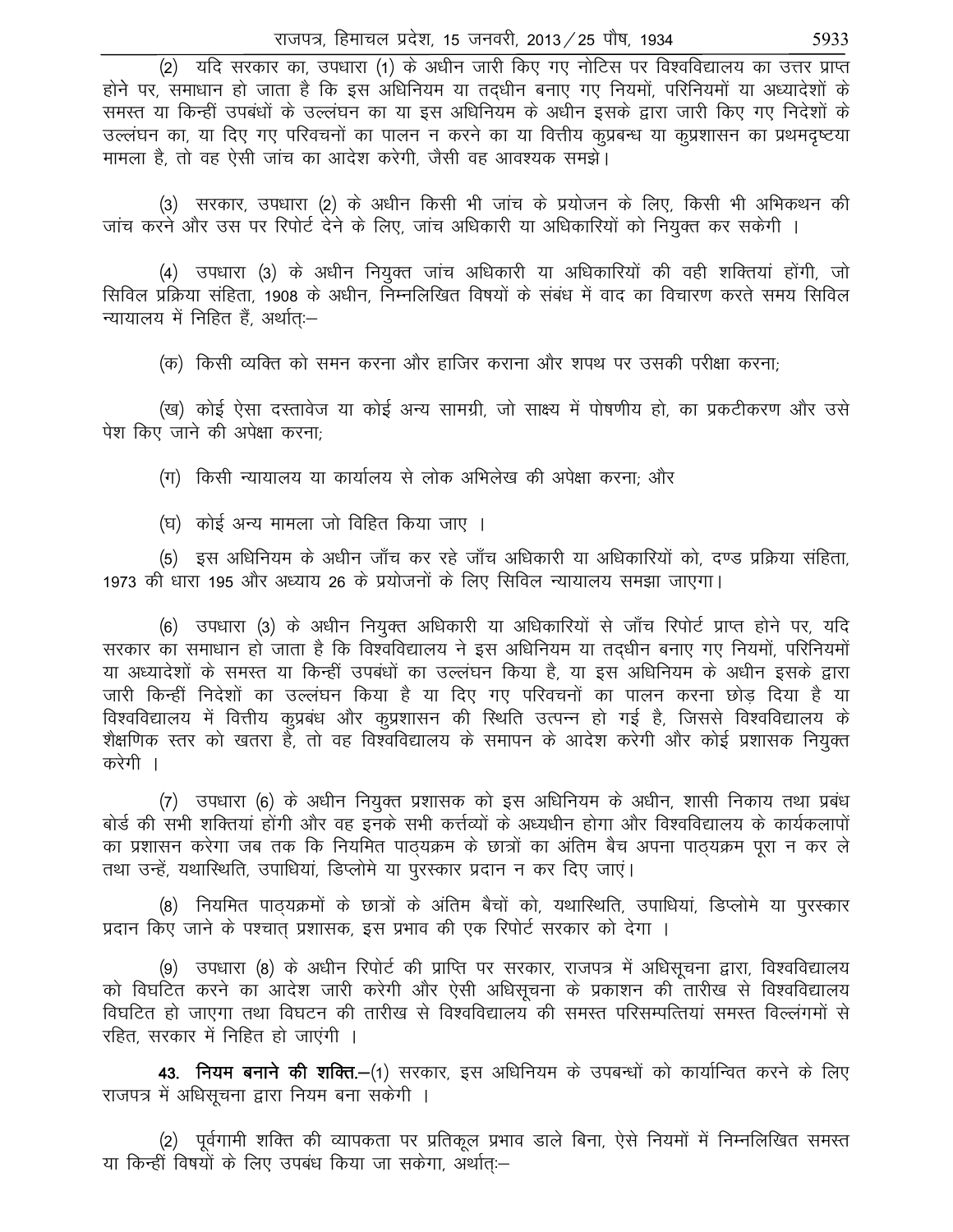(क) धारा 42 की उपधारा (4) के खण्ड (घ) के अधीन विहित किए जाने वाले विषय; और (ख) अन्य विषय जो इस अधिनियम के अधीन नियमों द्वारा विहित किए जाने अपेक्षित हैं या किए जा सकेंगे ।

(3) इस अधिनियम के अधीन बनाए गए समस्त नियम, उनके इस प्रकार बनाए जाने के पश्चात, यथाशक्य शीघ्र, राज्य विधान सभा के समक्ष, जब वह सत्र में हो दस दिन से अन्युन अवधि के लिए, जो एक सत्र में या दो या अधिक आनुक्रमिक सत्रों में पूरी हो सकेगी, रखे जाएंगे और यदि, उस सत्र के, जिसमें वे इस प्रकार रखे गए हों या ठीक बाद के सत्र के अवसान से पूर्व, राज्य विधान सभा ऐसे किन्हीं भी नियमों में उपान्तरण करती है या सहमत हो जाती है कि ऐसे कोई नियम नहीं बनाए जाने चाहिए, तो तत्पश्चात्, यथास्थिति, ऐसे नियम केवल ऐसे उपान्तरित रूप में ही प्रभावी होंगे या उनका कोई प्रभाव नहीं होगा, तथापि ऐसा कोई भी उपान्तरण या बातिलीकरण उस नियम के अधीन पर्व में की गई किसी बात की विधिमान्यता पर कोई प्रतिकूल प्रभाव नहीं डालेगा।

44. कठिनाईयां दूर करने की शक्ति.-(1) यदि इस अधिनियम के उपबंधों को कार्यान्वित करने में कोई कठिनाई उत्पन्न होती है, तो सरकार, राजपत्र में प्रकाशित आदेश द्वारा ऐसे उपबंध कर सकेगी, जो इस अधिनियम के उपबंधों से असंगत न हों और जो ऐसी कठिनाई को दूर करने के लिए इसे आवश्यक या समीचीन प्रतीत हो:

परन्तु इस धारा के अधीन ऐसा कोई आदेश, इस अधिनियम के प्रारम्भ से दो वर्ष की अवधि के अवसान के पश्चात नहीं किया जाएगा ।

(2) इस धारा के अधीन किया गया प्रत्येक आदेश, उसके इस प्रकार किए जाने के पश्चात, यथाशक्यशीघ्र राज्य विधान सभा के समक्ष रखा जाएगा ।

45. 2012 के अध्यादेश संख्यांक 1 का निरसन और व्यावृत्तियां.—(1) ए पी जी (अलख प्रकाश गोयल) शिमला विश्वविद्यालय (स्थापना और विनियमन) अध्यादेश, 2012 का एतद्द्वारा निरसन किया जाता है।

(2) ऐसे निरसन के होते हुए भी इस प्रकार निरसित अध्यादेश के अधीन की गई कोई कार्रवाई या की गई कोई बात इस अधिनियम के तत्स्थानी उपबन्धों के अधीन की गई समझी जाएगी ।

# AUTHORITATIVE ENGLISH TEXT

# THE APG (ALAKH PRAKASH GOYAL) SHIMLA UNIVERSITY ESTABLISHMENT **AND REGULATION ACT, 2012**

**ARRANGEMENT OF SECTIONS** 

Sections:

- $\mathbf{1}$ Short title and commencement.
- $2.$ Definitions.
- $3<sub>1</sub>$ The objects of the University.
- $\overline{4}$ . Incorporation.
- 5. Powers and functions of the University.
- 6. University to be self-financed.
- $7<sub>1</sub>$ No power of affiliation.
- Endowment Fund. 8.
- 9. General Fund.
- 10. Application of General Fund.
- Officers of the University. 11.

5934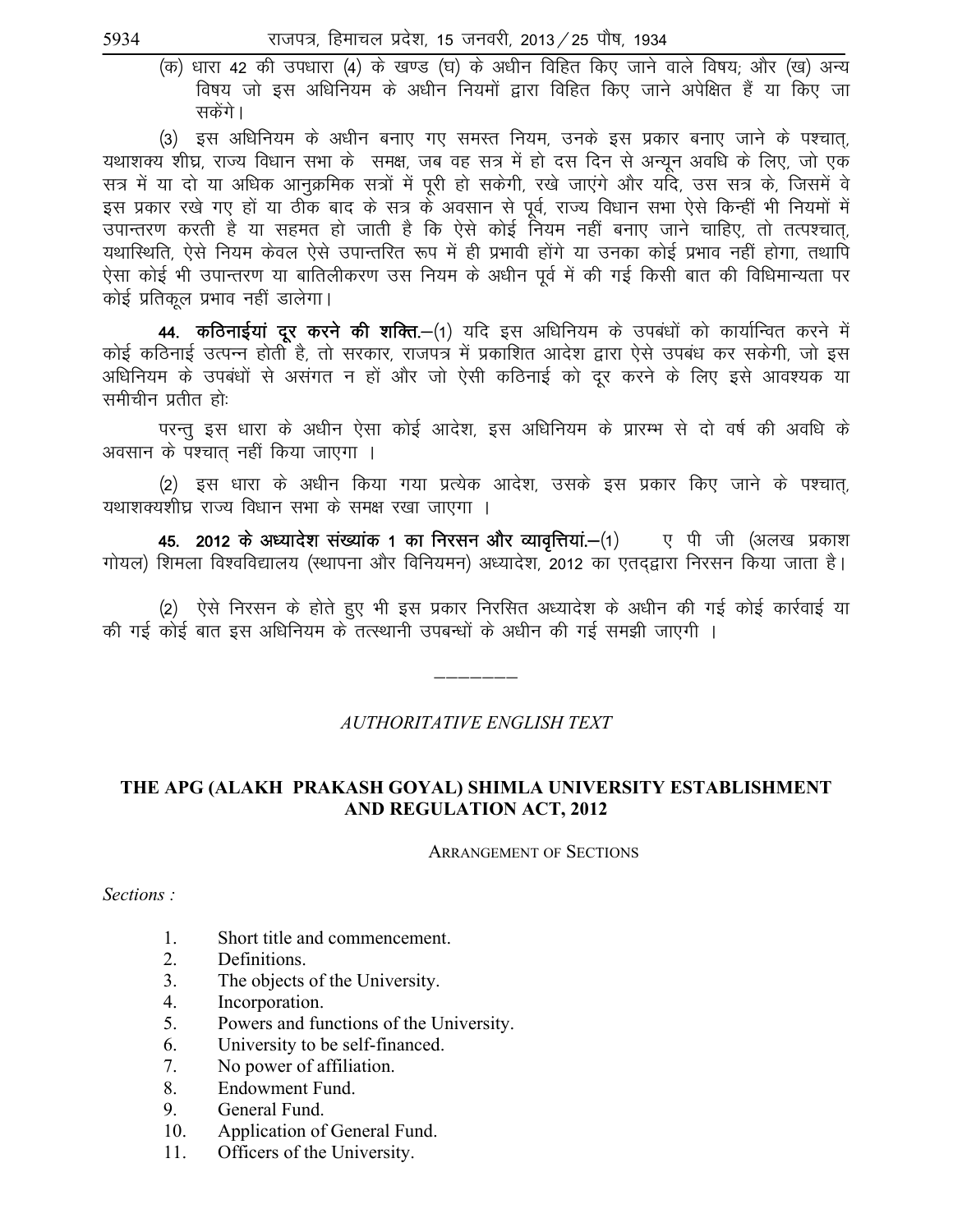- 12. The Chancellor.
- 13. The Vice-Chancellor.
- 14. The Registrar.
- 15. The Chief Finance and Accounts Officer.
- 16. Other officers.
- 17. Authorities of the University.
- 18. The Governing Body.
- 19. The Board of Management.
- 20. The Academic Council.
- 21. Other authorities.
- 22. Disqualifications.
- 23. Vacancies not to invalidate the proceedings of any authority or body of the University.
- 24. Filling of casual vacancies.
- 25. Committees.
- 26. The first statutes.
- 27. The subsequent statutes.
- 28. The first ordinances.
- 29. The subsequent ordinances.
- 30. Regulations.
- 31. Admissions.
- 32. Fee structure.
- 33. Examinations.
- 34. Declaration of results.
- 35. Convocation.
- 36. Accreditation of the University.
- 37. University to follow rules, regulations, norms etc. of the regulating bodies.
- 38. Annual report.
- 39. Annual accounts and audit.
- 40. Powers of the Government to inspect the University.
- 41. Dissolution of the University by the sponsoring body.
- 42. Special powers of the Government in certain circumstances.
- 43. Power to make rules.
- 44. Power to remove difficulties.
- 45. Repeal of Ordinance No. 1 of 2012 and savings.

**Act No. 20 of 2013** 

# **THE APG (ALAKH PRAKASH GOYAL) SHIMLA UNIVERSITY ESTABLISHMENT AND REGULATION ACT, 2012**

*\_\_\_\_\_\_\_\_* 

(AS ASSENTED TO BY THE GOVERNOR ON  $5^{TH}$  JANUARY, 2013)

AN

#### ACT

 to provide for establishment, incorporation and regulation of the APG (Alakh Prakash Goyal) Shimla University, Himachal Pradesh for higher education and to regulate its functioning and for matters connected therewith or incidental thereto.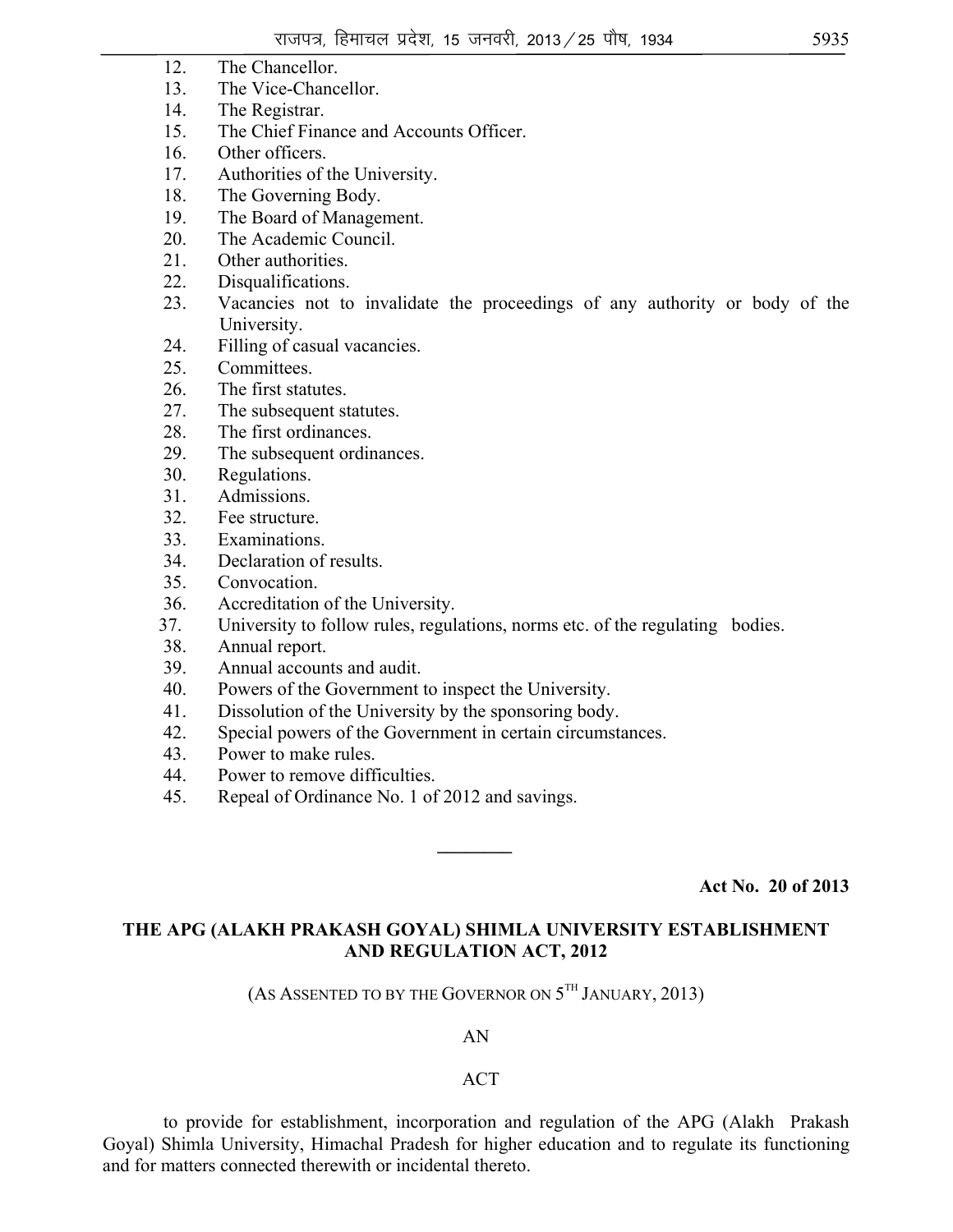BE it enacted by the Legislative Assembly of Himachal Pradesh in the Sixty-third Year of the Republic of India as follows:-

**1.** Short title and commencement.—(1) This Act may be called the APG (Alakh Prakash Goyal) Shimla University Establishment and Regulation Act, 2012.

- (2) It shall be deemed to have come into force on  $19<sup>th</sup>$  day of June, 2012.
- **2. Definitions.—**In this Act, unless the context otherwise requires,—
- (a) "Board of Management" means the Board of Management constituted under section 19 of this Act;
- (b) "campus" means the area of University within which it is established;
- (c) "distance education" means education imparted by combination of any two or more means of communication, *viz.* broadcasting, telecasting, correspondence courses, seminars, contact programmes and any other such methodology;
- (d) "employee" means any person appointed by the University and includes teachers and other staff of the University;
- (e) "fee" means monetary collection made by the University or its colleges, institutions or study centers, as the case may be, from the students by whatever name it may be called, which is not refundable;
- (f) "Government" or "State Government" means the Government of Himachal Pradesh;
- (g) "Governing Body" means the Governing Body constituted under section 18 of this Act;
- (h) "higher education" means study of a curriculum or course for the pursuit of knowledge beyond 10+2 level;
- (i) "hostel" means a place of residence for the students of the University, or its colleges, institutions and study centers, established or recognized to be as such by the University;
- (j) "notification" means a notification published in the Official Gazette;
- (k) "off campus" means a centre of the University established by it outside the main campus operated and maintained as its constituent unit, having the University's complement of facilities, faculty and staff;
- (l) "Official Gazette" means the Rajpatra, Himachal Pradesh;
- (m) "prescribed" means prescribed by rules made under this Act;
- (n) "regulating body" means a body established by the Central Government for laying down norms and conditions for ensuring academic standards of higher education, such as University Grants Commission, All India Council of Technical Education,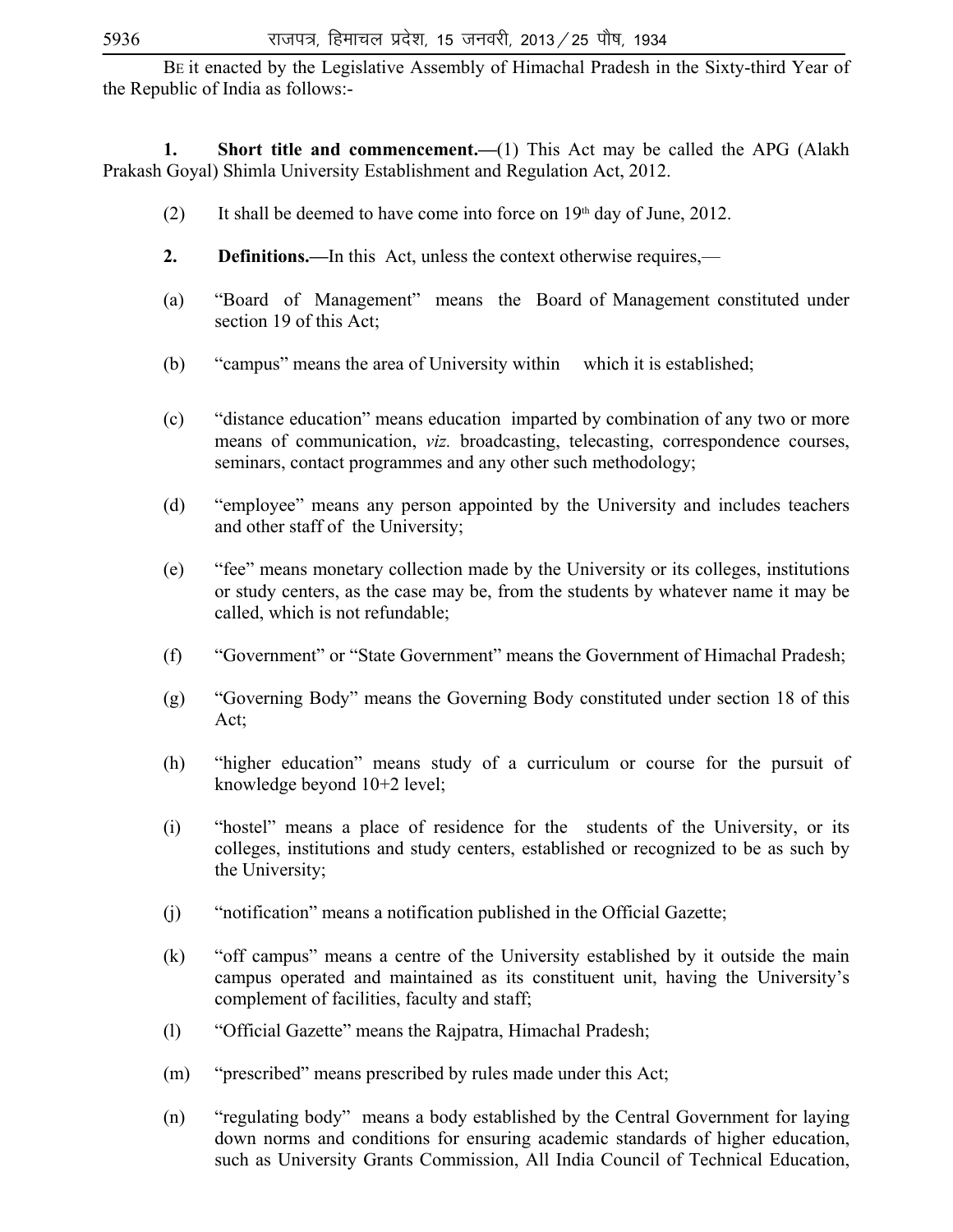National Council of Teacher Education, Medical Council of India, Pharmaceutical Council of India, National Council of Assessment and Accreditation, Indian Council of Agriculture Research, Distance Education Council, Council of Scientific and Industrial Research**,** the Himachal Pradesh Private Educational Institutions Regulatory Commission etc. and includes the Government;

- (o) "section" means a section of this Act;
- (p) "sponsoring body" means A.P. Goyal Charitable Trust, Delhi-110092, registered under the Indian Trust Act, 1882 and its Subsidiary Trust registered vide Registration No. 85/2012 by the Sub-Registrar, Shimla(Rural), Himachal Pradesh;
- (q) "State" means State of Himachal Pradesh;
- (r) "statutes", "ordinances" and "regulations" mean respectively, the statutes, ordinances and regulations of the University made under this Act;
- (s) "student" means a person enrolled in the University for taking a course of study for a degree, diploma or other academic distinction instituted by the University, including a research degree;
- (t) "study centre" means a centre established and maintained or recognized by the University for the purpose of advising, counselling or for rendering any other assistance required by the students in the context of distance education;
- (u) "teacher" means a Professor, Reader, Lecturer or any other person required to impart education or to guide research or to render guidance in any form to the students for pursuing a course of study of the University;
- (v) "University" means the APG (Alakh Prakash Goyal) Shimla University, Village Sargeen(Shoghi-Mehli by-Pass Road) P.O. Behulia, Tehsil and District, Shimla, Himachal Pradesh ; and
- (w) "Regulatory Commission" means the Himachal Pradesh Private Educational Institutions Regulatory Commission, established under section 3 of the Himachal Pradesh Private Educational Institutions (Regulatory Commission) Act, 2010.
- **3. The objects of the University.—**The objects of the University shall include,-
- (a) to provide instructions, teaching and training in higher education with a view to create higher levels of intellectual abilities;
- (b) to establish facilities for education and training;
- (c) to carry out teaching, research and offer continuing education programmes;
- (d) to create centres of excellence for research and development relevant to the needs of the State and for sharing knowledge and its application;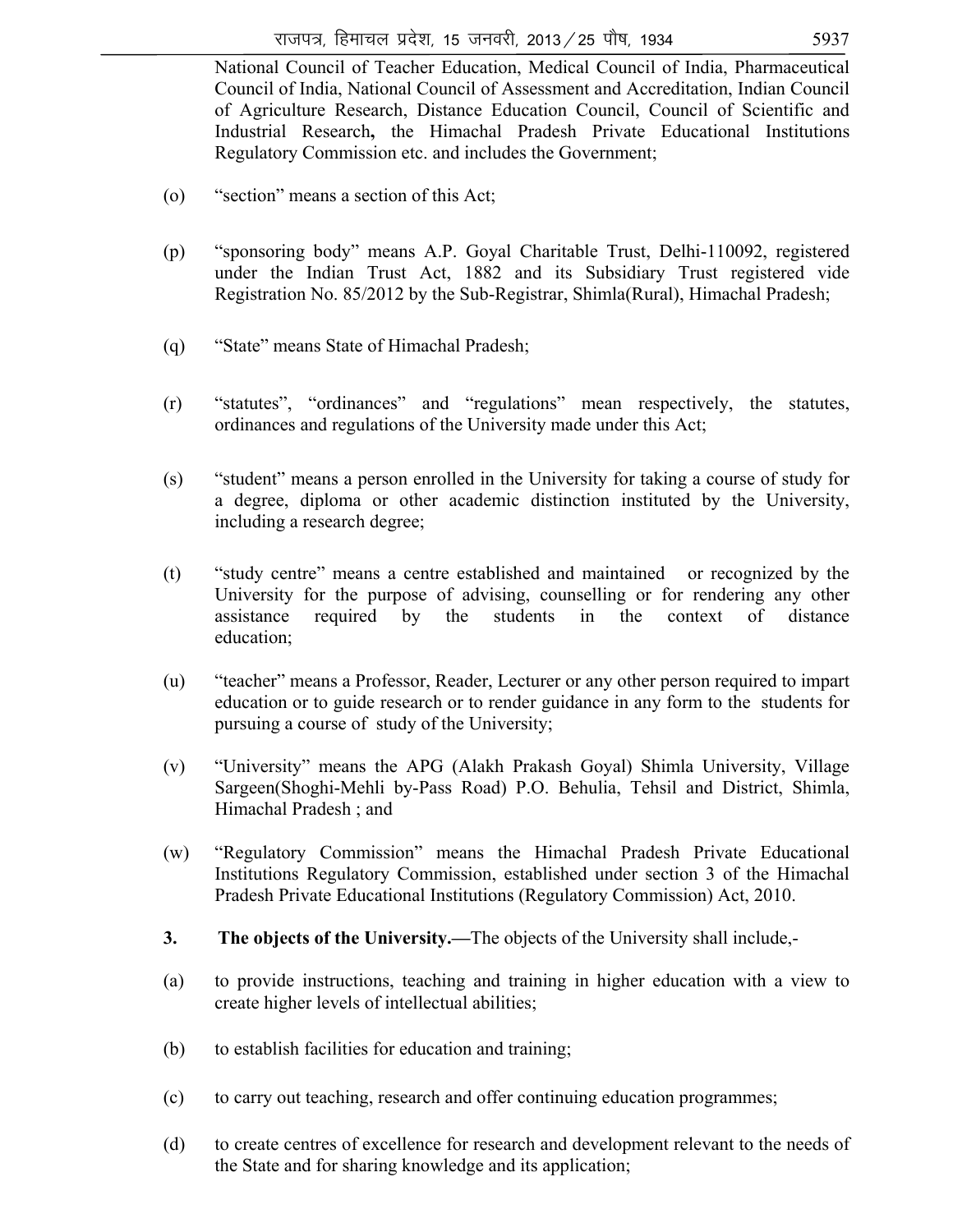- (e) to establish campus in the State;
- (f) to establish examination centres;
- (g) to institute degrees, diplomas, certificates and other academic distinctions on the basis of examination or any such other method, while doing so, the University shall ensure that the standards of degrees, diplomas, certificates and other academic distinctions are not lower than those laid down by the regulating bodies;
- (h) to set up off campus centres, subject to applicable rules or regulations;
- (i) to engage in areas of specialization with proven ability to make distinctive contributions to the objectives of the University education system that is academic engagement clearly distinguishable from programmes of an ordinary nature that lead to conventional degrees in arts, science, engineering, medicine, dental, pharmacy, management, etc. routinely offered by conventional institutions;
- (j) to establish broad-based and viable under graduate, post graduate and research programmes in several disciplines with firm interdisciplinary orientation and linkages, and
- (k) to make the University functional within a period of one year from the date of commencement of this Act.

**4. Incorporation.—(**1) The first Chancellor and the first Vice-Chancellor of the University and the first members of the Governing body, Board of Management and the Academic Council and all persons who may hereafter become such officers or members, so long as they continue to hold such office or membership, are hereby constituted a body corporate by the name of the APG (Alakh Prakash Goyal) Shimla University, Himachal Pradesh.

 (2) The University shall have perpetual succession and a common seal and shall sue and be sued by the said name.

 (3) The University shall be situated and have its head- quarters at Shimla, District Shimla, Himachal Pradesh.

 **5. Powers and functions of the University.—**(1) The University shall have the following powers and functions, namely: -

- (i) to provide for instructions in such branches of learning as the University may, from time to time, determine and to make provision for research and for advancement and dissemination of knowledge and for extension of education;
- (ii) to conduct innovative experiments in modern methods and technologies in the field of technical education in order to maintain international standards of such education, training and research;
- (iii) to organize and to undertake extra-mural teaching and extension services;
- (iv) to hold examinations and grant diplomas and certificates and confer degrees and other academic distinctions on persons, subject to recognition by any statutory body under any law, if required, and to withdraw any such diplomas, certificates, degrees or other academic distinctions for good and sufficient cause;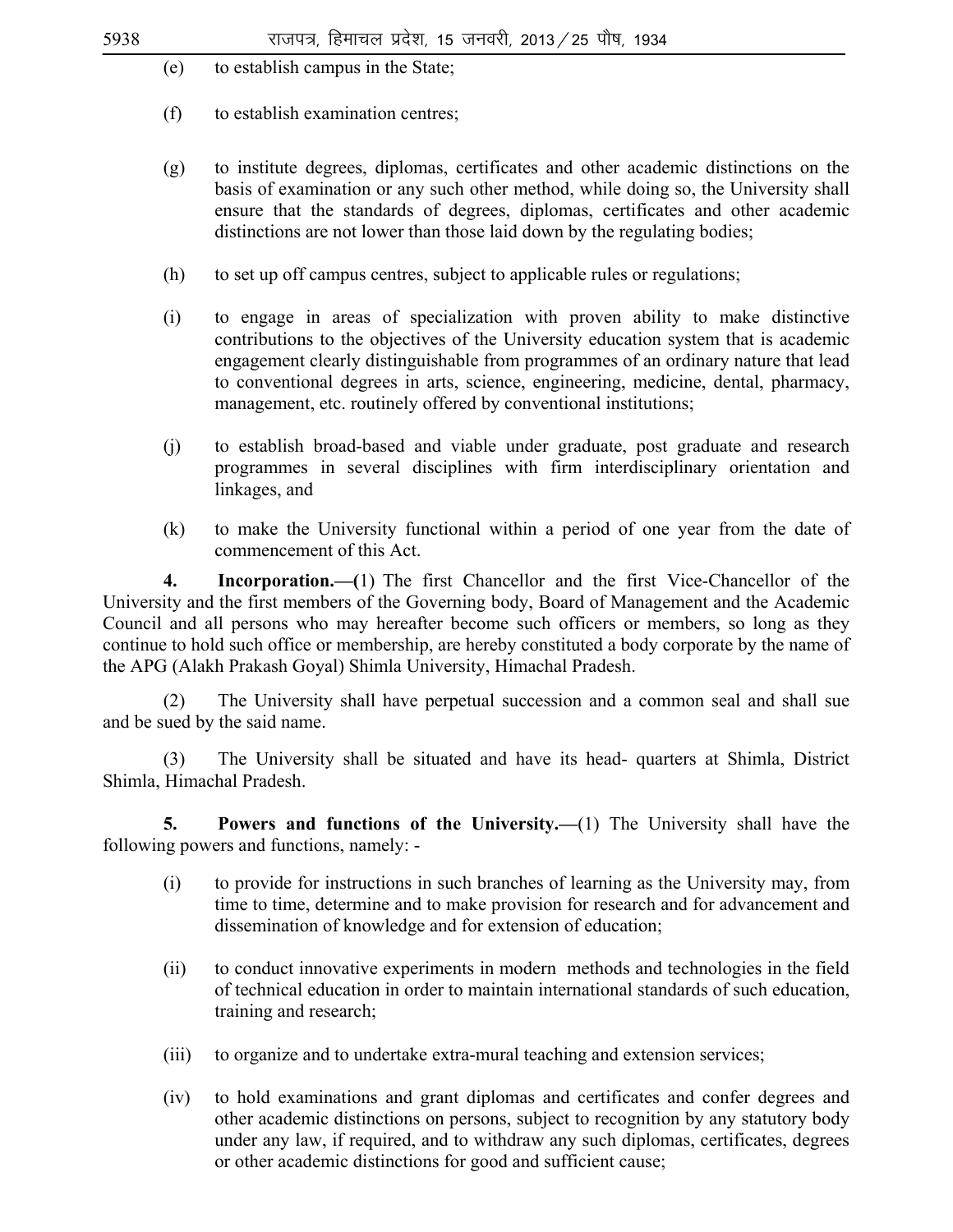- (v) to create such teaching, administrative and other posts as the University may deem necessary, from time to time, and make appointments thereto;
- (vi) the sponsoring body/University shall appoint full time regular employees for the University and the salary of the employees shall be deposited in the bank account of the employees every month;
- (vii) to institute and award fellowships, studentships and prizes;
- (viii) to establish and maintain hostel including halls; recognise guide, supervise and control hostels including halls not maintained by the University and other accommodation for the residence of the students, and to withdraw any such recognition ;
- (ix) to regulate and enforce discipline among students and employees of the University and to take such disciplinary measures as may be deemed necessary;
- (x) to make arrangements for promoting health and general welfare of the students and the employees of the University and Colleges;
- (xi) to determine the criterion for admission in the University and its Colleges;
- (xii) to recognize for any purpose, either in whole or in part, any institution or members or students thereof on such terms and conditions as may, from time to time, be specified and to withdraw such recognition;
- (xiii) to develop and maintain twinning arrangement with centers of excellence in modern advanced technology in the developed countries for higher education training and research, including distance education subject to the University Grants Commission Act, 1956 and the regulations made thereunder;
- (xiv) to co-operate with any other University, authority or association or any public body having purposes and objects similar to those of the University for such purposes as may be agreed upon, on such terms and conditions as may, from time to time, be specified by the University;
- (xv) to co-operate with other National and International Institutions in the conduct of research and higher education subject to the University Grants Commission Act, 1956 and the regulations made thereunder;
- (xvi) to deal with property belonging to or vested in the University in any manner which is considered necessary for promoting the objects of the University;
- (xvii) to enter into agreement for the incorporation in the University of any institution and for taking over its rights, properties and liabilities and for any other purpose not repugnant to this Act;
- (xviii) to demand and receive payment of such fees and other charges as may be specified from time to time;
- (xix) to receive donations and grants, except from parents and students, and to acquire, hold, manage and dispose of any property, movable or immovable, including trust or endowed property within or outside Himachal Pradesh for the purposes and objects of the University, and to invest funds in such manner as the University thinks fit;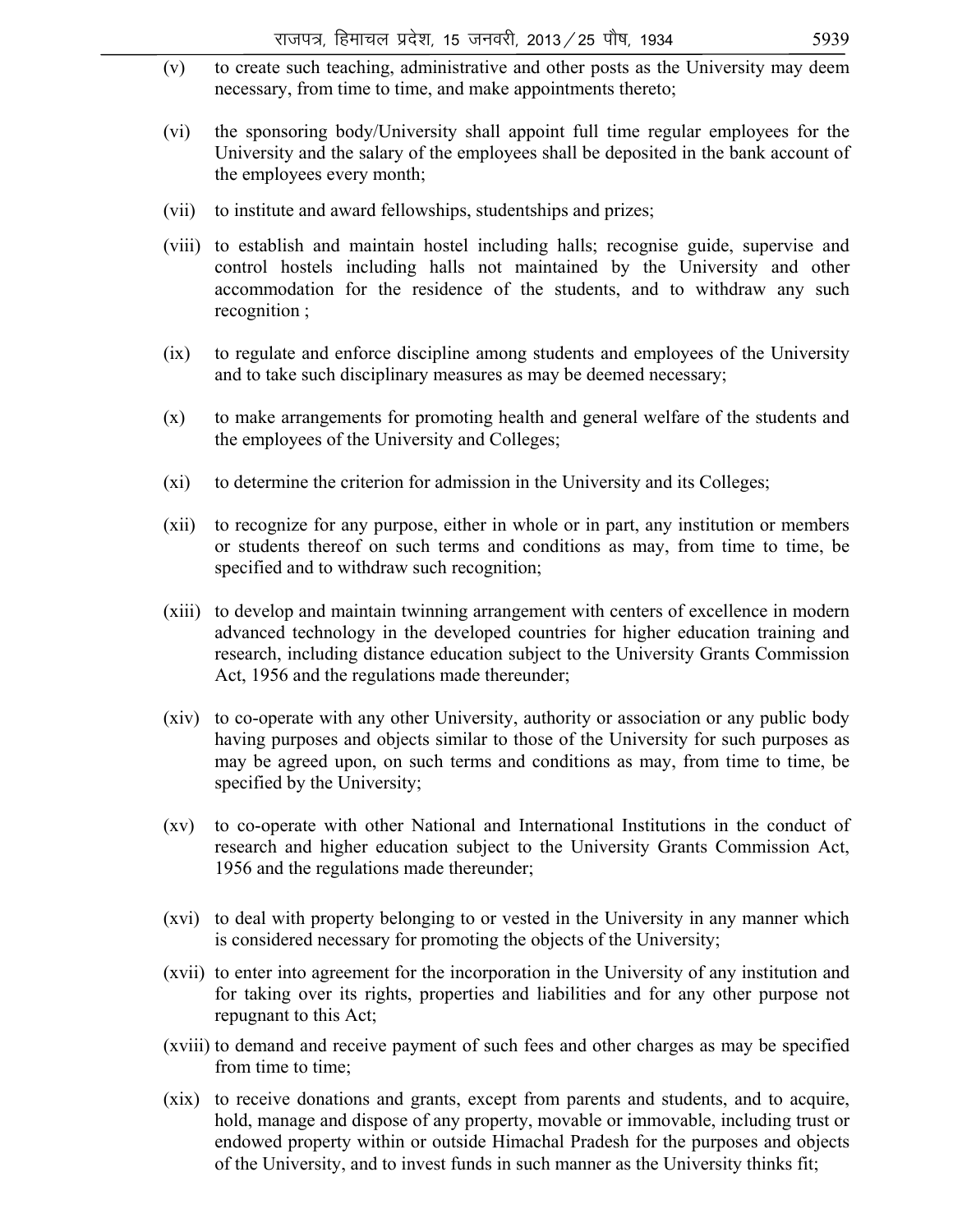- (xx) to make provisions for research and advisory services and for that purpose to enter into such arrangements with other institutions or bodies as the University may deem necessary;
- (xxi) to provide for the printing, reproduction and publication of research and other work, including text books, which may be issued by the University;
- (xxii) to accord recognition to institutions and examinations for admission in the University;
- (xxiii) to do all such other things as may be necessary, incidental or conducive to the attainment of all or any of the objects of the University;
- (xxiv) to frame statutes, ordinances and regulations for carrying out the objects of the University in accordance with the provisions of this Act;
- (xxv) to provide for dual degrees, diplomas or certificates vis-à-vis other Universities on reciprocal basis within and outside the country;
- (xxvi) to make provisions for integrated courses in different disciplines in the educational programmes of the University;
- (xxvii) to set-up colleges, institutions, off-campus centres, off-shore campus, study centres or to start distance education, after fulfilling the norms and regulations of the Central Government Regulatory Bodies and Central Government, issued from time to time, and after obtaining the specific approval of the State Government; and
- (xxviii) to seek collaboration with other institutions on mutually acceptable terms and conditions.

 (2) In pursuit of its objects and in exercise of its powers and in performing of its functions, the University shall not discriminate between any person, whosoever, on the basis of caste, class, colour, creed, sex, religion or race.

 **6. University to be self-financed.—**The University shall be self-financed and it shall not be entitled to receive any grant or other financial assistance from the Government.

 **7. No power of affiliation.—**The University shall have no power to affiliate or otherwise admit to its privileges any other institution.

 **8. Endowment Fund. —**(1) The sponsoring body shall establish an Endowment Fund for the University with an amount of five crore rupees which shall be pledged to the Government.

 (2) The Endowment Fund shall be kept as security deposit to ensure strict compliance of the provisions of this Act, rules, regulations, statutes or ordinances made thereunder.

 (3) The Government shall have the powers to forfeit, in the prescribed manner, a part or whole of the Endowment Fund in case the University or the sponsoring body contravenes any of the provisions of this Act, rules, statutes, ordinances or regulations made thereunder.

 (4) Income from Endowment Fund shall be utilized for the development of infrastructure of the University but shall not be utilized to meet out the recurring expenditure of the University.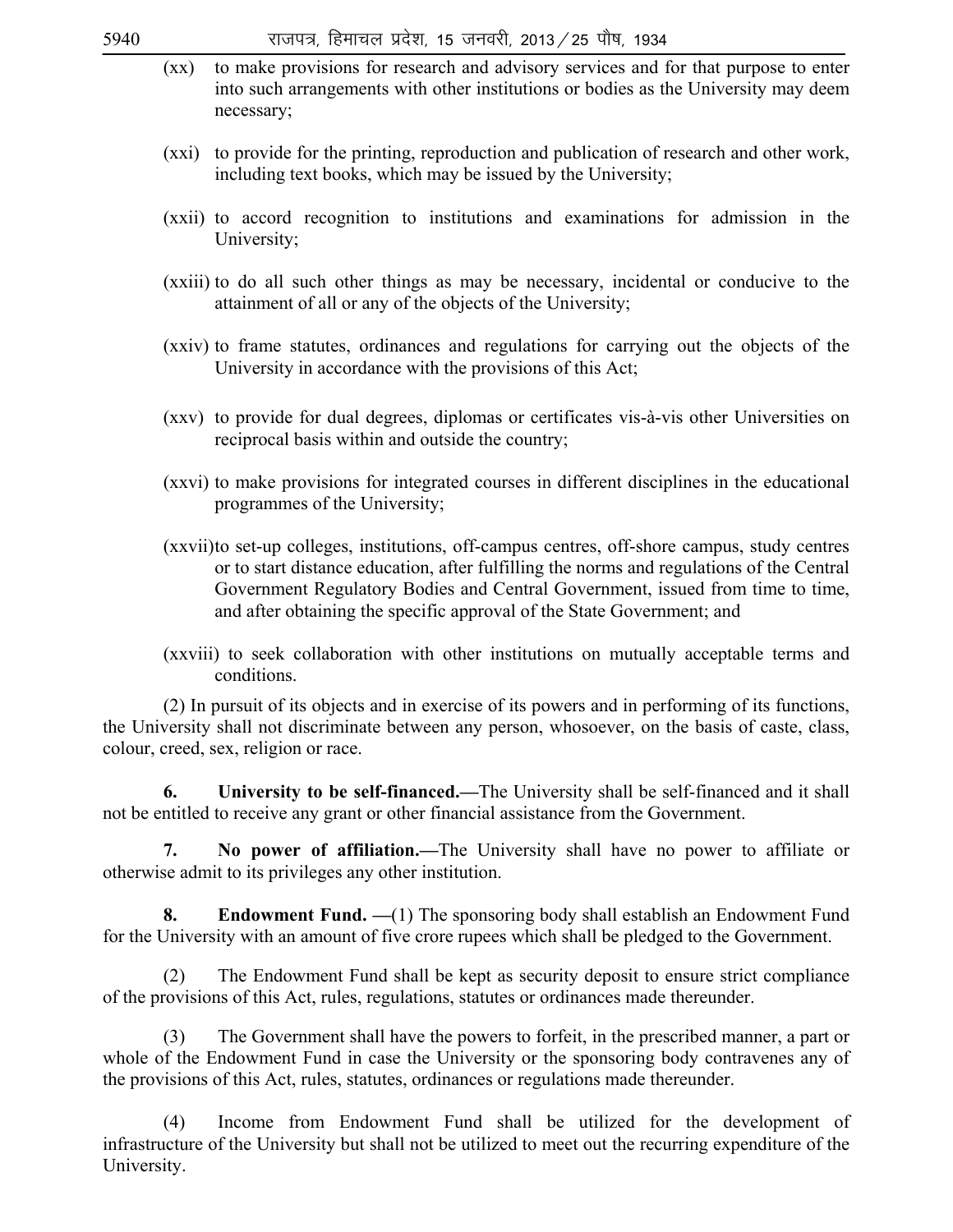(5) The amount of Endowment Fund shall be kept invested, until the dissolution of the University, by way of Fixed Deposit Accounts in any Scheduled Bank subject to the condition that this Fund shall not be withdrawn without the permission of the Government.

 **9. General Fund.—U**niversity shall establish a fund, which shall be called the General Fund to which following shall be credited, namely:-

- (a) fees and other charges received by the University;
- (b) any contribution made by the sponsoring body;
- (c) any income received from consultancy and other works undertaken by the University;
- (d) bequests, donations, except from parents and students, endowments and any other grants; and
- (e) all other sums received by the University.

 **10. Application of General Fund.—**The General Fund shall be utilized for the following purposes, namely:-

- (a) for the payment of salary and allowances of the employees of the University and members of the teaching and research staff, and for payment of any Provident Fund contributions, gratuity and other benefits to such officers and employees;
- (b) for the expenses to be incurred by the University for services availed including services like electricity, telephone etc.;
- (c) for the payment of taxes or local levies wherever applicable;
- (d) for up keeping of the assets of the University;
- (e) for the payment of debts including interest charges thereto incurred by the University;
- (f) for the payment of travelling and other allowances to the members of the Governing Body, the Board of Management and the Academic Council etc.;
- (g) for the payment of fellowships, freeships, scholarships, assistantships and other awards to students belonging to economically weaker sections of the society or research associates or trainees, as the case may be, or to any student otherwise eligible for such awards under the statutes, ordinances, regulations or rules made under this Act;
- (h) for the payment of the cost of audit of the funds created under sections 8 and 9 of this Act;
- (i) for the meeting of expenses of any suit or proceedings to which University is a party;
- (i) for the purpose of movable and immovable assets;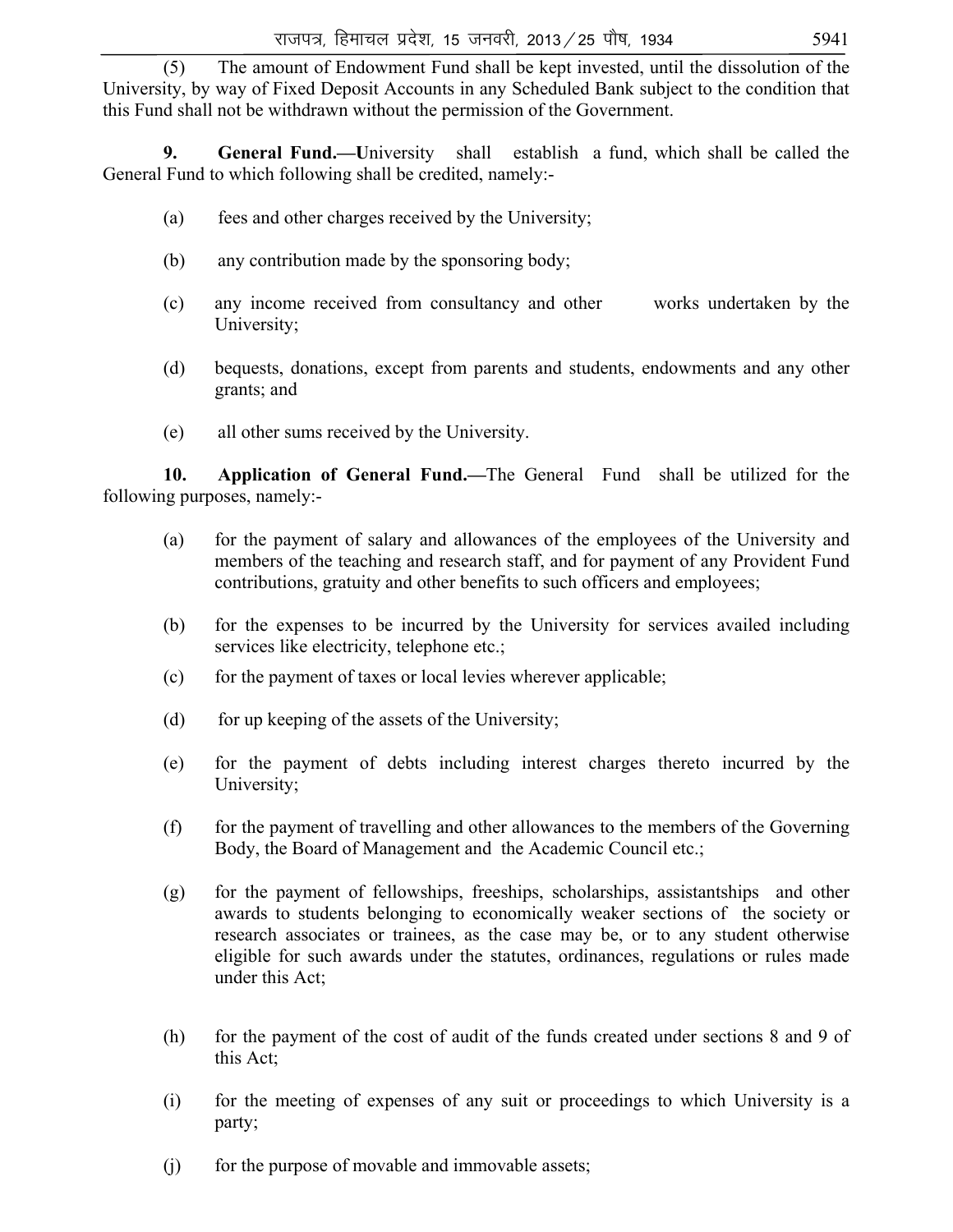- (k) for the payment of any expenses incurred by the University in carrying out the provisions of this Act or the statutes, ordinances, regulations or rules made thereunder; and
- (l) for the payment of any other expenses as approved by the Board of Management to be an expense for the purposes of the University:

 Provided that no expenditure shall be incurred by the University in excess of the limits for total recurring expenditure and total non-recurring expenditure for the year, as may be fixed by the Board of Management, without its prior approval:

 Provided further that the General Fund shall, for the purpose specified under sub-clause (e), be applied with the prior approval of the Governing Body :

 Provided further that no portion of income and property of the University shall be paid or transferred directly or indirectly, by way of dividend, bonus or otherwise howsoever by way of profit to the persons who were at any time or are members of the University or to any of them or any persons claiming through them; provided that nothing herein contained shall prevent the payment in good faith of remuneration to any member thereof or other person as consideration for any service rendered to the University or for travelling or other allowances and such other charges.

 **11. Officers of the University.—**The following shall be the officers of the University, namely:-

- (i) the Chancellor;
- (ii) the Vice-Chancellor;
- (iii) the Registrar;
- (iv) the Chief Finance and Accounts Officer; and
- (v) such other persons in the service of the University as may be declared by the statutes to be the officers of the University.

**12.** The Chancellor.—(1) The Chancellor shall be appointed by the sponsoring body for a period of three years, with the approval of the Government in such manner and on such terms and conditions as may be specified by the statutes.

- (2) The Chancellor shall be the Head of the University.
- (3) The Chancellor shall preside over at the meetings of the Governing Body and convocation of the University for conferring degrees, diplomas or other academic distinctions.
- (4) The Chancellor shall have the following powers, namely:-
- (a) to call for any information or record;
- (b) to appoint the Vice-Chancellor;
- (c) to remove the Vice-Chancellor in accordance with the provisions of sub-section (7) of section 13 of this Act; and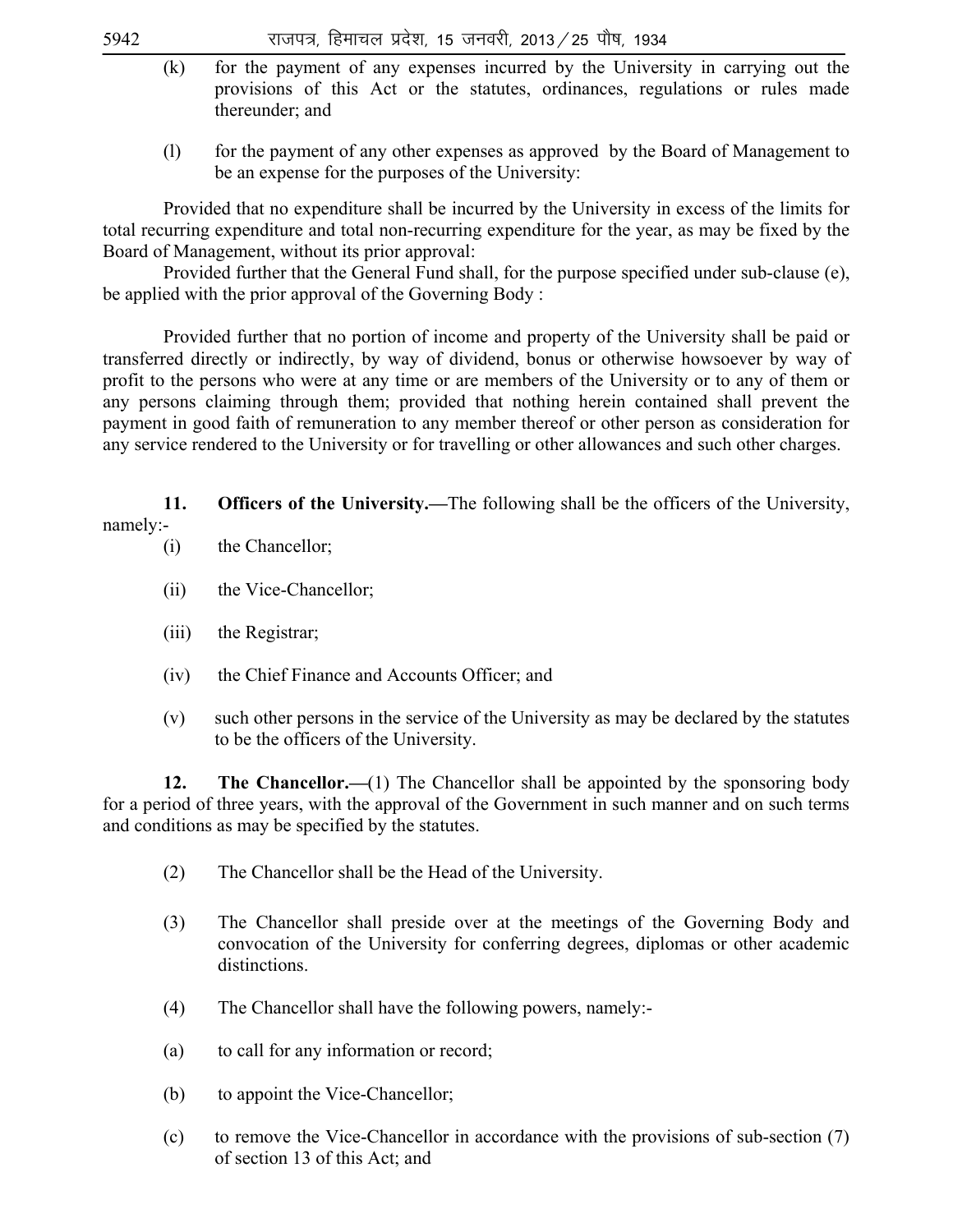(d) such other powers as may be specified by the statutes.

**13.** The Vice-Chancellor.—(1) The Vice-Chancellor shall be appointed by the Chancellor, on such terms and conditions as may be specified by statutes, from a panel of three persons recommended by the Governing Body and shall, subject to the provisions contained in sub-section (7), hold office for a term of three years:

 Provided that after the expiry of the term of three years, a person shall be eligible for reappointment for another term of three years:

 Provided further that Vice-Chancellor shall continue to hold office even after expiry of his term till new Vice-Chancellor joins, however, in any case, this period shall not exceed one year.

 (2) The Vice-Chancellor shall be the principal executive and academic officer of the University and shall have the general superintendence and control over the affairs of the University and shall execute the decisions of various authorities of the University.

 (3) The Vice-Chancellor shall preside over at the convocation of the University in the absence of the Chancellor.

 (4) If in the opinion of the Vice-Chancellor, it is necessary to take immediate action on any matter for which powers are conferred on any other authority by or under this Act, he may take such action as he deems necessary and shall, at the earliest opportunity thereafter, report his action to such officer or authority as would have in the ordinary course dealt with the matter:

 Provided that if in the opinion of the concerned officer or authority such action should not have been taken by the Vice-Chancellor, then such case shall be referred to the Chancellor, whose decision thereon shall be final.

 (5) If in the opinion of the Vice-Chancellor, any decision of any authority of the University is outside the powers conferred by this Act or statutes, ordinances, regulations or rules made thereunder or is likely to be prejudicial to the interests of the University, he shall request the concerned authority to revise its decision within fifteen days from the date of decision and in case the authority refuses to revise such decision wholly or partly or fails to take any decision within fifteen days, then such matter shall be referred to the Chancellor and his decision thereon shall be final.

 (6) The Vice-Chancellor shall exercise such powers and perform such duties as may be specified by the statutes or the ordinances.

If at any time upon representation made or otherwise and after making such inquiry as may be deemed necessary, the situation so warrants and if the continuance of the Vice-Chancellor is not in the interests of the University, the Chancellor may, by an order in writing stating the reasons therein, ask the Vice-Chancellor to relinquish his office from such date as may be specified in the order:

 Provided that before taking action under this sub-section, the Vice-Chancellor shall be given an opportunity of being heard.

**14.** The Registrar.—(1) The Registrar shall be appointed by the Chancellor in such manner and on such terms and conditions of service as may be specified by the statutes.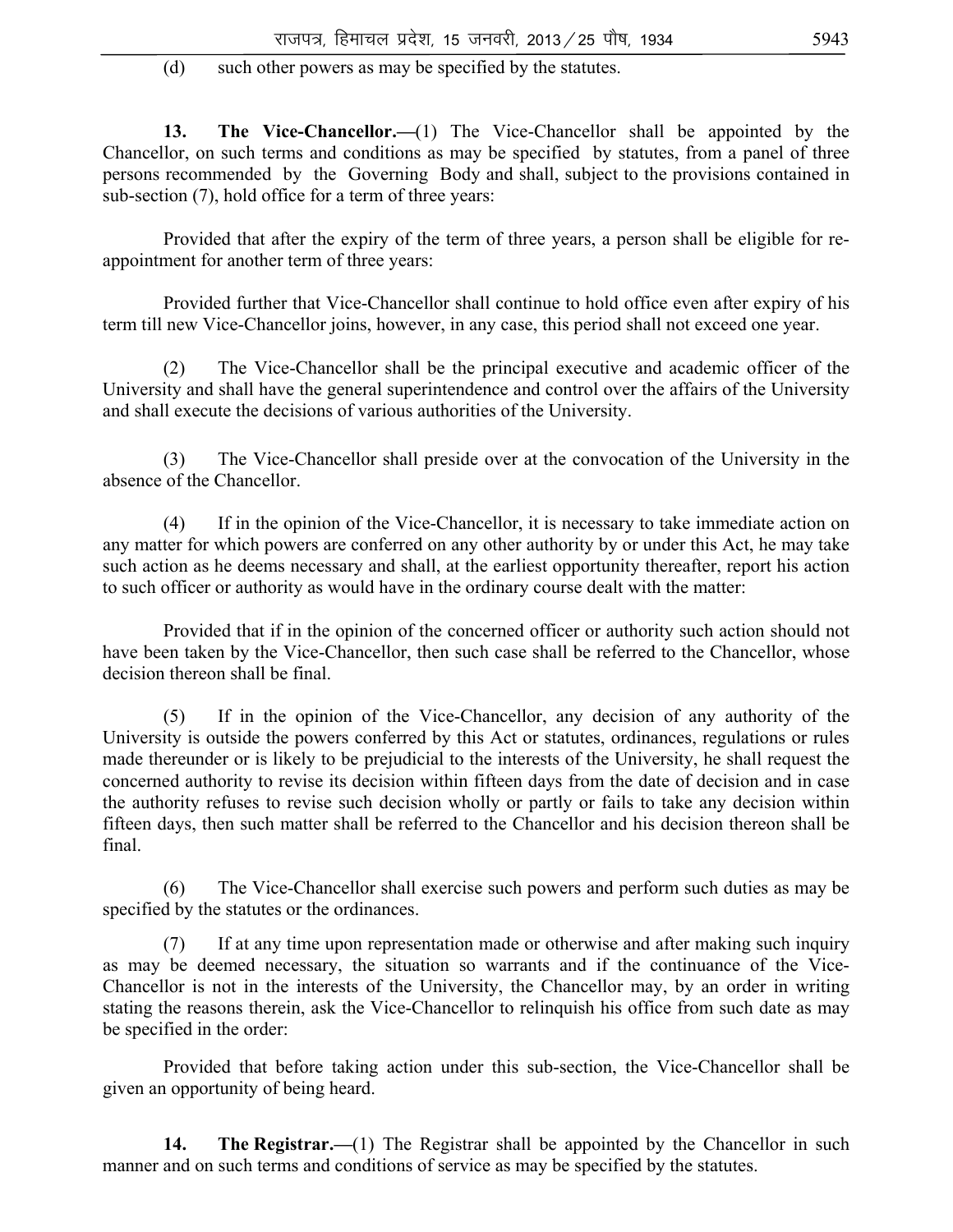(2) The Registrar shall have power to enter into agreement, contract, sign documents and authenticate records on behalf of the University and shall exercise such powers and perform such duties as may be specified by the statutes.

 (3) The Registrar shall be the Member-Secretary of the Governing Body, Board of Management and Academic Council, but shall not have the right to vote.

 **15. The Chief Finance and Accounts Officer.—**(1) The Chief Finance and Accounts Officer shall be appointed by the Chancellor in such manner and on such terms and conditions of service as may be specified by the statutes.

 (2) The Chief Finance and Accounts Officer shall exercise such powers and perform such duties as may be specified by the statutes.

**16. Other officers.—(**1) The University may appoint such other officers as may be necessary for its functioning.

 (2) The manner of appointment of other officers of the University and their powers and functions shall be such as may be specified by the statutes.

 **17. Authorities of the University.—**The following shall be the authorities of the University, namely:-

- (i) the Governing Body;
- (ii) the Board of Management;
- (iii) the Academic Council; and
- (iv) such other authorities as may be declared by the statutes to be the authorities of the University.

**18. The Governing Body.—(**1) The Governing Body of the University shall consist of the following, namely:-

- (a) the Chancellor;
- (b) the Vice-Chancellor;
- (c) three persons, nominated by the sponsoring body out of whom two shall be eminent educationists;
- (d) one expert of management or information technology from outside the University, nominated by the Chancellor;
- (e) two persons, nominated by the Government; and
- (f) two members of the State Legislative Assembly, to be elected by the State Legislature.
- (2) The Governing Body shall be the supreme authority of the University.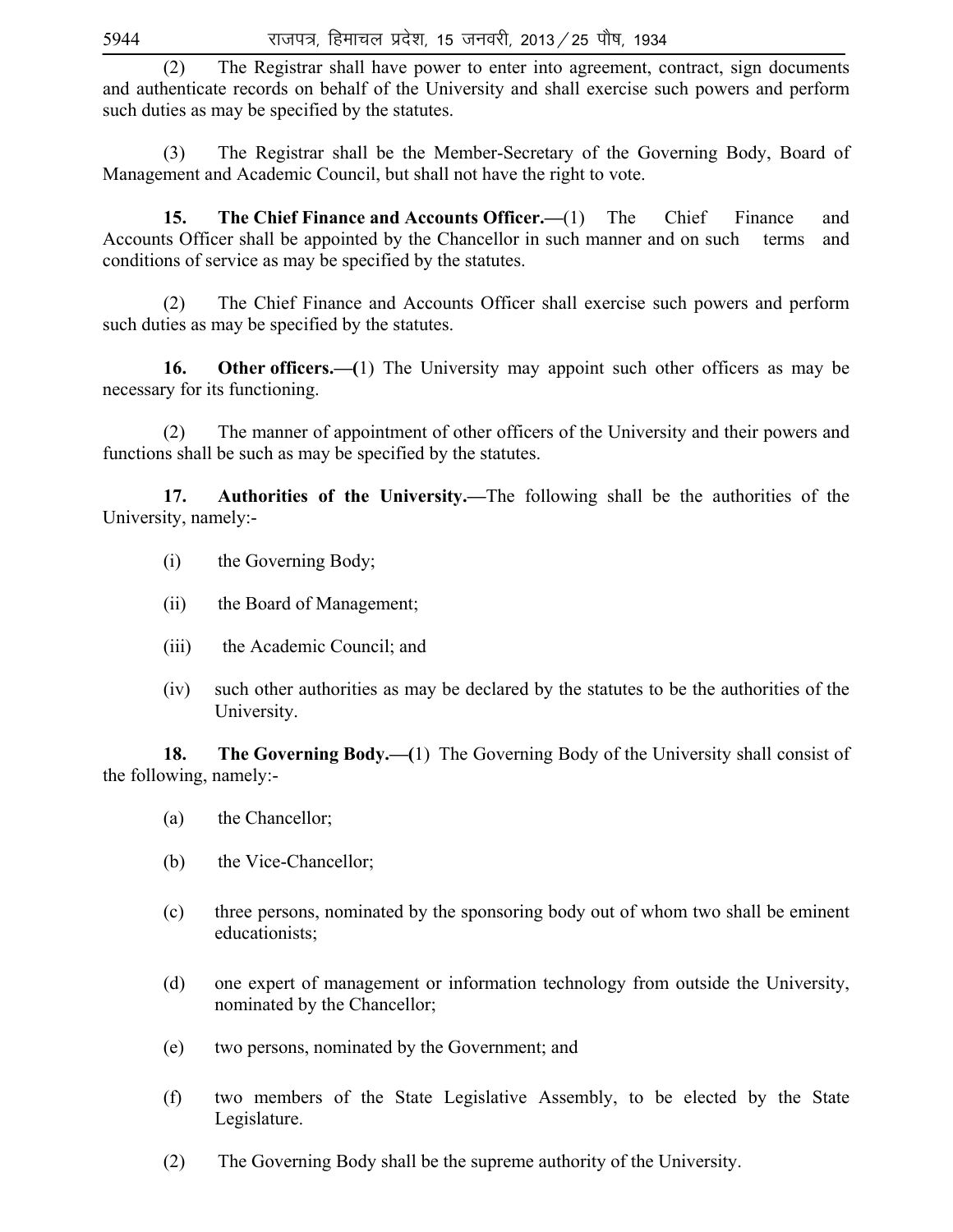- (3) The Governing Body shall have the following powers, namely:-
	- (a) to provide general superintendence and directions and to control functioning of the University by using all such powers as are provided by this Act or the statutes, ordinances, regulations or rules made thereunder;
	- (b) to review the decisions of other authorities of the University in case they are not in conformity with the provisions of this Act or the statutes, ordinances, regulations or rules made thereunder;
	- (c) to approve the budget and annual report of the University;
	- (d) to lay down the policies to be followed by the University;
	- (e) to recommend to the sponsoring body about the voluntary liquidation of the University if a situation arises when smooth functioning of the University does not remain possible in spite of all efforts; and
	- (f) such other powers as may be prescribed by the statutes.
- (4) The Governing Body shall meet at least thrice in a calendar year.
- (5) The quorum for meetings of the Governing Body shall be five.

 **19. The Board of Management.—**(1) The Board of Management shall consist of the following members, namely:-

- (a) the Vice-Chancellor;
- (b) Deans of Faculties not exceeding two(by rotation based on seniority);
- (c) two persons, nominated by the sponsoring body from amongst eminent educationists or from management field;
- (d) two eminent academicians, to be nominated by the Government in consultation with the Regulatory Commission;
- (e) two persons from amongst the teachers (from Professors, Associate Professors), by rotation based on seniority; and
- (f) the Registrar shall be the Member-Secretary.
- (2) The Vice-Chancellor shall be the Chairperson of the Board of Management.

 (3) The Board of Management of the University shall be independent of the sponsoring body with full autonomy to perform its academic and administrative functions.

 (4) The powers and functions of the Board of Management shall be such as may be specified by the statutes.

- (5) The Board of Management shall meet at least once in every two months.
- (6) The quorum for meetings of the Board of Management shall be five.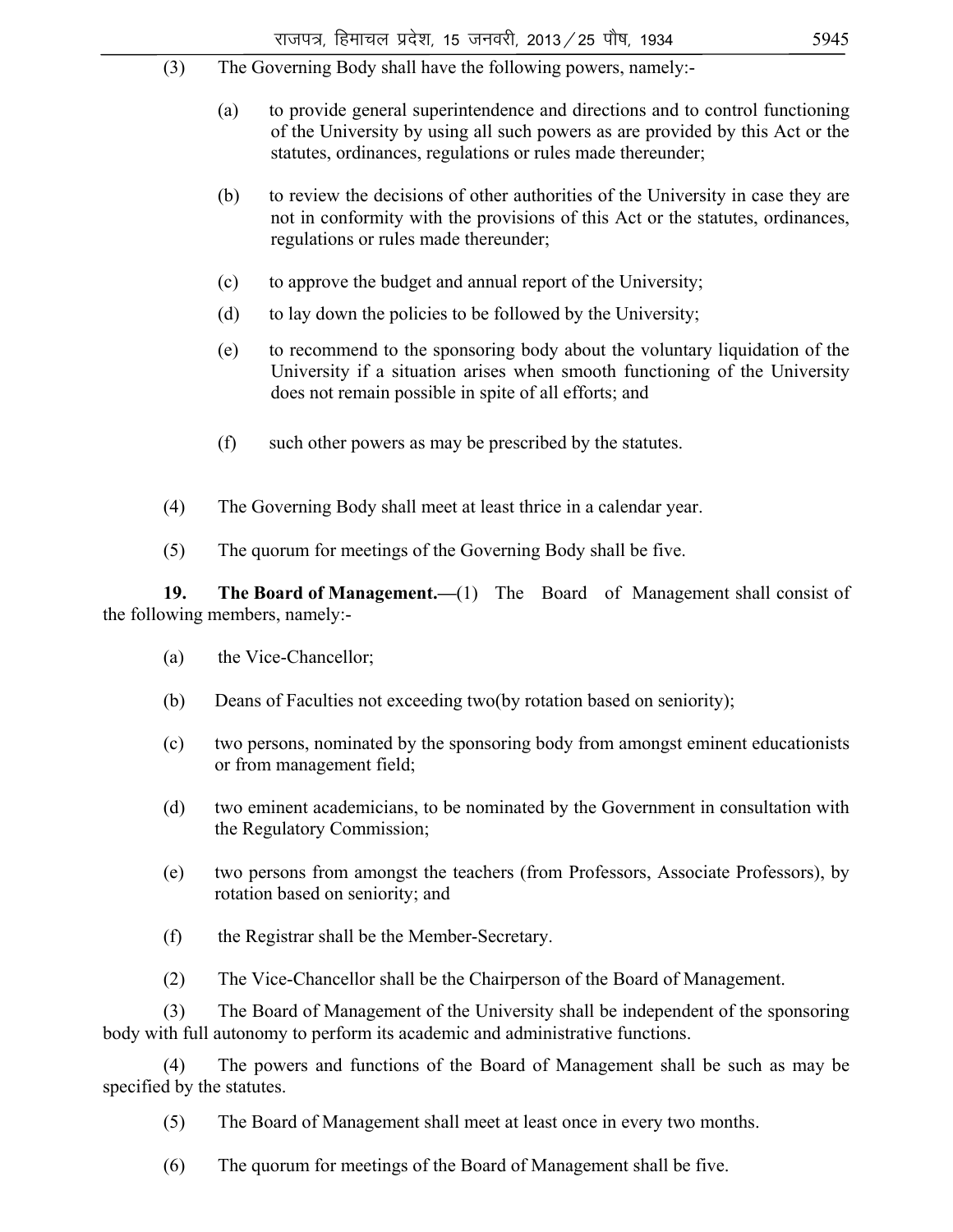20. The Academic Council.—(1) The Academic Council shall consist of the Vice-Chancellor and such other members as may be specified by the statutes.

(2) The Vice-Chancellor shall be the Chairperson of the Academic Council.

 (3) The Academic Council shall be the principal academic body of the University and shall, subject to the provisions of this Act, and the rules, statutes and ordinances made thereunder, co-ordinate and exercise general supervision over the academic policies of the University.

 (4) The quorum for meetings of the Academic Council shall be such as may be specified by the statutes.

 **21. Other authorities.—**The composition, constitution, powers and functions of other authorities of the University shall be such as may be specified by the statutes.

 **22. Disqualifications.—**A person shall be disqualified for being a member of any of the authorities or bodies of the University, if he,-

- (a) is of unsound mind and stands so declared by a competent court; or
- (b) is an undischarged insolvent; or
- (c) has been convicted of any offence involving moral turpitude; or
- (d) is conducting or engaging himself in private coaching classes; or
- (e) has been punished for indulging in or promoting unfair practice in the conduct of any examination, in any form, anywhere.

 **23. Vacancies not to invalidate the proceedings of any authority or body of the University.—**No act or proceeding of any authority or body of the University shall be invalid merely by reason of any vacancy or defect in the constitution thereof.

 **24. Filling of casual vacancies.—**In case there occurs any casual vacancy in any authority or body of the University, due to death, resignation or removal of a member, the same shall be filled, as early as possible, by the person or body who appoints or nominates the member whose place become vacant and person appointed or nominated to a casual vacancy shall be a member of such authority or body for the residue of the term for which the person whose place he fills would have been member.

25. **Committees.**—(1) The authorities or officers of the University may constitute committees with such terms of reference as may be necessary for specific tasks to be performed by such committees.

 (2) The constitution of such committees and their duties shall be such as may be specified by the statutes.

**26.** The first statutes.—(1) Subject to the provisions of this Act, and the rules made thereunder, the first statutes of the University may provide for all or any of the following matters, namely:-

 (a) the constitution, powers and functions of the authorities and other bodies of the University as may be constituted from time to time;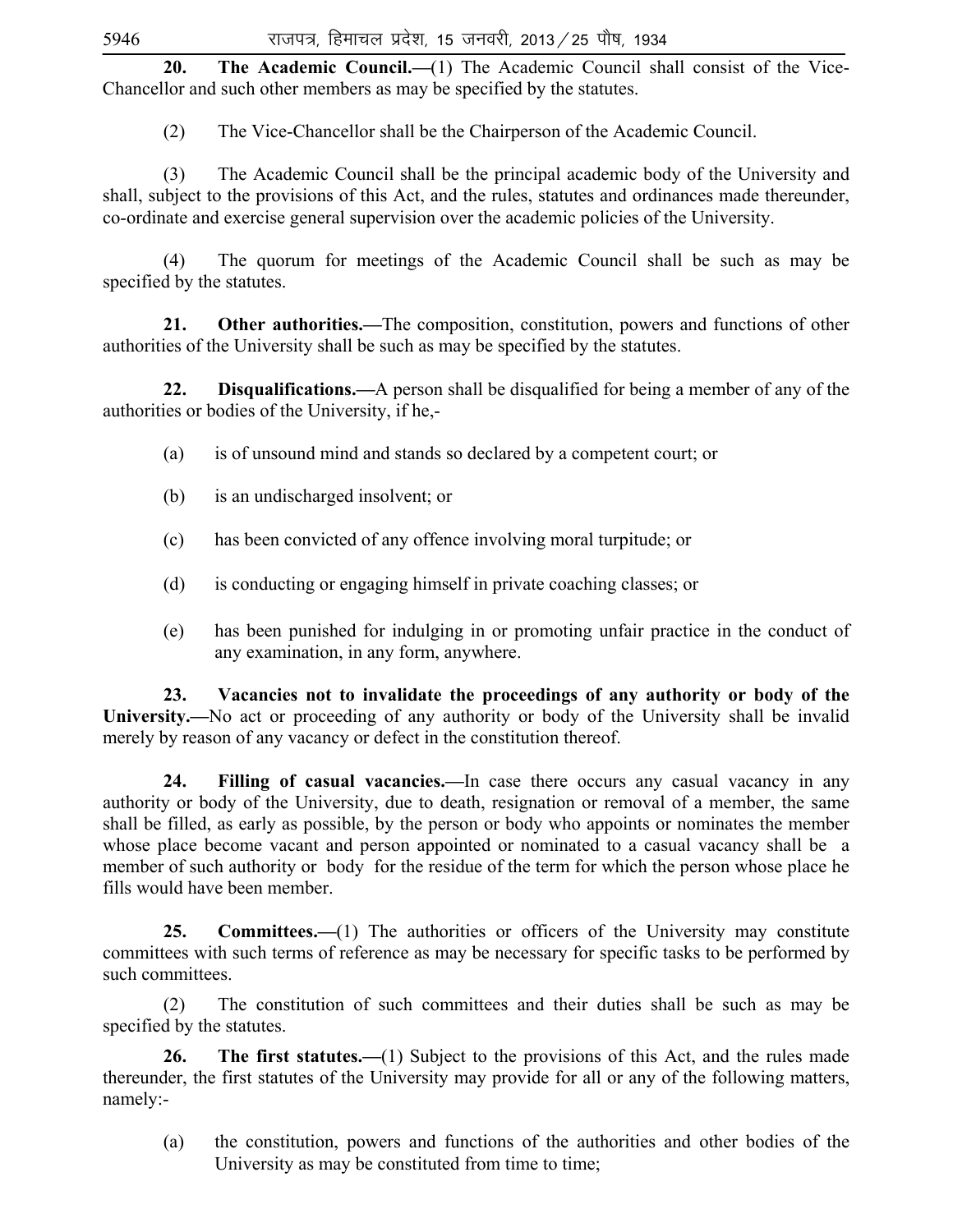- राजपत्र, हिमाचल प्रदेश, 15 जनवरी, 2013 / 25 पौष, 1934  $\,$  (b) the terms and conditions of appointment of the Vice-Chancellor and his powers and functions; (c) the manner of appointment and terms and conditions of service of the Registrar and Chief Finance and Accounts Officer and their powers and functions; (d) the manner of appointment and terms and conditions of service of the employees of the University and their powers and functions; (e) the procedure for arbitration in case of disputes between employees, students and the University; (f) the provisions regarding exemption of students from payment of tuition fee and for awarding to them scholarships and fellowships; (g) provisions regarding the policy of admissions, including regulation of reservation of seats; (h) provisions regarding fees to be charged from the students; and (i) provisions regarding number of seats in different courses. (2) The first statutes shall be made by the Government and published in the Official Gazette and a copy thereof shall be laid before the State Legislative Assembly. **27.** The subsequent statutes.—(1) Subject to the provisions of this Act and the rules made thereunder, the subsequent statutes of the University may provide for all or any of the following matters, namely:- (a) creation of new authorities of the University; (b) accounting policy and financial procedure; (c) representation of teachers in the authorities of the University; (d) creation of new departments and abolition or restructuring of existing department; (e) institution of medals and prizes; (f) creation of posts and procedure for abolition of posts; (g) revision of fees;
	- (h) alteration of the number of seats in different syllabi; and
	- (i) all other matters which under the provisions of this Act are to be specified by the statutes.

 (2) The statutes of the University other than the first statutes shall be made by the Board of Management with the approval of the Governing Body.

 (3) The Board of Management may, from time to time, make new or additional statutes or may amend or repeal the statutes so made in the manner hereinafter provided in this section:

 Provided that Board of Management shall not make any statute or any amendment of the statute affecting the status, powers or constitution of any existing authority of the University until such authority has been given an opportunity of expressing an opinion on the proposal and any opinion so expressed shall be in writing and shall be considered by the Governing Body.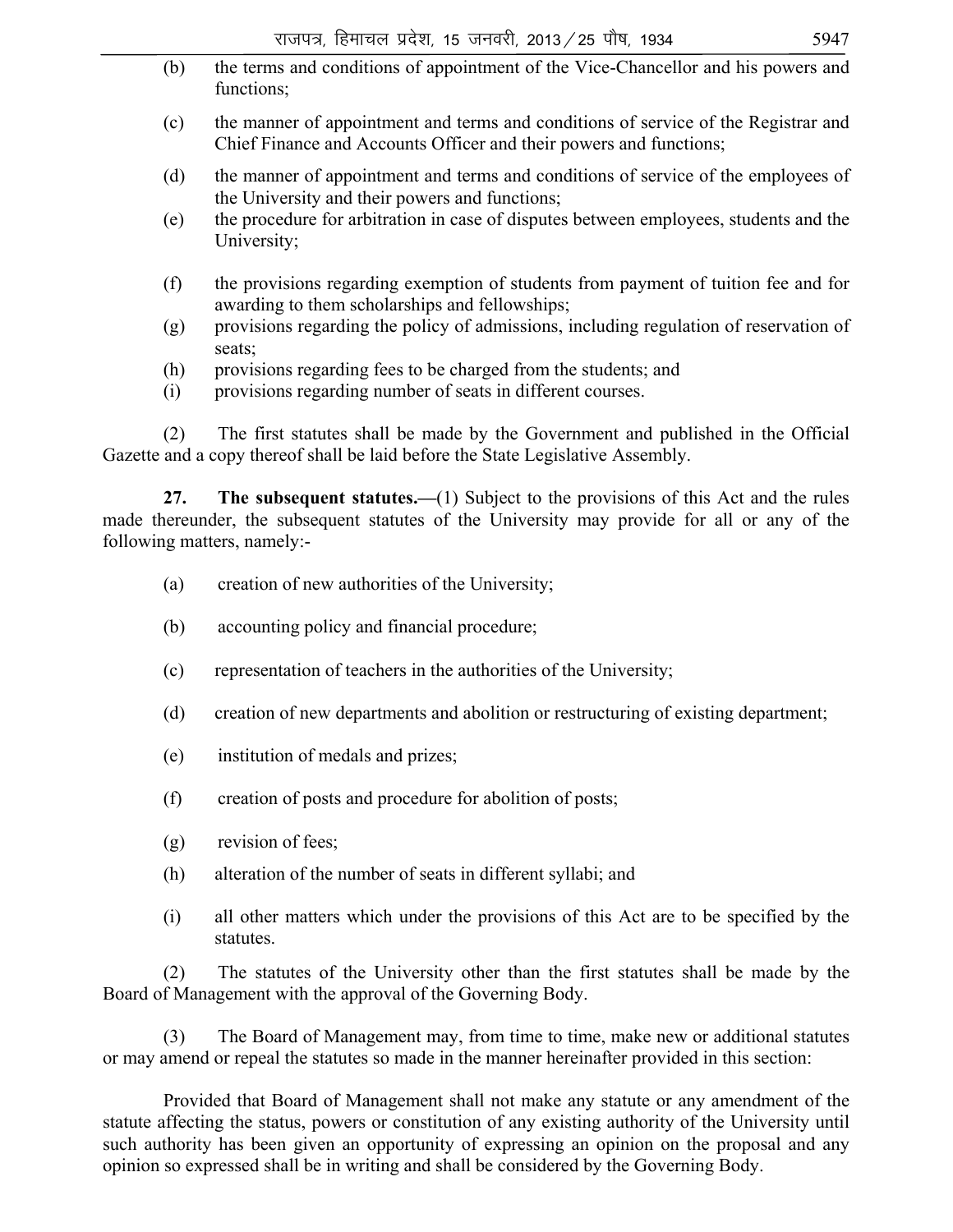(4) Every such statute or addition to the statutes or any amendment or repeal of the statutes shall be subject to the approval of the Government:

 Provided that no statute shall be made by the Board of Management affecting the discipline of students and standards of instructions, education and examination, except in consultation with the Academic Council.

**28.** The first ordinances.—(1) Subject to the provisions of this Act, or the rules or statutes made thereunder, the Board of Management may make such first ordinances with the approval of the Governing Body as it deems appropriate for the furtherance of the objects of the University and such ordinances may provide for all or any of the following matters, namely:-

- (a) the admission of students to the University and their enrolment as such;
- (b) the courses of study to be laid down for the degrees, diplomas and certificates of the University;
- (c) the award of the degrees, diplomas, certificates and other academic distinctions, the minimum qualifications for the same and the means to be taken relating to the granting and obtaining of the same;
- (d) the conditions for awarding of fellowships, scholarships, stipends, medals and prizes;
- (e) the conduct of examinations, including the terms of office and manner of appointment and the duties of examining bodies, examiners and moderators;
- (f) fees to be charged for the various courses, examinations, degrees and diplomas of the University;
- (g) the conditions of residence of the students in the hostels of the University;
- (h) provision regarding disciplinary action against the students;
- (i) the creation, composition and functions of any other body which is considered necessary for improving the academic life of the University;
- (j) the manner of co-operation and collaboration with other Universities and institutions of higher education; and
- (k) all other matters which by this Act, or statutes made thereunder are required to be provided by the ordinances.

 (2) The Board of Management shall either modify the ordinances incorporating the suggestion of the Governing Body or give reasons for not incorporating any of the suggestions made by the Governing Body and shall return the ordinances alongwith such reasons, if any, to the Governing Body and on receipt of the same, the Governing Body shall consider the comments of the Board of Management and shall approve the ordinances of the University with or without such modifications and then the ordinances, as approved by the Governing Body shall come into force.

 **29. The subsequent ordinances.—**(1) All ordinances other than the first ordinances shall be made by the Academic Council which after being approved by the Board of Management shall be submitted to the Governing Body for its approval.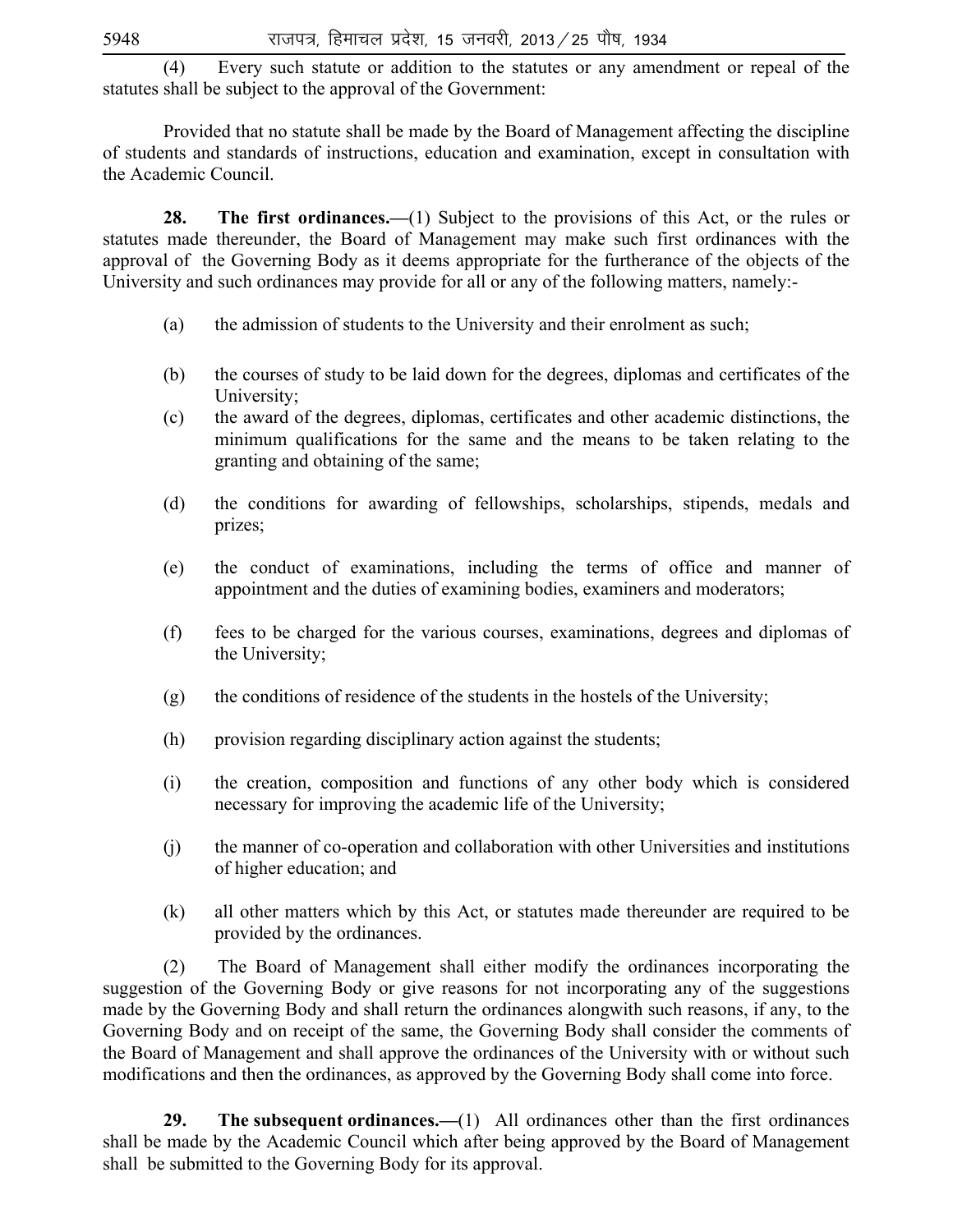(2) The Academic Council shall either modify the ordinances incorporating the suggestions of the Board of Management and the Governing Body or give reasons for not incorporating the suggestions, and shall return the ordinances alongwith such reasons, if any, the Board of Management and the Governing Body shall consider the comments of the Academic Council and shall approve the ordinances of the University with or without such modification and then the ordinances, as approved by the Governing Body shall come into force.

 **30. Regulations.—**The authorities of the University may, subject to the prior approval of the Board of Management, make regulations, consistent with this Act, the rules, statutes and the ordinances made thereunder, for the conduct of their own business and of the committees appointed by them.

 **31. Admissions.—(**1) Admission in the University shall be made strictly on the basis of merit.

 (2) Merit for admission in the University may be determined either on the basis of marks or grade obtained in the qualifying examination for admission and achievements in cocurricular and extra-curricular activities or on the basis of marks or grade obtained in the entrance test conducted at State level either by an association of the Universities conducting similar courses or by any agency of the State:

 Provided that admission in professional and technical courses shall be made only through entrance test.

 (3) Seats for admission in the University, for the students belonging to Scheduled Castes, Scheduled Tribes and Other Backward Classes and handicapped students, shall be reserved as per policy of the State Government.

 (4) At least 25% seats for admission to each course shall be reserved for students who are bonafide Himachalis.

 (5) The University shall seek prior approval of the Regulatory Commission for admitting new students in subsequent years in the existing courses or for starting new courses which shall be subject to recommendations of the inspection committee set up for the purpose. This shall be applicable till the first batch of final year students are admitted.

**32.** Fee structure.—(1) The University may, from time to time, prepare and revise, its fee structure and send it to the Government for its approval before  $31<sup>st</sup>$  December of every preceding academic year alongwith the approval of courses granted by the Regulatory Commission and the Government shall convey the approval within three months from the receipt of the proposal:

 Provided that the fee structure for each course shall be decided before the issue of prospectus and shall be reflected in the prospectus:

 Provided further that the fee structure shall not be revised or modified during the academic year.

 (2) The fee structure prepared by the University shall be considered by a committee to be constituted by the State Government, in the manner as may be prescribed, which shall submit its recommendations to the Government after taking into consideration whether the proposed fee is,-

- (a) sufficient for generating-
	- (i) resources for meeting the recurring expenditure of the University; and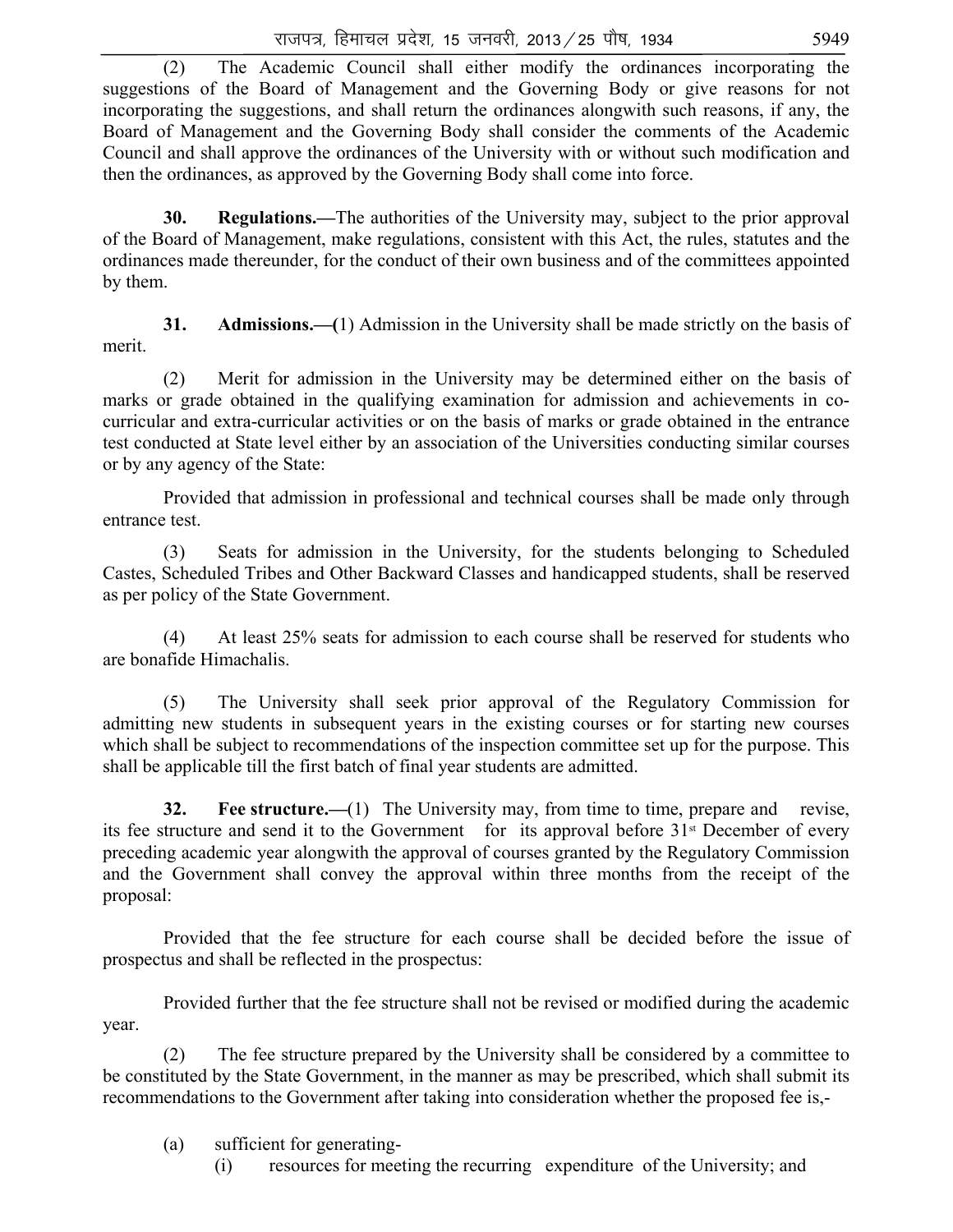(ii) the savings required for the further development of the University; and

(b) not unreasonably excessive.

 (3) After receipt of the recommendations under sub-section (2), if the Government is satisfied, it may approve the fee structure.

 (4) The fee structure approved by the Government under sub-section (3) shall remain valid until next revision.

**33. Examinations.—**At the beginning of each academic session and in any case not later than 30th of August of every calendar year, the University shall prepare and publish a semester-wise or annual, as the case may be, Schedule of Examinations for each and every course conducted by it and shall strictly adhere to such Schedule:

 Provided that if, for any reason whatsoever, University is unable to follow this Schedule, it shall, as soon as practicable, submit a report to the Regulatory Commission giving the detailed reasons for making a departure from the published Schedule of Examination. The Regulatory Commission may, thereon, issue such directions as it may deem fit for better compliance in future.

 **Explanation.-**'Schedule of Examination' means a table giving details about the time, day and date of the commencement of each paper which is a part of a Scheme of Examinations and shall also include the details about the practical examinations.

 **34. Declaration of results.—(**1) The University shall strive to declare the results of every examination conducted by it within thirty days from the last date of the examination for a particular course and shall in any case declare the results latest within forty-five days from such date:

 Provided that if, for any reason whatsoever, the University is unable to finally declare the results of any examination within the period of forty-five days, it shall submit a report incorporating the detailed reasons for such delay to the Regulatory Commission. The Regulatory Commission may, thereon, issue such directions as it may deem fit for better compliance in future.

 (2) No examination or the results of an examination shall be held invalid only for the reasons that the University has not followed the Schedule of Examination as stipulated in section 33 and in this section.

**35. Convocation.—The convocation of the University shall be held in every academic** year in the manner as may be specified by the statutes for conferring degrees, diplomas or for any other purpose.

 **36. Accreditation of the University.—**The University shall obtain accreditation from the National Council of Assessment and Accreditation (NAAC), Bangalore, as per the guidelines issued by the National Assessment and Accreditation Council from time to time and inform the Government and such other regulating bodies which are connected with the courses taken up by the University about the grade provided by NAAC to the University and the University shall get renewed such accreditation after such period as may be prescribed.

 **37. University to follow rules, regulations, norms etc. of the regulating bodies.—** Notwithstanding anything contained in this Act, the University shall be bound to comply with all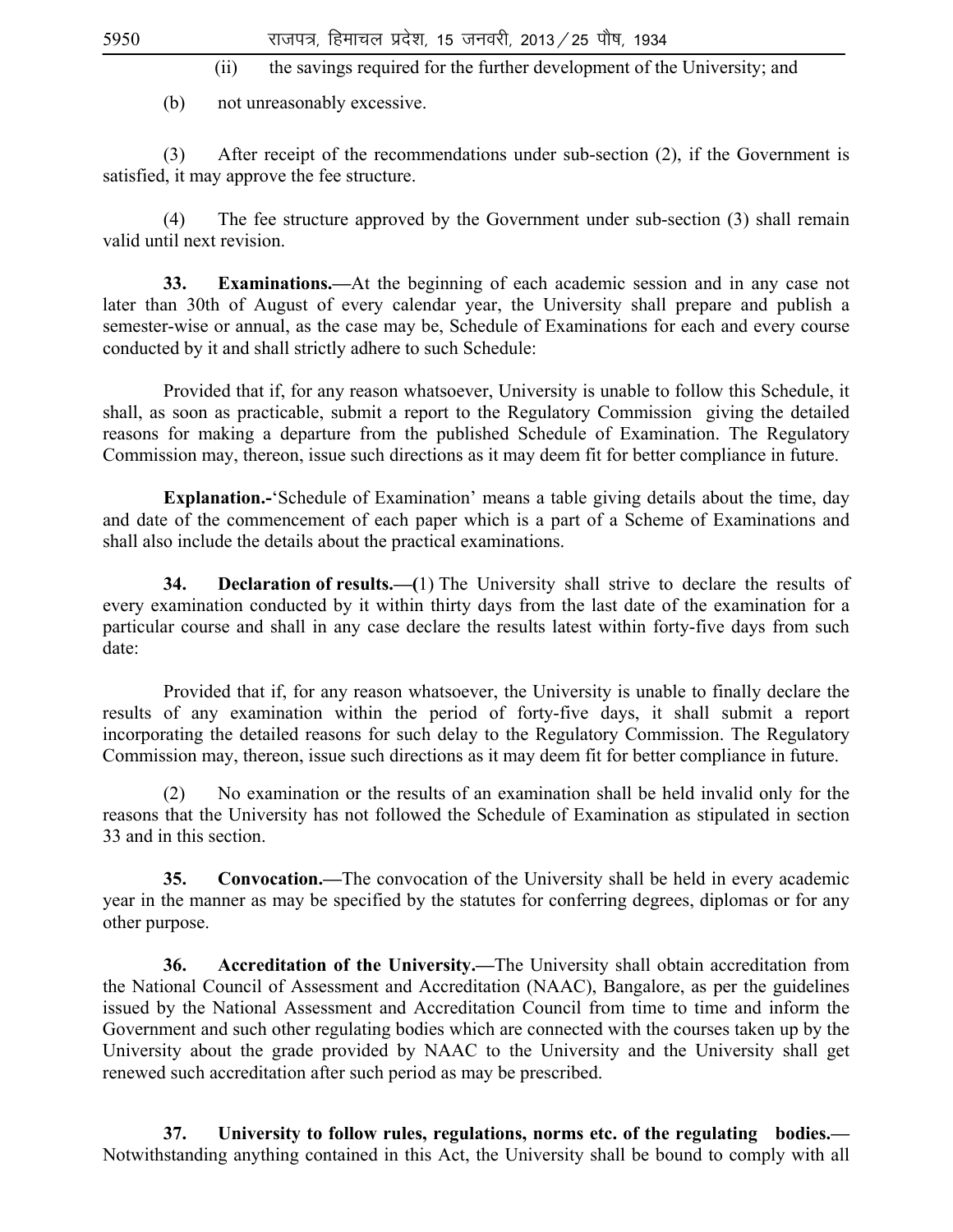the rules, regulations, norms etc. of the regulating bodies and provide all such facilities and assistance to such bodies as are required by them to discharge their duties and carry out their functions.

**38. Annual report.—(**1) The annual report of the University shall be prepared by the Board of Management which shall include among other matters, the steps taken by the University towards the fulfilment of its objects and shall be approved by the Governing Body and copy of the same shall be submitted to the sponsoring body.

 (2) Copies of the annual report prepared under sub-section (1) shall also be presented to the Regulatory Commission and the Government.

**39.** Annual accounts and audit.—(1) The annual accounts including balance sheet of the University shall be prepared under the directions of the Board of Management and the annual accounts shall be audited at least once in every year by the auditors appointed by the University for this purpose.

 (2) A copy of the annual accounts together with the audit report shall be submitted to the Governing Body.

 (3) A copy of the annual accounts and audit report alongwith the observations of the Governing Body shall be submitted to the sponsoring body.

 (4) Copies of annual accounts and balance sheet prepared under sub-section (1) shall be presented to the Regulatory Commission and the Government.

 (5) The advice of the Regulatory Commission and the Government, if any, arising out of the accounts and audit report of the University shall be placed before the Governing Body and the Governing Body shall issue such directions, as it may deem fit and compliance thereof shall be reported to the Regulatory Commission and the Government.

 **40. Powers of the Government to inspect the University.—**(1) For the purpose of ascertaining the standards of teaching, examination and research or any other matter relating to the University, the Government or the Regulatory Commission may, cause an assessment to be made in such manner as may be prescribed, by such person or persons as it may deem fit.

 (2) The Government or the Regulatory Commission, as the case may be, shall communicate to the University its recommendations in regard to the result of such assessment for corrective action and the University shall take such corrective measures as are necessary so as to ensure the compliance of the recommendations.

 (3) If the University fails to comply with the recommendations made under sub-section (2) within a reasonable time, the Government or the Regulatory Commission, as the case may be, may give such directions as it may deem fit which shall be binding on the University.

 **41. Dissolution of the University by the sponsoring body.—**(1) The sponsoring body may dissolve the University by giving a notice to this effect to the Government, the employees and the students of the University at least one year in advance:

 Provided that dissolution of the University shall have effect only after the last batches of students of the regular courses have completed their courses and they have been awarded degrees, diplomas or awards, as the case may be.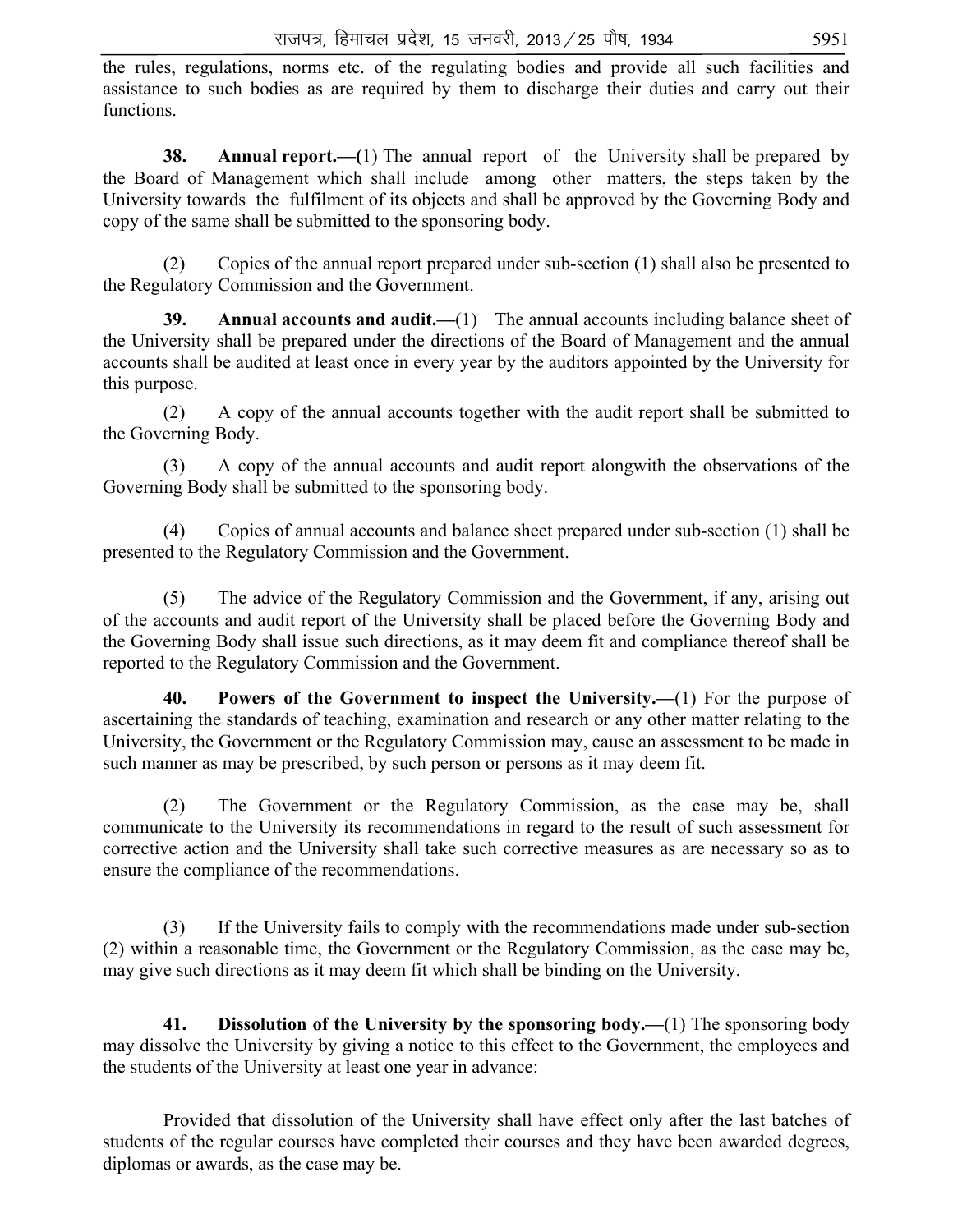(2) On the dissolution of the University all the assets and liabilities of the University shall vest in the sponsoring body:

 Provided that in case the sponsoring body dissolves the University before twenty five years of its establishment, all the assets of the University, including assets of the sponsoring body pertaining to the University shall vest in the Government free from all encumbrances.

 **42. Special powers of the Government in certain circumstances.—**(1) If it appears to the Government that the University has contravened any of the provisions of this Act, or the rules, statutes or ordinances made thereunder or has contravened any of the directions issued by it under this Act, or has ceased to carry out any of the undertakings given or a situation of financial mismanagement or mal-administration has arisen in the University, it shall issue notice requiring the University to show cause within forty five days as to why an order of its liquidation should not be made.

(2) If the Government, on receipt of reply of the University on the notice issued under sub-section (1), is satisfied that there is a *prima facie* case of contravening all or any of the provisions of this Act, or the rules, statutes or ordinances made thereunder or of contravening directions issued by it under this Act, or of ceasing to carry out the undertaking given or of financial mis-management or mal-administration, it shall make an order of such enquiry as it may consider necessary.

 (3) The Government shall, for the purpose of any enquiry under sub-section (2), appoint an inquiry officer or officers to inquire into any of the allegations and to make report thereon.

(4) The inquiry officer or officers appointed under sub-section (3) shall have the same powers as are vested in a civil court under the Code of Civil Procedure, 1908 while trying a suit in respect of the following matters, namely:-

- (a) summoning and enforcing the attendance of any person and examining him on oath;
- (b) requiring the discovery and production of any such document or any other material as may be predicable in evidence;
- (c) requisitioning any public record from any court or office; and
- (d) any other matter which may be prescribed.

(5) The inquiry officer or officers inquiring under this Act, shall be deemed to be a civil court for the purposes of section 195 and Chapter 26 of the Code of Criminal Procedure, 1973.

(6) On receipt of the enquiry report from the officer or officers appointed under subsection(3), if the Government is satisfied that the University has contravened all or any of the provisions of this Act, or the rules, statutes, or ordinances made thereunder or has violated any of the directions issued by it under this Act or has ceased to carry out the undertakings given by it or a situation of financial mis-management and mal-administration has arisen in the University which threatens the academic standard of the University, it shall issue orders for the liquidation of the University and appoint an administrator.

 (7) The administrator appointed under sub-section (6) shall have all the powers and be subject to all the duties of the Governing Body and the Board of Management under this Act, and shall administer the affairs of the University until the last batch of the students of the regular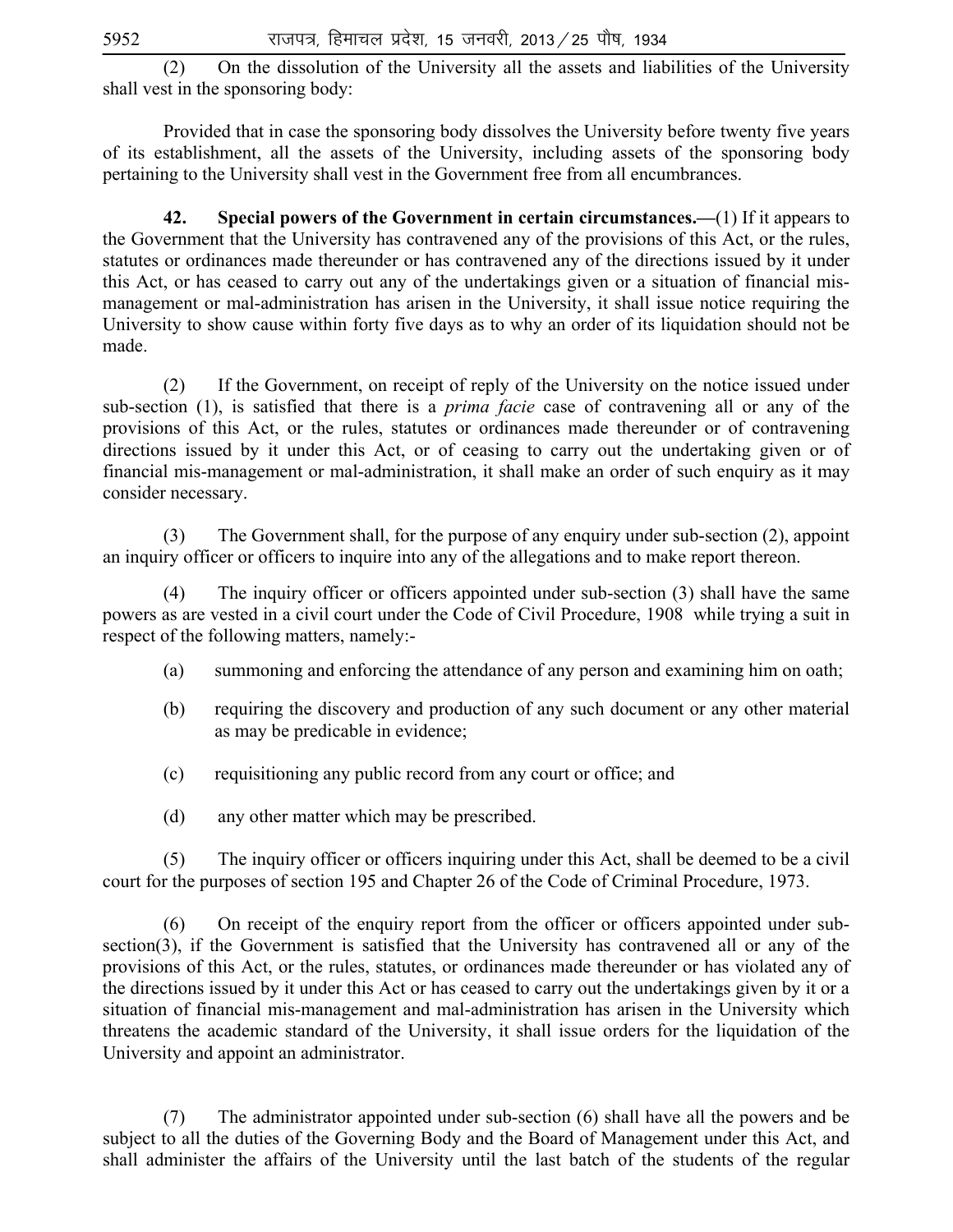courses have completed their courses and they have been awarded degrees, diplomas or awards, as the case may be.

 (8) After having awarded the degrees, diplomas or awards, as the case may be, to the last batches of the students of the regular courses, the administrator shall make a report to this effect to the Government.

 (9) On receipt of the report under sub-section (8), the Government shall, by notification in the Official Gazette, issue an order dissolving the University and from the date of publication of such notification, the University shall stand dissolved and all the assets of the University including assets of the sponsoring body pertaining to the University shall vest in the Government free from all encumbrances from the date of dissolution.

 **43. Power to make rules.—**(1) The Government may, by notification in the Official Gazette, make rules for carrying out the provisions of this Act.

 (2) Without prejudice to the generality of the foregoing power, such rules may provide for all or any of the following matters, namely:-

- (a) matter to be prescribed under clause (d) of sub-section (4) of section 42; and
- (b) any other matters which are required to be, or may be, prescribed by rules under this Act.

 (3) All the rules made under this Act shall be laid, as soon as may be after they are so made, before the State Legislative Assembly, while it is in session, for a period of not less than ten days which may be comprised in one session or in two or more successive sessions and if before the expiry of the session in which it is so laid or the successive sessions aforesaid, the Legislative Assembly agrees in making modification in any of such rules or agrees that any such rule should not be made, such rule shall thereafter have effect only in such modified form or be of no effect, as the case may be, so, however, that any such modification or annulment shall be without prejudice to the validity of anything previously done under that rule.

 **44. Power to remove difficulties.—**(1) If any difficulty arises in giving effect to the provisions of this Act, the Government may, by order published in the Official Gazette, make provisions, not inconsistent with the provisions of this Act, as appear to it to be necessary or expedient for removing the difficulty:

 Provided that no such order shall be made under this section after the expiry of a period of two years from the commencement of this Act.

 (2) Every order made under this section, shall, as soon as may be after it is made, be laid before the State Legislative Assembly.

 **45. Repeal of Ordinance No. 1 of 2012 and savings.—**(1) The APG (Alakh Prakash Goyal) Shimla University Establishment and Regulation Ordinance, 2012, is hereby repealed.

 (2) Notwithstanding such repeal any action taken or anything done under the Ordinance so repealed shall be deemed to have been done or taken under the corresponding provisions of this Act.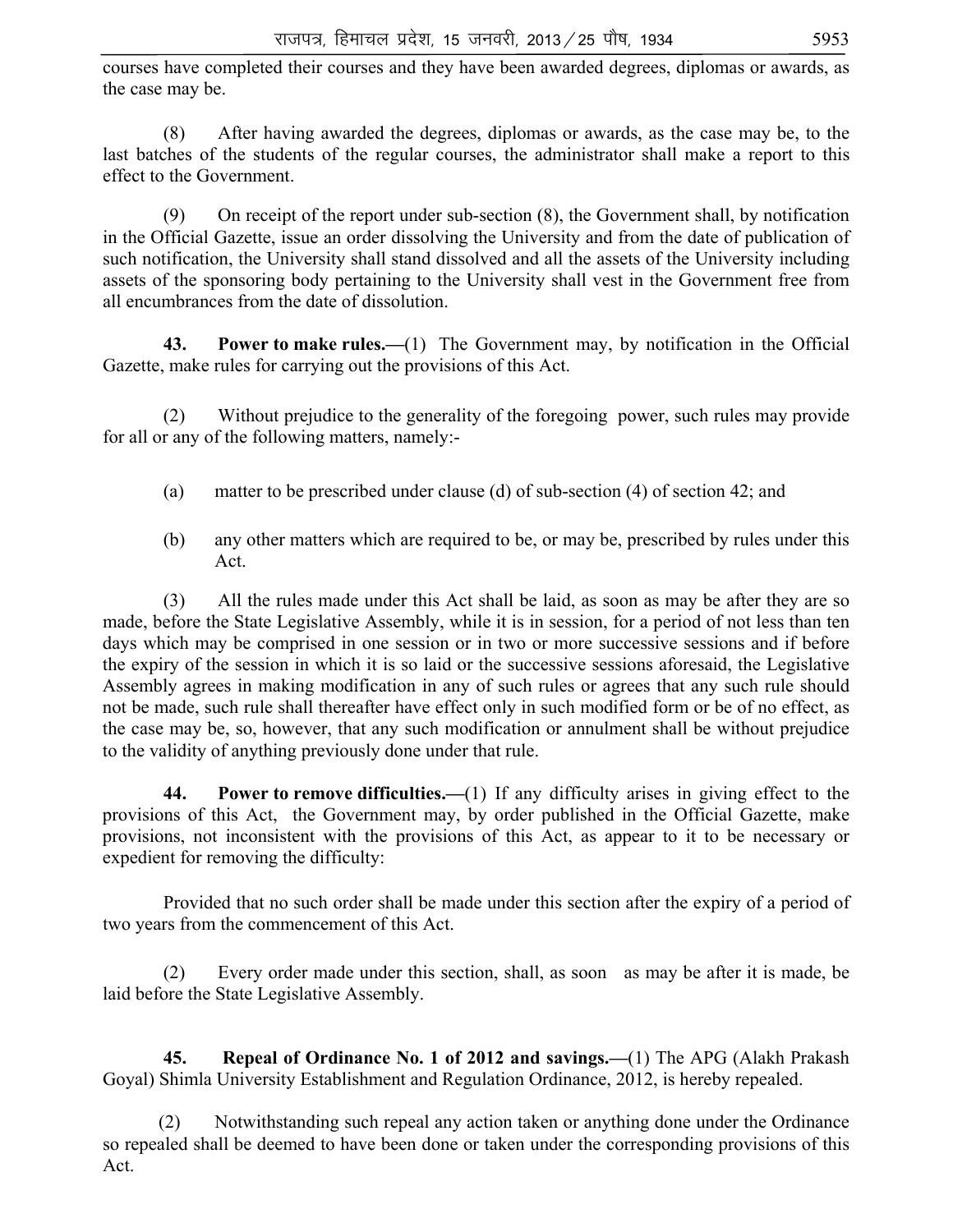# विधि विभाग

अधिसूचना

#### शिमला-2, 14 जनवरी, 2013

संख्या एल0एल0आर0-डी0(6)-45 / 2012-लेज.-हिमाचल प्रदेश की राज्यपाल, भारत के संविधान के अनुच्छेद 200 के अधीन प्रदत्त शक्तियों का प्रयोग करते हुए दिनांक 05–01–2013 को अनुमोदित बाहरा विश्वविद्यालय (स्थापना और विनियमन) द्वितीय संशोधन विधेयक, 2012 (2012 का विधेयक संख्यांक 32) को वर्ष 2013 के अधिनियम संख्यांक 13 के रूप में संविधान के अनुच्छेद 348 (3) के अधीन उसके अंग्रेजी प्राधिकृत पाठ सहित हिमाचल प्रदेश ई–राजपत्र में प्रकाशित करती हैं ।

> आदेश द्वारा. के0 एस0 चन्देल. सचिव (विधि) ।

#### 2013 का अधिनियम संख्यांक 13

#### बाहरा विश्वविद्यालय (स्थापना और विनियमन) द्वितीय संशोधन अधिनियम, 2012

——————<br>——————

(राज्यपाल महोदया द्वारा तारीख 5 जनवरी, 2013 को यथाअनुमोदित)

बाहरा विश्वविद्यालय (स्थापना और विनियमन) अधिनियम, 2010 (2011 का अधिनियम संख्यांक 2) का और संशोधन करने के लिए **अधिनियम** ।

भारत गणराज्य के तिरसठवें वर्ष में हिमाचल प्रदेश विधान सभा द्वारा निम्नलिखित रुप में यह अधिनियमित $\tilde{\text{F}}$ तो: $-$ 

1. संक्षिप्त नाम और प्रारम्भ.-(1) इस अधिनियम का संक्षिप्त नाम बाहरा विश्वविद्यालय (स्थापना और विनियमन) द्वितीय संशोधन अधिनियम, 2012 है ।

(2) यह 29 सितम्बर, 2010 से प्रवृत्त हुआ समझा जाएगा ।

2. धारा 3 का संशोधन.—बाहरा विश्वविद्यालय (स्थापना और विनियमन) अधिनियम, 2010 (2011 का 2) (जिसे इसमें इसके पश्चात् "मूल अधिनियम" कहा गया है) की धारा 3 के खण्ड (ञ) के .<br>पश्चात, निम्नलिखित नया खण्ड (ट) अन्तःस्थापित किया जाएगा, अर्थात:–

 $^{\prime\prime}$ (ट) विश्वविद्याालय को, इस अधिनियम के प्रारम्भ की तारीख से एक वर्ष के भीतर क्रियाशील करना।''।

3. धारा 41 का संशोधन.-मूल अधिनियम की धारा 41 की उपधारा (2) के परन्तुक में "विघटित कर देता है, तो" शब्दों और चिन्ह के पश्चात्, किन्तु "विश्वविद्यालय की सभी परिसम्पत्तियाँ" शब्दों से पूर्व "विश्वविद्यालय से सम्बन्धित प्रायोजक निकाय की परिसम्पत्तियों सहित" शब्द अन्त:स्थापित किए जाएंगे ।

धारा 42 का संशोधन.—मूल अधिनियम की धारा 42 की उपधारा (9) में "विघटन की तारीख से" शब्दों के पश्चात्, किन्तु "विश्वविद्यालय की समस्त परिसम्पत्तियाँ" शब्दों से पूर्व "विश्वविद्यालय से सम्बन्धित प्रायोजक निकाय की परिसम्पत्तियों सहित" शब्द अन्तःस्थापित किए जाएंगे ।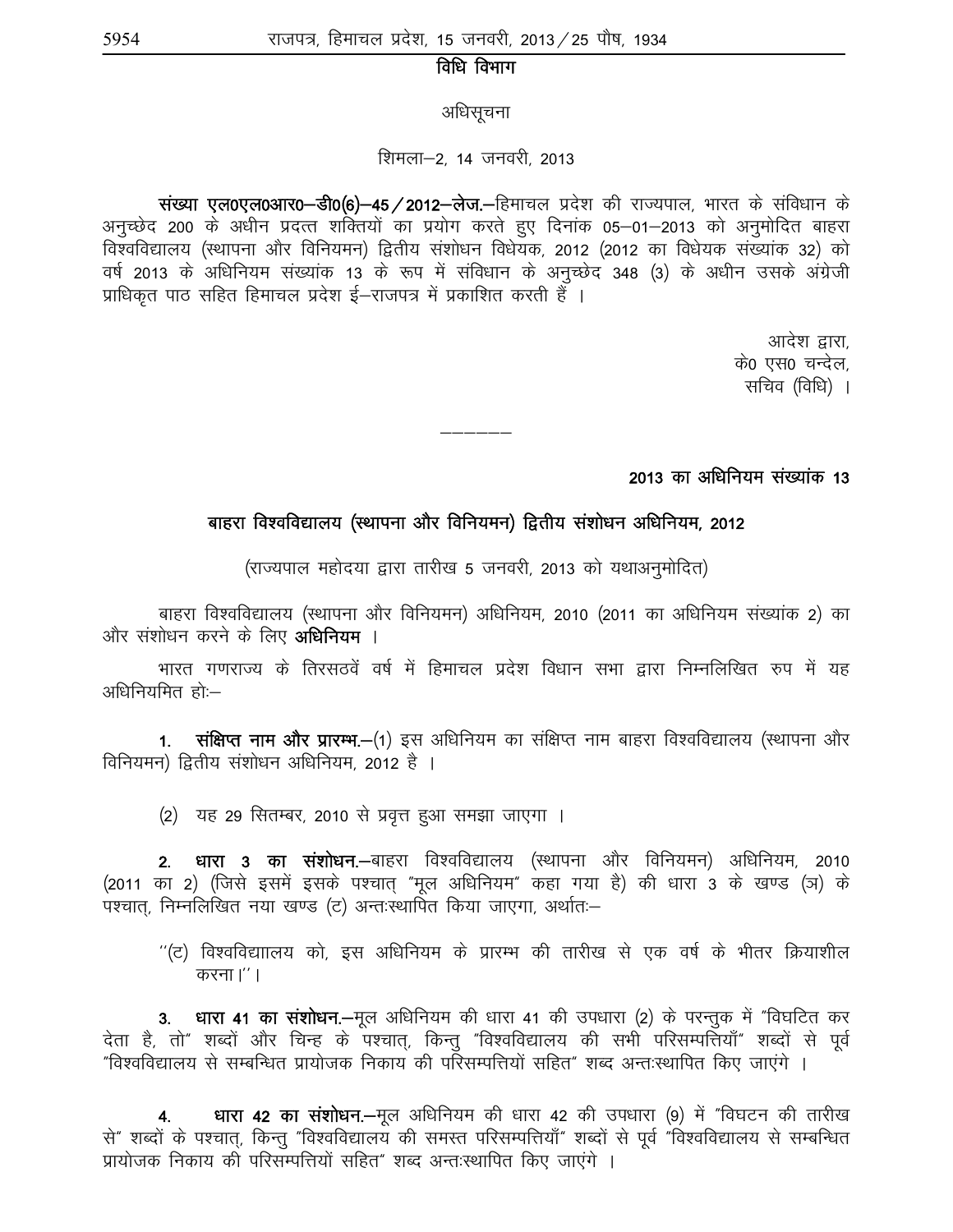#### *AUTHORITATIVE ENGLISH TEXT*

ACT No. 13 of 2013

# **THE BAHRA UNIVERSITY (ESTABLISHMENT AND REGULATION) SECOND AMENDMENT ACT, 2012**

### (AS ASSENTED TO BY THE GOVERNOR ON  $5^{TH}$  JANUARY, 2013)

#### AN

#### ACT

 further to amend the Bahra University (Establishment and Regulation) Act, 2010 (Act No. 2 of 2011).

 BE it enacted by the Legislative Assembly of Himachal Pradesh in the Sixty-third Year of the Republic of India as follows:—

 **1. Short title and commencement.—(**1) This Act may be called the Bahra University (Establishment and Regulation) Second Amendment Act, 2012.

(2) It shall be deemed to have come into force on  $29<sup>th</sup>$  day of September, 2010.

 **2. Amendment of section 3.—**In section 3 of the Bahra University (Establishment and Regulation) Act, 2010 (2 of 2011) (hereinafter referred to as the "principal Act"), after clause (j), the following new clause (k) shall be inserted, namely:—

 "(k) to make the University functional within one year from the date of commencement of this Act." .

 **3. Amendment of section 41.—**In section 41of the principal Act, in sub-section (2), in the proviso, after the words "all the assets of the University", the words "including assets of the sponsoring body pertaining to the University" shall be inserted.

 **4. Amendment of section 42.—**In section 42 of the principal Act, in sub-section (9), after the words "all the assets of the University", the words "including assets of the sponsoring body pertaining to the University" shall be inserted.

#### विधि विभाग

*\_\_\_\_\_\_\_\_\_* 

अधिसूचना

शिमला-2, 14 जनवरी, 2013

संख्या एल0एल0आर0-डी0(6)-42/2012-लेज.-हिमाचल प्रदेश की राज्यपाल, भारत के संविधान के अनुच्छेद 200 के अधीन प्रदत्त शक्तियों का प्रयोग करते हुए दिनांक 05–01–2013 को अनुमोदित अरनी विश्वविद्यालय (स्थापना और विनियमन) द्वितीय संशोधन विधेयक, 2012 (2012 का विधेयक संख्यांक 31) को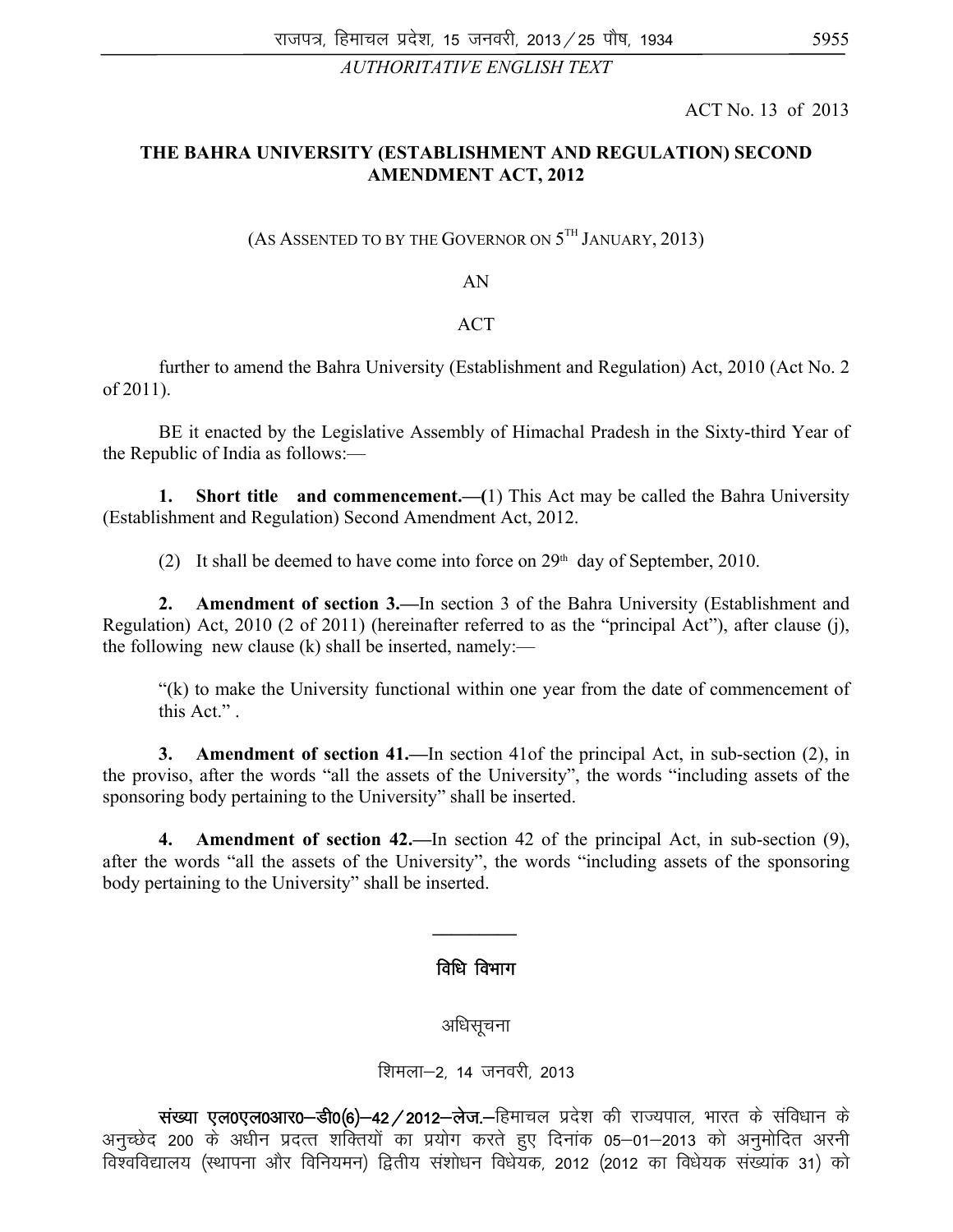वर्ष 2013 के अधिनियम संख्यांक 9 के रूप में संविधान के अनुच्छेद 348 (3) के अधीन उसके अंग्रेजी प्राधिकृत .<br>पाठ सहित हिमाचल प्रदेश ई—राजपत्र में प्रकाशित करती हैं ।

> आदेश द्वारा. के0 एस0 चन्देल. सचिव (विधि) ।

2013 का अधिनियम संख्यांक 9

# अरनी विश्वविद्यालय (स्थापना और विनियमन) द्वितीय संशोधन अधिनियम, 2012

——————<br>——————

(राज्यपाल महोदया द्वारा तारीख 5 जनवरी, 2013 को यथाअनुमोदित)

अरनी विश्वविद्यालय (स्थापना और विनियमन) अधिनियम, 2009 (2009 का अधिनियम संख्यांक 23) का और संशोधन करने के लिए **अधिनियम** ।

भारत गणराज्य के तिरसठवें वर्ष में हिमाचल प्रदेश विधान सभा द्वारा निम्नलिखित रुप में यह अधिनियमित $\tilde{\mathbf{r}}$  :–

1. संक्षिप्त नाम और प्रारम्भ.-(1) इस अधिनियम का संक्षिप्त नाम अरनी विश्वविद्यालय (स्थापना और विनियमन) द्वितीय संशोधन अधिनियम, 2012 है ।

(2) यह 31 अक्तूबर, 2009 से प्रवृत्त हुआ समझा जाएगा ।

2. धारा 3 का संशोधन.—अरनी विश्वविद्यालय (स्थापना और विनियमन) अधिनियम, 2009 (2009 का 23) (जिसे इसमें इसके पश्चात् "मूल अधिनियम" कहा गया है) की धारा 3 के खण्ड (ञ) के पश्चात, निम्नलिखित नया खण्ड (ट) अन्तःस्थापित किया जाएगा. अर्थातः–

 $^{\prime\prime}$ (ट) विश्वविघालय को इस अधिनियम के प्रारम्भ की तारीख से एक वर्ष के भीतर क्रियाशील करना।''।

3. धारा 41 का संशोधन.-मूल अधिनियम की धारा 41 की उपधारा (2) के परन्तुक में "समस्त विल्लंगमों से रहित" शब्दों के पश्चात् किन्तु "सभी परिसम्पत्तियाँ" शब्दों से पूर्व "विश्वविद्यालय से सम्बन्धित <u>प्रायोजक निकाय की परिसम्पत्तियों सहित" शब्द अन्तःस्थापित किए जाएंगे ।</u>

4. धारा 42 का संशोधन.-मूल अधिनियम की धारा 42 की उपधारा (9) में "विश्वविद्यालय की समस्त परिसम्पत्तियाँ और दायित्व प्रायोजक निकाय में निहित हो जाएंगे" शब्दों के स्थान पर "विश्वविद्यालय से सम्बन्धित प्रायोजक निकाय की परिसम्पत्तियों सहित, विश्वविद्यालय की समस्त परिसम्पत्तियाँ, समस्त विल्लंगमों से रहित, सरकार में निहित हो जाएंगी" शब्द और चिन्ह रखे जाएंगे ।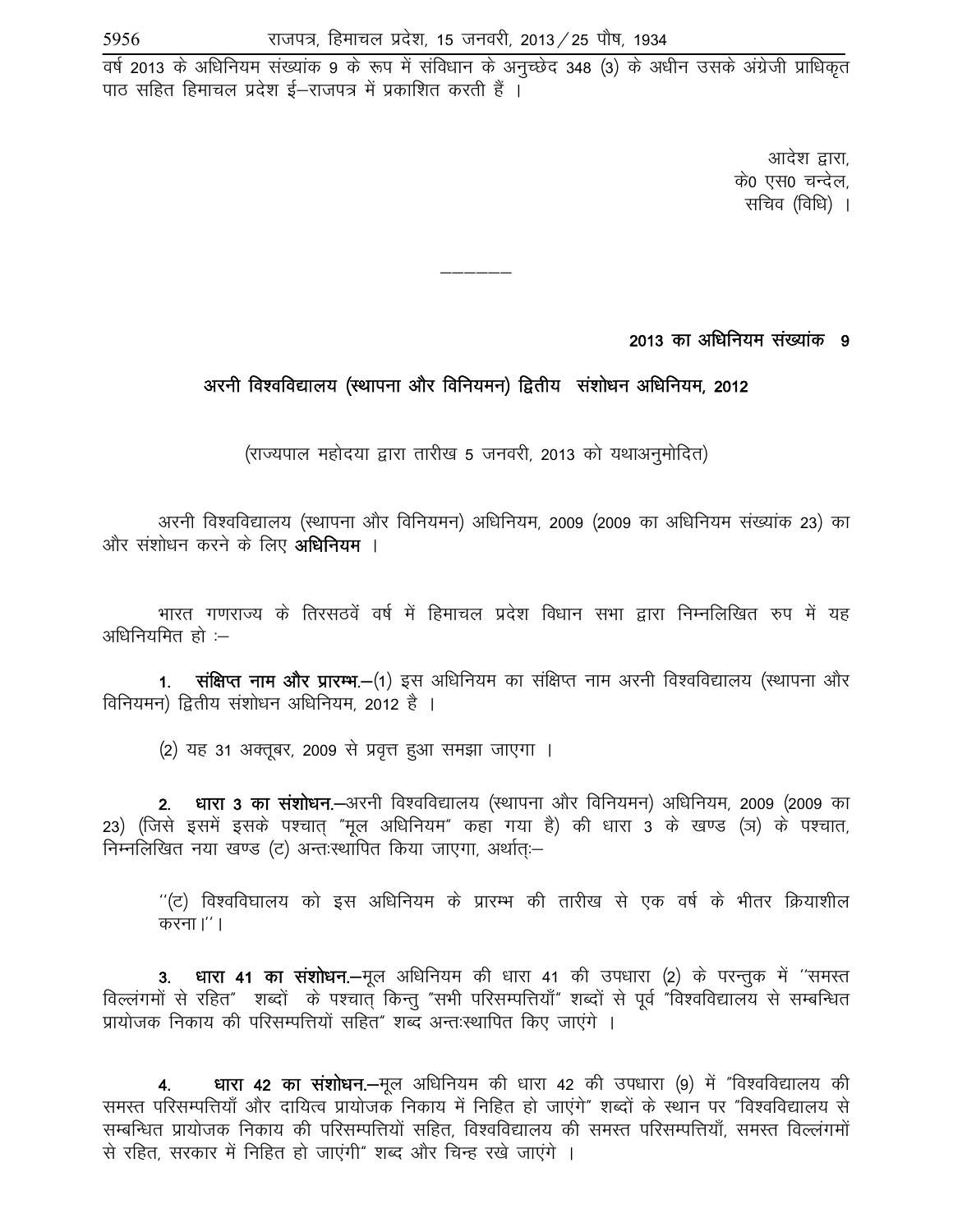### *AUTHORITATIVE ENGLISH TEXT*

ACT No. 9 of 2013

#### **THE ARNI UNIVERSITY (ESTABLISHMENT AND REGULATION) SECOND AMENDMENT ACT, 2012**

(AS ASSENTED TO BY THE GOVERNOR ON  $5^{TH}$  JANUARY, 2013)

AN

#### **ACT**

 further to amend the Arni University (Establishment and Regulation) Act, 2009 (Act No. 23 of 2009).

 BE it enacted by the Legislative Assembly of Himachal Pradesh in the Sixty-third Year of the Republic of India as follows:—

**1.** Short title and commencement.—(1) This Act may be called the Arni University (Establishment and Regulation) Second Amendment Act, 2012.

(2) It shall be deemed to have come into force on  $4<sup>th</sup>$  day of November, 2009.

 **2. Amendment of section 3.—**In section 3 of the Arni University (Establishment and Regulation) Act, 2009 (23 of 2009) (hereinafter referred to as the "principal Act"), after clause (j), the following new clause  $(k)$  shall be inserted, namely:—

 "(k) to make the University functional within one year from the date of commencement of this Act.".

 **3. Amendment of section 41.—**In section 41 of the principal Act, in sub-section (2), in the proviso, after the words "assets of the University" , the words "including assets of the sponsoring body pertaining to the University" shall be inserted.

 **4. Amendment of section 42.—**In section 42 of the principal Act, in sub-section (9), for the words "assets and liabilities of the University shall vest in the sponsoring body", the words "assets of the University including assets of the sponsoring body pertaining to the University shall vest in the Government free from all encumbrances" shall be substituted.

 $\frac{1}{2}$ 

# विधि विभाग

अधिसूचना

शिमला-2, 14 जनवरी, 2013

संख्या एल0एल0आर0-डी0(6)-52/2012-लेज.-हिमाचल प्रदेश की राज्यपाल, भारत के संविधान के अनुच्छेद 200 के अधीन प्रदत्त शक्तियों का प्रयोग करते हुए दिनांक 05–01–2013 को अनुमोदित हिमाचल ं<br>प्रदेश (सडक द्वारा कतिपय माल के वहन पर) कराधान द्वितीय संशोधन विधेयक, 2012 (2012 का विधेयक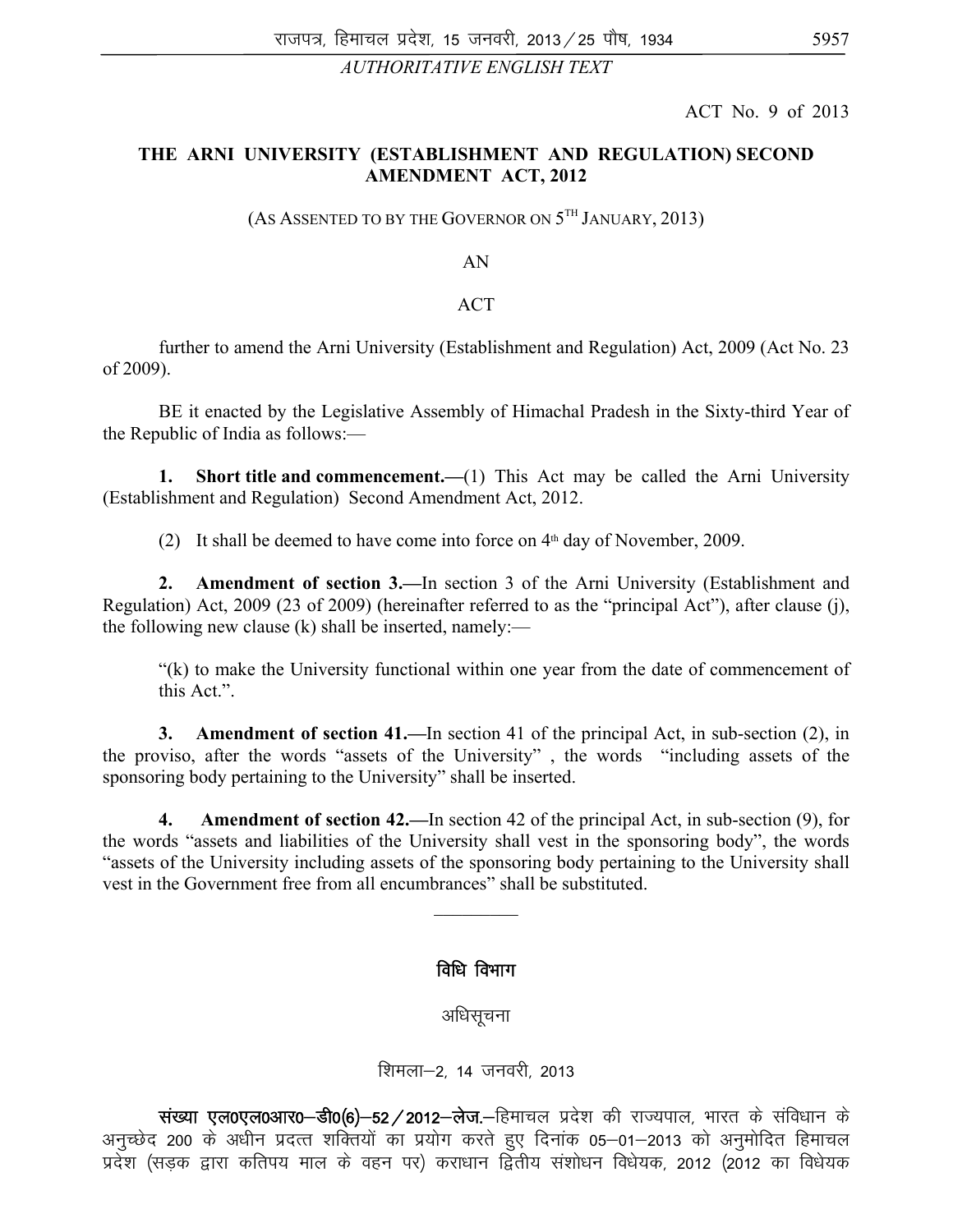संख्यांक 48) को वर्ष 2013 के अधिनियम संख्यांक 1 के रूप में संविधान के अनुच्छेद 348 (3) के अधीन उसके अंग्रेजी प्राधिकृत पाठ सहित हिमाचल प्रदेश ई–राजपत्र में प्रकाशित करती हैं ।

> आदेश द्वारा, के0 एस0 चन्देल, सचिव (विधि) ।

# 2013 का अधिनियम संख्यांक 1

# **fgekpy izns**'**k (lM+d }kjk dfri; eky ds ogu ij) djk/ku f}rh; la**'**kks/u vf/fu;e] 2012**

—————

(राज्यपाल महोदया द्वारा तारीख 5 जनवरी, 2013 को यथाअनुमोदित)

हिमाचल प्रदेश (सडक द्वारा कतिपय माल के वहन पर) कराधान अधिनियम, 1999 (1999 का अधिनियम संख्यांक 16) का और संशोधन करने के लिए **अधिनियम** ।

भारत गणराज्य के तिरसठवें वर्ष में हिमाचल प्रदेश विधानसभा द्वारा निम्नलिखित रुप में यह अधिनियमित हो $: -$ 

**1. संक्षिप्त नाम और प्रारम्भ.—**(1) इस अधिनियम का संक्षिप्त नाम हिमाचल प्रदेश (सडक द्वारा कतिपय माल के वहन पर) कराधान द्वितीय संशोधन अधिनियम, 2012 है ।

(2) इस अधिनियम में अन्यथा उपबंधित के सिवाए धारा 2 से 6 तक अक्तूबर,1999 के पांचवे दिवस से प्रवृत्त हुई समझी जाएंगी ।

2. धारा 4 का संशोधन.—हिमाचल प्रदेश (सड़क द्वारा कतिपय माल के वहन पर) कराधान अधिनियम,1999 (जिसे इसमें इसके पश्चात " मूल अधिनियम" कहा गया है) की धारा 4 में " माल के प्रभारी व्यक्ति द्वारा" शब्दों से पूर्व " परिवहन या वहन के दौरान," शब्द और चिन्ह रखे जाएंगे और तत्पश्चात अन्त में निम्नलिखित स्पष्टीकरण अन्तःस्थापित किया जाएगा, अर्थात :-

**''स्पष्टीकरण.—इ**स अधिनियम के प्रयोजनों के लिए जब परिवहन या वहन के दौरान माल के किसी भी प्रभारी व्यक्ति द्वारा कोई कर संदत्त किया जाता है, तो कर का ऐसा संदाय यांत्रिक यान या छकड़े जिसमें या जिस पर माल का परिवहन या वहन किया गया है, के प्रभारी व्यक्ति द्वारा या की ओर से किया गया समझा जाएगा $\mathbb{R}^n$ ।

3. धारा 4-क का संशोधन.--मूल अधिनियम की धारा 4-क की उपघारा (1) तथा (2) में "माल के प्रभारी व्यक्ति" शब्दों से पूर्व "परिवहन या वहन के दौरान," शब्द और चिन्ह रखे जाएंगे ।

- 4. धारा 5 का संशोधन.——मूल अधिनियम की धारा 5 में,—
	- (क) उपधारा (2) में ''चालक या, यथारिथति, माल, यान्त्रिक यान या छकडे का कोई अन्य प्रभारी व्यक्ति" शब्दों और चिन्हों से पूर्व " परिवहन या वहन के दौरान" शब्द अन्तःस्थापित किए जाएंगे ।
	- (ख) उपधारा (3) में, ''माल, यांत्रिक यान या छकड़े का प्रभारी व्यक्ति'' शब्दों और चिन्हों के स्थान पर " उपधारा (2) में विनिर्दिष्ट व्यक्ति" शब्द, कोष्ठक और अंक रखे जाएंगे ।
	- (ग) उपधारा (4) में, ''माल, यांत्रिक यान या छकडे का प्रभारी व्यक्ति'' शब्दों और चिन्हों के स्थान पर " उपधारा (2) में विनिर्दिष्ट व्यक्ति" शब्द, कोष्ठक और अंक रखे जाएंगे ।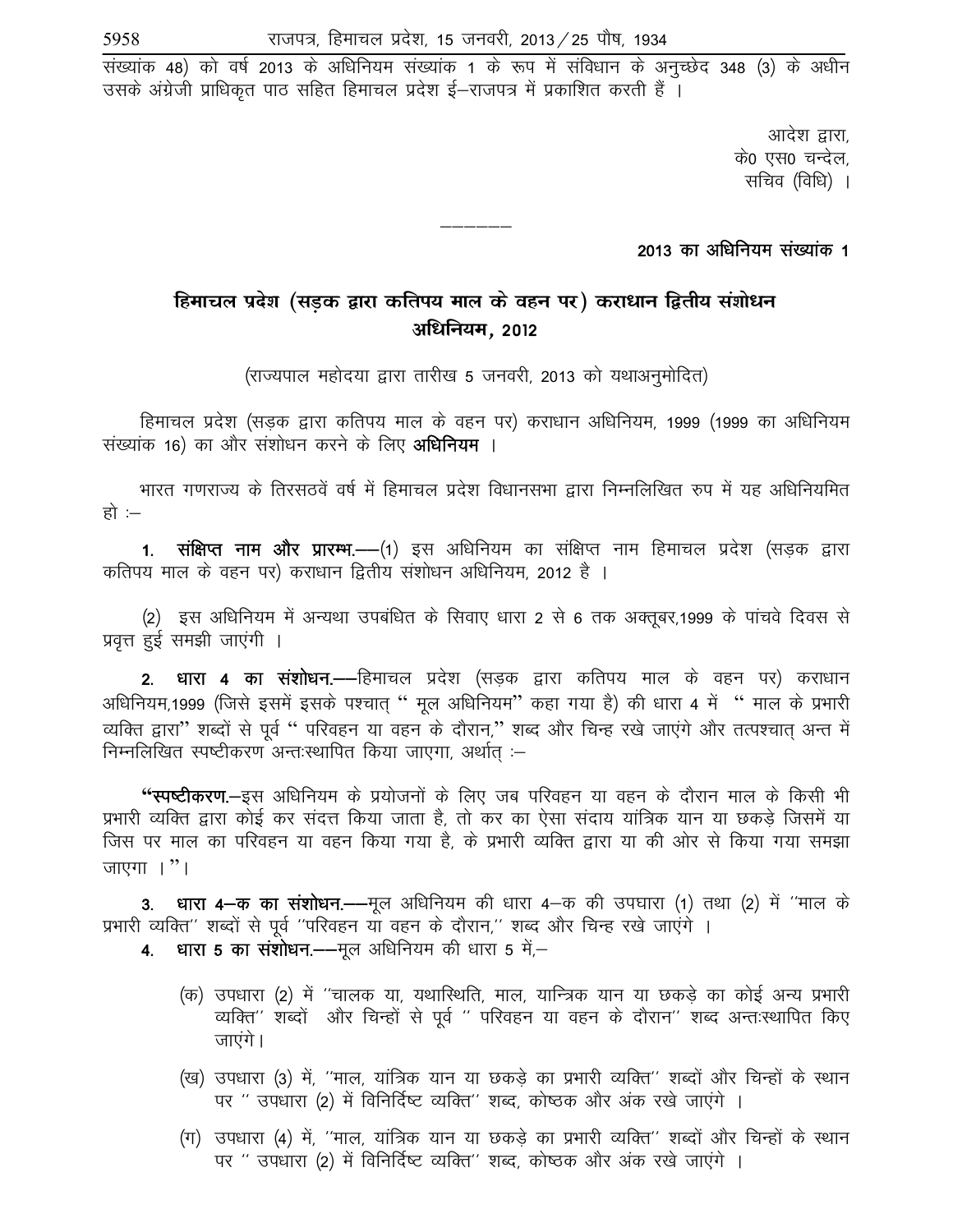(घ) उपधारा (5) में, ''माल, यांत्रिक यान या छकड़े का प्रभारी व्यक्ति'' शब्दों और चिन्हों के स्थान पर " उपधारा (2) में विनिर्दिष्ट व्यक्ति" शब्द, कोष्ठक और अंक रखे जाएंगे ।

5. धारा 9 का प्रतिस्थापन.——"मूल अधिनियम की धारा 9 के स्थान पर निम्नलिखित धारा रखी जाएगी, अर्थात:—

"9. संदाय से इन्कार या अपवंचन की दशा में कर की वसूली.-(1) यदि, यथास्थिति, जिले में अधिकारिता रखने वाले कराधायक प्राधिकारी या चैक –पोस्ट अथवा बैरियर के प्रभारी निरीक्षक का समाधान हो जाता है कि यान्त्रिक यान या छकड़े के प्रभारी किसी व्यक्ति ने इस अधिनियम के अधीन देय कर के संदाय का अपवंचन किया है या ऐसे व्यक्ति ने मांगने पर कर का संदाय नहीं किया है, तो वह कारणों को लिखित में अभिलिखित करके और उक्त व्यक्ति को सुनने के पश्चात ऐसे माल को वहन करने वाले यांत्रिक यान या छकड़े को ऐसी अवधि के लिए जो कि युक्तियुक्त रूप से आवश्यक हो, निरूद्ध करने का आदेश दे सकेगा और उसे केवल अधिनियम की धारा 4 में विनिर्दिष्ट व्यक्ति द्वारा कर का संदाय करने पर या कर की राशि को प्रतिभूत करने हेतू उसके समाधानप्रद रूप में प्रतिभूति देकर या प्रतिभू सहित या प्रतिभू रहित विहित प्ररूप में बन्धपत्र निष्पादित करने पर. जाने देगा ।

(2) यदि उपधारा (1) में विनिर्दिष्ट व्यक्ति ऐसे माल के निरूद्ध किए जाने के चौबीस घण्टे के भीतर देय कर का संदाय करने या उपधारा (1) में निर्दिष्ट बन्धपत्र पेश करने में असफल रहता है, तो कराधायक प्राधिकारी या निरीक्षक विहित रीति में माल का विक्रय कारित करवा सकेगा ।

(3) उपधारा (1) के अधीन निरूद्ध रखे गए यान्त्रिक यान या छकड़े को इस अधिनियम के अधीन केवल संदेय कर के संदाय के पश्चात ही छोड़ा जाएगा।"।

**धारा 15 का संशोधन.—**—मूल अधिनियम की धारा 15 की उपधारा (1) में परन्तुक के पश्चात् 6. निम्नलिखित द्वितीय परन्तुक अन्तःस्थापित किया जाएगा, अर्थात,:-

''परन्तु यह और कि अनुसूची को संशोधित करने की शक्तियों के अन्तर्गत किसी भी व्यक्ति को अनुसूची-1 में विनिर्दिष्ट किसी भी माल की बाबत छूट देने की शक्ति नहीं होगी ।''।

विधिमान्यकरण और छूट.—(1) किसी न्यायालय या अन्य प्राधिकरण के किसी निर्णय, डिक्री या  $7.$ आदेश में किसी बात के प्रतिकूले होते हुए भी, राज्य में सड़क द्वारा वहन किए गए, कतिपय माल पर किसी कर का (जिसे इसमें इसके पश्चात् इस धारा में "उपर्युक्त कर" के रूप में निर्दिष्ट किया गया है) 5 अक्तूबर, 1999 को या उसके पश्चात किन्तु इस अधिनियम के प्रारम्भ से पूर्व किसी समय हिमाचल प्रदेश (सड़क द्वारा कतिपय माल के वहन पर) कराघान अधिनियम, 1999 (1999 का 16) (जिसे) इसमें इसके पश्चात् इस धारा में '' उक्त अधिनियम'' कहा गया है ) के उपबन्धों के अधीन किया गया या तात्पर्यित कोई निर्धारण, उदग्रहण, या संग्रहण या की गई कोई कार्रवाई या बात, उतनी ही विधिमान्य और प्रभावी समझी जाएगी मानो ऐसा निर्धारण, उदग्रहण या संग्रहण अथवा कार्रवाई या बात इस अधिनियम के उपबन्धों के अधीन किया गया या की गई हो और तदनुसार-

- (i) इस अधिनियम के प्रारम्भ से पूर्व उक्त अधिनियम के उपबन्धों के अधीन निर्धारित, उद्गृहीत या संगृहीत अथवा निर्धारित, उद्गृहीत या संगृहीत करने को तात्पर्यित उपर्युक्त कर, विधि के अनुसार विधिमान्य रूप से निर्धारित, उदगृहीत या संगृहीत किया गया समझा जाएगा और सदैव समझा जाएगा;
- ऐसे किसी उपर्युक्त कर के जो संगृहीत किया गया है, किसी न्यायालय में या किसी प्राधिकरण के  $(ii)$ समक्ष प्रतिदाय के लिए कोई वाद या अन्य कार्यवाहियाँ नहीं होगी या जारी नहीं रखी जाएंगी और किसी न्यायालय या अन्य प्राधिकरण द्वारा प्रतिदाय को निदेशित करने वाली किसी डिक्री या आदेश का प्रवर्तन नहीं किया जाएगा: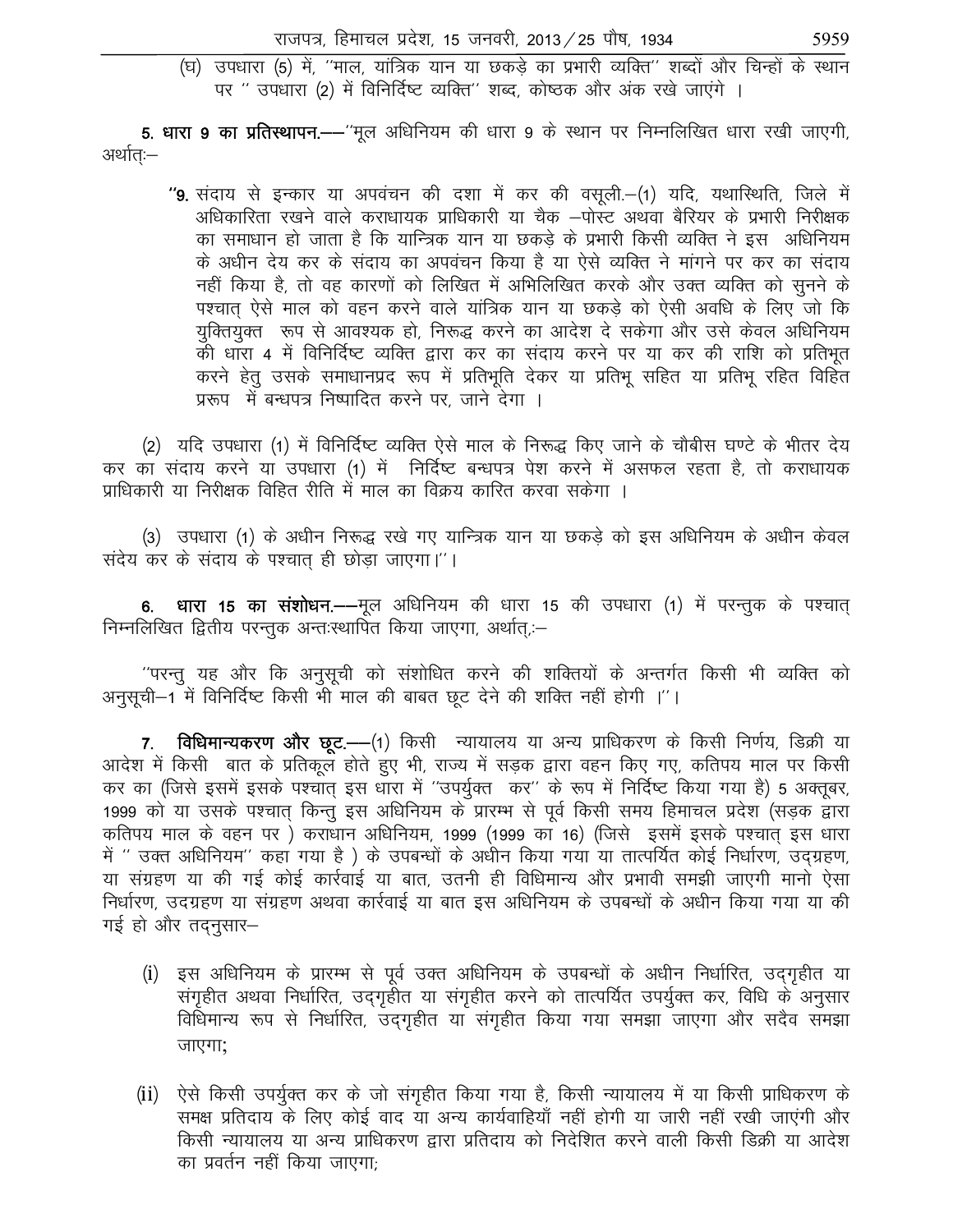| राजपत्र, हिमाचल प्रदेश, 15 जनवरी, 2013 ⁄ 25 पौष, 1934 |  |  |  |  |
|-------------------------------------------------------|--|--|--|--|
|                                                       |  |  |  |  |

- उन सभी राशियों की वसूली, यदि कोई हों, उक्त अधिनियम के उपबन्धों के अनुसार की जाएंगी,  $(iii)$ जो तदधीन ऐसे उपर्युक्त कर के रूप में संगृहीत की गई होती यदि यह अधिनियम सभी तात्विक समयों पर प्रवत्त होता: और
- (iv) इस अधिनियम के प्रारम्भ से पूर्व, उक्त अधिनियम के अधीन की गई कोई बात या कार्रवाई (जिसके अन्तर्गत बनाया गया कोई नियम या किया गया आदेश, जारी की गई अधिसूचना या दिया गया कोई निर्देश, प्रदान की गई छूट या अधिरोपित की गई शास्ति है) सदैव इस अधिनियम के अनुसार विधिमान्य रूप से की गई समझी जाएगी ।
	- (2) शंकाओं के निराकरण के लिए, एतदद्वारा यह घोषणा की जाती है कि—
		- (क) उपधारा (1) की किसी बात का किसी व्यक्ति को निम्नलिखित से निवारित करने के रूप में अर्थ नहीं लगाया जाएगा–
			- (i) इस अधिनियम के उपबन्धों के अनुसार उपर्युक्त कर के निर्धारण, उद्ग्रहण या संग्रहण को प्रश्नगत करने: या
			- (ii) उस द्वारा इस अधिनियम के अधीन उससे देय राशि से अधिक संदत्त किए गए उपर्युक्त कर के प्रतिदाय के दावे से; और
		- (ख) इस अधिनियम के प्रारम्भ से पूर्व, किसी व्यक्ति द्वारा किया गया कार्य या त्रूटि, अपराध के रूप में दण्डनीय नहीं होगी, जो इस प्रकार दण्डनीय न होती, यदि यह अधिनियम प्रवृत्त न हुआ होता ।″।

**AUTHORITATIVE ENGLISH TEXT** 

**Act No. 1 of 2013** 

# THE HIMACHAL PRADESH TAXATION (ON CERTAIN GOODS **CARRIED BY ROAD) SECOND AMENDMENT ACT, 2012**

(AS ASSENTED TO BY THE GOVERNOR ON  $5^{\text{\tiny{TH}}}$  JANUARY, 2013)

AN

#### **ACT**

further to amend the Himachal Pradesh Taxation (On Certain Goods Carried by Road) Act. 1999(Act No. 16 of 1999).

BE it enacted by the Legislative Assembly of Himachal Pradesh in the Sixty-third Year of the Republic of India as follows:—

**1.** Short title and commencement.—(1) This Act may be called the Himachal Pradesh Taxation (On Certain Goods Carried By Road) Amendment Act, 2012.

(2) Save as otherwise provided in this Act, sections 2 to 6 shall be deemed to have come into force on 5<sup>th</sup> day of October, 1999.

**2.** Amendment of section 4.—In section 4 of the Himachal Pradesh Taxation (On Certain Goods Carried By Road) Act, 1999 (hereinafter referred to as the "principal Act"), for the words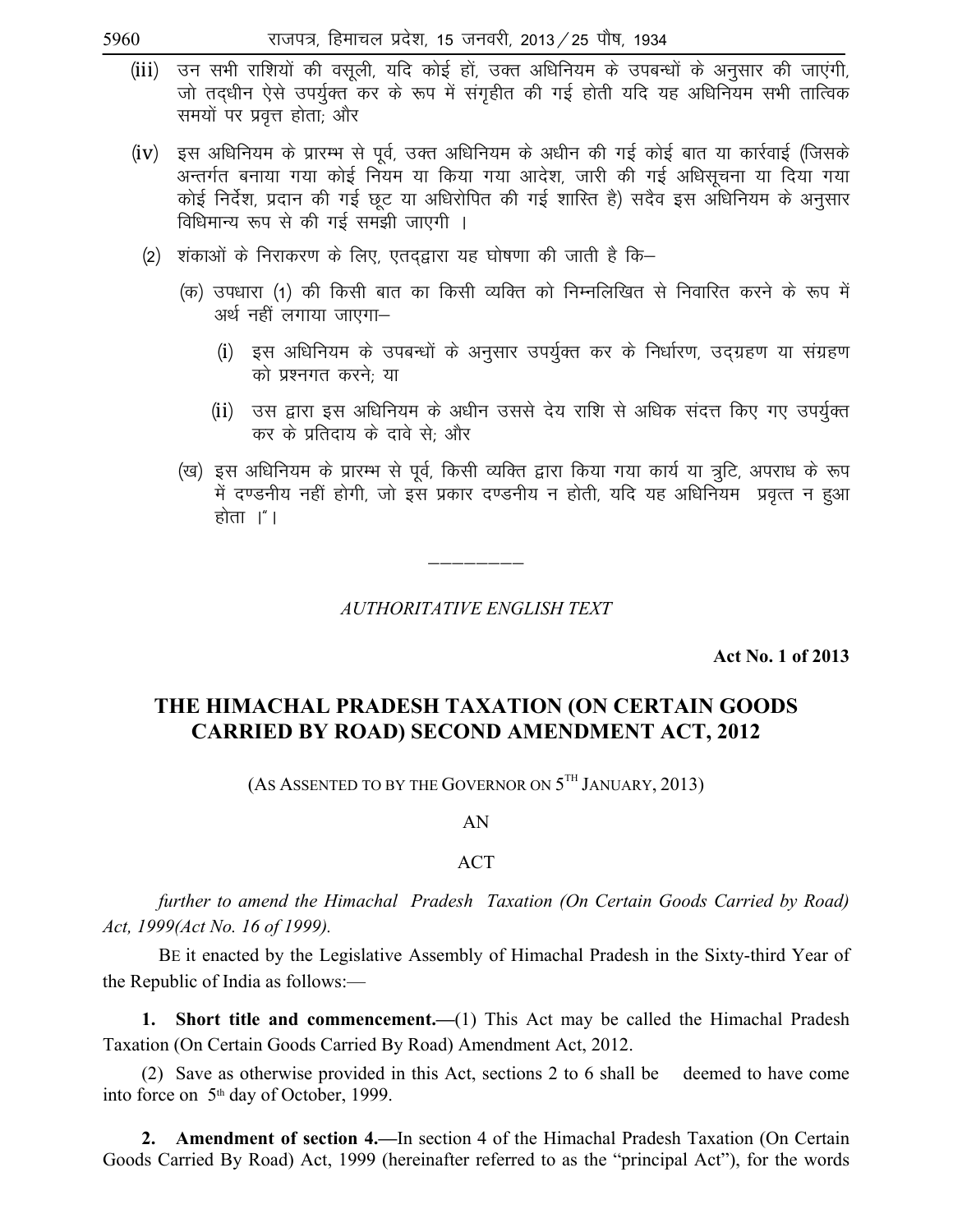and signs "person-in-charge of the goods, as the case may be" the words and signs "person-incharge of the goods during transport or carriage" shall be substituted and thereafter at the end, the following Explanation shall be inserted, namely:-

**"Explanation.—**For the purpose of this Act, when any tax is paid by any person-in-charge of the goods during transport or carriage, such payment of tax shall be deemed to have been made by and on behalf of the person-in-charge of the mechanical vehicle or cart in or on which the goods are transported or carried.".

**3.** Amendment of section 4-A.—In section 4-A of the principal Act, in sub-sections (1) and (2), for the words and signs " person-in-charge of the goods, as the case may be"., wherever these occur, the words and signs "person-in-charge of the goods during transport or carriage" shall be substituted.

- **4. Amendment of section 5.—**In section 5 of the principal Act,—
	- (a) in sub-section (2), after the words and signs "or any other person-in-charge of the goods,", the words and sign "during transport or carriage," shall be inserted.;
	- (b) in sub-section (3), for the words and the signs " person-in-charge of the goods, mechanical vehicle, or cart", the words, sign, brackets and figure "person specified in sub-section (2)" shall be substituted.;
	- (c) in sub-section (4), for the words and signs "person-in-charge of the goods or mechanical vehicle or cart", the words, sign, brackets and figures "person specified in sub-section (2)" shall be substituted.; and
	- (d) in sub-section (5), for the words and signs "person-in-charge of the goods, mechanical vehicle or cart", the words, sign, brackets and figure "person specified in sub-section (2)"shall be substituted.

 **5. Substitution of section 9.—**For section 9 of the principal Act, the following section shall be substituted, namely:—

 **"9. Recovery of tax in case of refusal to pay or evasion.-** (1) If the taxing authority having jurisdiction in the district or Inspector-in-charge of the check-post or barrier, as the case may be, is satisfied that any person–in–charge of the mechanical vehicle or cart has evaded payment of tax due under this Act, or such person has not made the payment of tax on demand, he may, for reasons to be recorded in writing and after hearing the said person; order detention of the mechanical vehicle or cart carrying such goods for such period as may reasonably be necessary and shall allow the same to proceed, only on the person specified in section 4 of the Act, making payment of the tax or furnishing to his satisfaction a security or executing a bond with or without sureties for securing the amount of tax, in the prescribed form.

 (2) In case the person specified in sub-section (1) fails to pay the tax due or furnish a bond referred to in sub-section (1) within 24 hours of the detention of such goods, the taxing authority or the Inspector-in-charge may cause the goods to be sold in prescribed manner.

 (3) The mechanical vehicle or cart detained under sub-section (1) shall be released only after payment of the tax payable under this Act.".

 **6. Amendment of section 15.—**In section 15 of the principal Act, in sub-section (1), after the proviso, the following second proviso shall be inserted, namely:-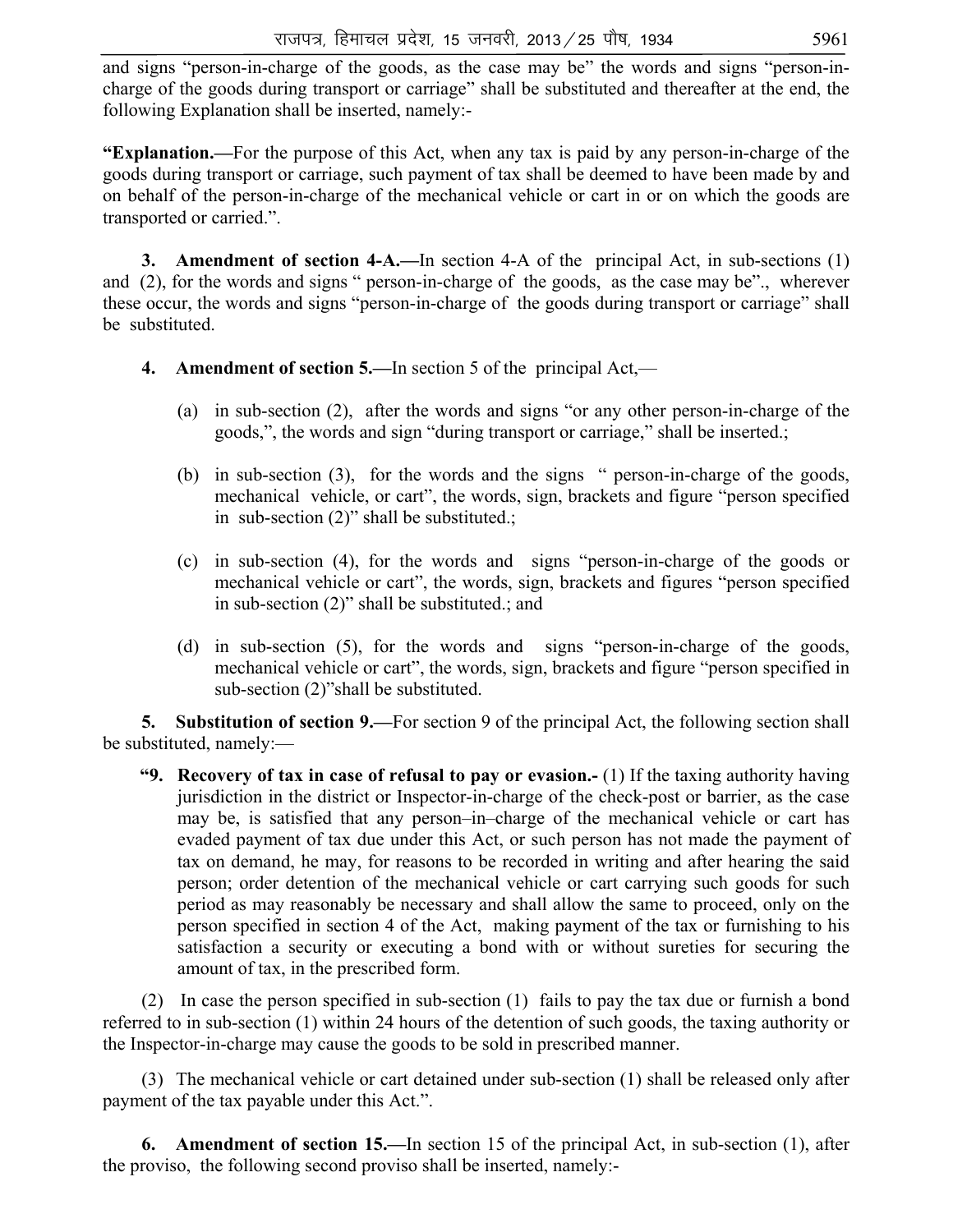"Provided further that the power to amend the Schedule shall not include power to grant exemption to any person in respect of any of the goods specified in Schedule-I.".

**7. Validation and exemption.—**(1) Notwithstanding anything contained in any judgment , decree or order of any court or other authority to the contrary, any assessment, levy or collection of any tax, on certain goods carried by road within the State (hereinafter in this section referred to as "aforesaid tax"), made or purporting to have been made or any action taken or anything done under the provisions of the Himachal Pradesh Taxation (On Certain Goods Carried by Road) Act, 1999 (Act No. 16 of 1999) (hereinafter in this section referred to as "the said Act"), at any time , on or after the 5th day of October, 1999 but before the commencement of this Act, shall be deemed to be as valid and effective as if such assessment, levy or collection or action or thing had been made, taken or done under the provisions of this Act and accordingly-

- (i) the aforesaid tax assessed, levied or collected or purporting to have been assessed, levied or collected under the provisions of the said Act before the commencement of this Act shall be deemed to be and always deemed to have been validly assessed, levied or collected in accordance with law;
- (ii) no suit or other proceedings shall be maintained or continued in any court or before any authority for the refund of, and no enforcement shall be made by any court or authority, or any decree or order directing the refund of any such aforesaid tax which has been collected;
- (iii) recoveries, if any, shall be made in accordance with the provisions of the said Act of all amounts which would have been collected thereunder as such aforesaid tax as if this Act had been in force at all material times; and
- (iv) anything done or any action taken(including any rule or order made, notification issued or direction given or exemption granted or penalty imposed) under the said Act before the commencement of this Act shall be deemed always to have been validly done, taken or made in accordance with this Act.
- (2) For the removal of doubts, it is hereby declared that
	- (a) nothing in sub-section(1) shall be construed as preventing any person-
		- (i) from questioning, in accordance with the provisions of this Act, the assessment , levy or collection of the aforesaid tax; or
		- (ii) from claiming refund of the aforesaid tax paid by him in excess of the amount due from him under this Act; and
	- (b) no act or omission on the part of any person, before the commencement of this Act, shall be punishable as an offence which would not have been so punishable as if this Act had not come into force.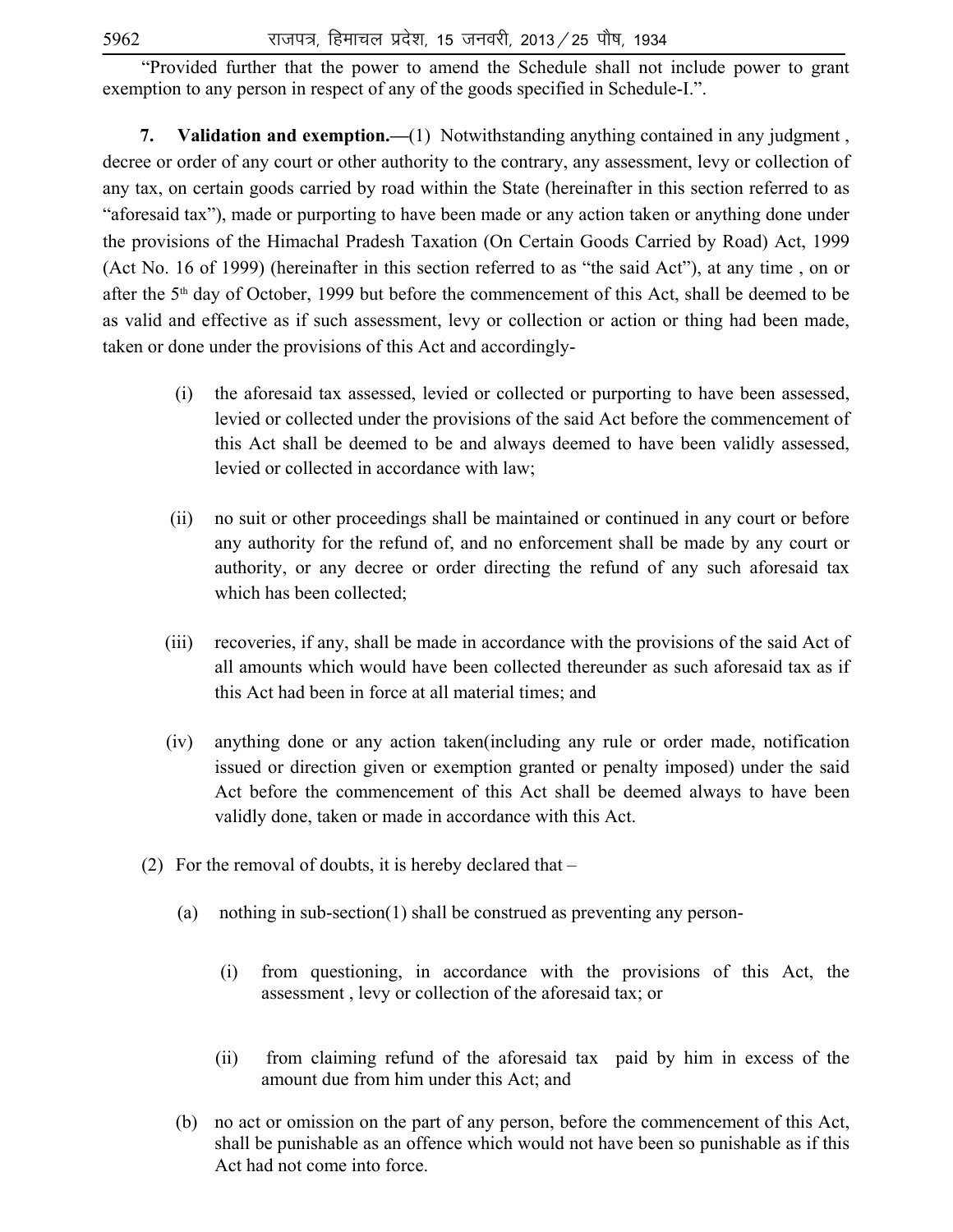# विधि विभाग

अधिसूचना

#### शिमला–2, 14 जनवरी, 2013

wited to discribe versions with the versions in the version of the poster densing in the version of the versio<br>November de later de later de viden de viden de la forma de la forma de /2012 de /2012 de la forma de la forma अनुच्छेद 200 के अधीन प्रदत्त शक्तियों का प्रयोग करते हुए दिनांक 05–01–2013 को अनुमोदित श्री साई विश्वविद्यालय (स्थापना और विनियमन) द्वितीय संशोधन विधेयक, 2012 (2012 का विधेयक संख्यांक 37) को वर्ष 2013 के अधिनियम संख्यांक 12 के रूप में संविधान के अनुच्छेद 348 (3) के अधीन उसके अंग्रेजी प्राधिकृत पाठ सहित हिमाचल प्रदेश ई–राजपत्र में प्रकाशित करती हैं ।

> आदेश द्वारा, के0 एस0 चन्देल, सचिव (विधि) ।

2013 का अधिनियम संख्यांक 12

# श्री साई विश्वविद्यालय (स्थापना और विनियमन) द्वितीय संशोधन अधिनियम, 2012

——————<br>——————

(राज्यपाल महोदया द्वारा तारीख 5 जनवरी, 2013 को यथाअनुमोदित)

श्री साई विश्वविद्यालय (स्थापना और विनियमन) अधिनियम, 2010 (2011 का अधिनियम संख्यांक 3) का और संशोधन करने के लिए **अधिनियम** ।

भारत गणराज्य के तिरसठवें वर्ष में हिमाचल प्रदेश विधान सभा द्वारा निम्नलिखित रुप में यह अधिनियमित $\tilde{\text{F}}$ ों:-

1. संक्षिप्त नाम और प्रारम्भ.—(1) इस अधिनियम का संक्षिप्त नाम श्री साई विश्वविद्यालय (स्थापना ओर विनियमन) द्वितीय संशोधन अधिनियम, 2012 है ।

(2) यह 29 सितम्बर, 2010 से प्रवृत्त हुआ समझा जाएगा ।

2. धारा 3 का संशोधन.——श्री साई विश्वविद्यालय (स्थापना और विनियमन) अधिनियम, 2010 (2011 का 3) (जिसे इसमें इसके पश्चात "मूल अधिनियम" कहा गया है) की धारा 3 के खण्ड (ञ) के पश्चात, निम्नलिखित नया खण्ड (ट) अन्तःस्थापित किया जाएगा, अर्थातः–

 $^{\prime\prime}$ (ट) विश्वविद्यालय को, इस अधिनियम के प्रारम्भ की तारीख से एक वर्ष के भीतर क्रियाशील करना।''।

3. धारा 41 का संशोधन. - मूल अधिनियम की धारा 41 की उपधारा (2) के परन्तुक में "विघटित कर देता है, तो'' शब्दों और चिन्ह के पश्चात्, किन्तु "विश्वविद्यालय की सभी परिसम्पत्तियाँ" शब्दों से पूर्व "विश्वविद्यालय से सम्बन्धित प्रायोजक निकाय की परिसम्पत्तियों सहित" शब्द अन्तःस्थापित किए जाएंगे।

4. धारा 42 का संशोधन. - मूल अधिनियम की धारा 42 की उपधारा (9) में "विघटन की तारीख से" शब्दों के पश्चात्, किन्तु "विश्वविद्यालय की समस्त परिसम्पत्तियाँ" शब्दों से पूर्व "विश्वविद्यालय से सम्बन्धित प्रायोजक निकाय की परिसम्पत्तियों सहित" शब्द अन्तःस्थापित किए जाएंगे ।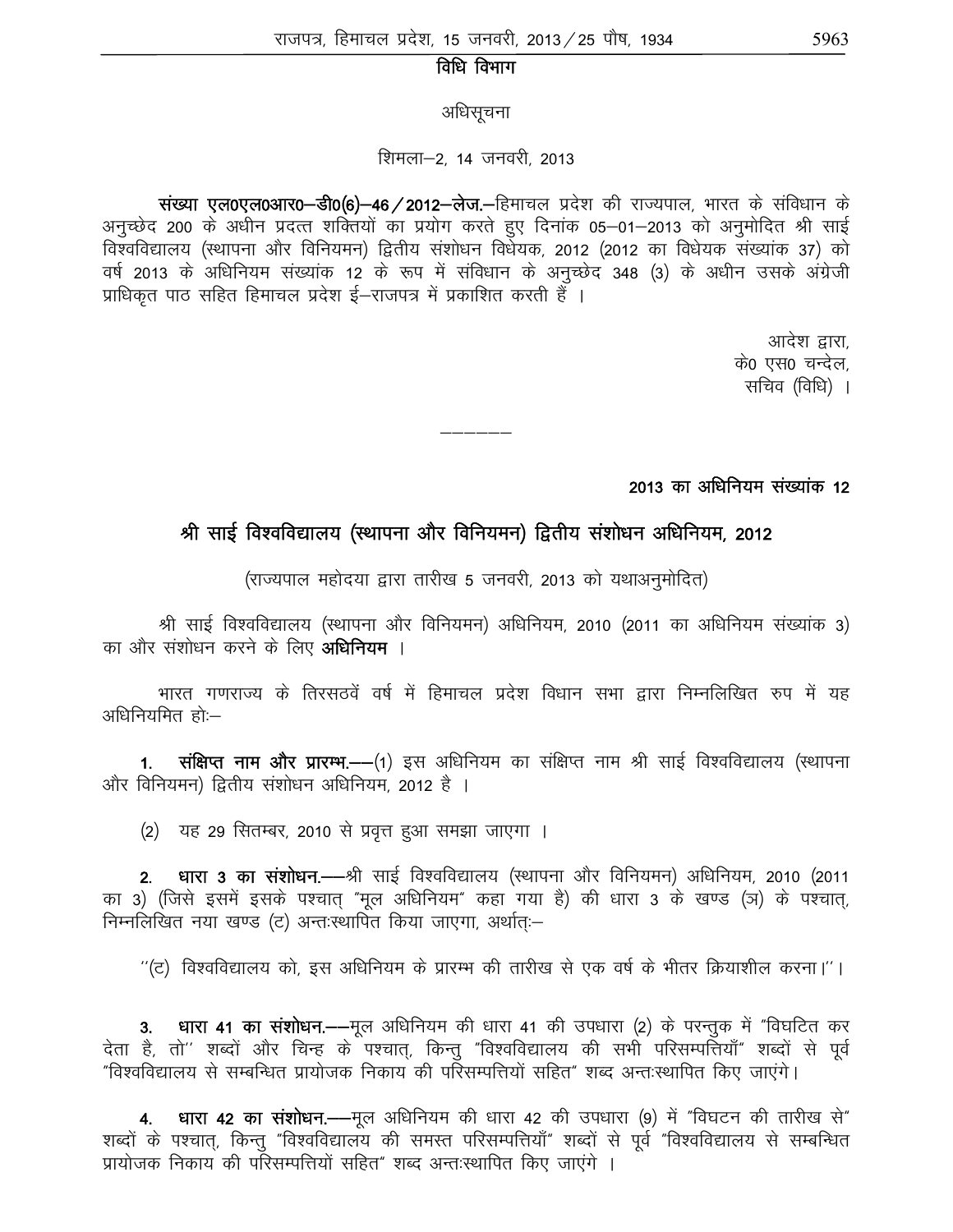*AUTHORITATIVE ENGLISH TEXT*

**Act No. 12 of 2013**

# **THE SRI SAI UNIVERSITY (ESTABLISHMENT AND REGULATION) SECOND AMENDMENT ACT, 2012**

(AS ASSENTED TO BY THE GOVERNOR ON  $5^{TH}$  JANUARY, 2013)

AN

#### ACT

*further to amend the SRI SAI University (Establishment and Regulation) Act, 2010 (Act No. 3 of 2011).* 

 BE it enacted by the Legislative Assembly of Himachal Pradesh in the Sixty-third Year of the Republic of India as follows:—

**1. Short title and commencement.**—(1) This Act may be called the SRI SAI University (Establishment and Regulation) Second Amendment Act, 2012.

(2) It shall be deemed to have come into force on  $29<sup>th</sup>$  day of September, 2010.

**2. Amendment of section 3.—**In section 3 of the SRI SAI University (Establishment and Regulation) Act, 2010 (3 of 2011) (hereinafter referred to as the "principal Act"), after clause (j), the following new clause (k) shall be inserted, namely:-

 "(k) to make the University functional within one year from the date of commencement of this Act." .

**3. Amendment of section 41.—**In section 41of the principal Act, in sub-section (2), in proviso, after the words "all the assets of the University", the words "including assets of the sponsoring body pertaining to the University" shall be inserted.

**4. Amendment of section 42.—**In section 42 of the principal Act, in sub-section (9), after the words "all the assets of the University", the words "including assets of the sponsoring body pertaining to the University" shall be inserted.

 $\frac{1}{2}$ 

# विधि विभाग

#### अधिसूचना

#### शिमला-2, 14 जनवरी, 2013

wited to discribe versions with the versions in the version in the control. We define the version of the versi अनुच्छेद 200 के अधीन प्रदत्त शक्तियों का प्रयोग करते हुए दिनांक 05–01–2013 को अनुमोदित करिअर पॉइन्ट विश्वविद्यालय (स्थापना और विनियमन) द्वितीय संशोधन विधेयक, 2012 (2012 का विधेयक संख्यांक 36) को वर्ष 2013 के अधिनियम संख्यांक 14 के रूप में संविधान के अनुच्छेद 348 (3) के अधीन उसके अंग्रेजी प्राधिकृत पाठ सहित हिमाचल प्रदेश ई–राजपत्र में प्रकाशित करती हैं ।

> आदेश द्वारा, के0 एस0 चन्देल. सचिव (विधि) ।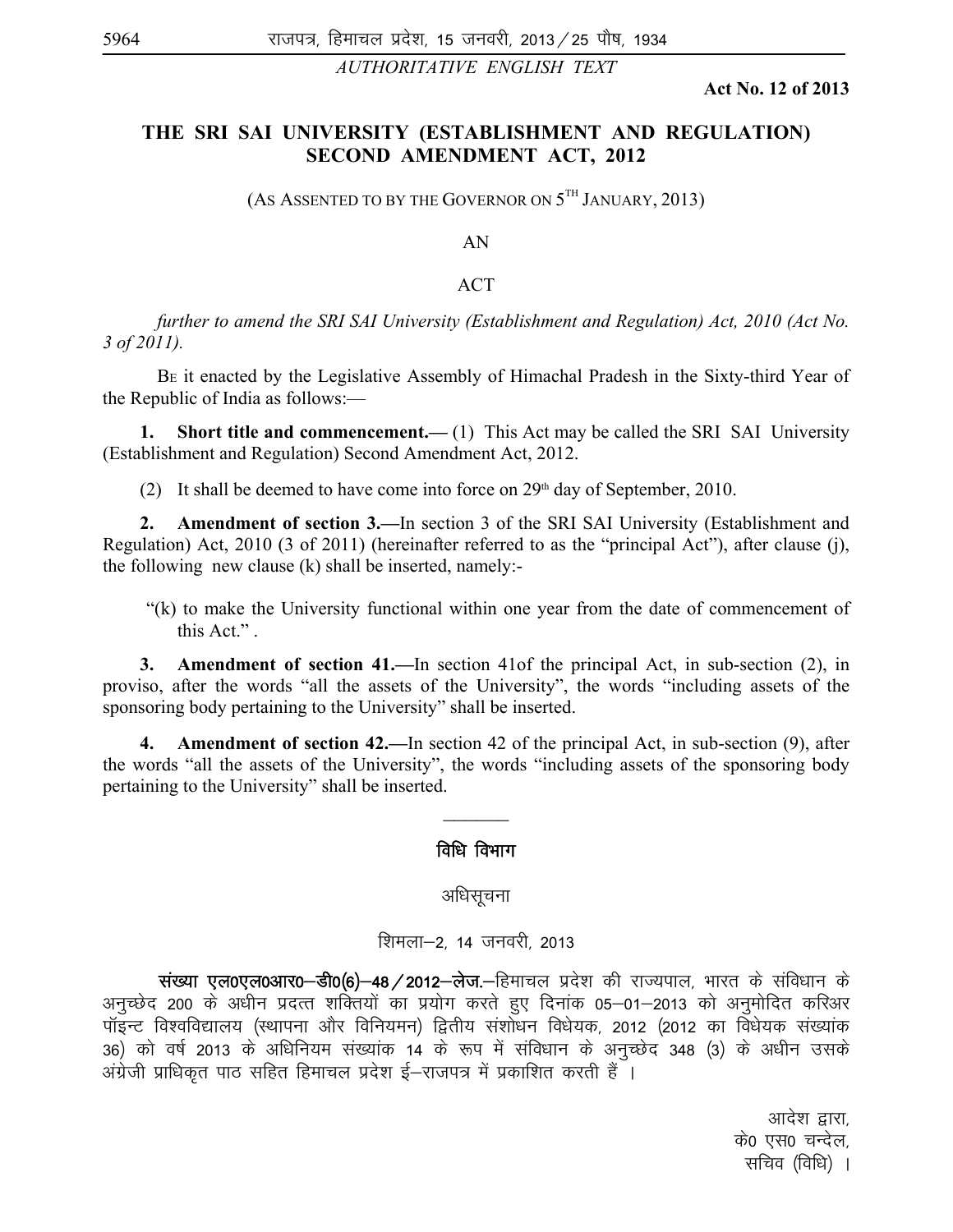# करिअर पॉइन्ट विश्वविद्यालय (स्थापना और विनियमन) संशोधन अधिनियम, 2012

(राज्यपाल महोदया द्वारा तारीख 5 जनवरी, 2013 को यथाअनुमोदित)

करिअर पॉइन्ट विश्वविद्यालय (स्थापना और विनियमन) अधिनियम, 2012 (2012 का अधिनियम संख्यांक 12) का संशोधन करने के लिए **अधिनियम** ।

भारत गणराज्य के तिरसठवें वर्ष में हिमाचल प्रदेश विधान सभा द्वारा निम्नलिखित रुप में यह अधिनियमित $\tilde{\epsilon}$ हो:–

1. संक्षिप्त नाम और प्रारम्भ.—(1) इस अधिनियम का संक्षिप्त नाम करिअर पॉइन्ट विश्वविद्यालय (स्थापना और विनियमन) संशोधन अधिनियम, 2012 है ।

(2) यह 14 मई, 2012 से प्रवृत्त हुआ समझा जाएगा ।

2. धारा 3 का संशोधन.——करिअर पॉइन्ट विश्वविद्यालय (स्थापना और विनियमन) अधिनियम, 2012 (2012 का 12) (जिसे इसमें इसके पश्चात् "मूल अधिनियम" कहा गया है) की धारा 3 के खण्ड (ञ) के .<br>पश्चात, निम्नलिखित नया खण्ड (ट) अन्तःस्थापित किया जाएगा, अर्थात:–

 $^{\prime\prime}$ (ट) विश्वविद्यालय को इस अधिनियम के प्रारम्भ की तारीख से एक वर्ष के भीतर क्रियाशील करना ।''।

 3- /kkjk 41 dk la'kks/ku-&&ewy vf/kfu;e dh /kkjk 41 dh mi/kkjk ¼2½ ds ijUrqd esa Þfo?kfVr कर देता है, तो "शब्दों और चिन्ह के पश्चात्, किन्तु "विश्वविद्यालय की सभी परिसम्पत्तियाँ" शब्दों से पूर्व "विश्वविद्यालय से सम्बन्धित प्रायोजक निकाय की परिसम्पत्तियों सहित" शब्द अन्त:स्थापित किए जाएंगे ।

धारा 42 का संशोधन. - मूल अधिनियम की धारा 42 की उपधारा (9) में "विघटन की तारीख से" शब्दों के पश्चात और "विश्वविद्यालय की सभी परिसम्पत्तियाँ" शब्दों से पूर्व "विश्वविद्यालय से सम्बन्धित प्रायोजक निकाय की परिसम्पत्तियों सहित" शब्द अन्तःस्थापित किए जाएंगे ।

*AUTHORITATIVE ENGLISH TEXT*

———————

**Act No. 14 of 2013**

# **THE CAREER POINT UNIVERSITY (ESTABLISHMENT AND REGULATION) AMENDMENT ACT, 2012**

(AS ASSENTED TO BY THE GOVERNOR ON  $5^{\text{th}}$  January, 2013)

AN

# **ACT**

*to amend the Career Point University(Establishment and Regulation) Act, 2012 (Act No. 12 of 2012).* 

 BE it enacted by the Legislative Assembly of Himachal Pradesh in the Sixty-third Year of the Republic of India as follows:—

**1. Short title and commencement.—**(1) This Act may be called the Career Point University (Establishment and Regulation) Amendment Act, 2012.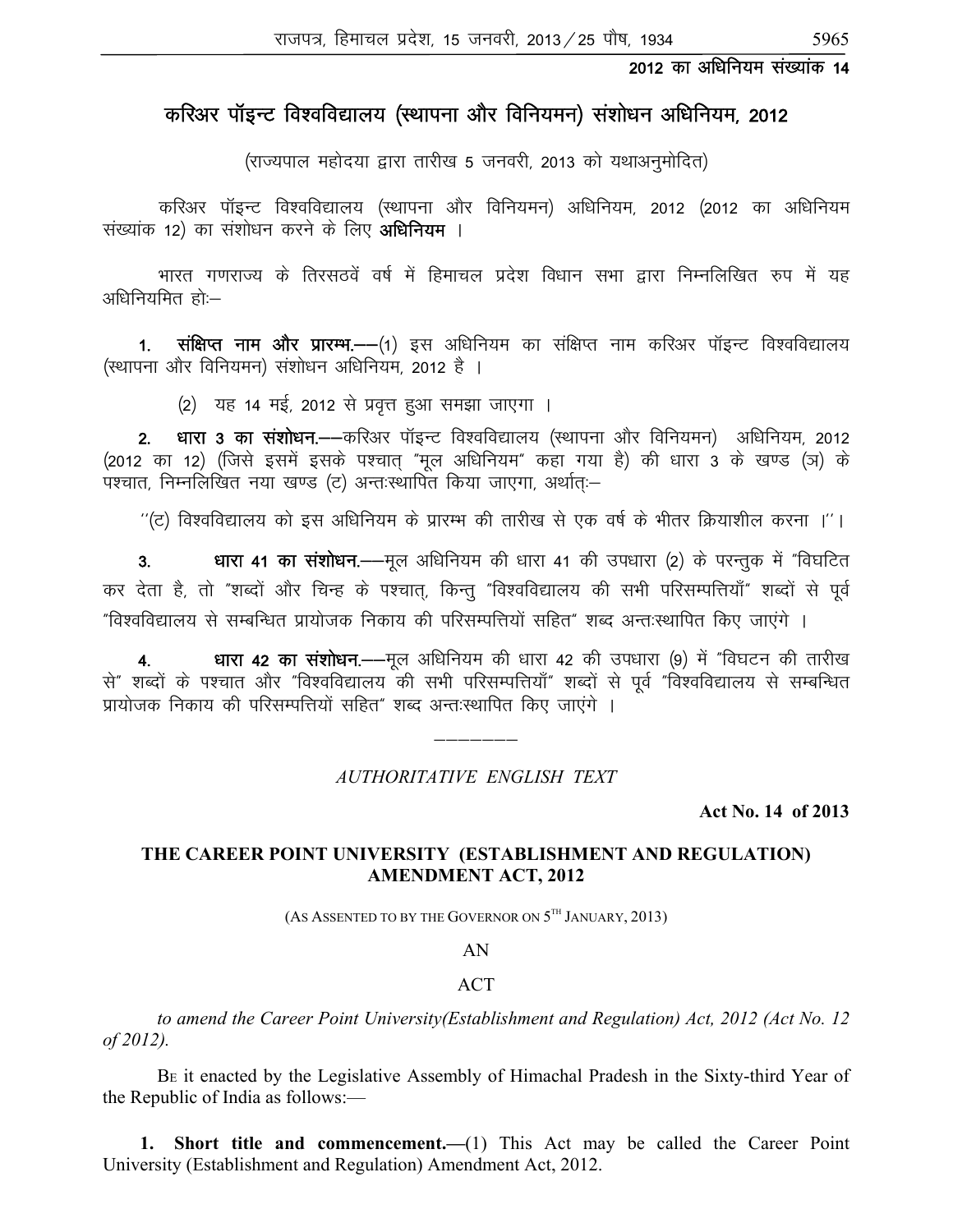(2) It shall be deemed to have come into force on  $14<sup>th</sup>$  day of May, 2012.

**2. Amendment of section 3.—**In section 3 of the Career Point University (Establishment and Regulation) Act, 2012 (12 of 2012) (hereinafter referred to as the "principal Act"), after clause  $(i)$ , the following new clause (k) shall be inserted, namely:—

 "(k) to make the University functional within one year from the date of commencement of this Act." .

 **3. Amendment of section 41.—**In section 41 of the principal Act, in sub-section (2), in the proviso, after the words "assets of the University", the words "including assets of the sponsoring body pertaining to the University" shall be inserted.

 **4. Amendment of section 42.—**In section 42 of the principal Act, in sub-section (9), after the words "all the assets of the University," the words "including assets of the sponsoring body pertaining to the University" shall be inserted.

# विधि विभाग

# अधिसचना

शिमला-2, 14 जनवरी, 2013

wited to verto verto verto the transportant with the verto statement of the verto depth of the verto verto dis<br>that do verto distributed, and verto distributed of the state of the state of 2012-dag. Verton depth and verto अनुच्छेद 200 के अधीन प्रदत्त शक्तियों का प्रयोग करते हुए दिनांक 05–01–2013 को अनुमोदित ईटरनल विश्वविद्यालय (स्थापना और विनियमन) द्वितीय संशोधन विधेयक, 2012 (2012 का विधेयक संख्यांक 42) को वर्ष 2013 के अधिनियम संख्यांक 7 के रूप में संविधान के अनुच्छेद 348 (3) के अधीन उसके अंग्रेजी प्राधिकृत .<br>पाठ सहित हिमाचल प्रदेश ई—राजपत्र में प्रकाशित करती हैं ।

> आदेश द्वारा. के0 एस0 चन्देल, सचिव $($ विधि $)$ ।

2013 का अधिनियम संख्यांक 7

# <u>ईटरनल विश्वविद्यालय (स्थापना और विनियमन) द्वितीय संशोधन अधिनियम. 2012</u>

—————

(राज्यपाल महोदया द्वारा तारीख 5 जनवरी, 2013 को यथाअनुमोदित)

ईटरनल विश्वविद्यालय (स्थापना और विनियमन) अधिनियम, 2008 (2009 का अधिनियम संख्यांक 3) का और संशोधन करने के लिए **अधिनियम** ।

भारत गणराज्य के तिरसठवें वर्ष में हिमाचल प्रदेश विधान सभा द्वारा निम्नलिखित रुप में यह अधिनियमित $\tilde{\text{R}}$ ां:—

1. संक्षिप्त नाम और प्रारम्भ.--(1) इस अधिनियम का संक्षिप्त नाम ईटरनल विश्वविद्यालय (स्थापना ओर विनियमन) द्वितीय संशोधन अधिनियम, 2012 है ।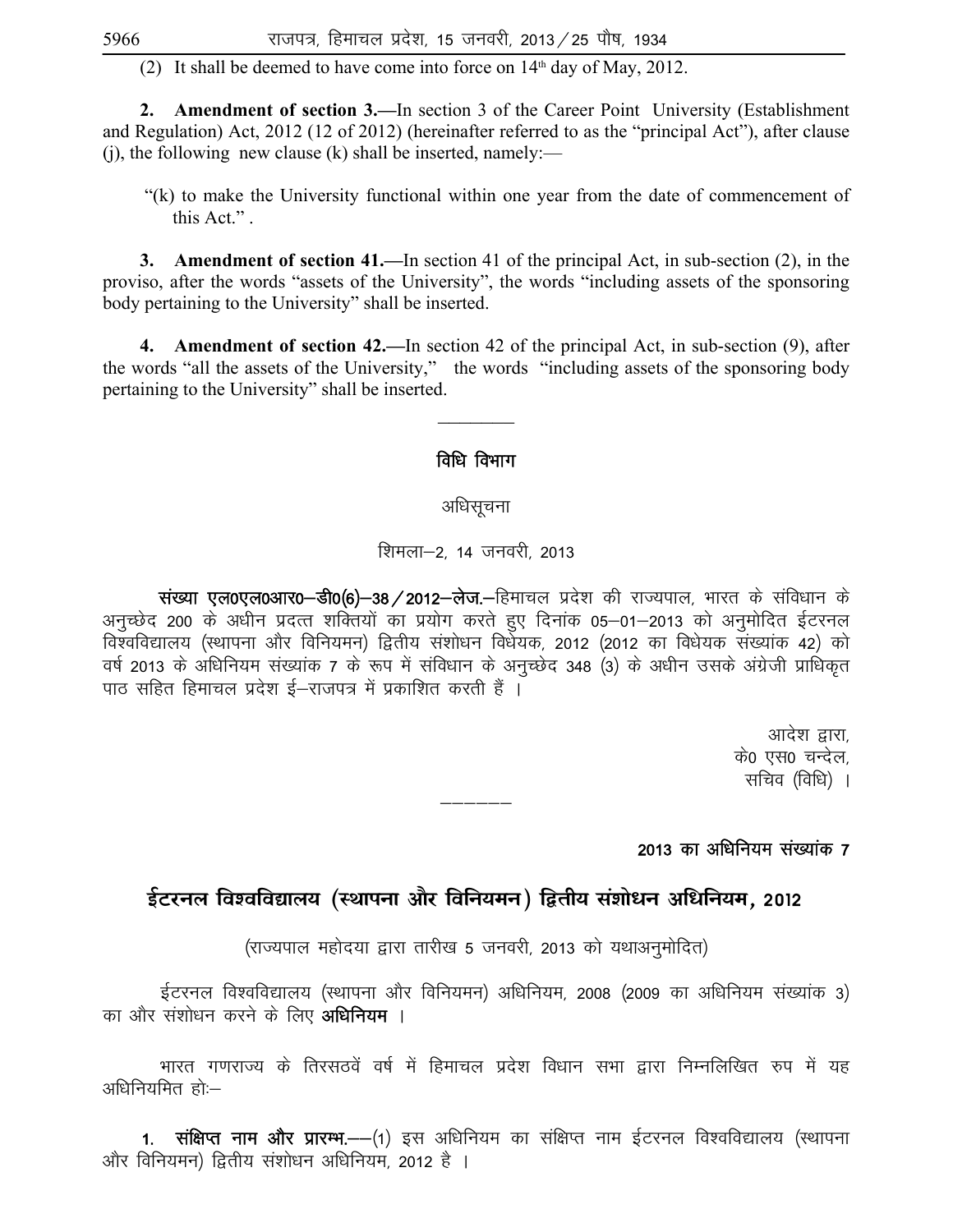(2) यह 29 अप्रैल, 2008 से प्रवृत्त हुआ समझा जाएगा ।

2. धारा 3 का संशोधन.—–ईटरनल विश्वविद्यालय (स्थापना और विनियमन) अधिनियम, 2008 (2009 का 3) (जिसे इसमें इसके पश्चात् "मूल अधिनियम" कहा गया है) की धारा 3 के खण्ड (ञ) के पश्चात् निम्नलिखित नया खण्ड(ट)अन्तःस्थापित किया जाएगा, अर्थातः–

"(ट) विश्वविद्यालय को इस अधिनियम) के प्रारम्भ की तारीख से एक वर्ष के भीतर क्रियाशील करना ।''।

3. धारा 41 का संशोधन.—–मूल अधिनियम की धारा 41 की उपधारा(2) के परन्तुक में "विघटित कर देता है, तो" शब्दों और चिन्ह के पश्चात किन्तु "विश्वविद्यालय की सभी परिसम्पत्तियाँ" शब्दों से पूर्व "विश्वविद्यालय से सम्बन्धित प्रायोजक निकाय की परिसम्पत्तियों सहित" शब्द अन्तःस्थापित किए जाएंगे ।

4. धारा 42 का संशोधन.—मूल अधिनियम की धारा 42 की उपधारा (9) में "विश्वविद्यालय की समस्त परिसम्पत्तियाँ और दायित्व प्रायोजक<sup>ें</sup> निकाय में निहित हो जाएंगे" शब्दों के स्थान पर "विश्वविद्यालय से सम्बन्धित प्रायोजक निकाय की परिसम्पत्तियों सहित विश्वविद्यालय की समस्त परिसम्पत्तियाँ, समस्त विल्लंगमों से रहित, सरकार में निहित हो जाएंगी" शब्द और चिन्ह रखे जाएंगे ।

#### AUTHORITATIVE ENGLISH TEXT

Act No. 7 of 2013

# THE ETERNAL UNIVERSITY (ESTABLISHMENT AND REGULATION) **SECOND AMENDMENT ACT, 2012**

(AS ASSENTED TO BY THE GOVERNOR ON 5TH JANUARY, 2013)

#### AN

#### **ACT**

further to amend the Eternal University (Establishment and Regulation) Act, 2008 (Act No.  $3 of 2009$ ).

BE it enacted by the Legislative Assembly of Himachal Pradesh in the Sixty-third Year of the Republic of India as follows:-

1. Short title and commencement.— $(1)$  This Act may be called the Eternal University (Establishment and Regulation) Second Amendment Act, 2012.

(2) It shall be deemed to have come into force on  $29<sup>th</sup>$  day of April, 2008.

2. Amendment of section 3.—In section 3 of the Eternal University (Establishment and Regulation) Act, 2008 (hereinafter referred to as the "principal Act"), after clause (j), the following new clause (k) shall be inserted, namely:-

"(k) to make the University functional within one year from the date of commencement of this  $Act."$ .